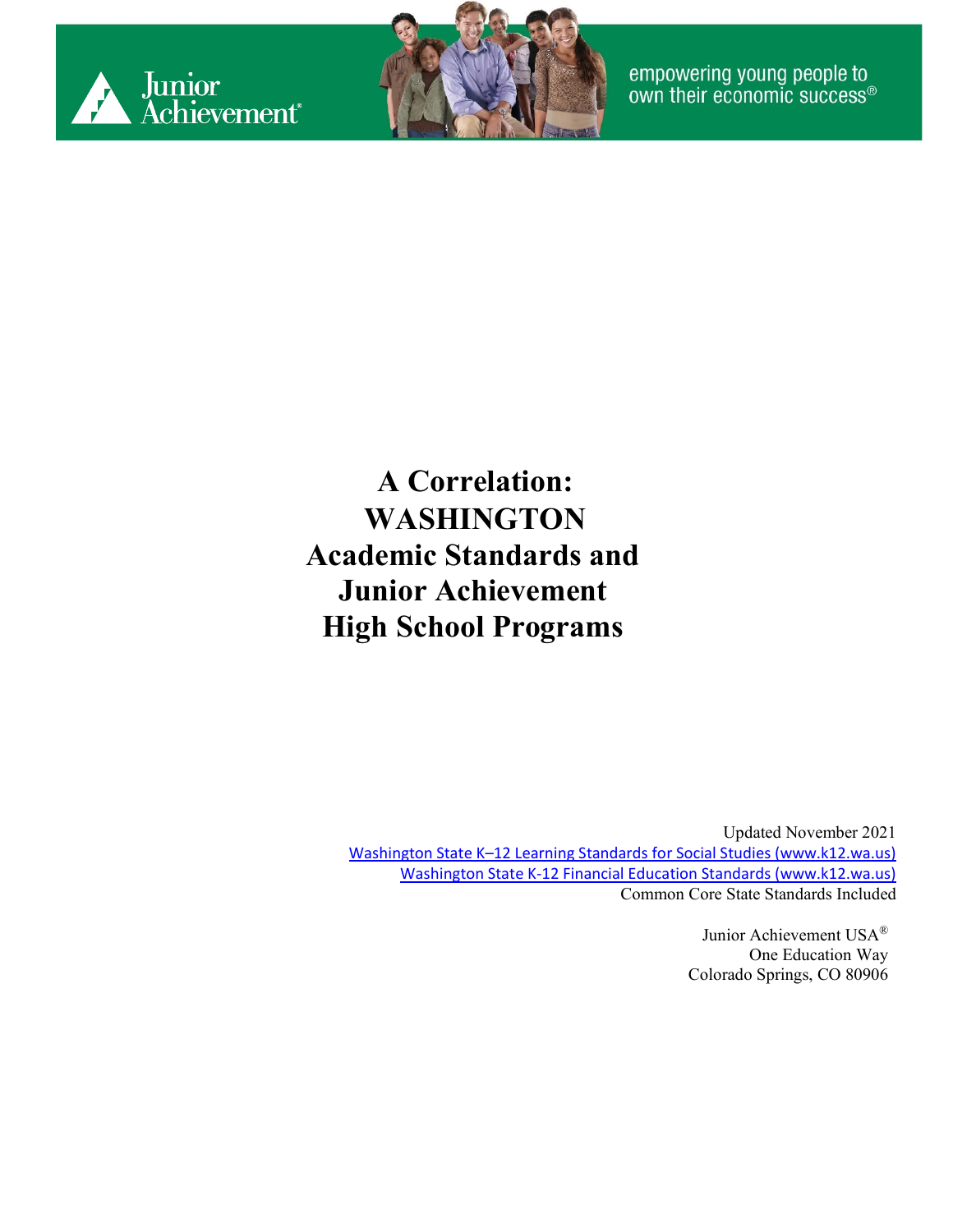#### **Overview**

Junior Achievement programs offer a multidisciplinary approach that connects learning across social studies disciplines, such as economics, geography, history, government, and civics, while incorporating mathematical concepts and reasoning and language arts skills. By design, JA Programs incorporate grade level reading, speaking, and listening skills in all programs and many programs at the High School grade level also offer opportunities to do research, use technology for writing and responding, and practice presentation skills, all while supporting the JA Pillars of Financial Literacy, Work and Career Readiness and Entrepreneurship.

In this document, Junior Achievement programs are correlated to Washington State Academic Standards for Social Studies and financial literacy. This list is not meant to be exhaustive or intended to suggest that a JA program will completely address any given standard but is designed to show how it can enhance or complement efforts to do so. The flexibility of the programs and supplementary materials allow specific content or skills to be addressed in depth by the teacher and/or business volunteer as needed. Alternate delivery methods, such as remote digital delivery and student self-guided options, cover the same learning objectives for social studies standards and the JA Pathway Competencies. However, the varied implementation models may cause slight variation in English Language Arts and Mathematics correlations.

#### **High School Programs**

*JA All About Cars™* allows students to consider their needs and wants for their first automobile.

*JA Be Entrepreneurial®* introduces students to the essential components of a practical business plan and challenges them to start an entrepreneurial venture while still in high school.

*JA Be Entrepreneurial (modular)* is a reimagined, modular program that teaches students about the mindset and the skills needed for success by aspiring entrepreneurs and innovators. In JA Creative Problem Solving, students learn and apply design thinking, an innovative process for problem solving used by entrepreneurs (and intrapreneurs).

*[JA Career Exploration](#page-11-0) Fair*™ is an event where students learn about a range of career options across multiple career clusters.

*JA Career Speaker Series™* brings a volunteer guest speaker into the classroom to share information about his or her career, work, and education experience.

*[JA Career Success](#page-13-0)®* equips students with the tools and skills required to earn and keep a job.

*[JA Company Program](#page-16-0)®* 2.0 empowers high school students to fill a need or solve a problem in their community and teaches them practical skills required to conceptualize, capitalize, and manage their own business venture.

*JA Excellence Through Ethics*™ affords students the opportunity to learn the importance of ethics and ethical decisionmaking and how ethical and unethical choices affect everyone in a community.

*JA High School Heroes ™* provides leadership development opportunities to high school students who deliver JA programs in elementary schools.

[JA Inspire ™](#page-26-0) is both a class and event-based Junior Achievement learning experience that helps launch students into their futures. This student self-guided classroom curriculum culminates with a JA Inspire event that may be completed virtually or in-person.

*JA It's My Job* (Soft Skills)<sup>™</sup> will help students understand the value of professional communication and soft skills, making them more employable to future employers across multiple career clusters.

*JA Job Shadow ™* prepares students to acquire and apply the skills needed in demanding and ever-changing workplaces. *[JA Job Shadow](#page-34-0) [™](#page-34-0)* [Blended Model](#page-34-0) is a comprehensive experience that helps students design an individualized career path. Supporting blended as well as self-guided activities, JA Job Shadow provides a design-thinking structure for career exploration.

*[JA Personal Finance](#page-37-0)®* allows students to experience the interrelationship between today's financial decisions and future financial freedom.

*[JA Take Stock in Your Future](#page-42-0)*™ helps students discover the benefits and challenges of investing in the stock market as part of a broader, long-term investment strategy and the risks and rewards of trading.

*[JA Titan](#page-48-0)[®](#page-48-0)* introduces critical economics and management decisions through an interactive simulation.

*[JA Titan®](#page-51-0) [Blended Model](#page-51-0)* is a simulation-based program in which high school students compete as business CEOs in the phone industry, experiencing firsthand how an organization makes decisions.

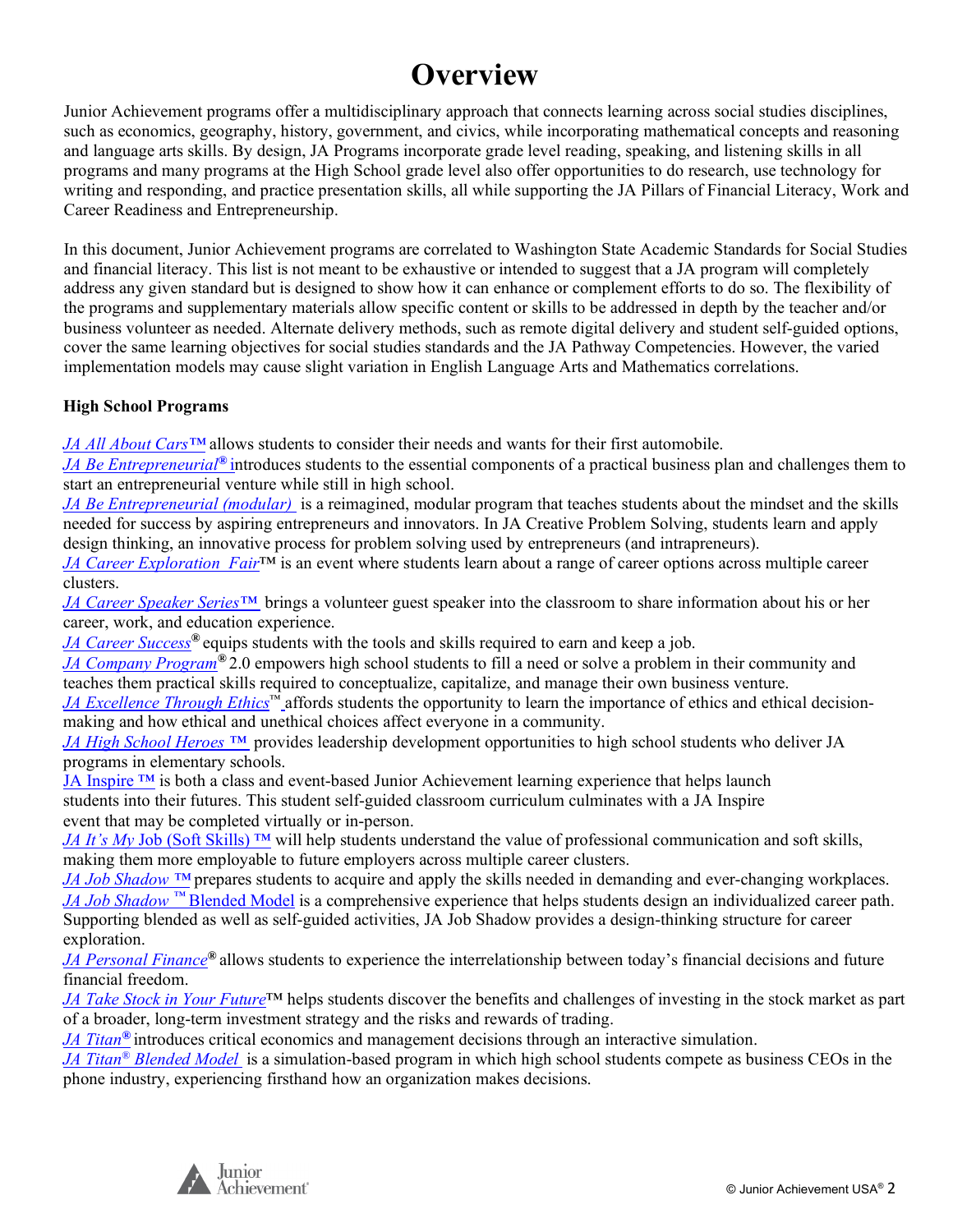#### JA All About Cars

| <b>Session Description</b>                                                                                                                                                                                                                                                                                                                                                                                                                                                                                                                                                                                                                                                                                                                | <b>Washington Social Studies and</b><br><b>Financial Literacy Standards</b>                                                                                                                                                                                                                                                                                                                                                                                                                                                                                                                                                                                                                                                                                                                                                                                                                  | <b>Career Ready Practices</b>                                                                                                                                                                                               | <b>Common Core ELA</b>                                                                                                                                    |
|-------------------------------------------------------------------------------------------------------------------------------------------------------------------------------------------------------------------------------------------------------------------------------------------------------------------------------------------------------------------------------------------------------------------------------------------------------------------------------------------------------------------------------------------------------------------------------------------------------------------------------------------------------------------------------------------------------------------------------------------|----------------------------------------------------------------------------------------------------------------------------------------------------------------------------------------------------------------------------------------------------------------------------------------------------------------------------------------------------------------------------------------------------------------------------------------------------------------------------------------------------------------------------------------------------------------------------------------------------------------------------------------------------------------------------------------------------------------------------------------------------------------------------------------------------------------------------------------------------------------------------------------------|-----------------------------------------------------------------------------------------------------------------------------------------------------------------------------------------------------------------------------|-----------------------------------------------------------------------------------------------------------------------------------------------------------|
| <b>Session One: All About Cars</b><br>JA All About Cars introduces students<br>to the essential costs related to buying<br>and operating a first car and offers tips<br>on being a smart consumer when<br>purchasing a vehicle. In this volunteer-<br>led session, students will consider their<br>needs and wants to make a real-world<br>connection to the car-buying experience<br>to help motivate them to make good<br>financial decisions when buying or<br>leasing.<br><b>Students will:</b><br>Assess their driving needs<br>Prioritize the car features that best<br>meet their needs<br>Compare the advantages of buying<br>$\bullet$<br>versus leasing a car<br>Identify a care that meets their<br>$\bullet$<br>driving needs | SSS1.9-12.4 Gather relevant<br>information from multiple sources<br>representing a wide range of views<br>while using the origin, authority,<br>structure, context, and corroborative<br>value of the sources to guide the<br>selection.<br>SSS3.9-12.1 Evaluate one's own<br>viewpoint and the view-points of others<br>in the context of a discussion.<br>E1.9-10.2 Analyze how choices made<br>by individuals, firms, or governments<br>are constrained by the resources to<br>which they have access.<br><b>Financial Education</b><br>10.SS. Apply consumer skills to<br>spending and saving decisions.<br>7. Demonstrate how to use comparison<br>shopping skills to buy or finance a<br>major purchase<br>9. Research the costs and benefits of a<br>new versus used car (e.g., maintenance,<br>safety, financing, and gas mileage)<br>versus alternative forms of<br>transportation. | CRP2. Apply appropriate<br>academic and technical skills.<br>CRP3. Attend to personal health<br>and financial well-being.<br>CRP8. Utilize critical thinking to<br>make sense of problems and<br>persevere in solving them. | Grades 9-10<br>RI.9-10.2,4,8<br>SL.9-10.1,2,4,6<br>$L.9-10.1, 2, 4, 6$<br>Grades 11-12<br>RI.11-12.2,4<br>SL.11-12.1,2,3,4,6<br>$L.11 - 12.1, 2, 3, 4, 6$ |

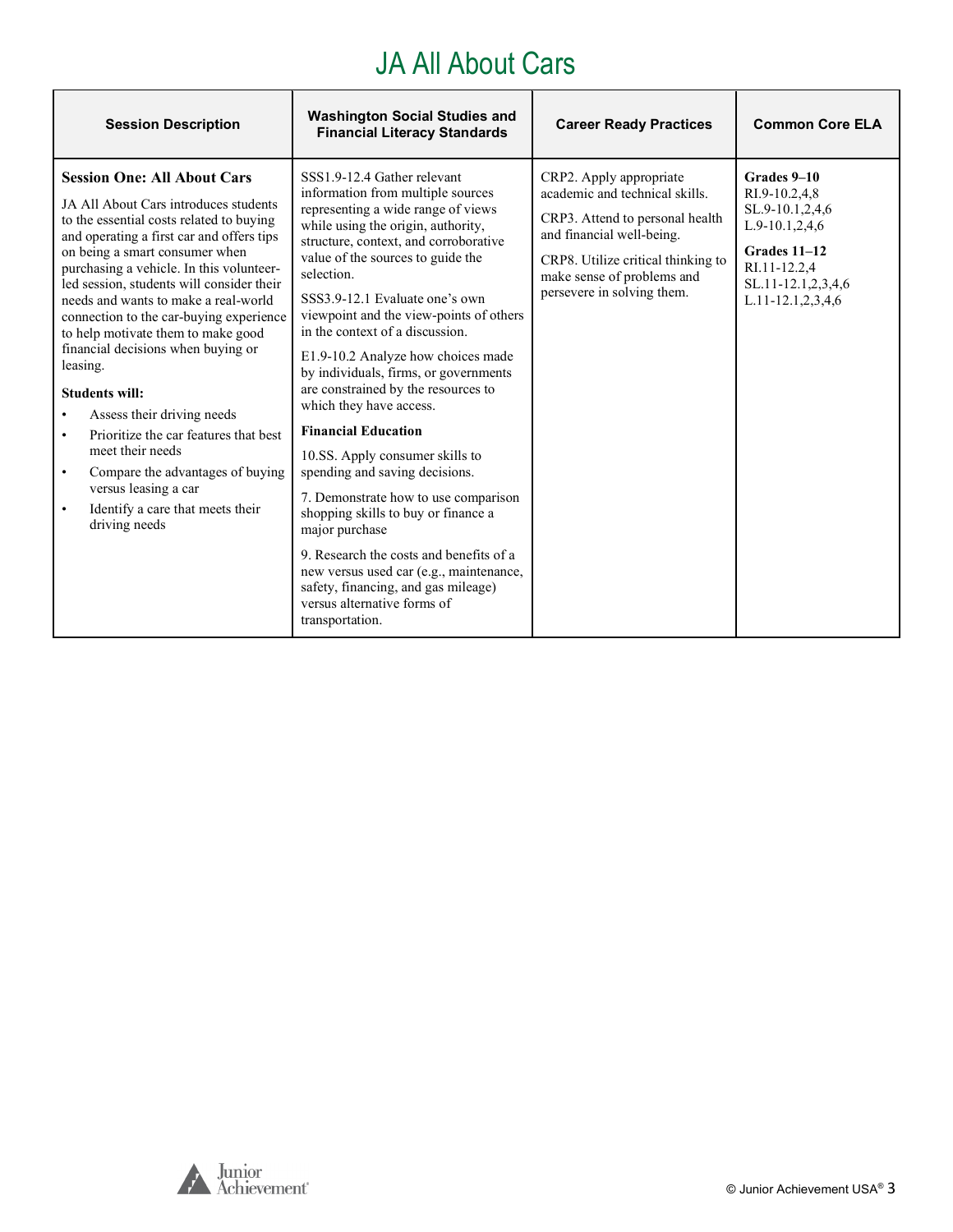### JA Be Entrepreneurial

| <b>Session Descriptions</b>                                                                                                                                                                                                                                                                                                                                                                                               | <b>Washington Social Studies</b><br>and Financial Literacy<br><b>Standards</b>                                                                                                                                                                                                                                                        | <b>Career Ready Practices</b>                                                                                                                                                                                                             | <b>Common Core ELA</b>                                                                                                                                                                         | Common<br><b>Core Math</b>                                |
|---------------------------------------------------------------------------------------------------------------------------------------------------------------------------------------------------------------------------------------------------------------------------------------------------------------------------------------------------------------------------------------------------------------------------|---------------------------------------------------------------------------------------------------------------------------------------------------------------------------------------------------------------------------------------------------------------------------------------------------------------------------------------|-------------------------------------------------------------------------------------------------------------------------------------------------------------------------------------------------------------------------------------------|------------------------------------------------------------------------------------------------------------------------------------------------------------------------------------------------|-----------------------------------------------------------|
| <b>Session One: Introduction to</b><br>Entrepreneurship<br>Students test their knowledge about<br>entrepreneurship. They begin the<br>process to select a product or service<br>for a business venture.<br><b>Students will:</b><br>Recognize the elements of a<br>successful business startup<br>Evaluate myths and facts about<br>$\bullet$<br>entrepreneurship<br>Consider product-development<br>$\bullet$<br>options | <b>Social Studies</b><br>Grade 9-10 SSS3.9-12.1<br>Evaluate one's own viewpoint<br>and the view-points of others<br>in the context of a discussion.<br><b>Financial Education</b><br>E1.9-10.2 Analyze how<br>choices made by individuals,<br>firms, or governments are<br>constrained by the resources<br>to which they have access. | CRP4. Communicate clearly<br>and effectively and with<br>reason.<br>CRP12. Work productively in<br>teams while using cultural<br>global competence.                                                                                       | Grades 9-10<br>RI.9-10.2,4,8<br>W.9-10.2,4,7,8<br>SL.9-10.1,2,4,6<br>$L.9-10.1, 2, 4, 6$<br>Grades 11-12<br>RI.11-12.2,4<br>W.11-12.2,4,7,8<br>SL.11-12.1,2,3,4,6<br>L.11-12.1,2,3,4,6         | NA                                                        |
| <b>Session Two: What's My</b><br><b>Business?</b><br>Students select a product or service for<br>a business venture.<br><b>Students will:</b><br>Recognize the importance of<br>carefully selecting a product or<br>service before starting a business<br>Apply passions, talents, and skills<br>$\bullet$<br>to a market-needs assessment to<br>determine the basis of a business<br>plans                               | <b>Social Studies</b><br>E4.11-12.2 Evaluate how the<br>standard of living changes<br>when incentives, entitlement<br>programs, or entrepreneurship<br>is increased.<br><b>Financial Education</b><br>9. EI.5. Explore the risks,<br>costs, and rewards of starting<br>a business.                                                    | CRP4. Communicate clearly<br>and effectively and with<br>reason.<br>CRP12. Work productively in<br>teams while using cultural<br>global competence.                                                                                       | Grades 9-10<br>RI.9-10.2,4,8<br>W.9-10.2,4,7,8<br>SL.9-10.1,2,3,4,6<br>L.9-10.1,2,4,6<br>Grades 11-12<br>RI.11-12.2,4<br>W.11-12.2,4,7,8<br>SL.11-12.1,2,3,4,6<br>L.11-12.1,2,3,4,6            | <b>Mathematical</b><br><b>Practices</b><br>2.<br>3.<br>5. |
| <b>Session Three: Who's My</b><br><b>Customer?</b><br>Students analyze potential markets.<br><b>Students will:</b><br>Recognize the importance of<br>analyzing markets<br>Apply a needs assessment of the<br>market available to a specific<br>product                                                                                                                                                                    | <b>Social Studies</b><br>E2.6-8.3 Analyze the<br>production, distribution, and<br>consumption of goods,<br>services, and resources in<br>societies from the past or in<br>the present.                                                                                                                                                | CRP2. Apply appropriate<br>academic and technical skills.<br>CRP4. Communicate clearly<br>and effectively and with<br>reason.<br>CRP12. Work productively in<br>teams while using cultural<br>global competence.                          | Grades 9-10<br>RI.9-10.2,4,8<br>W.9-10.2,4,7,8<br>SL.9-10.1,2,3,4,6<br>$L.9-10.1, 2, 4, 6$<br>Grades 11-12<br>RI.11-12.2,4<br>W.11-12.2,4,7,8<br>SL.11-12.1,2,3,4,6<br>$L.11-12.1, 2, 3, 4, 6$ | <b>NA</b>                                                 |
| <b>Session Four: What's My</b><br>Advantage?<br>Students determine how to set a<br>product apart from its competition<br><b>Students will:</b><br>Define competitive advantages<br>and recognize them in other<br>businesses<br>Express the importance of<br>$\bullet$<br>selecting competitive advantages<br>that offer an edge over the<br>competition for a product and<br>market.                                     | <b>Social Studies</b><br>E2.11-12.6 Evaluate the level<br>of competition based on the<br>introduction of new products,<br>production methods, entry<br>into the market, and the<br>consumers' knowledge of<br>goods or services in a variety<br>of economies.                                                                         | CRP1. Act as a responsible<br>and contributing citizen and<br>employee.<br>CRP2. Apply appropriate<br>academic and technical skills.<br>CRP8. Utilize critical thinking<br>to make sense of problems<br>and persevere in solving<br>them. | Grades 9-10<br>RI.9-10.2,4,8<br>W.9-10.2,4,7,8<br>SL.9-10.1,2,3,4,6<br>L.9-10.1,2,4,6<br>Grades 11-12<br>RI.11-12.2,4<br>W.11-12.2,4,7,8<br>SL.11-12.1,2,3,4,6<br>$L.11-12.1, 2, 3, 4, 6$      | <b>NA</b>                                                 |

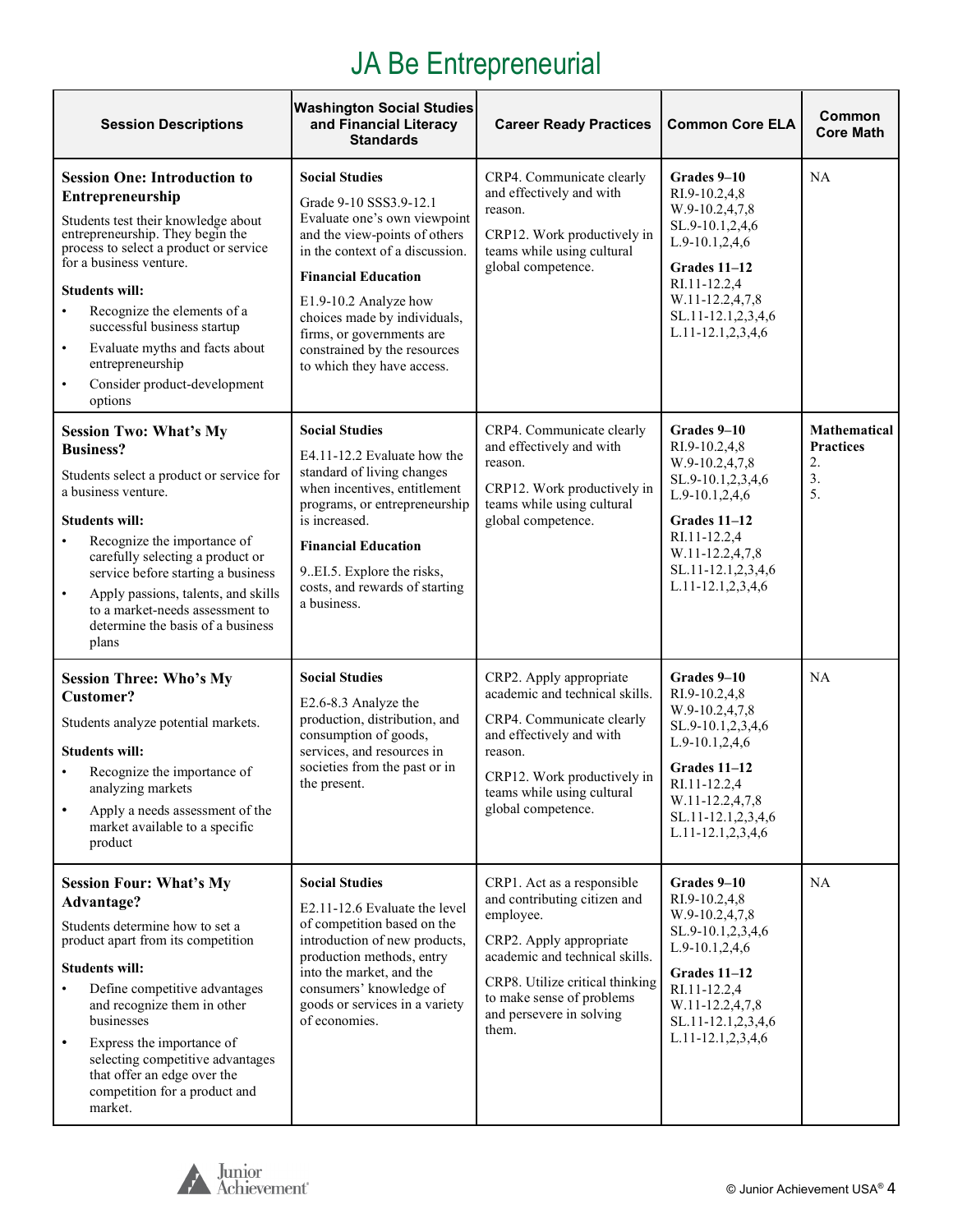### JA Be Entrepreneurial

| <b>Session Descriptions</b>                                                                                                                                                                                                                                                                                           | <b>Washington Social</b><br><b>Studies and Financial</b><br><b>Literacy Standards</b>                                                                                                                                                 | <b>Career Ready Practices</b>                                                                                                                                                                                                             | <b>Common Core</b><br><b>ELA</b>                                                                                                                                                          | Common<br><b>Core Math</b>                         |
|-----------------------------------------------------------------------------------------------------------------------------------------------------------------------------------------------------------------------------------------------------------------------------------------------------------------------|---------------------------------------------------------------------------------------------------------------------------------------------------------------------------------------------------------------------------------------|-------------------------------------------------------------------------------------------------------------------------------------------------------------------------------------------------------------------------------------------|-------------------------------------------------------------------------------------------------------------------------------------------------------------------------------------------|----------------------------------------------------|
| <b>Session Five: Competitive</b><br><b>Advantages</b><br>Students decide how to set a product or<br>service apart from the competition.<br><b>Students will:</b><br>Evaluate competitive advantages<br>Select competitive advantages that<br>$\bullet$<br>will drive a developing business<br>venture                 | <b>Financial Education</b><br>E2.11-12.6 Evaluate the level<br>of competition based on the<br>introduction of new products,<br>production methods, entry<br>into the market, and the<br>consumers' knowledge of<br>goods or services. | CRP1. Act as a responsible<br>and contributing citizen and<br>employee.<br>CRP2. Apply appropriate<br>academic and technical skills.<br>CRP8. Utilize critical thinking<br>to make sense of problems<br>and persevere in solving<br>them. | Grades 9-10<br>RI.9-10.2,4,8<br>W.9-10.2,4,7,8<br>SL.9-10.1,2,3,4,6<br>L.9-10.1,2,4,6<br>Grades 11-12<br>RI.11-12.2,4<br>W.11-12.2,4,7,8<br>SL.11-12.1,2,3,4,6<br>$L.11-12.1, 2, 3, 4, 6$ | NA                                                 |
| <b>Session Six: Ethics Are Good for</b><br><b>Business</b><br>Students consider consequences in<br>making ethical business decisions.<br><b>Students will:</b><br>Evaluate short- and long-term<br>consequences in making ethical<br>decisions<br>Express that being ethical can be<br>$\bullet$<br>good for business | <b>Social Studies</b><br>$H2.11-12.5$ Evaluate the<br>ethics of current and future<br>uses of technology based on<br>how technology has shaped<br>history.                                                                            | CRP5. Consider the<br>environmental, social and<br>economic impacts of<br>decisions.<br>CRP9. Model integrity,<br>ethical leadership and<br>effective management.                                                                         | Grades 9-10<br>RI.9-10.2,4,8<br>W.9-10.2,4,7,8<br>SL.9-10.1,2,3,4,6<br>$L.9-10.1, 2, 4, 6$<br>Grades 11-12<br>RI.11-12.2,4<br>W.11-12.2,4,7,8<br>SL.11-12.1,2,3,4,6<br>L.11-12.1,2,3,4,6  | NA                                                 |
| <b>Session Seven: The Business Plan</b><br>Students compile a sample business<br>plan.<br><b>Students will:</b><br>Compile entrepreneurial elements<br>into a sample business plan                                                                                                                                    | <b>Financial Education</b><br>12.FD. 9. Analyze expenses<br>and risks of alternative<br>financing options.                                                                                                                            | CRP2. Apply appropriate<br>academic and technical skills.<br>CRP6. Demonstrate creativity<br>and innovation<br>CRP12. Work productively in<br>teams while using cultural<br>global competence.                                            | Grades 9-10<br>RI.9-10.2,4,8<br>W.9-10.2,4,7,8<br>SL.9-10.1,2,3,4,6<br>L.9-10.1,2,4,6<br>Grades 11-12<br>RI.11-12.2,4<br>W.11-12.2,4,7,8<br>SL.11-12.1,2,3,4,6<br>L.11-12.1,2,3,4,6       | <b>Mathematical</b><br><b>Practices</b><br>$1 - 7$ |

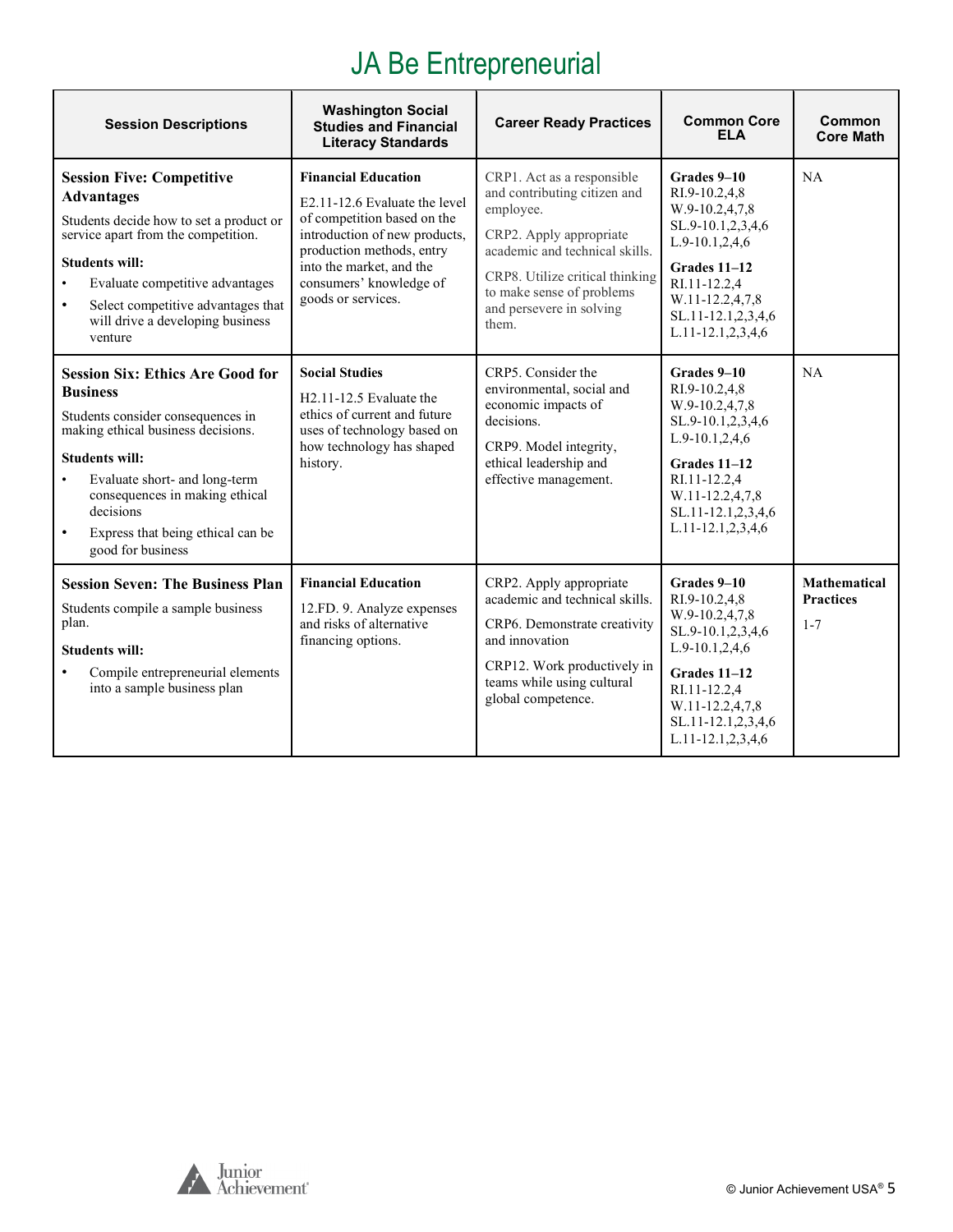## JA Be Entrepreneurial Creative Problem Solving

 $\overline{\phantom{a}}$ 

| <b>Session Description</b>                                                                                                                                                                                                                                                                                                                                                                                                                                                                                                                                                                                                                                                                                                                                                                                                                                                                     | <b>Washington Social Studies</b><br>and Financial Literacy<br><b>Standards</b>                                                                                                                                                                                                                                                                                                                        | <b>Career Ready Practices</b>                                                                                                                                                                                                                                                                                    | <b>Common Core ELA</b>                                                                                                                                                                             |
|------------------------------------------------------------------------------------------------------------------------------------------------------------------------------------------------------------------------------------------------------------------------------------------------------------------------------------------------------------------------------------------------------------------------------------------------------------------------------------------------------------------------------------------------------------------------------------------------------------------------------------------------------------------------------------------------------------------------------------------------------------------------------------------------------------------------------------------------------------------------------------------------|-------------------------------------------------------------------------------------------------------------------------------------------------------------------------------------------------------------------------------------------------------------------------------------------------------------------------------------------------------------------------------------------------------|------------------------------------------------------------------------------------------------------------------------------------------------------------------------------------------------------------------------------------------------------------------------------------------------------------------|----------------------------------------------------------------------------------------------------------------------------------------------------------------------------------------------------|
| <b>Session One: Identifying the Problem</b><br>Students are oriented to problem/solution thinking<br>practices and introduced to the Design Thinking<br>process of creative problem solving. They explore the<br>first step (Empathize) that teaches them to look at<br>problems as human-centered, from the customer's<br>perspective.<br><b>Students will:</b><br>Describe how brainstorming several ideas and<br>$\bullet$<br>then picking the best options will lead to creative<br>problem solving.<br>Describe the Design Thinking model and the steps<br>$\bullet$<br>involved in the process.<br>Describe the advantages of applying the Design<br>$\bullet$<br>Thinking model to new ideas or problem solving.<br>Describe the Empathize step in the Design<br>$\bullet$<br>Thinking model.<br>Demonstrate how an empathy map can be used to<br>$\bullet$<br>identify a user's needs. | <b>Social Studies</b><br>E4.11-12.2 Evaluate how the<br>standard of living changes when<br>incentives, entitlement programs,<br>or entrepreneurship is increase<br><b>Financial Education</b><br>9.EI.5. Explore the risks, costs,<br>and rewards of starting a<br>business.<br>10.EI. 2. Outline a career plan<br>that aligns with personal<br>interests, financial goals, and<br>desired lifestyle. | CRP1. Act as a responsible<br>and contributing citizen and<br>employee.<br>CRP2. Apply appropriate<br>academic and technical<br>skills.<br>CRP4. Communicate<br>clearly and effectively and<br>with reason.<br>CRP8. Utilize critical<br>thinking to make sense of<br>problems and persevere in<br>solving them. | Grades 9-10<br>R <sub>1.2,4,8</sub><br>W.4,7<br>SL.1,2,3,4,6<br>L.1, 2, 3, 4, 6<br>Grades 11-12<br>RI.2.4.6<br>SL. 1,2,3,4,6<br>L.1, 2, 3, 4, 6<br>W 4,7<br>RH 9-12<br>2,4, 5, 7, 9<br>WhST4,6,7,9 |
| <b>Session Two: Exploring Solutions</b><br>Students focus on the second and third steps of the<br>Design Thinking process (Define and Ideate). They<br>summarize the root cause of the issue in a problem<br>statement and then use brainstorming techniques to<br>generate viable ideas as solutions.<br><b>Students will:</b><br>Describe the Define step in the Design Thinking<br>model.<br>Demonstrate how to write a short, clear problem<br>$\bullet$<br>statement that reflects the problem to be solved.<br>Describe the Ideate step in the Design Thinking<br>$\bullet$<br>model.<br>Apply ideation methods by brainstorming ideas in<br>$\bullet$<br>a fast-paced activity.                                                                                                                                                                                                         | <b>Social Studies</b><br>E4.11-12.2 Evaluate how the<br>standard of living changes when<br>incentives, entitlement programs,<br>or entrepreneurship is increase.                                                                                                                                                                                                                                      | CRP1. Act as a responsible<br>and contributing citizen and<br>employee.<br>CRP4. Communicate<br>clearly and effectively and<br>with reason.<br>CRP6. Demonstrate<br>creativity and innovation.                                                                                                                   | Grades 9-10<br>RI. 2,4,8<br>W.4<br>SL. 1,2,3,4,6<br>L. 1,2,3,4,6<br>Grades 11-12<br>RI. 2,4,8<br>SL. 1,2,3,4,6<br>L. 1,2,3,4,6<br>W 4<br>RH 9-12<br>1,2,4,5,6,7,9<br>WhST 1, 4,6,9                 |



Ī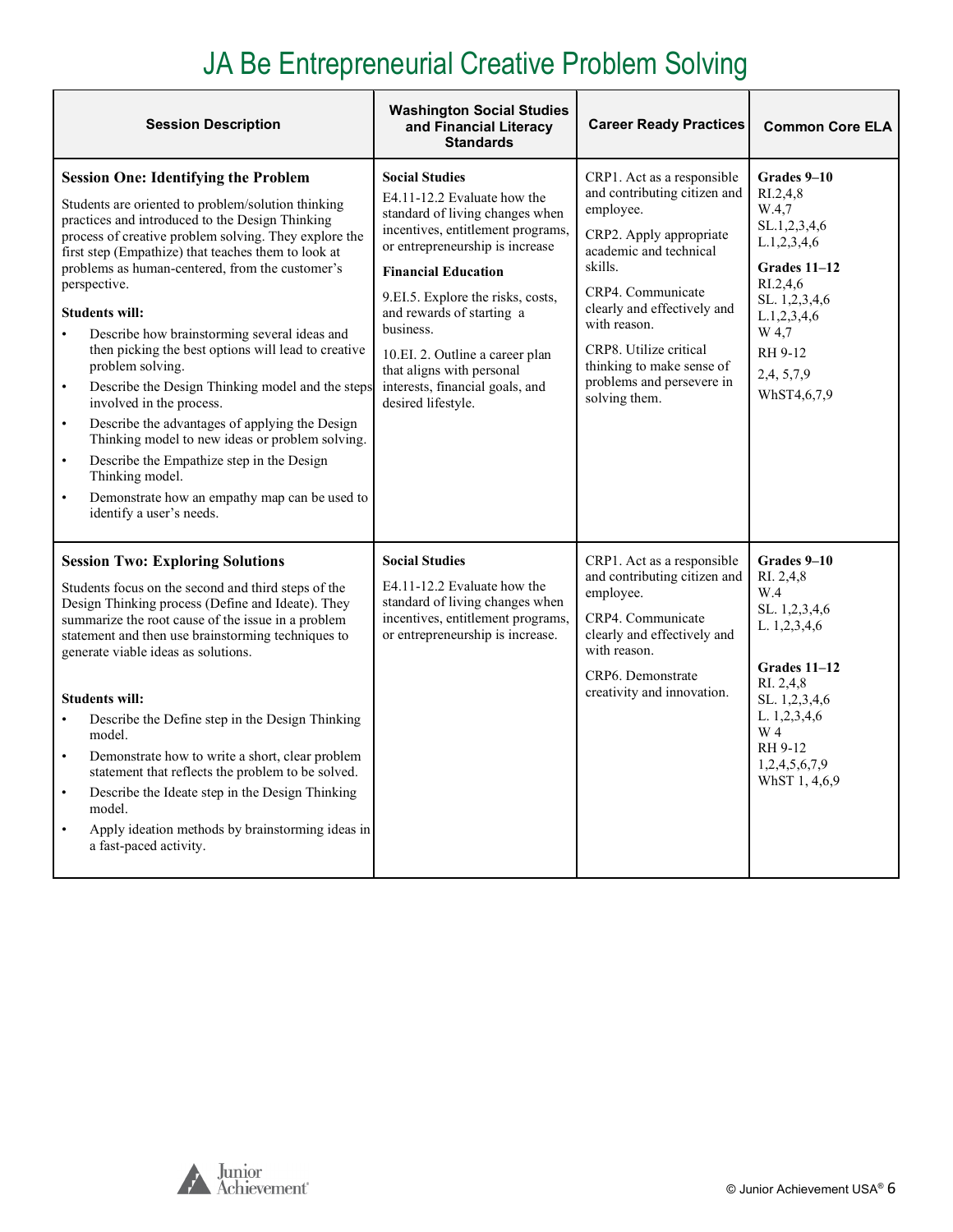# JA Be Entrepreneurial Creative Problem Solving

| <b>Session Description</b>                                                                                                                                                                                                                                                                                                                                                                                                                                                                                                            | <b>Washington Social Studies</b><br>and Financial Literacy<br><b>Standards</b>                                                                                                                                                                                                                                                                                                                         | Career Ready Practices   Common Core ELA                                                                                                                                                                            |                                                                                                                                                                                     |
|---------------------------------------------------------------------------------------------------------------------------------------------------------------------------------------------------------------------------------------------------------------------------------------------------------------------------------------------------------------------------------------------------------------------------------------------------------------------------------------------------------------------------------------|--------------------------------------------------------------------------------------------------------------------------------------------------------------------------------------------------------------------------------------------------------------------------------------------------------------------------------------------------------------------------------------------------------|---------------------------------------------------------------------------------------------------------------------------------------------------------------------------------------------------------------------|-------------------------------------------------------------------------------------------------------------------------------------------------------------------------------------|
| <b>Session Three: Prototyping the Solution</b><br>Students use rapid prototyping techniques to create an<br>inexpensive model of their solution for customer<br>review and feedback. This process teaches the<br>importance of keeping customers involved in the<br>process without large investments of time or money.<br><b>Students will:</b><br>Describe the Prototype step in the Design Thinking<br>model.<br>Construct a prototype based on a problem<br>$\bullet$<br>statement and a brainstormed solution to the<br>problem. | <b>Financial Education</b><br>9.EI.5. Explore the risks, costs,<br>and rewards of starting a<br>business.                                                                                                                                                                                                                                                                                              | CRP11. Use technology to<br>enhance productivity.<br>CRP12. Work productively<br>in teams while using<br>cultural global competence.                                                                                | Grades 9-10<br>R <sub>L</sub> 2,4<br>W.4<br>SL.1,2,3,6<br>L. 1,2,3,4,6<br>Grades 11-12<br>RI.4,8<br>SL. .1,2,3,6<br>L. 1,2,3,4,6<br>W <sub>4</sub><br>RH 9-12 1,2,4,5,7<br>WhST 4,6 |
| <b>Session Four: Testing the Solution</b><br>Students devise testing plans to validate the design and<br>function of their prototyped ideas with customer<br>participants. User testing emphasizes the importance of<br>ongoing improvement cycles in the Design Thinking<br>model.<br><b>Students will:</b><br>Define the Test step in the Design Thinking model.<br>Develop a testing plan for a given product and<br>$\bullet$<br>target audience.                                                                                 | <b>Financial Education</b><br>9.EI.5. Explore the risks, costs,<br>and rewards of starting a<br>business.                                                                                                                                                                                                                                                                                              | CRP4. Communicate clearly<br>and effectively and with<br>reason.<br>CRP5. Consider the<br>environmental, social and<br>economic impacts of<br>decisions.<br>CRP7. Employ valid and<br>reliable research strategies. | Grades 9-10<br>RI. 2,4<br>W. 2,4,7<br>SL.1,2,4,6<br>L. 1,2,3,4,6<br>Grades 11-12<br>RI.4,8<br>SL. 1,2,3,4,6<br>L. 1,2,3,4,6<br>RH 9-12<br>1,4,5,7<br>WhST 4,6,7,9                   |
| <b>Session Five: Applying Design Thinking</b><br>(Optional, Self-Guided)<br>Students complete a cumulative Design Thinking<br>project to demonstrate comprehension and execution of<br>the creative problem-solving process.<br><b>Students will:</b><br>Use the Design Thinking model to create a solution<br>$\bullet$<br>to an identified problem.<br>Produce an artifact for each step of the Design<br>$\bullet$<br>Thinking process to demonstrate their work.                                                                  | <b>Social Studies</b><br>E4.11-12.2 Evaluate how the<br>standard of living changes when<br>incentives, entitlement programs,<br>or entrepreneurship is increase.<br><b>Financial Education</b><br>9.EI.5. Explore the risks, costs,<br>and rewards of starting a<br>business.<br>10.EI. 2. Outline a career plan<br>that aligns with personal interests,<br>financial goals, and desired<br>lifestyle. | CRP2. Apply appropriate<br>academic and technical<br>skills.<br>CRP4. Communicate clearly<br>and effectively and with<br>reason.                                                                                    | Grades 9-10<br>RI.2,4<br>W. 2,4,7<br>SL.2,3,4,6<br>L.1, 2, 3, 4, 6<br>Grades 11-12<br>R <sub>L</sub> 2,4<br>SL. 2,3,4,6<br>L. 1, 2, 3, 4, 6<br>RH 9-12<br>$1-9$<br>WhST 1.4.6.7.9   |



 $\overline{\phantom{a}}$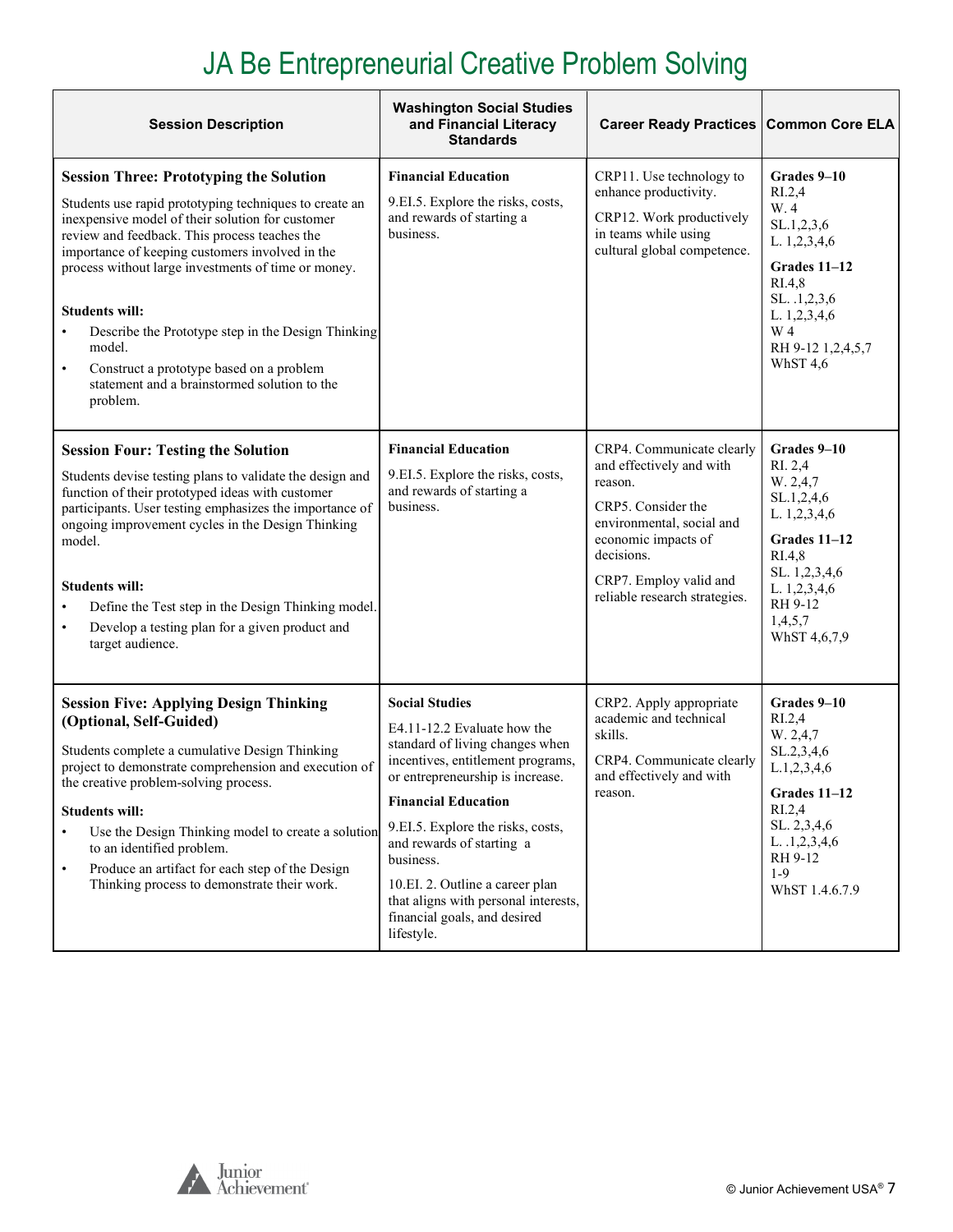# JA Be Entrepreneurial Think Like an Entrepreneur

| <b>Session Description</b>                                                                                                                                                                                                                                                                                                                                                                                                                                                                                                                                                                                                                                                               | <b>Washington Social Studies</b><br>and Financial Literacy<br><b>Standards</b>                                                                                                                                                                                                                                                                                                                                | <b>Career Ready Practices</b>                                                                                                                                                                         | <b>Common Core</b><br><b>ELA</b>                                                                                                                                                     |
|------------------------------------------------------------------------------------------------------------------------------------------------------------------------------------------------------------------------------------------------------------------------------------------------------------------------------------------------------------------------------------------------------------------------------------------------------------------------------------------------------------------------------------------------------------------------------------------------------------------------------------------------------------------------------------------|---------------------------------------------------------------------------------------------------------------------------------------------------------------------------------------------------------------------------------------------------------------------------------------------------------------------------------------------------------------------------------------------------------------|-------------------------------------------------------------------------------------------------------------------------------------------------------------------------------------------------------|--------------------------------------------------------------------------------------------------------------------------------------------------------------------------------------|
| <b>Session One: Developing a Mindset</b><br>Students are introduced to entrepreneurship and<br>the characteristics of a mindset that promote<br>success in their personal and professional lives.<br><b>Students will:</b><br>Define entrepreneurship and some key<br>qualities of entrepreneurs.<br>Differentiate the important components of a<br>$\bullet$<br>positive, growth mindset from a fixed<br>mindset as a foundation of entrepreneurship.<br>Describe the advantages in life of<br>$\bullet$<br>embracing a growth mindset.<br>Define the entrepreneurial mindset.<br>$\bullet$<br>Describe the key characteristics of a<br>$\bullet$<br>successful entrepreneur's mindset. | <b>Social Studies</b><br>Grade 9-10 SSS3.9-12.1 Evaluate<br>one's own viewpoint and the view-<br>points of others in the context of a<br>discussion.<br>E1.9-10.2 Analyze how choices<br>made by individuals, firms, or<br>governments are constrained by the<br>resources to which they have<br>access.                                                                                                      | CRP4. Communicate clearly and<br>effectively and with reason.                                                                                                                                         | Grades 9–10<br>RI.4<br>W.4<br>SL.1,2,3<br>L.1, 2, 4, 6<br>Grades 11-12<br>RI.4<br>SL.1, 2, 3<br>L.1,2,3,4,6<br>W 4<br>RH 9-12<br>2,4,7,9                                             |
| <b>Session Two: Assessing Entrepreneurial</b><br><b>Potential</b><br>Students demonstrate their understanding of the<br>entrepreneurial characteristics by identifying<br>prevalent skills in scenarios. Then, they<br>complete an introspective personal assessment<br>about their entrepreneurial potential.<br><b>Students will:</b><br>Analyze the characteristics of the<br>$\bullet$<br>entrepreneurial mindset.<br>Evaluate personal entrepreneurial strengths<br>$\bullet$<br>and areas for refinement using an<br>entrepreneurial potential self-assessment.                                                                                                                    | <b>Social Studies</b><br>Grade 9-10 SSS3.9-12.1 Evaluate<br>one's own viewpoint and the view-<br>points of others in the context of a<br>discussion.<br>E1.9-10.2 Analyze how choices<br>made by individuals, firms, or<br>governments are constrained by the<br>resources to which they have<br>access.                                                                                                      | CRP1. Act as a responsible and<br>contributing citizen and employee.<br>CRP2. Apply appropriate academic<br>and technical skills.                                                                     | Grades 9-10<br>RI.2,4,8<br>SL.1, 2, 3<br>$L.1-6$<br>Grades 11-12<br>R <sub>L.2,4</sub><br>SL. 1,2,3<br>L.1,4,6<br>RH 9-12<br>1,2,4,5,7                                               |
| <b>Session Three: Creating an</b><br><b>Entrepreneurial Action Plan (Optional,</b><br>Self-Guided)<br>Students craft a personal action plan to start<br>thinking like an entrepreneur in their daily life<br>and career aspirations.<br><b>Students will:</b><br>Evaluate the results of the entrepreneurial<br>mindset self-assessment.<br>Develop a personal action plan that includes<br>$\bullet$<br>goal setting to strengthen aspects of an<br>entrepreneurial mindset.                                                                                                                                                                                                            | <b>Social Studies</b><br>E4.11-12.2 Evaluate how the<br>standard of living changes when<br>incentives, entitlement programs,<br>or entrepreneurship is increase.<br><b>Financial Education</b><br>9.EI.5. Explore the risks, costs, and<br>rewards of starting a business.<br>9/10.EI. 2. Explore/Outline a career<br>plan that aligns with personal<br>interests, financial goals, and<br>desired lifestyle. | CRP3. Attend to personal health<br>and financial well-being.<br>CRP4. Communicate clearly and<br>effectively and with reason.<br>CRP10. Plan education and career<br>paths aligned to personal goals. | Grades 9–10<br>R <sub>L</sub> 2,4<br>W.2,4,7<br>$SL.1-6$<br>$L.1-6$<br>Grades 11-12<br>R <sub>L.2,4</sub><br>SL. 1-6<br>$L.1-6$<br>W. 2,4,7<br>RH<br>1,2,4,5,7,8,9<br>WhST 1,4,6,7,9 |



h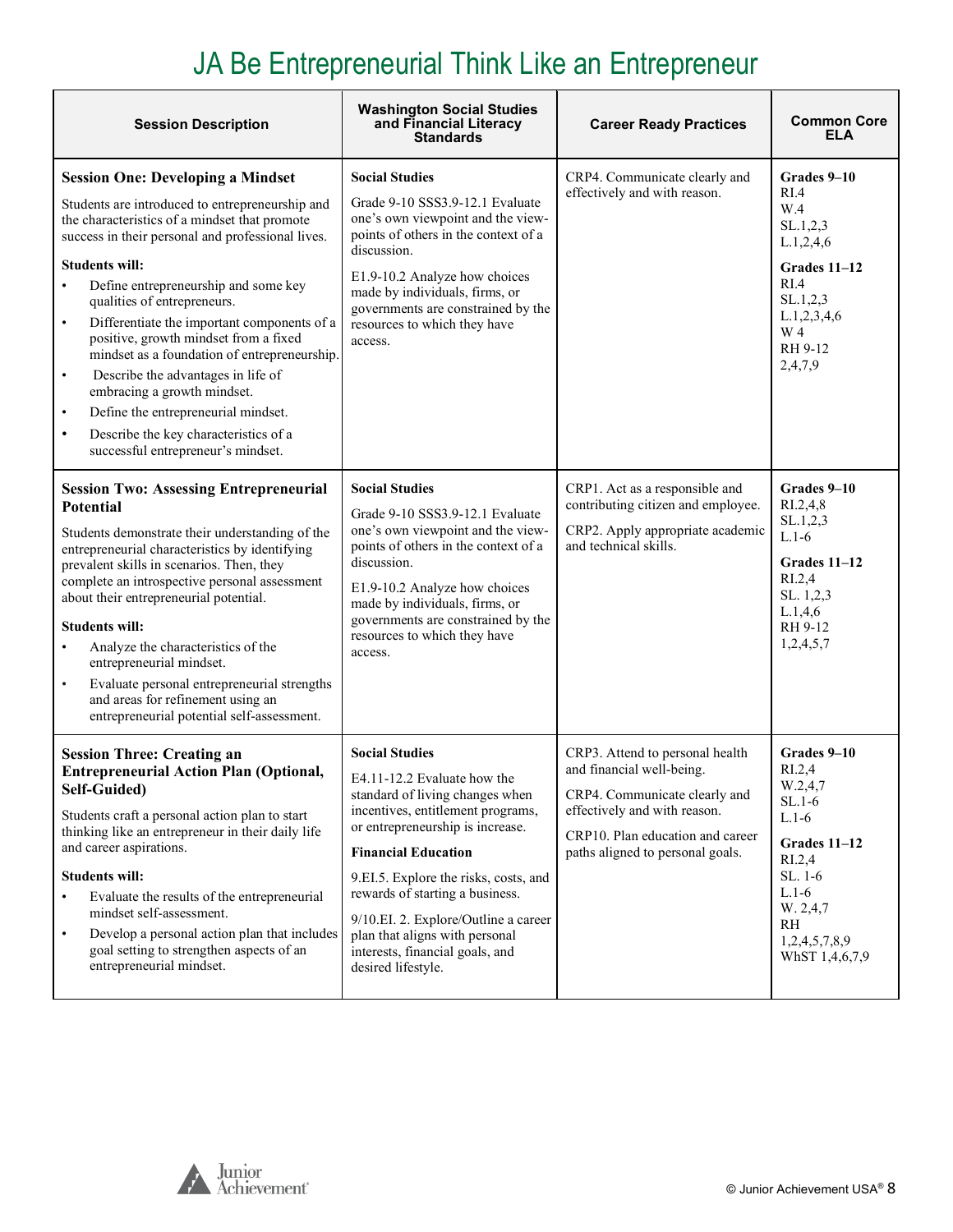#### JA Be Entrepreneurial Rapid Business Planning

| <b>Session Description</b>                                                                                                                                                                                                                                                                                                                                                                                                                                                                                                                                                                                                                                                                                                        | <b>Washington Social Studies</b><br>and Financial Literacy<br><b>Standards</b>                                                                                                                                                                                                          | <b>Career Ready Practices</b>                                                                                                                                                                                                                                    | <b>Common Core ELA</b>                                                                                                                                                         |
|-----------------------------------------------------------------------------------------------------------------------------------------------------------------------------------------------------------------------------------------------------------------------------------------------------------------------------------------------------------------------------------------------------------------------------------------------------------------------------------------------------------------------------------------------------------------------------------------------------------------------------------------------------------------------------------------------------------------------------------|-----------------------------------------------------------------------------------------------------------------------------------------------------------------------------------------------------------------------------------------------------------------------------------------|------------------------------------------------------------------------------------------------------------------------------------------------------------------------------------------------------------------------------------------------------------------|--------------------------------------------------------------------------------------------------------------------------------------------------------------------------------|
| <b>Planning with the Customer in Mind</b><br>Students are introduced to lean business planning<br>and focus on the customer-focused segments of the<br>Lean Canvas. They identify customer segments, the<br>problem to be solved, and the intended solution.<br><b>Students will:</b><br>Identify the purpose of a business plan.<br>$\bullet$<br>Describe the key elements of the lean business<br>$\bullet$<br>plan model.<br>State the problem to be solved in the Lean<br>$\bullet$<br>Canvas as a customer-centered problem<br>statement.<br>Identify the customers in the target audience for<br>$\bullet$<br>the proposed product or service.<br>Identify the solution that answers the problem<br>$\bullet$<br>statement. | <b>Social Studies</b><br>E4.11-12.3 Evaluate how<br>individuals and different groups<br>affect and are affected by the<br>distribution of resources and<br>sustainability.<br><b>Financial Education</b><br>9.EI.5. Explore the risks, costs,<br>and rewards of starting a<br>business. | CRP1. Act as a responsible and<br>contributing citizen and<br>employee.<br>CRP2. Apply appropriate<br>academic and technical skills.<br>CRP4. Communicate clearly<br>and effectively and with reason.<br>CRP7. Employ valid and<br>reliable research strategies. | Grades 9-10<br>RI.2,4,8<br>W.4<br>SL.1,2,3,4<br>L. 1,2,3,4,6<br><b>Grades 11-12</b><br>RI.2,4,8<br>SL. 1,2,3,4<br>L. 1,2,3,4,6<br>RH 9-12<br>$1-9$<br>WhST<br>4,6,9            |
| <b>Summarizing the Customer Elements</b><br>Students learn about customer communication<br>channels and the most effective practices for<br>reaching their customers. Then, they practice<br>completing the customer elements of the lean<br>business plan using an original or supplied idea.<br><b>Students will:</b><br>Define channels as they relate to business<br>planning<br>Differentiate uses of each channel based on<br>$\bullet$<br>situations/context<br>Practice the lean business planning process by<br>$\bullet$<br>applying information to the Problem, Customer<br>Segments, Solution, and Channels sections of<br>the Lean Canvas.                                                                           | <b>Financial Education</b><br>E1.9-10.2 Analyze how choices<br>made by individuals, firms, or<br>governments are constrained by<br>the resources to which they<br>have access                                                                                                           | CRP2. Apply appropriate<br>academic and technical skills.<br>CRP4. Communicate clearly<br>and effectively and with reason.<br>CRP8. Utilize critical thinking<br>to make sense of problems and<br>persevere in solving them.                                     | Grades 9-10<br>RI. 2,4<br>W.4<br>SL. 1,2,3,4,6<br>L. 1,2,3,4,6<br><b>Grades 11-12</b><br>RI.2,4<br>SL. 1,2,3,4,6<br>L. 1,2,3,4,6<br>W 4<br>RH 9-12<br>$1 - 9$<br>WhST<br>4,6,9 |

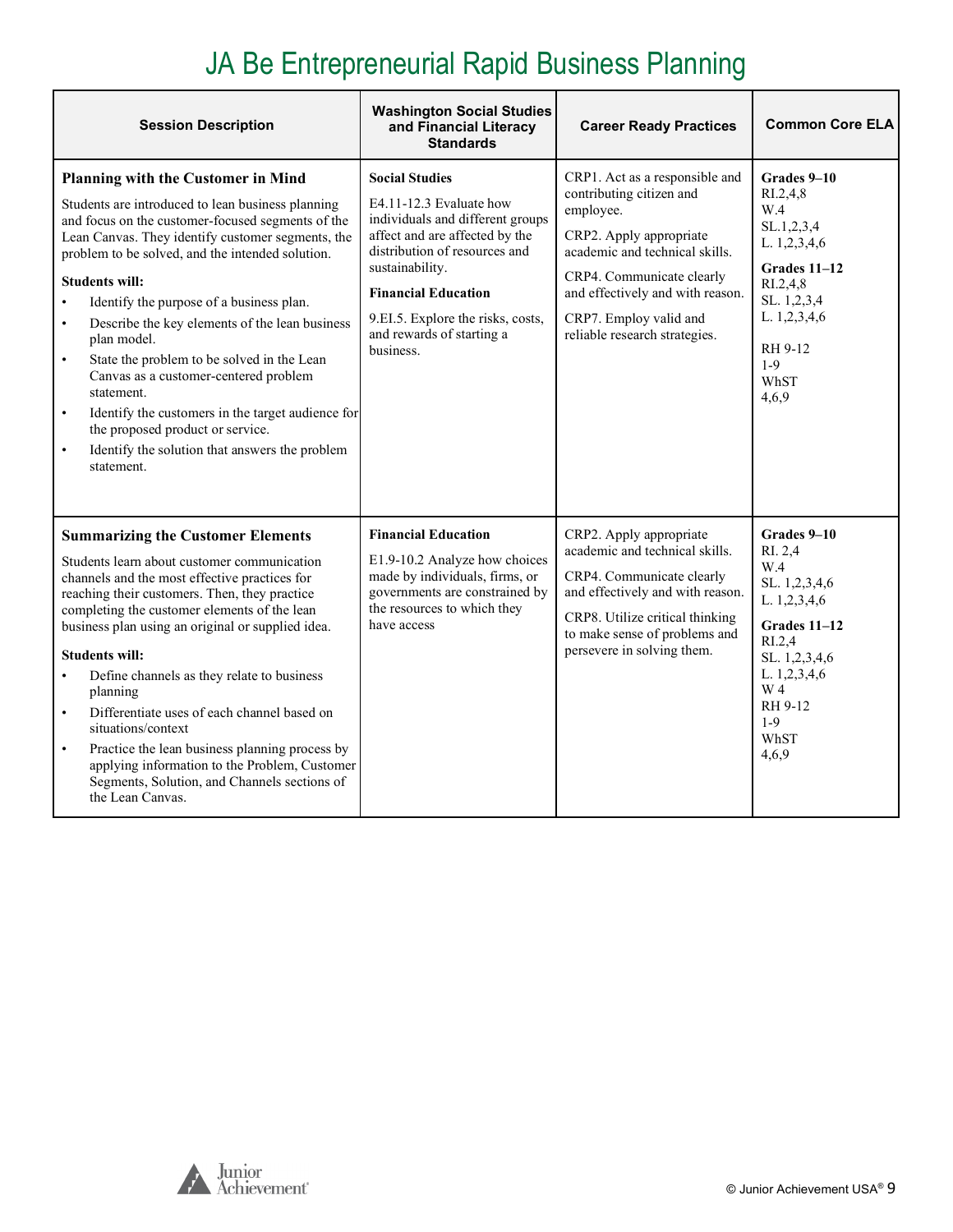#### JA Be Entrepreneurial Rapid Business Planning

| <b>Session Description</b>                                                                                                                                                                                                                                                                                                                                                                                                                                                                                                                                                                                                                                                                                                                                                                                                                                                                                                                                   | <b>Washington Social</b><br><b>Studies and Financial</b><br><b>Literacy Standards</b>                      | <b>Career Ready Practices</b>                                                                                                                                                                                                | <b>Common Core</b><br>ELA                                                                                                                                            |
|--------------------------------------------------------------------------------------------------------------------------------------------------------------------------------------------------------------------------------------------------------------------------------------------------------------------------------------------------------------------------------------------------------------------------------------------------------------------------------------------------------------------------------------------------------------------------------------------------------------------------------------------------------------------------------------------------------------------------------------------------------------------------------------------------------------------------------------------------------------------------------------------------------------------------------------------------------------|------------------------------------------------------------------------------------------------------------|------------------------------------------------------------------------------------------------------------------------------------------------------------------------------------------------------------------------------|----------------------------------------------------------------------------------------------------------------------------------------------------------------------|
| <b>Formulating the Finances:</b><br>Students focus on financial elements of the Lean<br>Canvas, including cost structure, pricing, and<br>revenue streams. Then, they identify what metrics<br>are key to gauge the performance and health of the<br>venture.<br><b>Students will:</b><br>Identify the cost structure for a product/service<br>$\bullet$<br>by listing associated fixed and variable costs.<br>Determine the appropriate price for a<br>$\bullet$<br>product/service given data about the associated<br>costs, breakeven point, and desired<br>profitability. Recognize the revenue streams<br>that will generate profitability for a product or<br>service.<br>Explain how key metrics help determine the<br>$\bullet$<br>success of a product/service and impact the<br>business decisions made about it. Explain how<br>key metrics help determine the success of a<br>product/service and impact the business<br>decisions made about it | <b>Financial Education</b><br>9. EI.5. Explore the risks, costs,<br>and rewards of starting a<br>business. | CRP2. Apply appropriate<br>academic and technical skills.<br>CRP4. Communicate clearly<br>and effectively and with reason.<br>CRP8. Utilize critical thinking<br>to make sense of problems and<br>persevere in solving them. | Grades 9-10<br>RI.4.8<br>W.4<br>SL.1,2,3,4<br>L.1, 2, 3, 4, 6<br>Grades 11-12<br>RI.4<br>SL. 1,2,3,4<br>L.1, 2, 3, 4, 6<br>W.4<br>RH 9-12<br>4.7.9<br>WhST4          |
| <b>Conveying the Business's Value:</b><br>Students identify the business's unique value and<br>competitive advantage to convey its "edge." Then,<br>they practice writing compelling unique value<br>proposition (UVP) statements and identifying the<br>business's competitive advantage.<br><b>Students will:</b><br>Describe the process used to convey the unique<br>$\bullet$<br>value proposition of a business idea.<br>Identify what competitive (or unfair) advantage<br>$\bullet$<br>is as it relates to a lean business plan.                                                                                                                                                                                                                                                                                                                                                                                                                     | <b>Financial Education</b><br>9. EI.5. Explore the risks, costs,<br>and rewards of starting a<br>business. | CRP2. Apply appropriate<br>academic and technical skills.<br>CRP4. Communicate clearly<br>and effectively and with reason.<br>CRP11. Use technology to<br>enhance productivity.                                              | Grades 9-10<br>RI. 4,8<br>W.4<br>SL. 1,2,3,4,6<br>L. 1,2,3,4,6<br>Grades 11-12<br>RI.4<br>SL. 1,2,3,4,6<br>L. 1,2,3,4,6<br>W 4<br>RH 9-12<br>2,4,5,7,9<br>WhST $4,6$ |

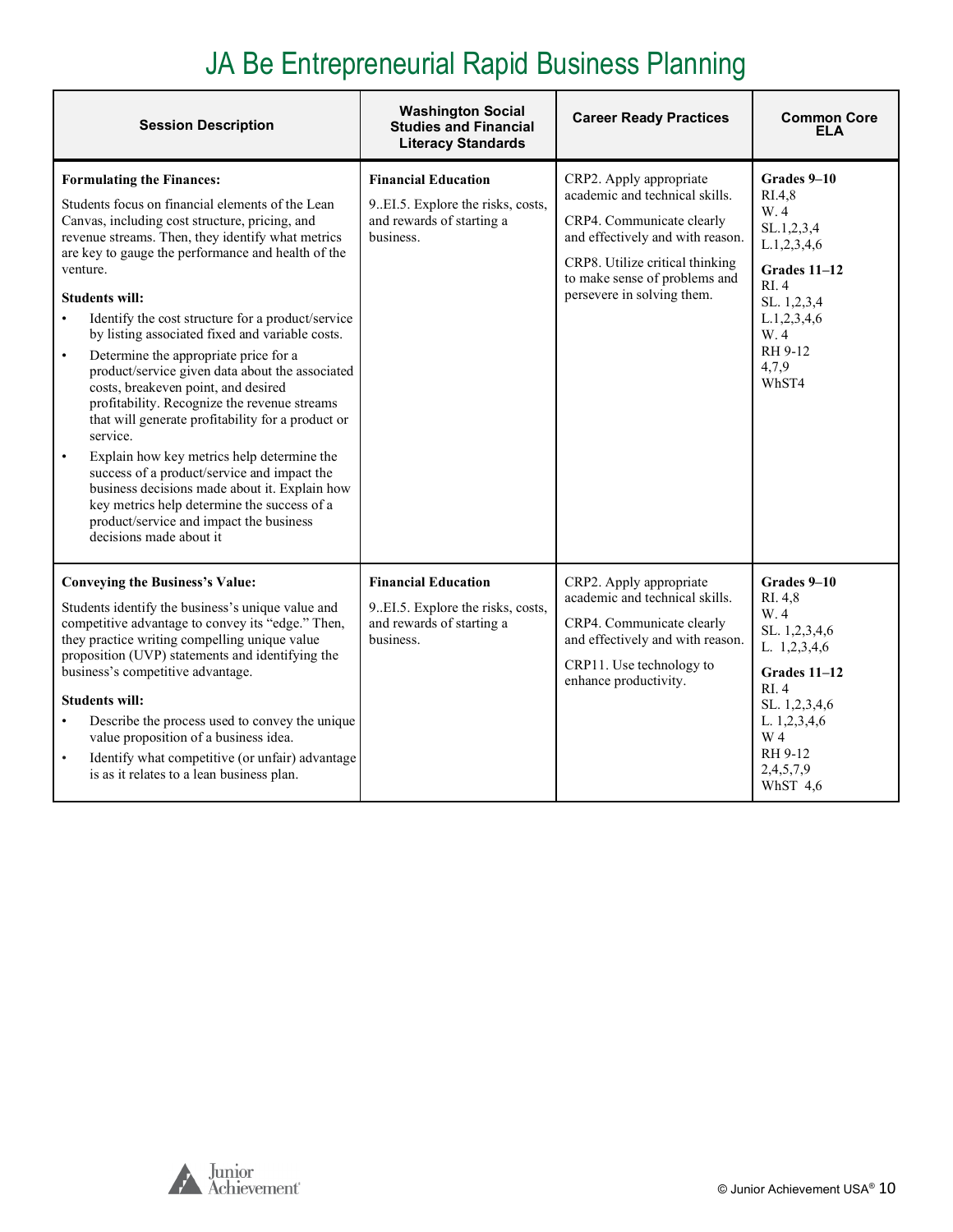#### JA Be Entrepreneurial Rapid Business Planning

| <b>Session Description</b>                                                                                                                                                                                                                                                                                                                                                                                                                                                                                                                                                                                                                                                                    | <b>Washington Social Studies</b><br>and Financial Literacy<br><b>Standards</b>                                                                                                                                                                                                                                                                                                                     | <b>Career Ready Practices</b>                                                                                                                                                                                                                 | <b>Common Core</b><br><b>ELA</b>                                                                                                                                            |
|-----------------------------------------------------------------------------------------------------------------------------------------------------------------------------------------------------------------------------------------------------------------------------------------------------------------------------------------------------------------------------------------------------------------------------------------------------------------------------------------------------------------------------------------------------------------------------------------------------------------------------------------------------------------------------------------------|----------------------------------------------------------------------------------------------------------------------------------------------------------------------------------------------------------------------------------------------------------------------------------------------------------------------------------------------------------------------------------------------------|-----------------------------------------------------------------------------------------------------------------------------------------------------------------------------------------------------------------------------------------------|-----------------------------------------------------------------------------------------------------------------------------------------------------------------------------|
| <b>Completing and Testing the Lean</b><br><b>Business Plan</b><br>Students practice completing the marketing and<br>financial elements of the lean business plan<br>using an original or supplied idea. Then, they<br>review the importance of testing the business<br>plan for ongoing refinement.<br><b>Students will:</b><br>Practice the lean business planning process<br>by applying information to the Cost<br>Structure, Revenue Streams, Key Metrics,<br>Unique Value Proposition, and Competitive<br>(Unfair) Advantage sections of the Lean<br>Canvas<br>Describe the importance of testing and<br>$\bullet$<br>validating the assumptions and ideas that<br>frame a business plan | <b>Financial Education</b><br>9. EI.5. Explore the risks, costs,<br>and rewards of starting a business.                                                                                                                                                                                                                                                                                            | CRP2. Apply appropriate<br>academic and technical skills.<br>CRP4. Communicate clearly<br>and effectively and with<br>reason.<br>CRP7. Employ valid and<br>reliable research strategies.<br>CRP11. Use technology to<br>enhance productivity. | Grades 9-10<br>R <sub>L</sub> 4<br>W. 2,4<br>SL.1,2,4<br>L. 1,2,3,4,6<br>Grades 11-12<br>RIA<br>SL.1,2,4,6<br>L. 1,2,3,4,6<br>W 2,4<br>RH 9-12<br>4,5,9                     |
| <b>Developing a Lean Business Plan</b><br>(Optional, Self-Guided)<br>Students construct a lean business plan with an<br>original idea using the Lean Canvas to<br>demonstrate comprehension and execution of<br>business planning.<br><b>Students will:</b><br>Produce a lean business plan in the Lean<br>Canvas template using the identified<br>problem or a startup business idea                                                                                                                                                                                                                                                                                                         | <b>Social Studies</b><br>E4.11-12.2 Evaluate how the<br>standard of living changes when<br>incentives, entitlement programs, or<br>entrepreneurship is increase<br><b>Financial Education</b><br>9.EI.5. Explore the risks, costs, and<br>rewards of starting a business.<br>10.EI. 2. Outline a career plan that<br>aligns with personal interests,<br>financial goals, and desired<br>lifestyle. | CRP2. Apply appropriate<br>academic and technical skills.<br>CRP4. Communicate clearly<br>and effectively and with<br>reason.<br>CRP11. Use technology to<br>enhance productivity.                                                            | Grades 9-10<br>R <sub>I.4</sub><br>W. 2,4,7<br>SL.2,4,6<br>L. 1,2,3,4,6<br>Grades 11-12<br>RI.4<br>SL.1.4<br>L. 1,2,3,4,6<br>W 2,4,7<br>RH 9-12<br>1,2,4,5<br>WhST<br>1,4,6 |

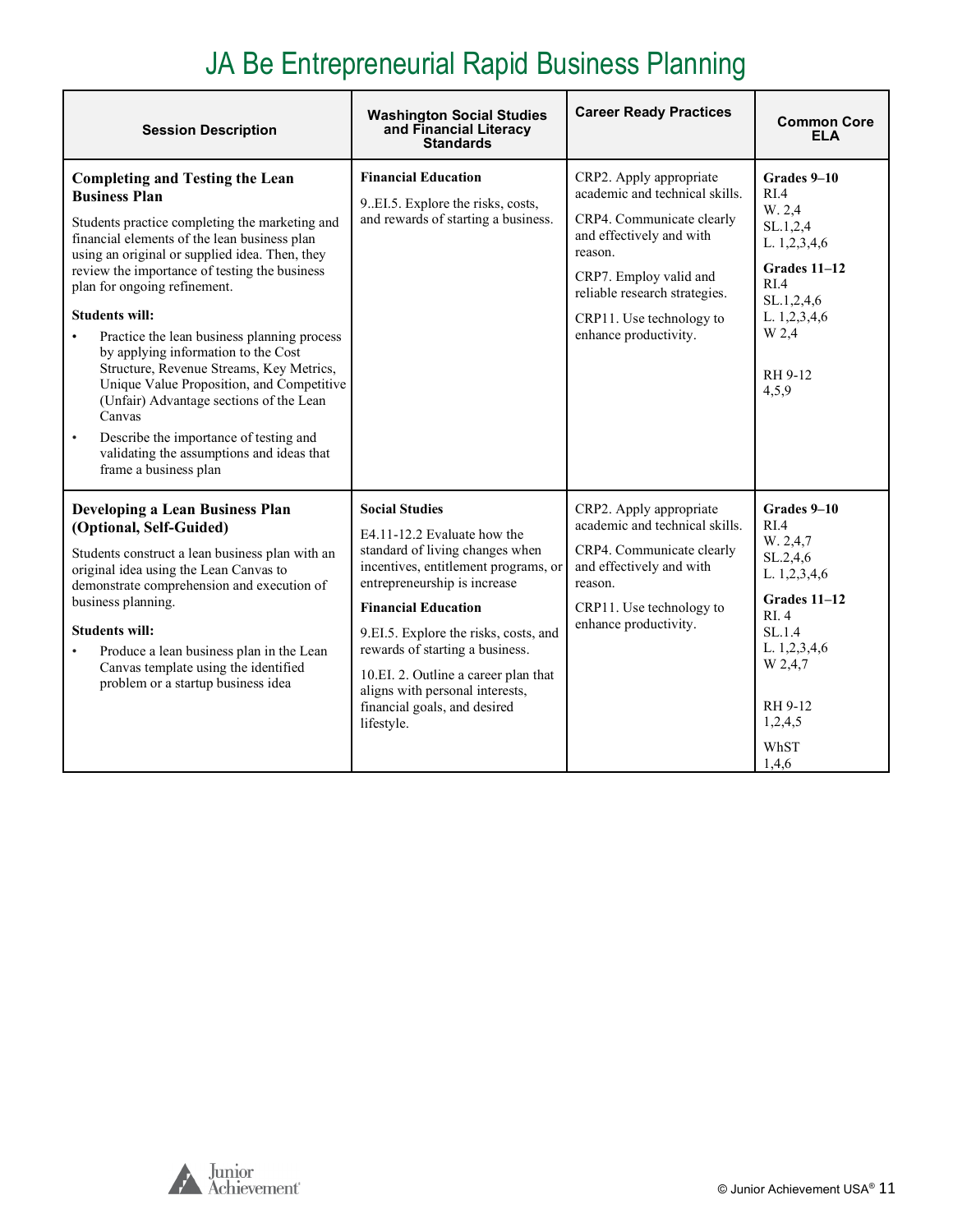#### JA Career Exploration Fair High School

<span id="page-11-0"></span>

| <b>Session Description</b>                                                                                                                                                                                                                                                                                                                                                                                                                                                                                                                                                                                            | <b>Washington Social Studies</b><br>and Financial Literacy<br><b>Standards</b>                                                                                | <b>Career Ready Practices</b>                                                                                                                                                                                                                                                                                           | <b>Common Core</b><br>ELA                                                                                                                                                                                                                                                                  |
|-----------------------------------------------------------------------------------------------------------------------------------------------------------------------------------------------------------------------------------------------------------------------------------------------------------------------------------------------------------------------------------------------------------------------------------------------------------------------------------------------------------------------------------------------------------------------------------------------------------------------|---------------------------------------------------------------------------------------------------------------------------------------------------------------|-------------------------------------------------------------------------------------------------------------------------------------------------------------------------------------------------------------------------------------------------------------------------------------------------------------------------|--------------------------------------------------------------------------------------------------------------------------------------------------------------------------------------------------------------------------------------------------------------------------------------------|
| <b>Session One: Before the Fair</b><br>In the pre-fair session, students will assess<br>their abilities, interests, work preferences,<br>and values in preparation for the JA Career<br>Exploration Fair.<br><b>Students will:</b><br>Define careers<br>Differentiate among abilities, interests,<br>$\bullet$<br>work preferences, and values<br>Identify their personal characteristics<br>$\bullet$                                                                                                                                                                                                                | <b>Financial Education</b><br>9/10.EI. 2. Explore/Outline a career<br>plan that aligns with personal<br>interests, financial goals, and desired<br>lifestyle. | CRP2. Apply appropriate<br>academic and technical skills.<br>CRP3. Attend to personal health<br>and financial well-being.<br>CRP4. Communicate clearly<br>and effectively and with reason.                                                                                                                              | <b>Reading for</b><br><b>Informational Text</b><br>RI <sub>4</sub><br>RI <sub>7</sub><br><b>Speaking and Listening</b><br>SL <sub>1</sub><br>SL <sub>2</sub><br>Language<br>L <sub>3</sub><br>L <sub>4</sub><br>L6<br><b>Social Studies Literacy</b><br>RH.9-10.3<br>RH.9-10.4.            |
| <b>Session Two: Day of the Fair</b><br>During the JA Career Exploration Fair,<br>students engage with volunteers and learn<br>more about different businesses and jobs.<br><b>Students will:</b><br>Relate the impact of personal interests<br>$\bullet$<br>and abilities on career choices<br>Investigate a variety of careers and the<br>$\bullet$<br>skills, educational preparation, training,<br>and personal qualities needed for those<br>careers<br>Examine how school skills apply to<br>$\bullet$<br>career paths<br>Explain the importance of staying in<br>$\bullet$<br>school and graduating high school | <b>Financial Education</b><br>9/10.EI. 2. Explore/Outline a career<br>plan that aligns with personal<br>interests, financial goals, and desired<br>lifestyle. | CRP1. Act as a responsible and<br>contributing citizen and<br>employee.<br>CRP4. Communicate clearly<br>and effectively and with reason.<br>CRP8. Utilize critical thinking<br>to make sense of problems and<br>persevere in solving them.<br>CRP9. Model integrity, ethical<br>leadership and effective<br>management. | <b>Reading for</b><br><b>Informational Text</b><br>RI <sub>4</sub><br>RI 7<br><b>Speaking and Listening</b><br>SL <sub>1</sub><br>SL <sub>2</sub><br>Writing<br>W 4<br>W 7<br>Language<br>L <sub>3</sub><br>L <sub>4</sub><br>L6<br><b>Social Studies Literacy</b><br>RH.6-8.3<br>RH.6-8.4 |
| <b>Session Three: After the Fair</b><br>In the post-fair session, students will reflect<br>on their JA Career Exploration Fair<br>experiences.<br><b>Students will:</b><br>Identify a future career goal<br>Create a personal action plan<br>$\bullet$                                                                                                                                                                                                                                                                                                                                                                | <b>Financial Education</b><br>9/10.EI. 2. Explore/Outline a career<br>plan that aligns with personal<br>interests, financial goals, and desired<br>lifestyle. | CRP10. Plan education and<br>career paths aligned to personal<br>goals.                                                                                                                                                                                                                                                 | <b>Reading for</b><br><b>Informational Text</b><br>RI <sub>2</sub><br>RI <sub>4</sub><br>RI <sub>5</sub><br>RI 7<br><b>Speaking and Listening</b><br>SL <sub>1</sub><br>SL <sub>2</sub><br>Writing<br>W 4<br>W 7<br><b>Social Studies Literacy</b><br>RH.6-8.3<br>RH.6-8.4                 |

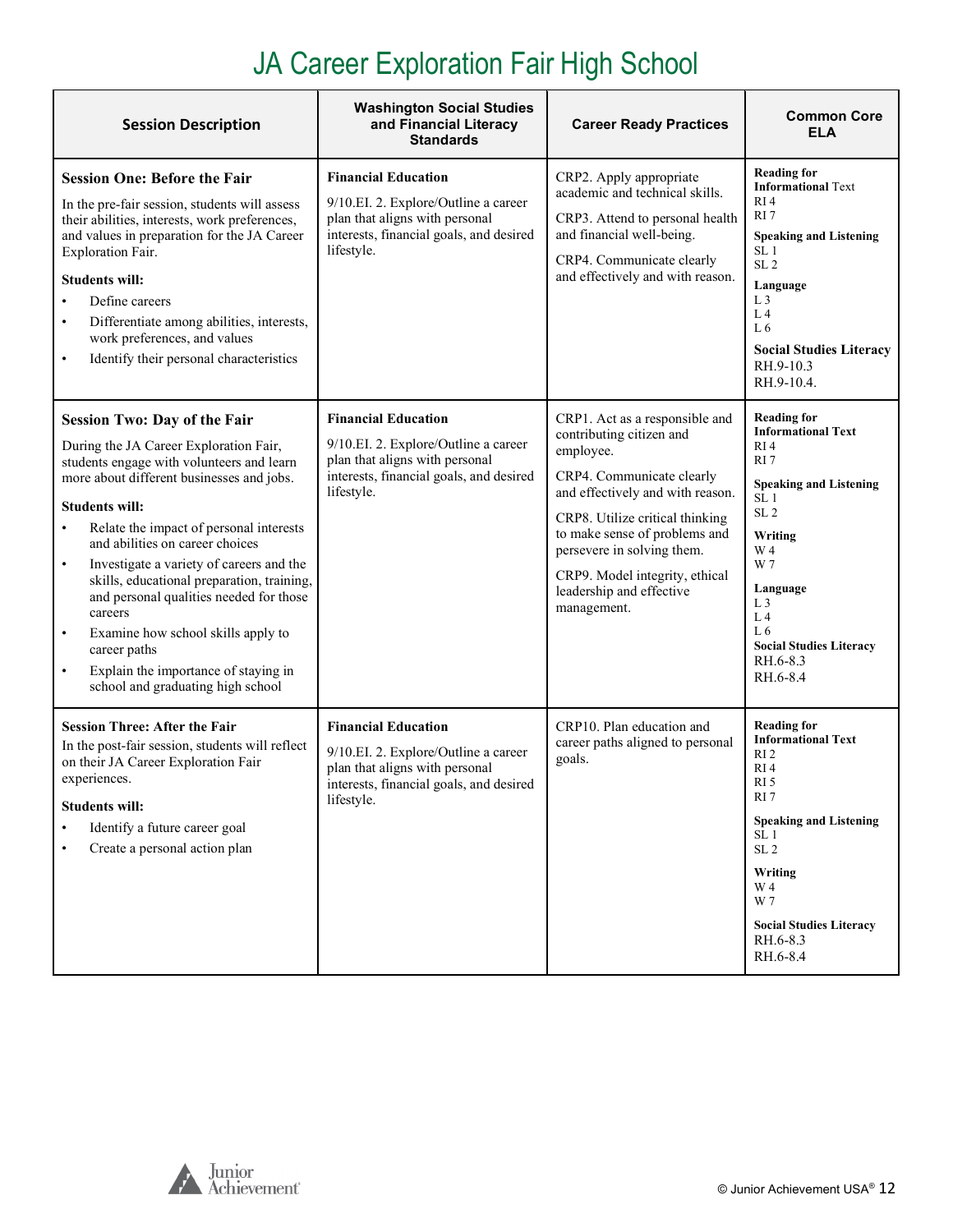### JA Career Speaker Series

| <b>Session Descriptions</b>                                                                                                                                                                                                                                                                                                    | <b>Washington Social Studies and</b><br><b>Financial Literacy Standards</b>                                                                                     | <b>Career Ready Practices</b>                                                                                                                                                                                                                                                                                           | <b>Common Core</b><br><b>ELA</b>                                                                                                                                                                                                                                        |
|--------------------------------------------------------------------------------------------------------------------------------------------------------------------------------------------------------------------------------------------------------------------------------------------------------------------------------|-----------------------------------------------------------------------------------------------------------------------------------------------------------------|-------------------------------------------------------------------------------------------------------------------------------------------------------------------------------------------------------------------------------------------------------------------------------------------------------------------------|-------------------------------------------------------------------------------------------------------------------------------------------------------------------------------------------------------------------------------------------------------------------------|
| <b>Session One: Before the Event</b><br>Students research the visiting<br>career speaker and his or her<br>company, and prepare questions<br>for the speaker event.<br><b>Students will:</b><br>Identify skills and interests.<br>$\bullet$<br>Recognize Career Clusters<br>$\bullet$<br>Recall future high-demand occupations | <b>Financial Education</b><br>9/10.EI. 2. Explore/Outline a career<br>plan that aligns with personal<br>interests, financial goals, and desired<br>lifestyle.   | CRP2. Apply appropriate<br>academic and technical skills.<br>CRP3. Attend to personal health<br>and financial well-being.<br>CRP4. Communicate clearly<br>and effectively and with reason.                                                                                                                              | <b>Reading for</b><br><b>Informational Text</b><br>R <sub>I</sub> 1<br>RI <sub>4</sub><br>RI <sub>7</sub><br>Speaking and<br>Listening<br>SL <sub>1</sub><br>SL <sub>2</sub><br>Writing<br>W 4<br>W 7<br>Language<br>L <sub>3</sub><br>L <sub>4</sub><br>L <sub>6</sub> |
| <b>Session Two: During the Event</b><br>Students learn about the guest speaker's job<br>experiences and stories, ask questions, and<br>take notes.<br><b>Students will:</b><br>Practice active listening skills.<br>Equate job responsibilities with skills and<br>interests                                                   | <b>Financial Education</b><br>$9/10.EI.$ 2. Explore/Outline a career<br>plan that aligns with personal<br>interests, financial goals, and desired<br>lifestyle. | CRP1. Act as a responsible and<br>contributing citizen and<br>employee.<br>CRP4. Communicate clearly<br>and effectively and with reason.<br>CRP8. Utilize critical thinking<br>to make sense of problems and<br>persevere in solving them.<br>CRP9. Model integrity, ethical<br>leadership and effective<br>management. | Speaking and<br>Listening<br>SL <sub>1</sub><br>SL <sub>2</sub><br>Writing<br>W 4<br>W 7<br>Language<br>L <sub>3</sub><br>L <sub>4</sub><br>L <sub>6</sub>                                                                                                              |
| <b>Session Three: After the Event</b><br>Students reflect on what they learned during<br>their preparation and the speaker event.<br><b>Students will:</b><br>Recognize Career Clusters                                                                                                                                        | <b>Financial Education</b><br>9/10.EI. 2. Explore/Outline a career<br>plan that aligns with personal<br>interests, financial goals, and desired<br>lifestyle.   | CRP10. Plan education and<br>career paths aligned to personal<br>goals.                                                                                                                                                                                                                                                 | Speaking and<br>Listening<br>SL <sub>1</sub><br>SL <sub>2</sub><br>Writing<br>W 2<br>W 4<br>W 7<br>Language<br>L <sub>3</sub><br>L <sub>4</sub><br>L <sub>6</sub>                                                                                                       |



 $\overline{1}$ 

٦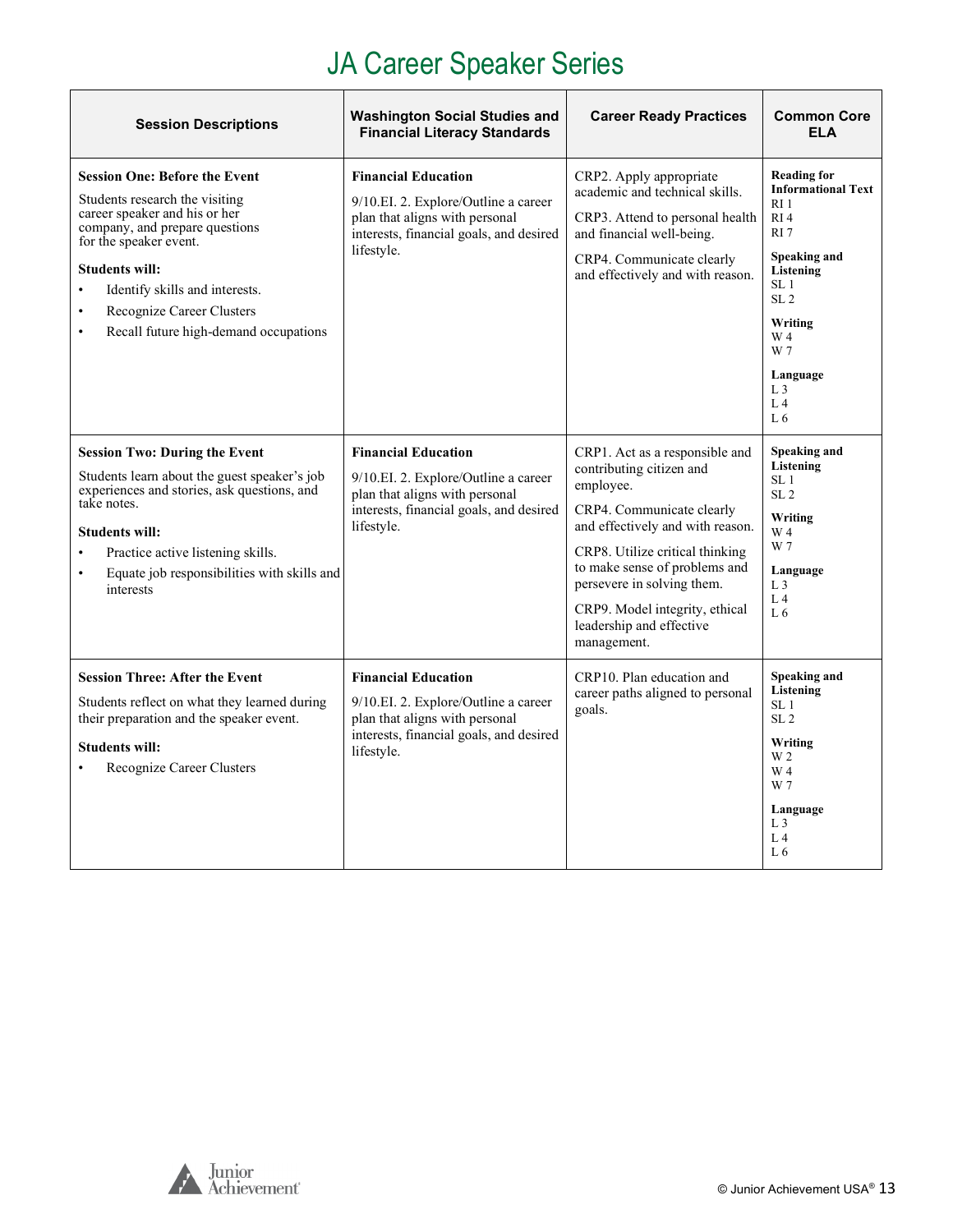#### JA Career Success

<span id="page-13-0"></span>

| <b>Session Descriptions</b>                                                                                                                                                                                                                                                                                                                                                                                                                                                                                                                                                                                   | <b>Washington Social Studies and</b><br><b>Financial Literacy Standards</b>                                                                                   | <b>Career Ready Practices</b>                                                                                                      | <b>Common Core</b><br><b>ELA</b>                                                                                 |
|---------------------------------------------------------------------------------------------------------------------------------------------------------------------------------------------------------------------------------------------------------------------------------------------------------------------------------------------------------------------------------------------------------------------------------------------------------------------------------------------------------------------------------------------------------------------------------------------------------------|---------------------------------------------------------------------------------------------------------------------------------------------------------------|------------------------------------------------------------------------------------------------------------------------------------|------------------------------------------------------------------------------------------------------------------|
| <b>Session One: Get Hired– Critical</b><br><b>Thinking and Creativity</b><br>Students are introduced to the need to be<br>work ready by developing the 4 C's skills<br>that employers want from people entering<br>the workforce. Students apply critical-<br>thinking skills and creativity to solve<br>problems in real-life work scenarios.<br><b>Students will:</b><br>Use a problem-solving technique to<br>solve personal and professional<br>problems<br>Apply critical-thinking skills to work-<br>based problems<br>Recognize that decisions made in the<br>$\bullet$<br>workplace have consequences | <b>Financial Education</b><br>9/10.EI. 2. Explore/Outline a career<br>plan that aligns with personal<br>interests, financial goals, and desired<br>lifestyle. | CRP8. Utilize critical thinking to<br>make sense of problems and<br>persevere in solving them.                                     | Grades 9-10<br>RI.9-10.4<br>SL.9-10.1<br>$L.9-10.1$<br>Grades 11-12<br>RI.11-12.4<br>SL.11-12.1<br>$L.11 - 12.1$ |
| <b>Session Two: Get Hired- Communication</b><br>and Conflict-Management Skills<br>Students apply communication skills to<br>resolve conflicts in work-based scenarios.<br>They role-play conflicts and conflict<br>management and explore behaviors that<br>inflame conflict and behaviors that lead to<br>resolution.<br><b>Students will:</b><br>Recognize common responses to<br>$\bullet$<br>conflict<br>Apply conflict-management skills to<br>resolve work-based issues                                                                                                                                 | NA                                                                                                                                                            | CRP4. Communicate clearly and<br>effectively and with reason.                                                                      | Grades 9-10<br>RI.9-10.4<br>SL.9-10.1<br>$L.9-10.1$<br>Grades 11-12<br>RI.11-12.4<br>SL.11-12.1<br>$L.11 - 12.1$ |
| <b>Session Three: Get Hired– Collaboration</b><br>and Creativity<br>Students practice collaboration, a 4 C's skill,<br>by using a teambuilding model referred to as<br>the GRPI (Goals, Roles and Responsibilities,<br>Processes, and Interpersonal Relationship<br>Skills). The model describes the behaviors<br>found in high-performance teams in the<br>workplace.<br><b>Students will:</b><br>Demonstrate collaboration with team<br>$\bullet$<br>members to accomplish work-based<br>challenges<br>Recognize the components of a high-<br>$\bullet$<br>performance team                                 | NA                                                                                                                                                            | CRP12. Work productively in<br>teams while using cultural global<br>competence.<br>CRP6. Demonstrate creativity and<br>innovation. | Grades 9-10<br>RI.9-10.4<br>SL.9-10.1,6<br>$L.9-10.1$<br>Grades 11-12<br>RI.11-12.4<br>SL.11-12.1<br>$L.11-12.1$ |

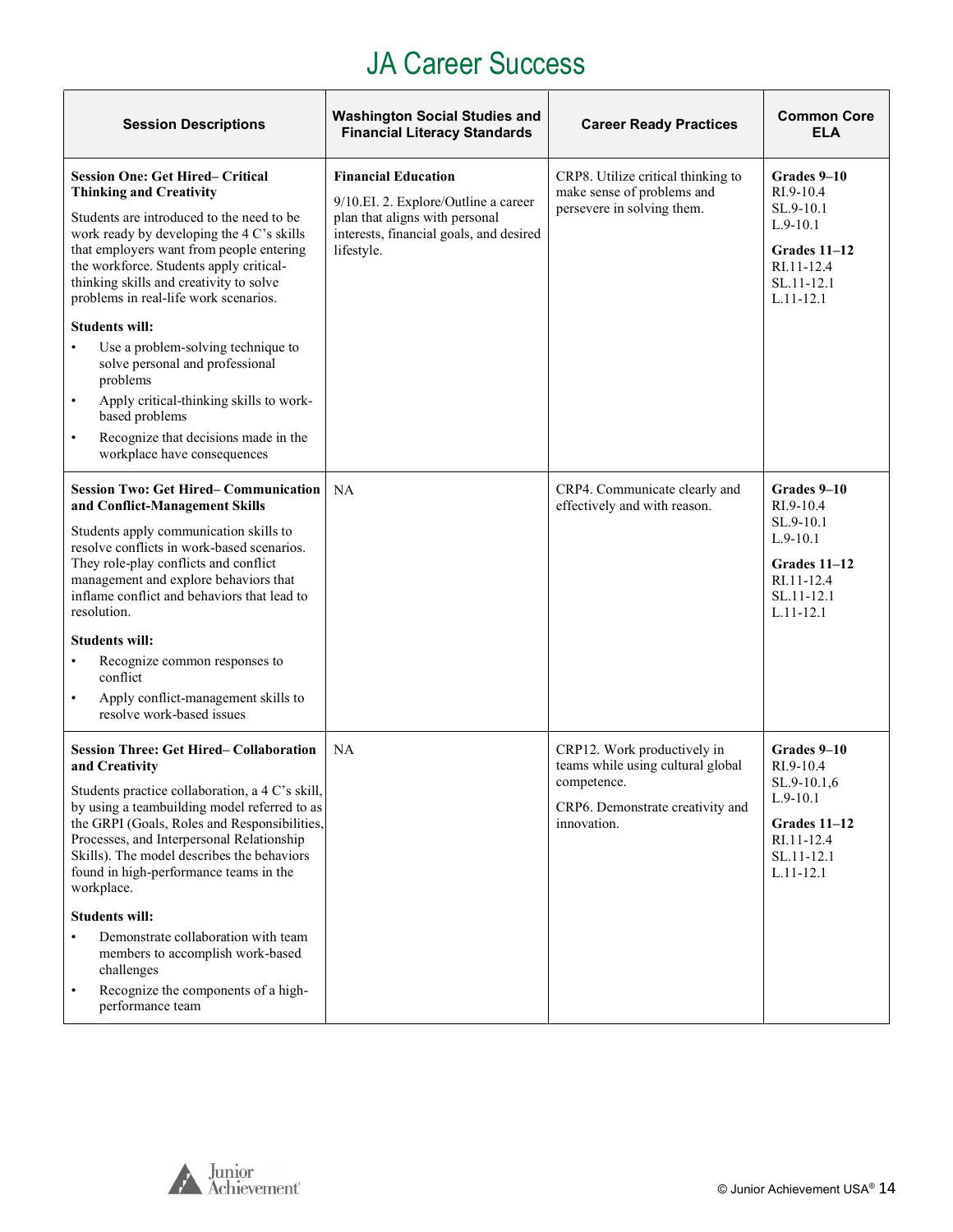#### JA Career Success

| <b>Session Descriptions</b>                                                                                                                                                                                                                                                                                                                                                                                                                                                                                                                                                                               | <b>Washington Social Studies and</b><br><b>Financial Literacy Standards</b>                                                                                   | <b>Career Ready Practices</b>                                                                                                                              | <b>Common Core</b><br><b>ELA</b>                                                                                             |
|-----------------------------------------------------------------------------------------------------------------------------------------------------------------------------------------------------------------------------------------------------------------------------------------------------------------------------------------------------------------------------------------------------------------------------------------------------------------------------------------------------------------------------------------------------------------------------------------------------------|---------------------------------------------------------------------------------------------------------------------------------------------------------------|------------------------------------------------------------------------------------------------------------------------------------------------------------|------------------------------------------------------------------------------------------------------------------------------|
| <b>Session Four: Get Hired-Strong Soft</b><br><b>Skills</b><br>Students will review soft skills that are in<br>demand by employers and rate their own<br>soft skills. They will use personal stories in<br>a job interview workshop to communicate<br>these skills to a potential employer.<br><b>Students will:</b><br>Identify soft skills that are in demand<br>$\bullet$<br>by employers<br>Demonstrate personal soft skills in a<br>$\bullet$<br>mock interview                                                                                                                                      | <b>Financial Education</b><br>9/10.EI. 2. Explore/Outline a career<br>plan that aligns with personal<br>interests, financial goals, and desired<br>lifestyle. | CRP1. Act as a responsible and<br>contributing citizen and<br>employee.                                                                                    | Grades 9-10<br>$RI.9-10.4$<br>W.9-10.2<br>SL.9-10.1<br>$L.9-10.1$<br>Grades 11-12<br>RI.11-12.4<br>SL.11-12.1<br>$L.11-12.1$ |
| <b>Session Five: Know Your Work Priorities</b><br>Students learn that in the current workforce.<br>people change jobs or careers several times<br>over a lifetime. That means it is important<br>to be prepared and adaptable. Students<br>explore which of their priorities should be<br>their anchors as they prepare to enter the<br>working world.<br><b>Students will:</b><br>Recognize the importance of being<br>$\bullet$<br>focused, proactive, and adaptable when<br>exploring careers<br>Rank work environment priorities as an<br>$\bullet$<br>anchor for making career planning<br>decisions | <b>Financial Education</b><br>9/10.EI. 2. Explore/Outline a career<br>plan that aligns with personal<br>interests, financial goals, and desired<br>lifestyle. | CRP1. Act as a responsible and<br>contributing citizen and<br>employee.<br>CRP10. Plan education and<br>career paths aligned to personal<br>goals.         | Grades 9–10<br>$RI.9-10.4$<br>SL.9-10.1<br>$L.9-10.1$<br>Grades 11-12<br>RI.11-12.4<br>SL.11-12.1<br>$L.11-12.1$             |
| <b>Session Six: Know Who's Hiring</b><br>In groups, students analyze factors to<br>consider when researching careers: skills<br>learned through training and education;<br>interests in various career clusters; and<br>specific high-growth jobs and the<br>requirements needed to earn them.<br><b>Students will:</b><br>Analyze requirements needed for high-<br>$\bullet$<br>growth industries, such as those<br>offering STEM-related jobs<br>Identify the education and training<br>$\bullet$<br>needed to be adaptable and competitive<br>in the job market                                        | <b>Financial Education</b><br>9/10.EI. 2. Explore/Outline a career<br>plan that aligns with personal<br>interests, financial goals, and desired<br>lifestyle. | CRP10. Plan education and<br>career paths aligned to personal<br>goals.<br>CRP12. Work productively in<br>teams while using cultural global<br>competence. | Grades 9-10<br>W.9-10.1<br>$L.9-10.1$<br>Grades 11-12<br>$L.11 - 12.1$                                                       |

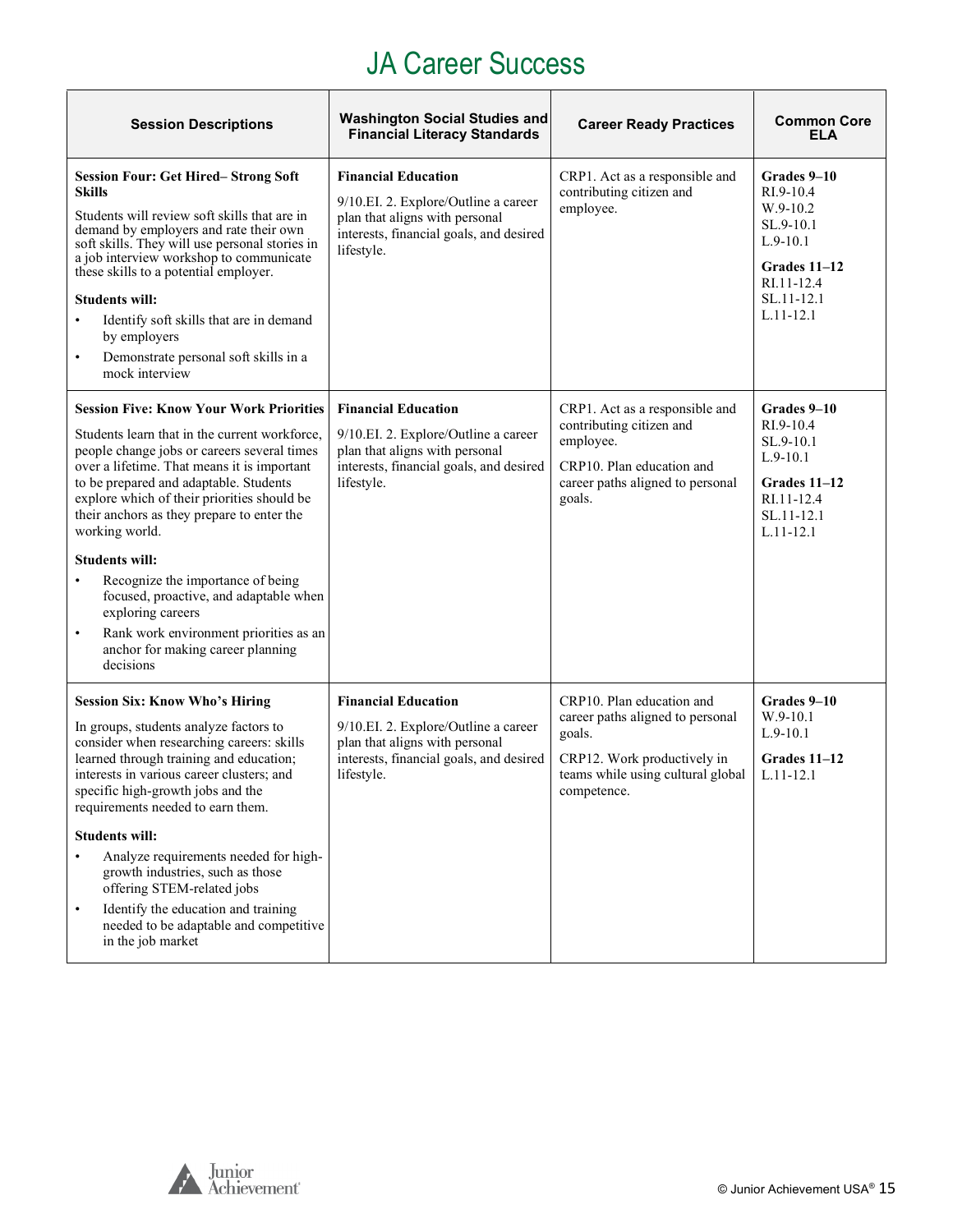#### JA Career Success

| <b>Session Descriptions</b>                                                                                                                                                                                                                                                                                                                                                                                                             | <b>Washington Social Studies</b><br>and Financial Literacy<br><b>Standards</b>                                                                                | <b>Career Ready Practices</b>                                                                                                               | <b>Common Core</b><br><b>ELA</b>                                                                                                                        |
|-----------------------------------------------------------------------------------------------------------------------------------------------------------------------------------------------------------------------------------------------------------------------------------------------------------------------------------------------------------------------------------------------------------------------------------------|---------------------------------------------------------------------------------------------------------------------------------------------------------------|---------------------------------------------------------------------------------------------------------------------------------------------|---------------------------------------------------------------------------------------------------------------------------------------------------------|
| <b>Session Seven: Know Your Personal</b><br><b>Brand</b><br>Students work in teams to rate the<br>personal brand of candidates applying<br>for a job by comparing cover letters,<br>resumes, and digital profiles of the<br>candidates.<br><b>Students will:</b><br>Explore how to hunt for a job and<br>the tools needed<br>Determine choices they can make<br>٠<br>to create a positive personal brand<br>as they build their careers | <b>Financial Education</b><br>9/10.EI. 2. Explore/Outline a<br>career plan that aligns with<br>personal interests, financial<br>goals, and desired lifestyle. | CRP4. Communicate clearly<br>and effectively and with<br>reason.<br>CRP10. Plan education and<br>career paths aligned to<br>personal goals. | Grades 9-10<br>RI.9-10.4,5<br>$W.9-10.2$<br>SL.9-10.1,2<br>$L.9-10.1$<br>Grades 11–12<br>RI.11-12.4,5<br>W.11-12.1.3.9<br>SL.11-12.1,2<br>$L.11 - 12.1$ |

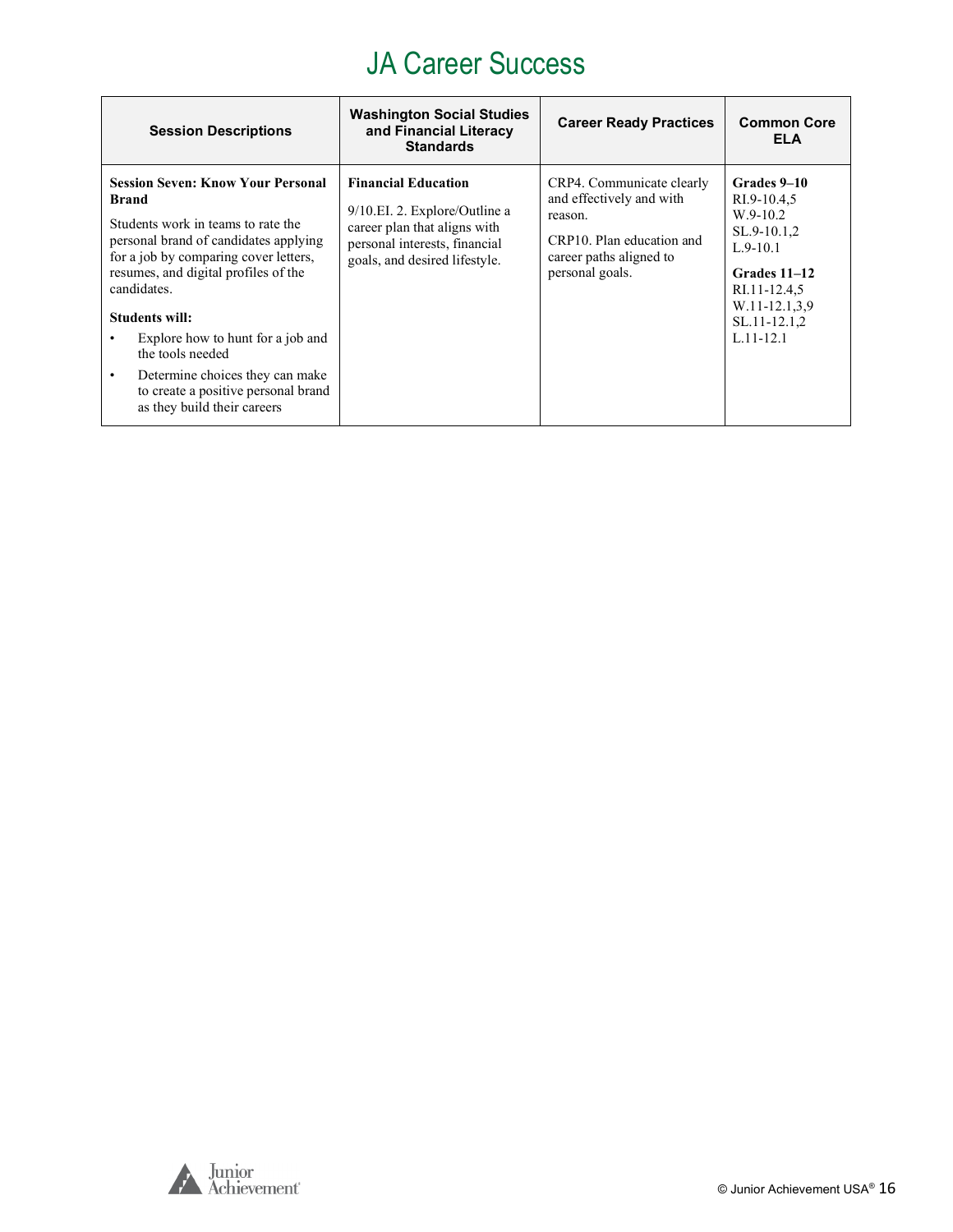<span id="page-16-0"></span>

| <b>Session Descriptions</b>                                                                                                                                                                                                                                                                                                                                                                                                                                                                                                                                                                                                                                                                                                                                                                                                                                                                                                                                                                                                                                                        | <b>Washington Social Studies</b><br>and Financial Literacy<br><b>Standards</b>                                                                                                                                                                                                                                                                                                                           | <b>CTE Business,</b><br><b>Management and</b><br>Administration                                                                                                                                          | <b>Common Core</b><br><b>ELA</b>                                                                                                                                         |
|------------------------------------------------------------------------------------------------------------------------------------------------------------------------------------------------------------------------------------------------------------------------------------------------------------------------------------------------------------------------------------------------------------------------------------------------------------------------------------------------------------------------------------------------------------------------------------------------------------------------------------------------------------------------------------------------------------------------------------------------------------------------------------------------------------------------------------------------------------------------------------------------------------------------------------------------------------------------------------------------------------------------------------------------------------------------------------|----------------------------------------------------------------------------------------------------------------------------------------------------------------------------------------------------------------------------------------------------------------------------------------------------------------------------------------------------------------------------------------------------------|----------------------------------------------------------------------------------------------------------------------------------------------------------------------------------------------------------|--------------------------------------------------------------------------------------------------------------------------------------------------------------------------|
| <b>Meeting One: Start a Business</b><br>Students are introduced to the JA Company<br>Program experience, explore ways to raise<br>capital for their business venture, and analyze<br>their personal strengths to help inform their<br>individual roles in their company project.<br><b>Students will:</b><br>Identify the JA Company Program overall<br>objectives by reviewing the major<br>milestones.<br>Describe the importance of setting goals<br>$\bullet$<br>and developing a vision as first steps<br>toward entrepreneurial success.<br>Identify the roles and associated skill sets<br>$\bullet$<br>that are integral in a company structure.<br>Assess personal strengths against the<br>designated company roles to determine a<br>potential business role.<br>Identify different means by which to raise<br>$\bullet$<br>capital for a start-up business.<br>Differentiate between facts and myths<br>$\bullet$<br>about entrepreneurs.<br>Reflect on personal and professional<br>$\bullet$<br>vision and set some immediate goals for<br>becoming an entrepreneur. | <b>Social Studies</b><br>E4.11-12.2 Evaluate how the<br>standard of living changes<br>when incentives, entitlement<br>programs, or entrepreneurship<br>is increase<br><b>Financial Education</b><br>9.EI.5. Explore the risks, costs,<br>and rewards of starting a<br>business.<br>10.EI. 2. Outline a career plan<br>that aligns with personal<br>interests, financial goals, and<br>desired lifestyle. | BAC01.02.02 Describe the<br>nature of business and its<br>contribution to society.<br>BAC05.01.01 Employ<br>entrepreneurial discovery<br>strategies to generate feasible<br>ideas for business ventures. | Grades 9-10<br>RI.9-10 2,.4,6,7,10<br>SL.9-10.1-3<br>L.9-10.1,2,4,5,6<br>Grades 11-12<br>RI.11-12.<br>2, 4, 6, 7, 10<br>SL.11-12.1-3<br>L.11-12.1,2,4,5,6                |
| <b>Meeting Two: Solve a Customer's Problem</b><br>Students use creative problem solving to<br>brainstorm ideas for a business<br>service/product, with the goal of identifying<br>their top choices to research.<br><b>Students will:</b><br>Describe how brainstorming several ideas<br>and then picking the best option will lead<br>to creative problem solving.<br>Describe the Design Thinking model and<br>$\bullet$<br>the steps involved in the process.<br>Describe the advantages of applying the<br>$\bullet$<br>Design Thinking model to new ideas or<br>problem solving.<br>Describe the Empathize, Define, and<br>$\bullet$<br>Ideate steps in the Design Thinking<br>model.<br>Apply the Empathize, Define, and Ideate<br>$\bullet$<br>steps of the Design Thinking model to<br>identify a customer need and some<br>plausible solutions.                                                                                                                                                                                                                           | <b>Social Studies</b><br>E1.9-10.1 Analyze how the<br>costs and benefits of economic<br>choices have shaped events in<br>the world in the past and<br>present.                                                                                                                                                                                                                                           | BAC01.02.02 Describe the<br>nature of business and its<br>contribution to society.<br>BAC05.01.01 Employ<br>entrepreneurial discovery<br>strategies to generate feasible<br>ideas for business ventures. | Grades 9-10<br>RI.9-10 2,4,7,10<br>W. 9-104<br>$SL.9-10.1-5$<br>L.9-10.1,2,4,5,6<br>Grades 11-12<br>RI.11-12 2,.4,6,7,10<br>W.11-124<br>SL11-12.1-3<br>$L.11 - 12.1 - 2$ |

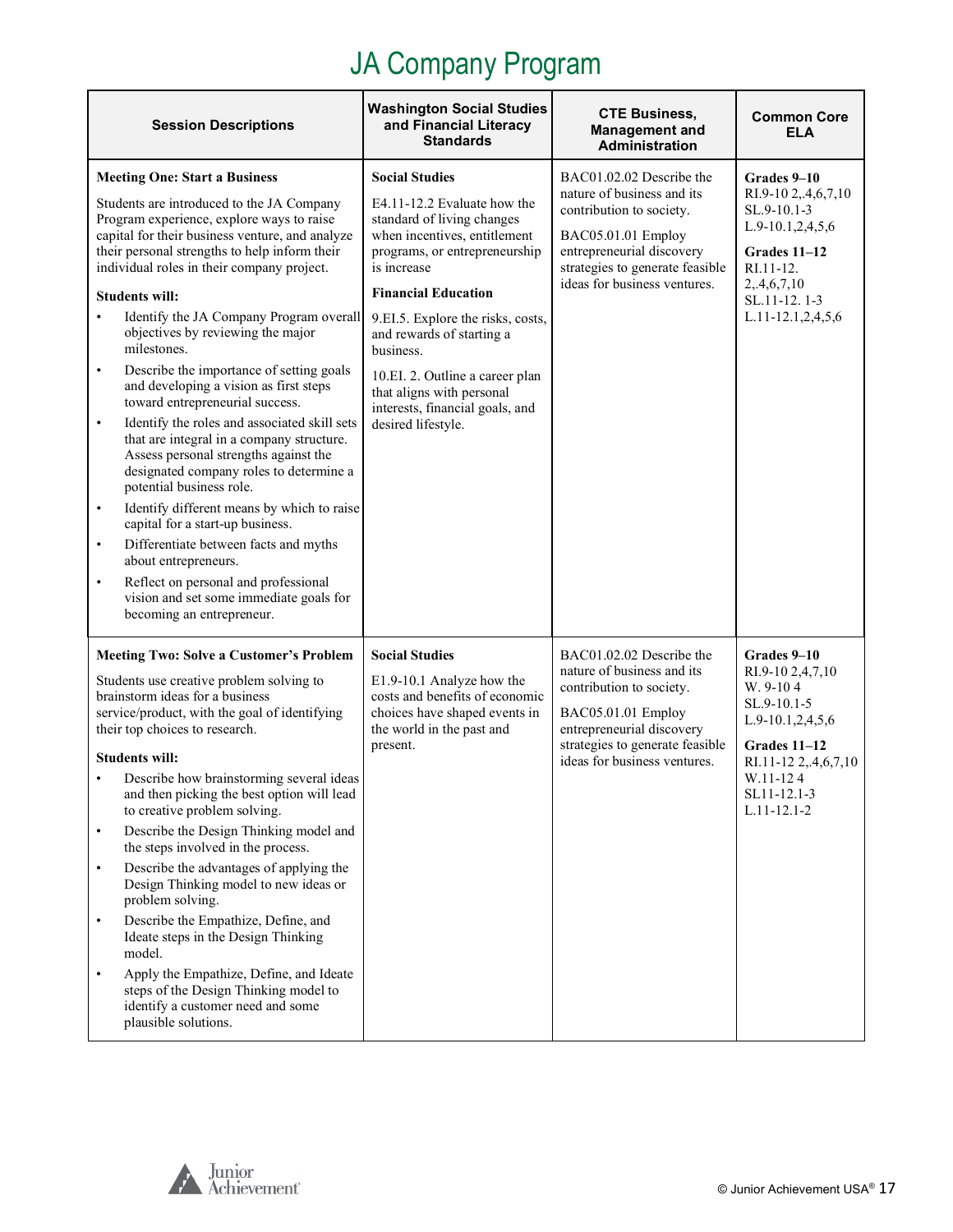| <b>Session Descriptions</b>                                                                                                                                                                                                                                                                                                                                                                                                                                                                                                                                                                                                                                                                                                                                                                                                                                                                                                                                                                                                                                                                                                                                                                                                                                                                                                                  | <b>Washington Social Studies</b><br>and Financial Literacy<br><b>Standards</b>                                                                                                                                                                                                      | <b>CTE Business,</b><br><b>Management and</b><br><b>Administration</b>                                                                                                                                                                                                                                                                                                                                                                                                                                                                                                               | <b>Common Core</b><br>FI A                                                                                                                                                                         |
|----------------------------------------------------------------------------------------------------------------------------------------------------------------------------------------------------------------------------------------------------------------------------------------------------------------------------------------------------------------------------------------------------------------------------------------------------------------------------------------------------------------------------------------------------------------------------------------------------------------------------------------------------------------------------------------------------------------------------------------------------------------------------------------------------------------------------------------------------------------------------------------------------------------------------------------------------------------------------------------------------------------------------------------------------------------------------------------------------------------------------------------------------------------------------------------------------------------------------------------------------------------------------------------------------------------------------------------------|-------------------------------------------------------------------------------------------------------------------------------------------------------------------------------------------------------------------------------------------------------------------------------------|--------------------------------------------------------------------------------------------------------------------------------------------------------------------------------------------------------------------------------------------------------------------------------------------------------------------------------------------------------------------------------------------------------------------------------------------------------------------------------------------------------------------------------------------------------------------------------------|----------------------------------------------------------------------------------------------------------------------------------------------------------------------------------------------------|
| <b>Meeting Three: Evaluate the Options</b><br>Students apply their personal entrepreneurial<br>skills while exploring good decision making<br>and vetting the viability of a venture, using a<br>SWOT analysis tool to narrow their decision<br>on their company's final product idea.<br><b>Students will:</b><br>Explain why innovation is an integral<br>$\bullet$<br>factor for a company's health and<br>growth.<br>Explain how failure leads to success<br>and how using a growth mindset can<br>provide the appropriate perspective in<br>challenging situations.<br>Define the entrepreneurial mindset.<br>$\bullet$<br>Describe the key characteristics that a<br>successful entrepreneur embodies.<br>Explain the uses and benefits of a<br>SWOT analysis for a start-up venture.<br>Apply a SWOT analysis to each<br>product/service the company is<br>considering.<br>Define the terms pivot and persevere<br>related to business venture startups.<br>Use data to make informed decisions<br>about the direction of the business.<br>Execute a final decision about whether<br>$\bullet$<br>to proceed with the team's chosen<br>product/service using data-informed<br>decision making.<br>Demonstrate that entrepreneurs have<br>$\bullet$<br>accountability by completing a Product<br>Approval application to submit to JA. | <b>Social Studies</b><br>E1.9-10.2 Analyze how choices<br>made by individuals, firms, or<br>governments are constrained by the<br>resources to which they have<br>access.<br><b>Financial Education</b><br>9.EI.5. Explore the risks, costs, and<br>rewards of starting a business. | BAC01.02.04 Use<br>knowledge regarding the<br>impact government has on<br>businesses to make<br>informed economic<br>decisions. BAC01.02.05<br>Analyze cost/profit<br>relationships to guide<br>business decision-making.<br>BAC05.01.02 Develop a<br>concept for a new business<br>venture.<br>BAC05.01.03 Evaluate a<br>new business venture<br>concept's potential for<br>success.<br>BAC06.01.03 Assess<br>needed safety<br>policies/procedures to<br>ensure protection of<br>employees.<br>BAC08.01.04 Describe the<br>nature and scope of<br>business laws and<br>regulations. | Grades 9-10<br>RI.9-10 2,4,5,6,10<br>$W.9-10$<br>4,6,7,8,9,10<br>SL.9-10.1-4<br>$L.9-10.1-6$<br>Grades 11-12<br>RI.11-12.2,.4,6,10<br>W.11-12<br>4,6,7,8,9,10<br>SL.11-12.1-4<br>$L.11 - 12.1 - 6$ |

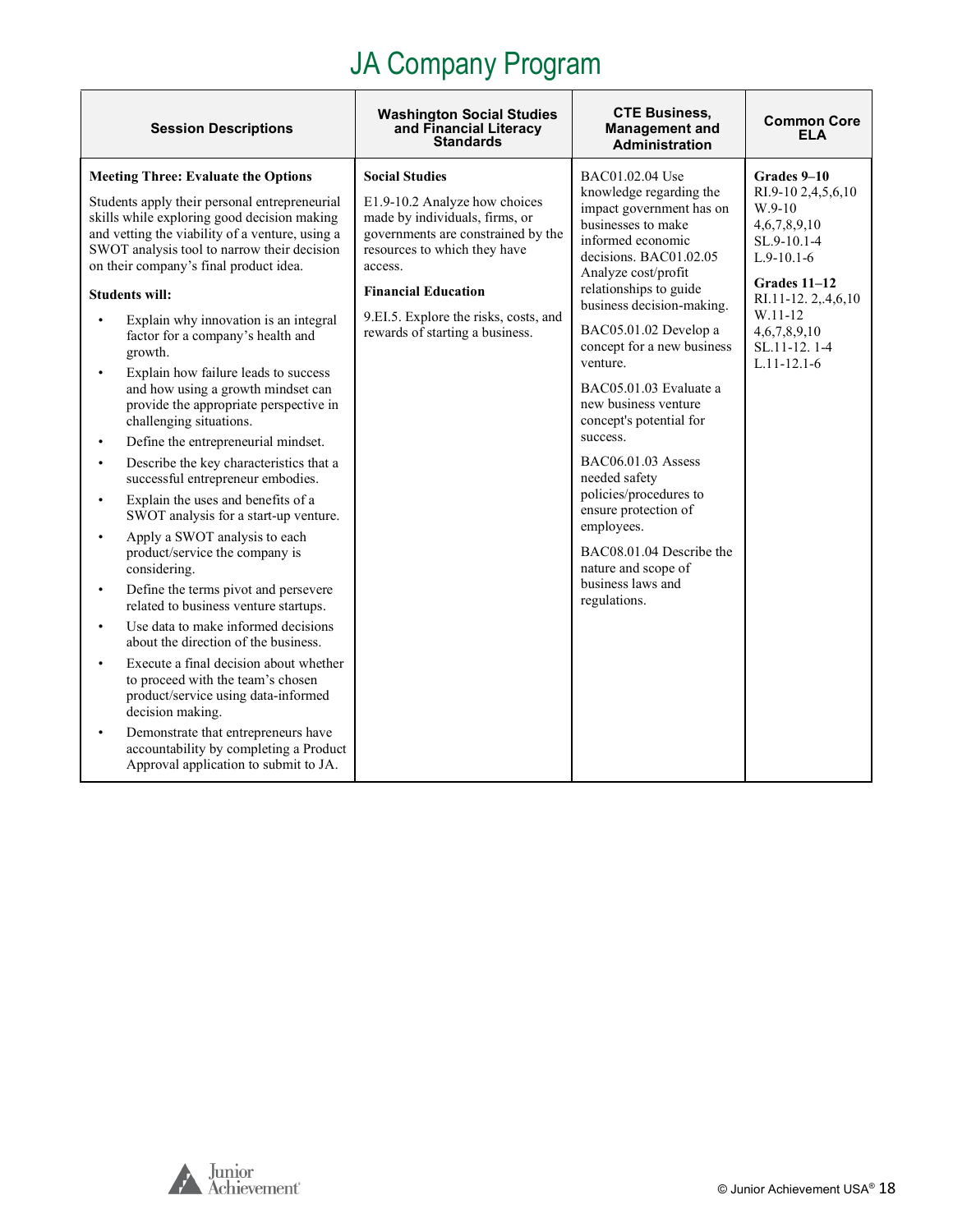| <b>Session Descriptions</b>                                                                                                                                                                                                                                                                                                                                                                                                                                                                                                                                                                                                                                                                                                                                                                                                                                                                                                                                                                                                                                                                                                                                                                                                                                                                            | <b>Washington Social Studies</b><br>and Financial Literacy<br><b>Standards</b>                                                                                                                                                                                                                                                                                                                                                                                                                                                                                                                                                                                                                                                                                                                       | <b>CTE Business, Management</b><br>and Administration                                                                                                                                                                                                                                                                                                                                                                                                                                                                                                                                | <b>Common Core</b><br>ELA                                                                                                                                                                                         |
|--------------------------------------------------------------------------------------------------------------------------------------------------------------------------------------------------------------------------------------------------------------------------------------------------------------------------------------------------------------------------------------------------------------------------------------------------------------------------------------------------------------------------------------------------------------------------------------------------------------------------------------------------------------------------------------------------------------------------------------------------------------------------------------------------------------------------------------------------------------------------------------------------------------------------------------------------------------------------------------------------------------------------------------------------------------------------------------------------------------------------------------------------------------------------------------------------------------------------------------------------------------------------------------------------------|------------------------------------------------------------------------------------------------------------------------------------------------------------------------------------------------------------------------------------------------------------------------------------------------------------------------------------------------------------------------------------------------------------------------------------------------------------------------------------------------------------------------------------------------------------------------------------------------------------------------------------------------------------------------------------------------------------------------------------------------------------------------------------------------------|--------------------------------------------------------------------------------------------------------------------------------------------------------------------------------------------------------------------------------------------------------------------------------------------------------------------------------------------------------------------------------------------------------------------------------------------------------------------------------------------------------------------------------------------------------------------------------------|-------------------------------------------------------------------------------------------------------------------------------------------------------------------------------------------------------------------|
| <b>Meeting Four: Create a Structure</b><br>Students initiate the company's structure by<br>establishing roles, commence planning within<br>business teams, and finalize capitalization<br>decisions.<br><b>Students will:</b><br>Explain the five functional roles of the<br>$\bullet$<br>company and the essential responsibilities of<br>each role.<br>Relate the sections of the Business Snapshot<br>$\bullet$<br>with the business planning information<br>necessary to identify for a start-up company.<br>Evaluate personal strengths aligned to each<br>$\bullet$<br>role and select team members for business<br>teams.<br>Evaluate the different means for raising capital<br>$\bullet$<br>and select an option for the company's start-up<br>venture.<br>Identify essential tasks for different roles in<br>$\bullet$<br>the startup by drafting Business Team task<br>lists for each functional role.<br>Discuss collaboration and communication<br>$\bullet$<br>strategies within and between business teams.                                                                                                                                                                                                                                                                             | <b>Social Studies</b><br>C4.11-12.3 Evaluate the impact<br>and the appropriate roles of<br>personal interests and<br>perspectives on the application of<br>civic virtues, democratic<br>principles, constitutional rights,<br>and human rights.<br>E4.11-12.1 Evaluate how people<br>in the United States have<br>addressed issues involved with<br>the distribution of resources and<br>sustainability.<br><b>Financial Education</b><br>10.SS. 1. Create a plan to manage<br>spending and achieve financial<br>goals.                                                                                                                                                                                                                                                                              | BAC08.01.05 Describe the<br>elements of a business contract.<br>BAC08.01.08 Select business<br>structure for immediate and<br>long-term operations.<br>BAC08.01.10 Explain applicable<br>tax laws and regulations to<br>comply with government<br>requirements.<br>BAC10.01.01 Use information<br>literacy skills to increase<br>workplace efficiency and<br>effectiveness.<br>BAC10.01.02 Acquire a<br>foundational knowledge of<br>information management to<br>understand its nature and scope.<br>BAC10.01.03 Maintain business<br>records to facilitate business<br>operations. | Grades 9-10<br>RI.9-10 2,4,5,6,10<br>W.9-10 4, 6, 7, 8, 9, 10<br>SL.9-10.1-4<br>$L.9-10.1-6$<br>Grades 11–12<br>RI.11-12.2,.4,6,10<br>W.11-12<br>4,6,7,8,9,10<br>SL.11-12.1-4<br>$L.11 - 12.1 - 6$                |
| <b>Meeting Five: Launch the Business</b><br>Students explore corporate leadership roles and<br>responsibilities, evaluate personal leadership skills,<br>and elect leaders for the business venture. Then,<br>they organize their business teams, start deep dives<br>into business team roles, and complete work on the<br>Business Snapshot and Company Charter.<br><b>Students will:</b><br>Evaluate different leadership styles and the<br>$\bullet$<br>most positive leadership influence for<br>companies in different situations.<br>Assess personal leadership styles and reflect<br>$\bullet$<br>on what considerations might be important in<br>decision making as a leader of a start-up<br>company.<br>Describe the significance of accountability as<br>$\bullet$<br>an entrepreneur and a student as it relates to a<br>company venture and JA experience.<br>Evaluate the different leader candidates, and<br>$\bullet$<br>elect people for the company leadership<br>positions.<br>Demonstrate basic business planning by<br>$\bullet$<br>completing the Business Snapshot which<br>outlines all the key elements to launch a<br>business.<br>Express the legal and social need for a<br>$\bullet$<br>company's guiding principles by developing<br>and agreeing to a company charter. | <b>Financial Education</b><br>10.SS 3. Compare checking,<br>savings, and credit card accounts<br>that financial institutions provide.<br>10.SS 4. Summarize the risks and<br>protections of checks, prepaid<br>cards, debit cards, gift cards, and<br>online or mobile payment<br>systems.<br>9/10. I. 6. Give examples of how<br>economic conditions and business<br>factors affect the market value of<br>a stock.<br>10. I.7. List various sources of<br>information, including<br>prospectuses, online resources,<br>and financial publications to<br>gather data about specific<br>investments.<br>11. CD. 4. Identify loan options<br>for paying for a major purchase.<br>12. I. 7. Give examples of how<br>economic conditions and business<br>factors affect the market value of<br>a stock. | BAC10.01.04 Acquire<br>information to guide business<br>decision-making.<br>BAC10.01.05 Utilize project-<br>management skills to improve<br>workflow and minimize costs.<br><b>ELO</b><br>BAC10.03.02 Utilize planning<br>tools to guide organization's/<br>department's activities.<br>BAC10.03.03 Implement control<br>activities that promote growth<br>and development of the<br>organization/department.                                                                                                                                                                        | Grades 9-10<br>RI.9-10.1,2,4,10<br>W.9-10.2<br>$W.9-10.4-6$<br>SL.9-10.1,3,4,5,6<br>$L.9-10.1-6$<br>Grades 11-12<br>RI.11-12.1<br>RI.11-12.4<br>W.11-12.2-7<br>SL.11-12.1-2<br>$L.11 - 12.1 - 2$<br>$L.11 - 12.6$ |

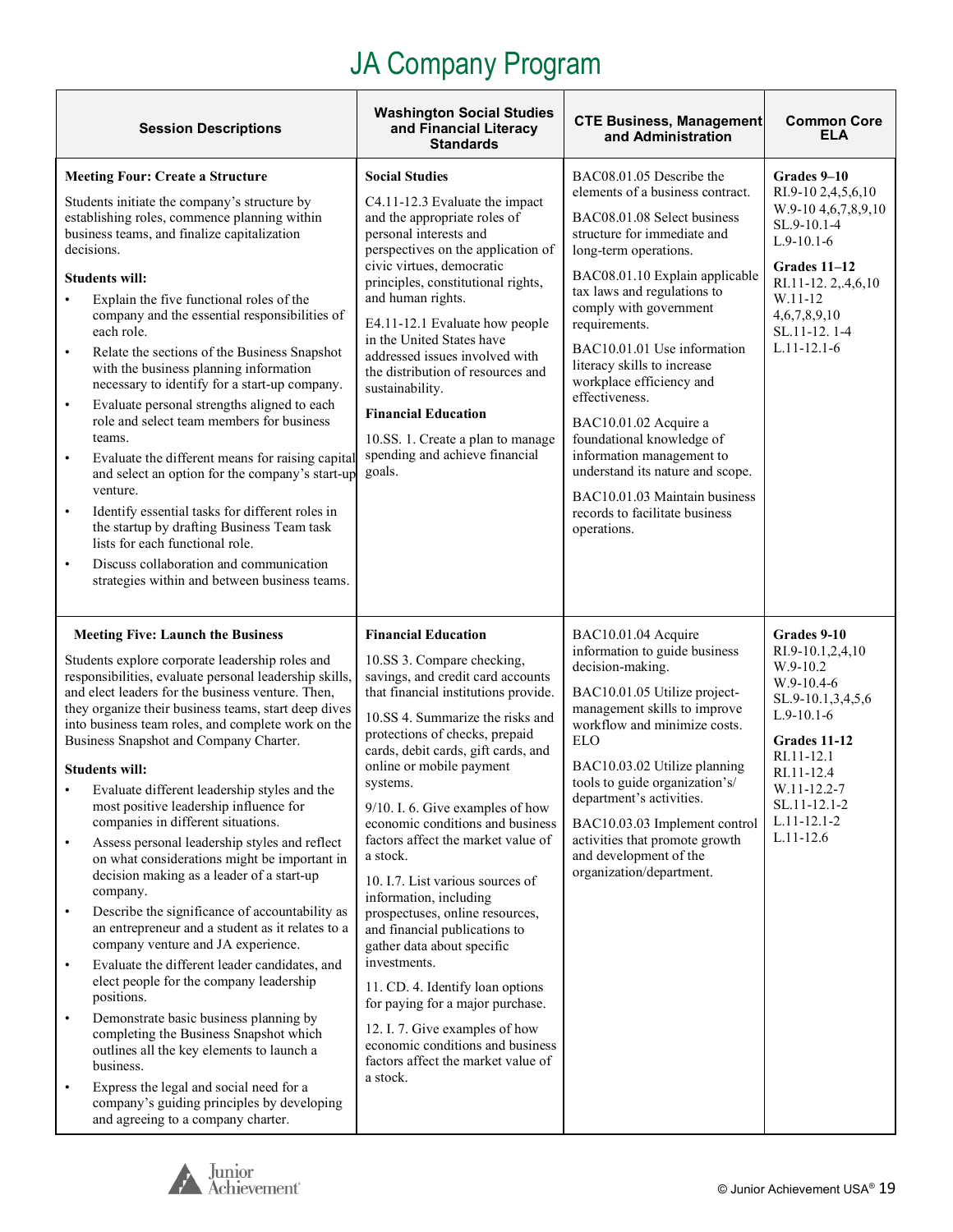| <b>Session Descriptions</b>                                                                                                                                                                                                                                                                                                                                                                                                                                                                                                                                                                                 | <b>Washington Social Studies and</b><br><b>Financial Literacy Standards</b>                                                                                                                                                                                                                                                                                                                                                                                                                                                                                                                                          | <b>CTE Business, Management</b><br>and Administration                                                                                                                                                                                                                                                                                                                                                                                                                                                                                                | <b>Common Core</b><br><b>ELA</b>                                                                                                                                                                                                          |
|-------------------------------------------------------------------------------------------------------------------------------------------------------------------------------------------------------------------------------------------------------------------------------------------------------------------------------------------------------------------------------------------------------------------------------------------------------------------------------------------------------------------------------------------------------------------------------------------------------------|----------------------------------------------------------------------------------------------------------------------------------------------------------------------------------------------------------------------------------------------------------------------------------------------------------------------------------------------------------------------------------------------------------------------------------------------------------------------------------------------------------------------------------------------------------------------------------------------------------------------|------------------------------------------------------------------------------------------------------------------------------------------------------------------------------------------------------------------------------------------------------------------------------------------------------------------------------------------------------------------------------------------------------------------------------------------------------------------------------------------------------------------------------------------------------|-------------------------------------------------------------------------------------------------------------------------------------------------------------------------------------------------------------------------------------------|
| <b>Topic: Finances</b><br>(Self-Guided)<br>Students learn how the finance department is<br>a vital part of an organization and review the<br>characteristics that contribute to a strong<br>finance team<br><b>Students will:</b><br>Describe the importance of finance in a<br>company.<br>Explain the primary tasks and<br>$\bullet$<br>responsibilities of the finance team to<br>understand this team's role in company<br>operations.                                                                                                                                                                  | <b>Financial Education</b><br>9.SS.3. Investigate checking,<br>savings, and credit card accounts<br>that financial institutions provide.<br>9.SS.4 4. List the risks and<br>protections of checks, prepaid cards,<br>debit cards, gift cards, and online or<br>mobile payment systems.<br>11.I. 5. Assess how economic<br>conditions and business factors<br>affect the market value of a stock.<br>12.SS. Develop a system for<br>keeping and using financial records.<br>12.SS. Describe how to use<br>different payment methods.<br>10.SS. 1. Create a plan to manage<br>spending and achieve financial<br>goals. | BAC05.02.01 Develop a<br>foundational knowledge of<br>accounting to understand its<br>nature and scope.<br>BAC05.02.02 Demonstrate<br>accounting procedures used to<br>track money flow and to<br>determine financial status.<br>BAC05.03.01 Acquire a<br>foundational knowledge of<br>finance to understand its nature<br>and scope.<br>BAC10.02.06 Identify potential<br>business threats and<br>opportunities for protecting a<br>business's financial well-being.<br>BAC10.02.08 Manage financial<br>resources to maintain business<br>solvency. | Grades 9-10<br>RI.9-10.1<br>$W.9-10.4-7$<br>$SL.9-10.1-2$<br>SL.9-10.4-6<br>$L.9-10.1-2$<br>$L.9-10.4$<br>Grades 11-12<br>RI.11-12.1<br>RI.11-12.4<br>W.11-12.2,4<br>$W.11 - 12.5 - 6$<br>SL.11-12.1-2<br>SL.11-12.1-2<br>$L.11 - 12.1,6$ |
| <b>Topic: Leadership and Management (Self-</b><br>Guided)<br>Students review the concept of leadership and<br>how leaders guide organizations, discover the<br>characteristics that foster strong leadership<br>skills, and identify the primary responsibilities<br>of this business role in the JA Company<br>Program.<br><b>Students will:</b><br>Describe the importance of leadership<br>$\bullet$<br>and management in a company.<br>Explain the primary tasks and<br>$\bullet$<br>responsibilities of the Leadership and<br>Management team to understand this<br>team's role in company operations. | <b>Social Studies</b><br>C2.9-10.1 Explain how citizens and<br>institutions address social and<br>political problems at the local, state,<br>tribal, national, and international<br>level                                                                                                                                                                                                                                                                                                                                                                                                                            | BAC07 Use leadership and<br>teamwork skills in collaborating<br>with others to accomplish<br>organizational goals and<br>objectives.<br>BAC08.01.03 Manage internal<br>and external business<br>relationships to foster positive<br>interactions.                                                                                                                                                                                                                                                                                                    | Grades 9-10<br>$RI.9-10.1-2$<br>RI.9-10.4,10<br>SL.9-10.1-2<br>$L.9-10.1-2$<br>$L.9 - 10.4$<br>Grades 11-12<br>RI.11-12.2,4,10<br>SL.11-12.1-2<br>$L.11 - 12.1 - 6$                                                                       |

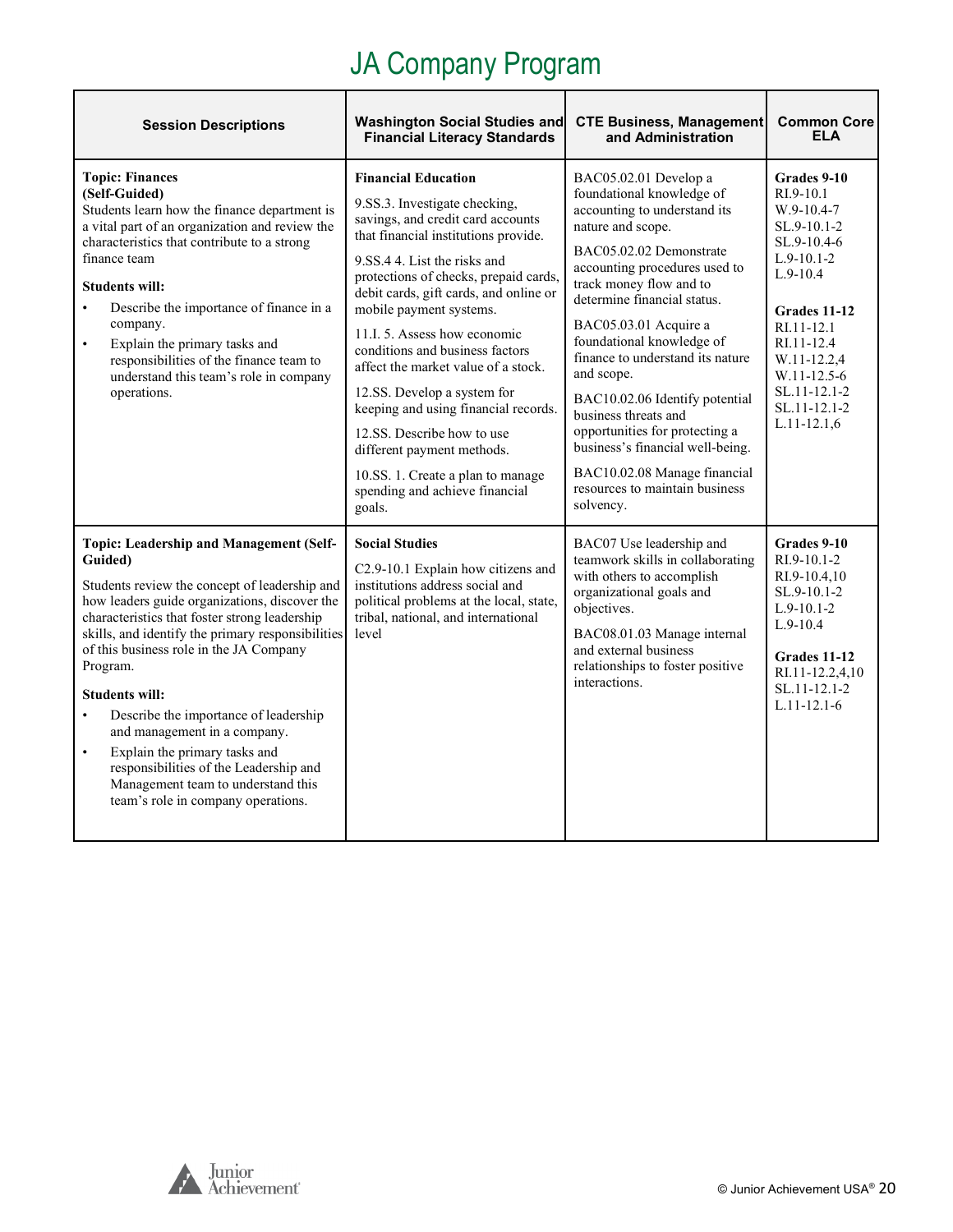| <b>Session Descriptions</b>                                                                                                                                                                                                                                                                                                                                                                                                                                                                                                                                                                                  | <b>Washington Social Studies and</b><br><b>Financial Literacy Standards</b>                                                                                                                                                                                                                                                                                                                                                                                                    | <b>CTE Business, Management</b><br>and Administration                                                                                                                                             | <b>Common Core</b><br>ELA                                                                                                                                                                           |
|--------------------------------------------------------------------------------------------------------------------------------------------------------------------------------------------------------------------------------------------------------------------------------------------------------------------------------------------------------------------------------------------------------------------------------------------------------------------------------------------------------------------------------------------------------------------------------------------------------------|--------------------------------------------------------------------------------------------------------------------------------------------------------------------------------------------------------------------------------------------------------------------------------------------------------------------------------------------------------------------------------------------------------------------------------------------------------------------------------|---------------------------------------------------------------------------------------------------------------------------------------------------------------------------------------------------|-----------------------------------------------------------------------------------------------------------------------------------------------------------------------------------------------------|
| <b>Topic: Marketing (Self-Guided)</b><br>Students learn how marketing connects<br>the company with the customer and is<br>really the way that a company<br>communicates with customers and other<br>businesses. They learn the four Ps of the<br>marketing mix and the primary<br>responsibilities of the Marketing team<br>during the JA Company Program.<br><b>Students will:</b><br>Describe the importance of<br>$\bullet$<br>marketing in a company<br>Explain the primary tasks and<br>$\bullet$<br>responsibilities of the Marketing<br>team to understand this team's role<br>in company operations. | <b>Social Studies</b><br>E1.9-10.2 Analyze how choices made<br>by individuals, firms, or governments<br>are constrained by the resources to<br>which they have access.<br>E4.11-12.1 Evaluate how people in the<br>United States have addressed issues<br>involved with the distribution of<br>resources and sustainability.<br>E4.11-12.3 Evaluate how individuals<br>and different groups affect and are<br>affected by the distribution of<br>resources and sustainability. | BAC10.06.02 Use knowledge<br>management strategies to improve<br>the performance and competitive<br>advantage of an organization.                                                                 | Grades 9-10<br>RI.9-10.2,4,7,10<br>W.9-10.2,4,5,6,7,8,10<br>SL.9-10.1-6<br>$L.9-10.1-6$<br>Grades 11-12<br>RI.11-12.2,4,7,10<br>W.11-12.2<br>W.11-12.4-8<br>SL.11-12.1-6<br>$L.11 - 12.1 - 6$       |
| <b>Topic: Sales (Self-Guided)</b><br>Students learn how sales teams are vital<br>to an organization and discover the<br>primary responsibilities of the Sales<br>team for the JA Company Program and<br>learn tips for sales success.<br><b>Students will:</b><br>Describe the importance of sales in<br>$\bullet$<br>a company<br>Explain the primary tasks and<br>$\bullet$<br>responsibilities of the<br>Sales team to understand this<br>$\bullet$<br>team's role in company operations.                                                                                                                 | <b>Financial Education</b><br>9.FD 4. List sources of financial<br>information that are objective,<br>accurate, and current.                                                                                                                                                                                                                                                                                                                                                   | BAC10.05.01 Perform customer<br>service activities to support<br>customer relationships and<br>encourage repeat business.                                                                         | Grades 9-10<br>RI.9-10.2,4,5,6,10<br>SL.9-10.1-6<br>$L.9-10.1-6$<br>Grades 11-12<br>RI.11-12.2,4,6,10<br>SL.11-12.1-6<br>$L.11 - 12.1 - 6$                                                          |
| <b>Topic: Supply Chain Workflow (Self-</b><br>Guided)<br>Students learn that a supply chain is the<br>network established to gather<br>components, manufacture a product,<br>and distribute that product to<br>consumers. responsibilities.<br><b>Students will:</b><br>Describe the function of a supply<br>chain and the purpose of each link<br>in the supply chain as it relates to<br>company operations.                                                                                                                                                                                               | <b>Social Studies</b><br>E1.9-10.2 Analyze how choices made<br>by individuals, firms, or governments<br>are constrained by the resources to<br>which they have access.<br>E4.11-12.1 Evaluate how people in the<br>United States have addressed issues<br>involved with the distribution of<br>resources and sustainability.<br>E4.11-12.3 Evaluate how individuals<br>and different groups affect and are<br>affected by the distribution of<br>resources and sustainability. | BAC10.04.02 Maintain property<br>and equipment necessary for<br>ongoing business activities.<br>BAC10.08.01 Explain the nature<br>and scope of quality management<br>practices within a business. | Grades 9-10<br>RI.9-10.1,2,4,7,10<br>$W.9-10.4,7$<br>SL.9-10.1-6<br>$L.9-10.1,4,6$<br>Grades 11-12<br>RI.11-12.1,2,4,7,10<br>W.11-12.4,7,10<br>$SL.11-12.1-6$<br>$L.11 - 12.1 - 4$<br>$L.11 - 12.6$ |

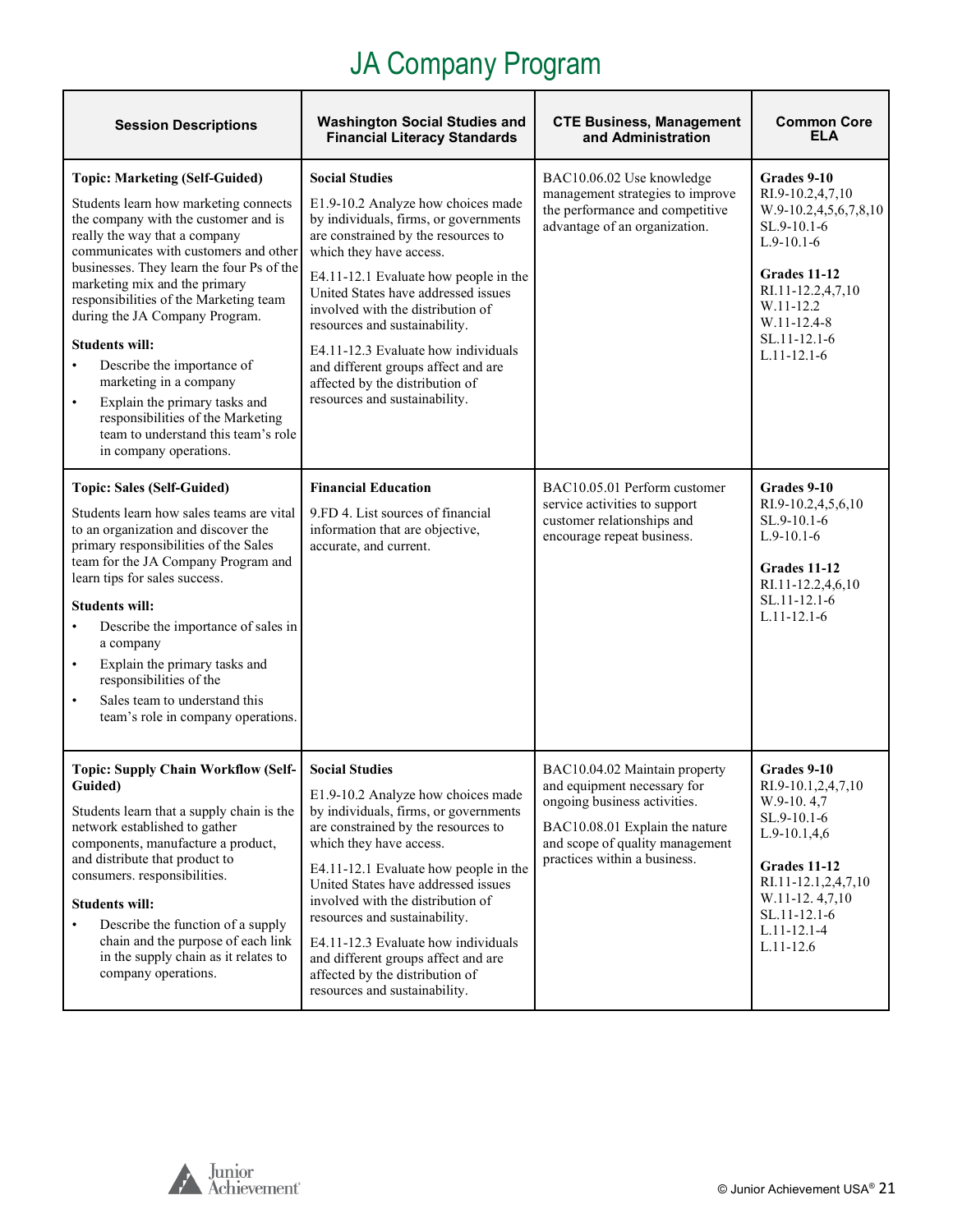| <b>Session Descriptions</b>                                                                                                                                                                                                                                                                                                                                                                                                                                                                                                                                                                                                                                                                                                                                                                                                                                                        | <b>Washington Social Studies and</b><br><b>Financial Literacy Standards</b>                                                                                                                                                                                                                                                  | <b>CTE Business, Management</b><br>and Administration                                                                                                                                                                                                                                                                                                                                                                                                                                                                                                                                             | <b>Common Core</b><br><b>ELA</b>                                                                                                                                                      |
|------------------------------------------------------------------------------------------------------------------------------------------------------------------------------------------------------------------------------------------------------------------------------------------------------------------------------------------------------------------------------------------------------------------------------------------------------------------------------------------------------------------------------------------------------------------------------------------------------------------------------------------------------------------------------------------------------------------------------------------------------------------------------------------------------------------------------------------------------------------------------------|------------------------------------------------------------------------------------------------------------------------------------------------------------------------------------------------------------------------------------------------------------------------------------------------------------------------------|---------------------------------------------------------------------------------------------------------------------------------------------------------------------------------------------------------------------------------------------------------------------------------------------------------------------------------------------------------------------------------------------------------------------------------------------------------------------------------------------------------------------------------------------------------------------------------------------------|---------------------------------------------------------------------------------------------------------------------------------------------------------------------------------------|
| Business Operations Over the course of<br>several meetings, students launch their<br>business, work in their business teams to<br>run the business, and share weekly<br>progress with Leadership. They have<br>access to self-guided content to support<br>their specific roles.<br><b>Students will:</b><br>Explain the five functional roles of the<br>$\bullet$<br>company and the essential<br>responsibilities of each role.<br>Describe the steps involved in a<br>$\bullet$<br>company status update report.<br>Present status updates from each<br>$\bullet$<br>business team of the company.<br>Identify the purpose of each element of<br>$\bullet$<br>the Finance Workbook and when each<br>will be used in company operations.<br>$\bullet$<br>Establish a functional startup through<br>completing tasks related to the<br>management and running of their<br>company | <b>Social Studies</b><br>C4.11-12.1 Use appropriate<br>deliberative processes in multiple<br>settings.                                                                                                                                                                                                                       | BAC01.02.06 Use economic<br>indicators to detect economic trends<br>and conditions.<br>BAC05.01.05 Actualize a new<br>business venture to generate profit<br>and/or meet objectives.<br>BAC06.01.01 Adhere to health and<br>safety regulations to support a safe<br>work environment.<br>BAC08.01.02 Demonstrate ethical<br>behaviors in the workplace.<br>BAC09.01.02 Develop personal<br>traits and behaviors to foster career<br>advancement.<br>BAC10.04 Identify, understand and<br>implement processes and systems<br>used to monitor, plan, and control<br>day-to-day business activities. | Grades 9-10<br>RI.9-10.2,4,6,10<br>$W.9-10.2,4,8-10$<br>SL.9-10.1-6<br>$L.9-10.1-6$<br>Grades 11-12<br>RI.11-12.2,4,6,7,10<br>W.11-12.2,4,8,10<br>$SL.11-12.1-6$<br>$L.11 - 12.1 - 6$ |
| <b>Meeting Twelve: Liquidate the</b><br>Company<br>Students finalize their company's<br>operations, initiate the steps necessary to<br>liquidate their company's assets, and<br>complete the steps to close out their<br>company.<br><b>Students will:</b><br>Describe the liquidation process for the<br>$\bullet$<br>company and the associated tasks.<br>Demonstrate the liquidation process of<br>$\bullet$<br>a business by executing the tasks to<br>complete the student company.                                                                                                                                                                                                                                                                                                                                                                                           | <b>Social Studies</b><br>E1.9-10.2 Analyze how choices made<br>by individuals, firms, or governments<br>are constrained by the resources to<br>which they have access.<br>E4.11-12.1 Evaluate how people in the<br>United States have addressed issues<br>involved with the distribution of<br>resources and sustainability. | <b>CTE Business, Management and</b><br><b>Administration</b><br>BAC05.01.06 Select a harvesting<br>strategy that matches the<br>entrepreneur's desired goals<br>regarding the business venture.<br>BAC09.01.03 Participate in career-<br>planning to enhance job-success<br>potential.                                                                                                                                                                                                                                                                                                            | Grades 9-10<br>RI.9-10.2,4,7,10<br>SL.9-10.1-4<br>$L.9-10.1-4$<br>Grades 11-12<br>RI.11-12.2,4,10<br>SL.11-12.1-4<br>$L.11 - 12.1 - 4$                                                |

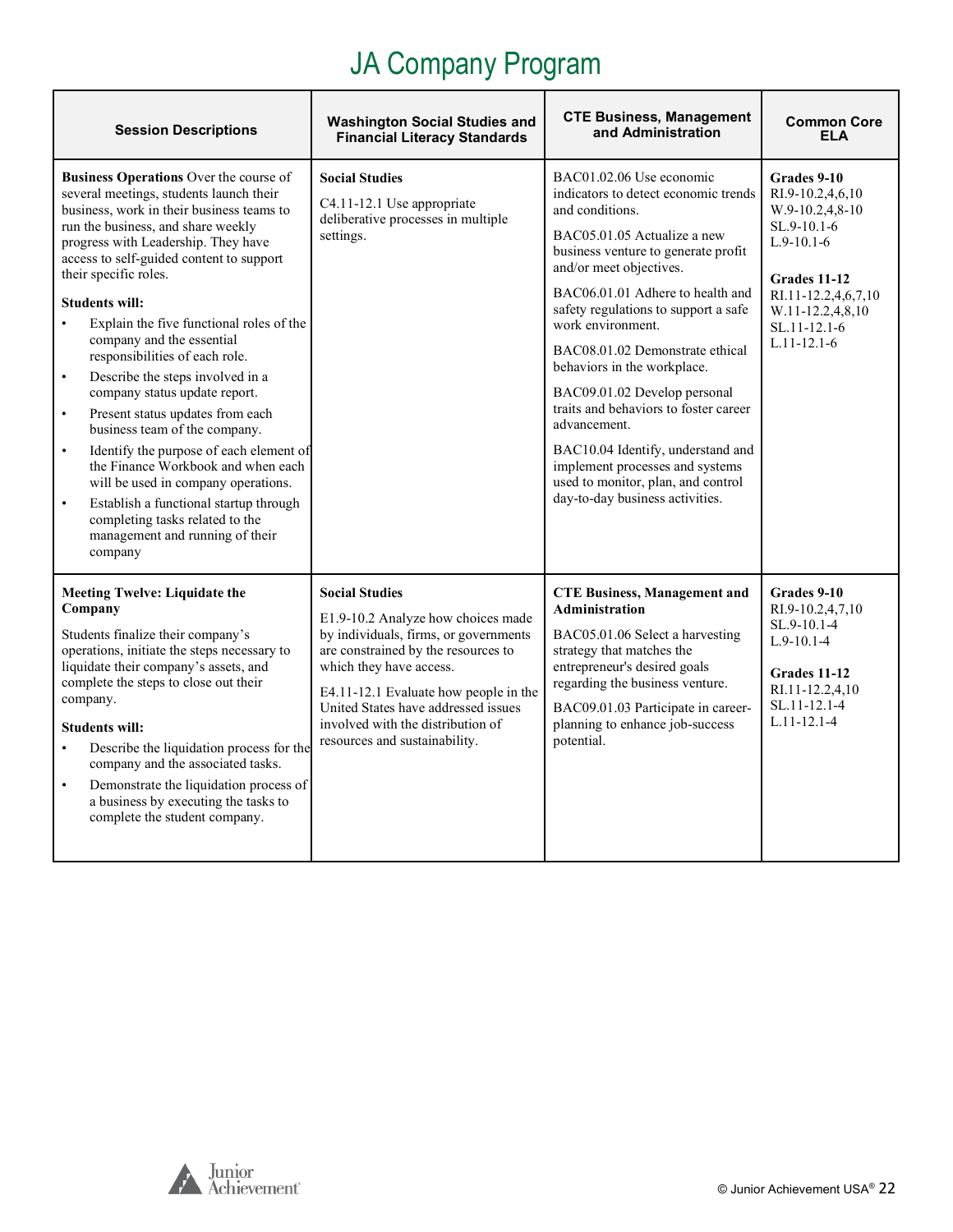| <b>Session Descriptions</b>                                                                                                                                                                                                                                                                                                                                                                                                                                                                                                                                                                                                                                                                                | <b>Washington Social Studies and</b><br><b>Financial Literacy Standards</b>                                                                                                                                                                                                                                                                                                                                                                                                                                                                                                                                                                                        | <b>CTE Business, Management</b><br>and Administration                                                                                                                                                                                       | <b>Common Core</b><br><b>ELA</b>                                                                                                                                                         |
|------------------------------------------------------------------------------------------------------------------------------------------------------------------------------------------------------------------------------------------------------------------------------------------------------------------------------------------------------------------------------------------------------------------------------------------------------------------------------------------------------------------------------------------------------------------------------------------------------------------------------------------------------------------------------------------------------------|--------------------------------------------------------------------------------------------------------------------------------------------------------------------------------------------------------------------------------------------------------------------------------------------------------------------------------------------------------------------------------------------------------------------------------------------------------------------------------------------------------------------------------------------------------------------------------------------------------------------------------------------------------------------|---------------------------------------------------------------------------------------------------------------------------------------------------------------------------------------------------------------------------------------------|------------------------------------------------------------------------------------------------------------------------------------------------------------------------------------------|
| <b>Meeting Thirteen:</b><br><b>Create a Personal Plan of Action</b><br>Students recognize the necessity of<br>networking as an entrepreneur and work<br>on a personal action plan to develop their<br>personal network and to refine their<br>entrepreneurial skills.<br><b>Students will:</b><br>Describe the importance of networking<br>$\bullet$<br>related to your business and overall<br>entrepreneurial success.<br>Execute an introductory plan to initiate<br>$\bullet$<br>networking by determining immediate<br>people and organizations you can<br>connect with.<br>Execute a personal action plan to detail<br>$\bullet$<br>the next steps you will take in your<br>entrepreneurial journey. | <b>Financial Education</b><br>9/10. 1. Explore/Outline a career plan<br>that aligns with personal interests,<br>financial goals, and desired lifestyle.<br>9/10.FD. 1. Identify/Predict how<br>individual responsibility for financial<br>well-being will change over a lifetime<br>with changing life circumstances.<br>10. FD.4. Consider different<br>definitions of wealth based on<br>personal values, priorities, and goals.<br>11 .SS. 1. Specify how monetary and<br>non-monetary assets can contribute to<br>net worth.<br>11/12.EI. 3./1. Modify/Revise a career<br>plan that aligns with personal interests,<br>financial goals, and desired lifestyle. | <b>CTE Business, Management and</b><br><b>Administration</b><br>BAC09.01.01 Develop self-<br>understanding to recognize the<br>impact of personal actions on<br>others.                                                                     | Grades 9-10<br>RI.9-10. 2,4,6,7,10<br>$W.9-10.4.6$<br>SL.9-10.1-2<br>$L.9-10.1-4,6$<br>Grades 11-12<br>RI.11-12.2,4,6,7,10<br>SL.11-12.1-2<br>$L.11 - 12.1 - 4,6$                        |
| <b>Meeting Fourteen:</b><br>Develop an Annual Report (Optional)<br>During this optional meeting, students<br>create an annual report as a summary of<br>their student company experience.<br><b>Students will:</b><br>Describe an annual report and its<br>$\bullet$<br>purpose.<br>Develop a summary annual report<br>$\bullet$<br>project to complete the business<br>venture experience.                                                                                                                                                                                                                                                                                                                | <b>Social Studies</b><br>E1.9-10.2 Analyze how choices made<br>by individuals, firms, or governments<br>are constrained by the resources to<br>which they have access.                                                                                                                                                                                                                                                                                                                                                                                                                                                                                             | BAC07 Use leadership and<br>teamwork skills in collaborating<br>with others to accomplish<br>organizational goals and objectives.<br>BAC08.01.03 Manage internal and<br>external business relationships to<br>foster positive interactions. | Grades 9-10<br>RI.9-10. 2,4,6,10<br>$W.9-10.2,4-10$<br>SL.9-10.1-2, 4-6<br>$L.9-10.1-6$<br>Grades 11-12<br>RI.11-12.2,4,6,10<br>W.11-12.2, 4-10<br>SL.11-12.1-2,4-6<br>$L.11 - 12.1 - 6$ |

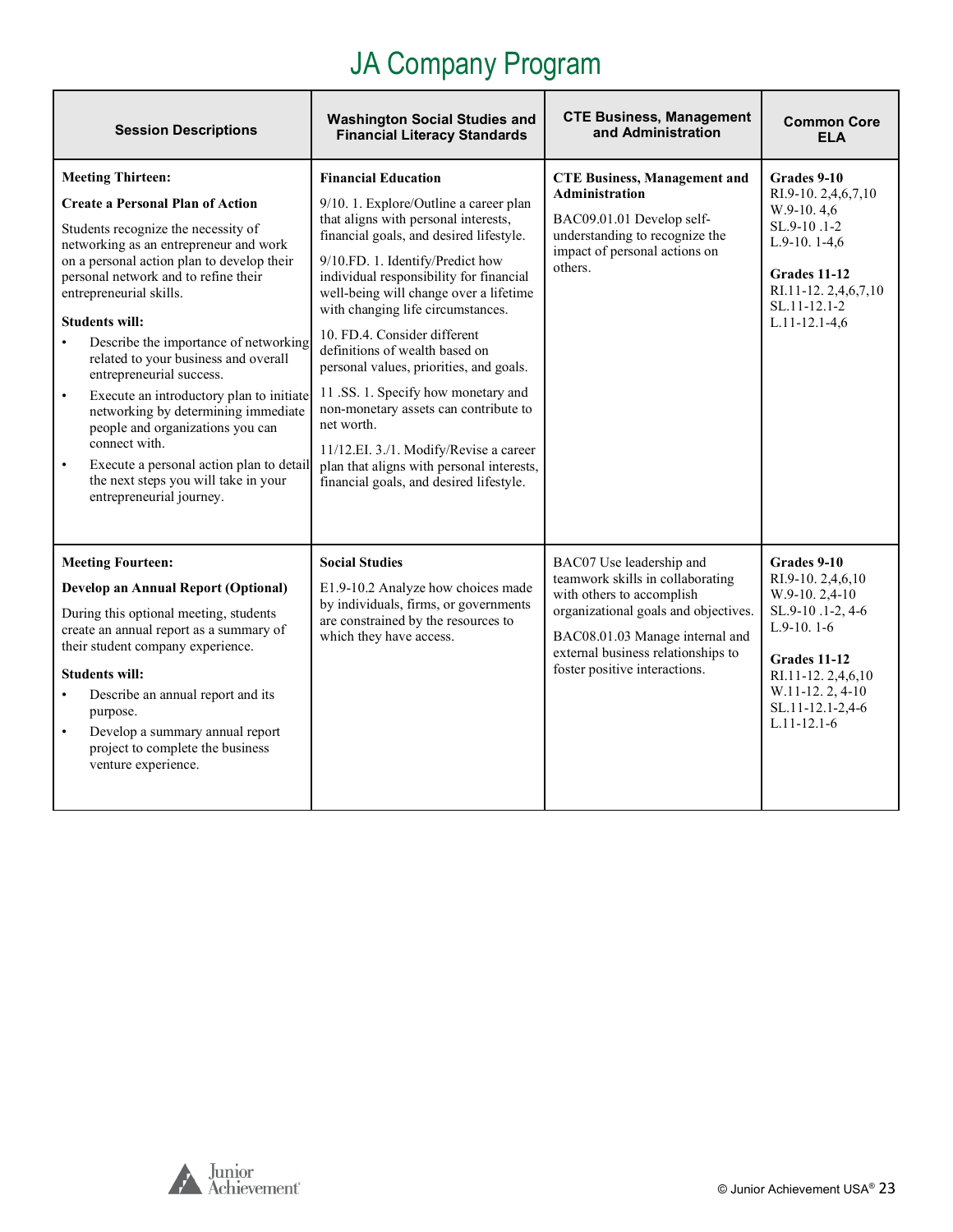#### JA Excellence Through Ethics

| <b>Session Descriptions</b>                                                                                                                                                                                                                                                                                                                                                                                                                                                                                                                                                                                                                                                                                                     | <b>Washington Social Studies</b><br>and Financial Literacy<br><b>Standards</b>                                                                                                                                                                                                                                                                                                                                               | <b>Career Ready Practices</b>                                                                                                                                                                                                                           | <b>Common Core ELA</b>                                                                                                                       |
|---------------------------------------------------------------------------------------------------------------------------------------------------------------------------------------------------------------------------------------------------------------------------------------------------------------------------------------------------------------------------------------------------------------------------------------------------------------------------------------------------------------------------------------------------------------------------------------------------------------------------------------------------------------------------------------------------------------------------------|------------------------------------------------------------------------------------------------------------------------------------------------------------------------------------------------------------------------------------------------------------------------------------------------------------------------------------------------------------------------------------------------------------------------------|---------------------------------------------------------------------------------------------------------------------------------------------------------------------------------------------------------------------------------------------------------|----------------------------------------------------------------------------------------------------------------------------------------------|
| Day of the Visit<br>A business professional volunteer will speak to<br>the students about ethics and lead self-<br>assessment and ethics scenario activities.<br><b>Students will:</b><br>Define ethics.<br>Evaluate personal values in ethical<br>dilemmas.<br>Articulate and identify the steps necessary<br>$\bullet$<br>to make ethical decisions.<br>Recognize the importance of identifying and<br>$\bullet$<br>understanding personal values as a means of<br>avoiding unethical choices.<br><b>Reflection Activity (Optional)</b>                                                                                                                                                                                       | C2.9-10.1 Explain how citizens<br>and institutions address social and<br>political problems at the local,<br>state, tribal, national, and<br>international level.<br>C4.9-10.3 Describe the impact and<br>the appropriate roles of personal<br>interests and perspectives on the<br>application of civic virtues,<br>democratic principles,<br>constitutional rights, and human<br>rights.<br>C2.9-10.1 Explain how citizens | CRP1. Act as a responsible and<br>contributing citizen and<br>employee.<br>CRP4. Communicate clearly<br>and effectively and with reason.<br>CRP9. Model integrity, ethical<br>leadership and effective<br>management.<br>CRP1. Act as a responsible and | Grades 9-10<br>W.9-10, 4.7<br>SL.9-10.1-2<br>$L.9-10.3-6$<br>Grades 11-12<br>W.11-12.4.7<br>SL.11-12.1-2<br>$L.11 - 12.3 - 6$<br>Grades 9-10 |
| Students will reflect and discuss their learnings<br>after interacting with a local business<br>professional.<br><b>Students will:</b><br>Reflect on what they learned during their<br>volunteer visit.<br>Begin to understand ethical choices beyond<br>$\bullet$<br>the perspective of what they read in books.<br>Give thoughtful consideration to "right" and<br>$\bullet$<br>"wrong" choices and examination of<br>personal beliefs.<br>Self-examine to develop a personal<br>$\bullet$<br>awareness of values to begin to see the<br>disconnect between their words and actions.<br>Strengthen the belief that ethics is an active<br>$\bullet$<br>ethos and start to develop a deeper<br>commitment to living ethically. | and institutions address social and<br>political problems at the local,<br>state, tribal, national, and<br>international level.                                                                                                                                                                                                                                                                                              | contributing citizen and<br>employee.<br>CRP8. Utilize critical thinking<br>to make sense of problems and<br>persevere in solving them.<br>CRP9. Model integrity, ethical<br>leadership and effective<br>management.                                    | W.9-10.4,7<br>SL.9-10.1-2<br>$L.9-10.3-6$<br>Grades 11-12<br>W.11-12.4,7<br>SL.11-12.1-2<br>$L.11 - 12.3 - 6$                                |
| <b>Extended Learning Opportunities</b><br>(Optional)<br>Students can log on to the JA My Way<br>website to learn more about ethics or have a<br>debate about an ethical dilemma.<br><b>Students will:</b><br>Learn more about ethics.                                                                                                                                                                                                                                                                                                                                                                                                                                                                                           | C2.9-10.1 Explain how citizens<br>and institutions address social and<br>political problems at the local,<br>state, tribal, national, and<br>international level.                                                                                                                                                                                                                                                            | CRP1. Act as a responsible and<br>contributing citizen and<br>employee.<br>CRP2. Apply appropriate<br>academic and technical skills.                                                                                                                    | Grades 9-10<br>W.9-10.4,7<br>SL.9-10.1-2<br>$L.9-10.3-6$<br>Grades 11-12<br>W.11-12.4,7<br>SL.11-12.1-2<br>$L.11 - 12.3 - 6$                 |

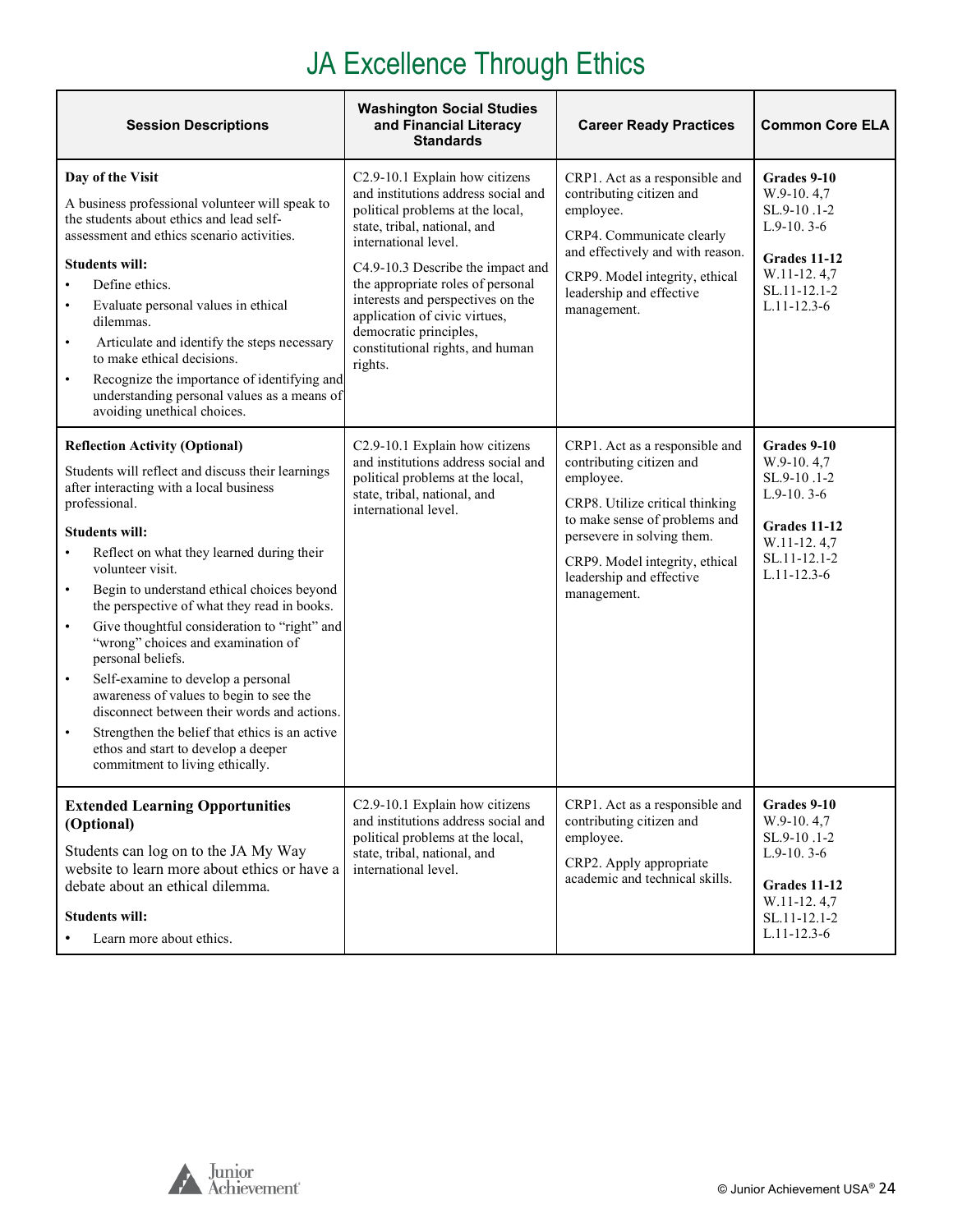#### JA High School Heroes

| <b>Session Descriptions</b>                                                                                                                                                                                                                                                                                                                                                                                                                                                                                                                             | <b>Washington Social Studies</b><br>and Financial Literacy<br><b>Standards</b>                                                                                                                                                                                                                                | <b>Career Ready Practices</b>                                                                                                                                                                                      | <b>Common Core</b><br>ELA                                                                                                                                                                                          |
|---------------------------------------------------------------------------------------------------------------------------------------------------------------------------------------------------------------------------------------------------------------------------------------------------------------------------------------------------------------------------------------------------------------------------------------------------------------------------------------------------------------------------------------------------------|---------------------------------------------------------------------------------------------------------------------------------------------------------------------------------------------------------------------------------------------------------------------------------------------------------------|--------------------------------------------------------------------------------------------------------------------------------------------------------------------------------------------------------------------|--------------------------------------------------------------------------------------------------------------------------------------------------------------------------------------------------------------------|
| <b>Effective Civic Leadership.</b><br>Students explore the importance of leadership<br>skills and the value of community involvement.<br>They learn the importance of communication and<br>conflict-management skills to achieve group<br>goals.<br><b>Students will:</b><br>Identify qualities of a leader.<br>$\bullet$<br>Recognize the role of civic leadership in a<br>$\bullet$<br>community.<br>Develop conflict-resolution skills.<br>$\bullet$                                                                                                 | <b>Social Studies</b><br>C2.9-10.1 Explain how citizens<br>and institutions address<br>social and political problems at the<br>local, state, tribal, national, and<br>international level.                                                                                                                    | CRP1. Act as a responsible and<br>contributing citizen and employee.<br>CRP9. Model integrity, ethical<br>leadership and effective<br>management.                                                                  | Grades 9-10<br>RI.9-10.1<br>W.9-10.2<br>$W.9-10.4-7$<br>$SL.9-10.1-6$<br>$L.9-10.1-2$<br>$L.9-10.4$<br>Grades 11-12<br>RI.11-12.1<br>RI.11-12.4<br>W.11-12.2-7<br>SL.11-12.1-2<br>$L.11 - 12.1 - 2$<br>$L.11-12.6$ |
| <b>Presentation Skills and Classroom</b><br>Management<br>Students learn effective presentation techniques<br>to get an audience's attention and keep it. They<br>gain insight into classroom dynamics to assist<br>with managing elementary school students when<br>in that environment.<br><b>Students will:</b><br>Use strong presentation skills to<br>$\bullet$<br>communicate effectively.<br>Develop classroom management practices.<br>$\bullet$<br>Recognize and use techniques that further<br>$\bullet$<br>teamwork and achieve group goals. | <b>Social Studies</b><br>SSS3.9-12.2 Apply a range of<br>deliberative and democratic<br>strategies and procedures to make<br>decisions and take action in their<br>classrooms, school, or out-of-<br>school civic context.                                                                                    | CRP1. Act as a responsible and<br>contributing citizen and employee.<br>CRP4. Communicate clearly and<br>effectively and with reason.<br>CRP9. Model integrity, ethical<br>leadership and effective<br>management. | Grades 9-10<br>RI.9-10.1<br>$W.9-10.2$<br>W.9-10.4-7<br>$SL.9-10.1-6$<br>$L.9-10.1-2$<br>$L.9-10.4$<br>Grades 11-12<br>RI.11-12.1<br>RI.11-12.4<br>W.11-12.2-7<br>SL.11-12.1-2<br>$L.11 - 12.1 - 2$<br>$L.11-12.6$ |
| <b>Critical Thinking and Problem Solving</b><br>Students advance their critical thinking skills so<br>that they can adapt quickly to new circumstances<br>and develop successful solutions to problems.<br><b>Students will:</b><br>Use a problem-solving technique to solve<br>personal and professional problems.<br>Apply critical-thinking skills to work-based<br>$\bullet$<br>problems.<br>Recognize that decisions have<br>$\bullet$<br>consequences.                                                                                            | <b>Social Studies</b><br>C2.9-10.1 Explain how citizens<br>and institutions address social and<br>political problems at the local,<br>state, tribal, national, and<br>international level.<br>SSS3.9-12.1 Evaluate one's own<br>viewpoint and the view-points of<br>others in the context of a<br>discussion. | CRP1. Act as a responsible and<br>contributing citizen and employee.<br>CRP4. Communicate clearly and<br>effectively and with reason.<br>CRP9. Model integrity, ethical<br>leadership and effective<br>management. | Grades 9-10<br>RI.9-10.1<br>W.9-10.2<br>$W.9-10.4-7$<br>$SL.9-10.1-6$<br>$L.9-10.1-2$<br>$L.9-10.4$<br>Grades 11-12<br>RI.11-12.1<br>RI.11-12.4<br>W.11-12.2-7<br>SL.11-12.1-2<br>$L.11 - 12.1 - 2$<br>$L.11-12.6$ |

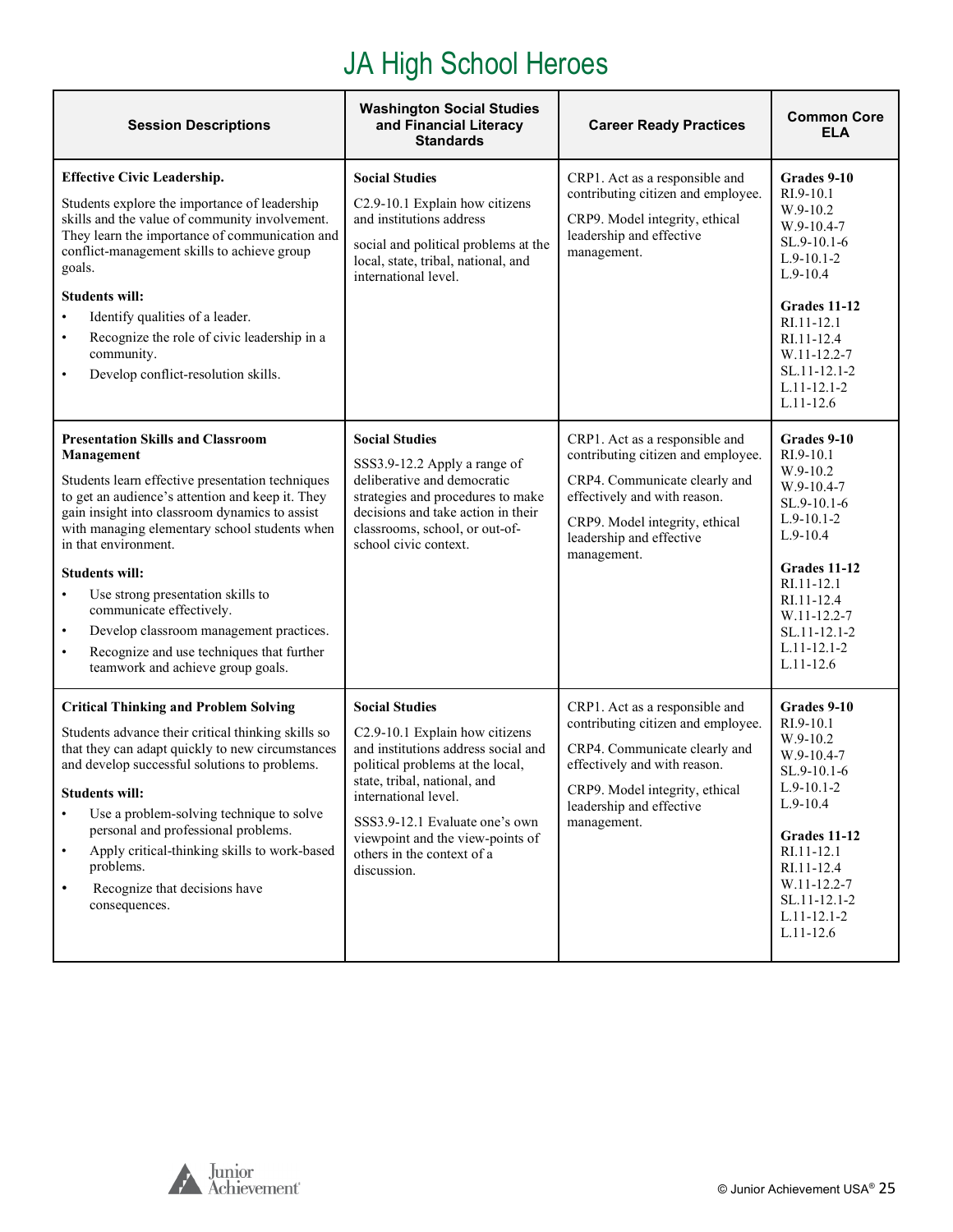#### JA High School Heroes

| <b>Session Descriptions</b>                                                                                                                                                                                                                                                                                                                                                                                                                                | <b>Washington Social Studies</b><br>and Financial Literacy<br><b>Standards</b>                                                                               | <b>Career Ready Practices</b>                                                                                                                                                                                      | <b>Common Core</b><br><b>ELA</b>                                                                                                                                                                                         |
|------------------------------------------------------------------------------------------------------------------------------------------------------------------------------------------------------------------------------------------------------------------------------------------------------------------------------------------------------------------------------------------------------------------------------------------------------------|--------------------------------------------------------------------------------------------------------------------------------------------------------------|--------------------------------------------------------------------------------------------------------------------------------------------------------------------------------------------------------------------|--------------------------------------------------------------------------------------------------------------------------------------------------------------------------------------------------------------------------|
| <b>Reflection</b><br>Students share their JA High<br>School Heroes experience and learn<br>about its relevance to their futures.<br>They complete a self-assessment<br>designed to reiterate lessons about<br>leadership, presentations, and<br>critical thinking.<br><b>Students will:</b><br>Implement objective criteria to self-evaluate<br>Recognize the value of constructive feedback<br>and the growth mind-set<br>Develop a personal action plan. | <b>Financial Education</b><br>$9/10.1$ . Explore/Outline a career<br>plan that aligns with personal<br>interests, financial goals, and<br>desired lifestyle. | CRP1. Act as a responsible and<br>contributing citizen and employee.<br>CRP4. Communicate clearly and<br>effectively and with reason.<br>CRP9. Model integrity, ethical<br>leadership and effective<br>management. | Grades 9-10<br>$RI.9-10.1$<br>$W.9-10.2$<br>$W.9-10.4-7$<br>$SL.9-10.1-6$<br>$L.9-10.1-2$<br>$L.9-10.4$<br>Grades 11-12<br>RI.11-12.1<br>RI.11-12.4<br>W.11-12.2-7<br>SL.11-12.1-2<br>$L.11 - 12.1 - 2$<br>$L.11 - 12.6$ |

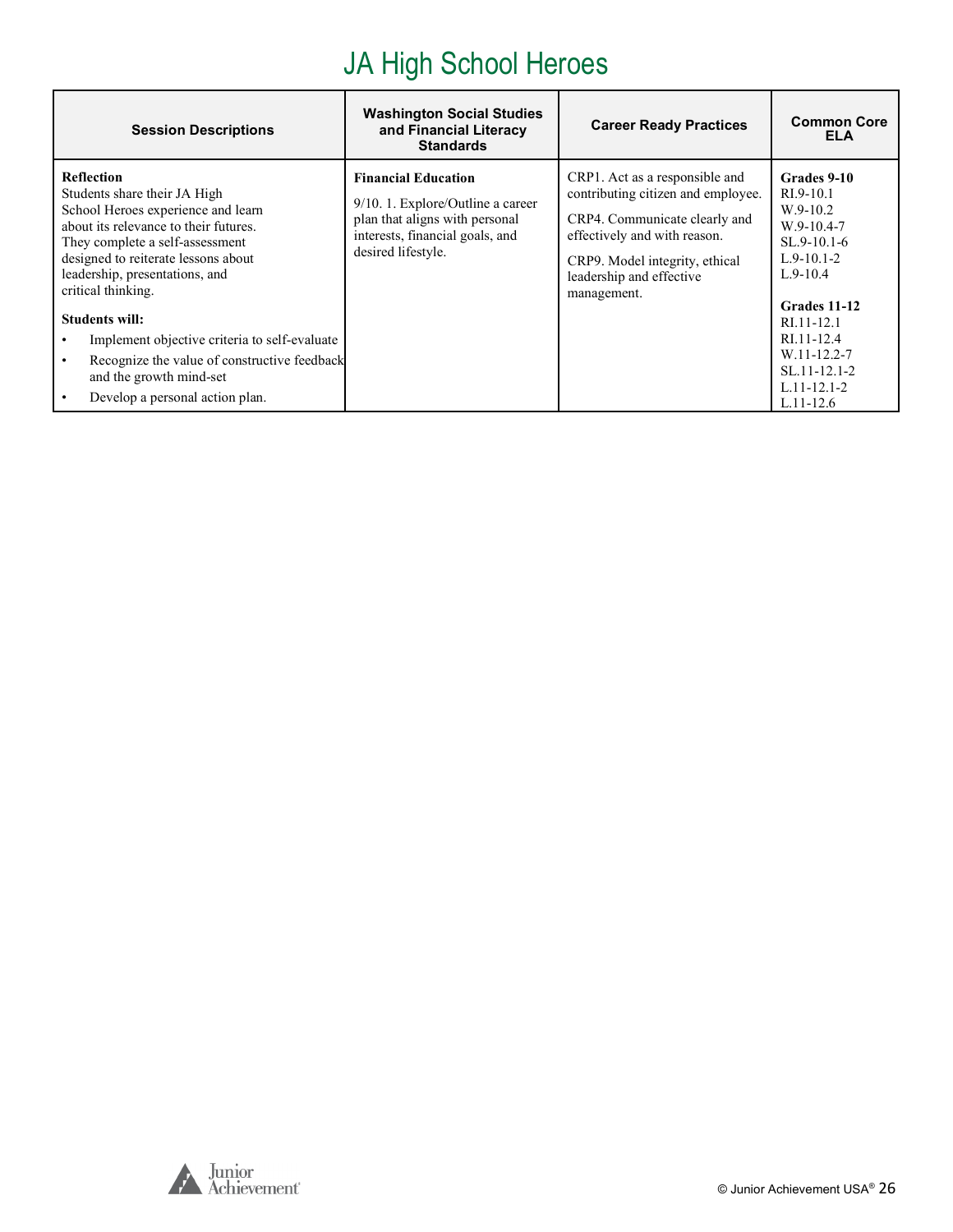<span id="page-26-0"></span>

| <b>Session Descriptions</b>                                                                                                                                                                                                                                                                                                                                                                                                                                                                                                                                                                                                                        | <b>Washington Financial Education</b><br><b>Standards</b>                                                                      | <b>Career Ready Practices</b>                                                                                                                                                                                                                                                                                                              | <b>Common Core</b><br><b>ELA</b>                                                                                                                                                                   |
|----------------------------------------------------------------------------------------------------------------------------------------------------------------------------------------------------------------------------------------------------------------------------------------------------------------------------------------------------------------------------------------------------------------------------------------------------------------------------------------------------------------------------------------------------------------------------------------------------------------------------------------------------|--------------------------------------------------------------------------------------------------------------------------------|--------------------------------------------------------------------------------------------------------------------------------------------------------------------------------------------------------------------------------------------------------------------------------------------------------------------------------------------|----------------------------------------------------------------------------------------------------------------------------------------------------------------------------------------------------|
| <b>Session One: Career Planning Starts with You</b><br>Through close examination of specific skills and<br>career clusters, students learn the key factors to<br>investigate career planning, skills, interests, work<br>priorities, and job outlooks.<br><b>Students will:</b><br>Recognize career clusters that match their skills<br>and interests.<br>Assess their soft skills and identify need for<br>$\bullet$<br>improvement.<br>Identify industries and jobs that offer<br>$\bullet$<br>opportunities.                                                                                                                                    | 9/10.EI. 1/2. Explore/Outline a career plan<br>that aligns with personal interests, financial<br>goals, and desired lifestyle. | CRP1. Act as a<br>responsible and<br>contributing citizen and<br>employee.<br>CRP2. Apply appropriate<br>academic and technical<br>skills.<br>CRP3. Attend to personal<br>health and financial well-<br>being.                                                                                                                             | Reading for<br>Information<br>RI.1<br>RI.3<br>RI.4<br>RI.5<br>Speaking and<br>Listening<br>SL.1<br>SL.3<br>SL.5<br>Language<br>L.1<br>L.3<br>L.4<br>L.5<br>L.6                                     |
| <b>Session Two: Making the Most of JA</b><br>Inspire<br>In this session, students refine a plan for the event. If<br>possible, encourage students to spend additional time<br>outside of class researching the participating<br>companies.<br><b>Students will:</b><br>Investigate participating companies that offer<br>$\bullet$<br>jobs and opportunities that interest them.<br>Identify three companies they want to learn more<br>$\bullet$<br>about at the JA Inspire event.<br>Prepare questions to ask and practice asking<br>$\bullet$<br>them.<br>Create an elevator pitch.<br>$\bullet$<br>Express expectations of the upcoming event. | 9/10.EI. 1/2. Explore/Outline a career plan<br>that aligns with personal interests, financial<br>goals, and desired lifestyle. | CRP6. Demonstrate<br>creativity and innovation.<br>CRP7. Employ valid and<br>reliable research<br>strategies.<br>CRP9. Model integrity,<br>ethical leadership, and<br>effective management.<br>CRP10. Plan education<br>and career paths aligned<br>to personal goals.<br>CRP4. Communicate<br>clearly and effectively and<br>with reason. | Reading for<br>Information<br>RI.1<br>RI.3<br>RI.4<br>R <sub>L</sub> 5<br>Writing<br>W.4<br>W.5<br>W.6<br>Speaking and<br>Listening<br>SL.1<br>SL.6<br>Language<br>L.1<br>L.2<br>L.3<br>L.4<br>L.6 |

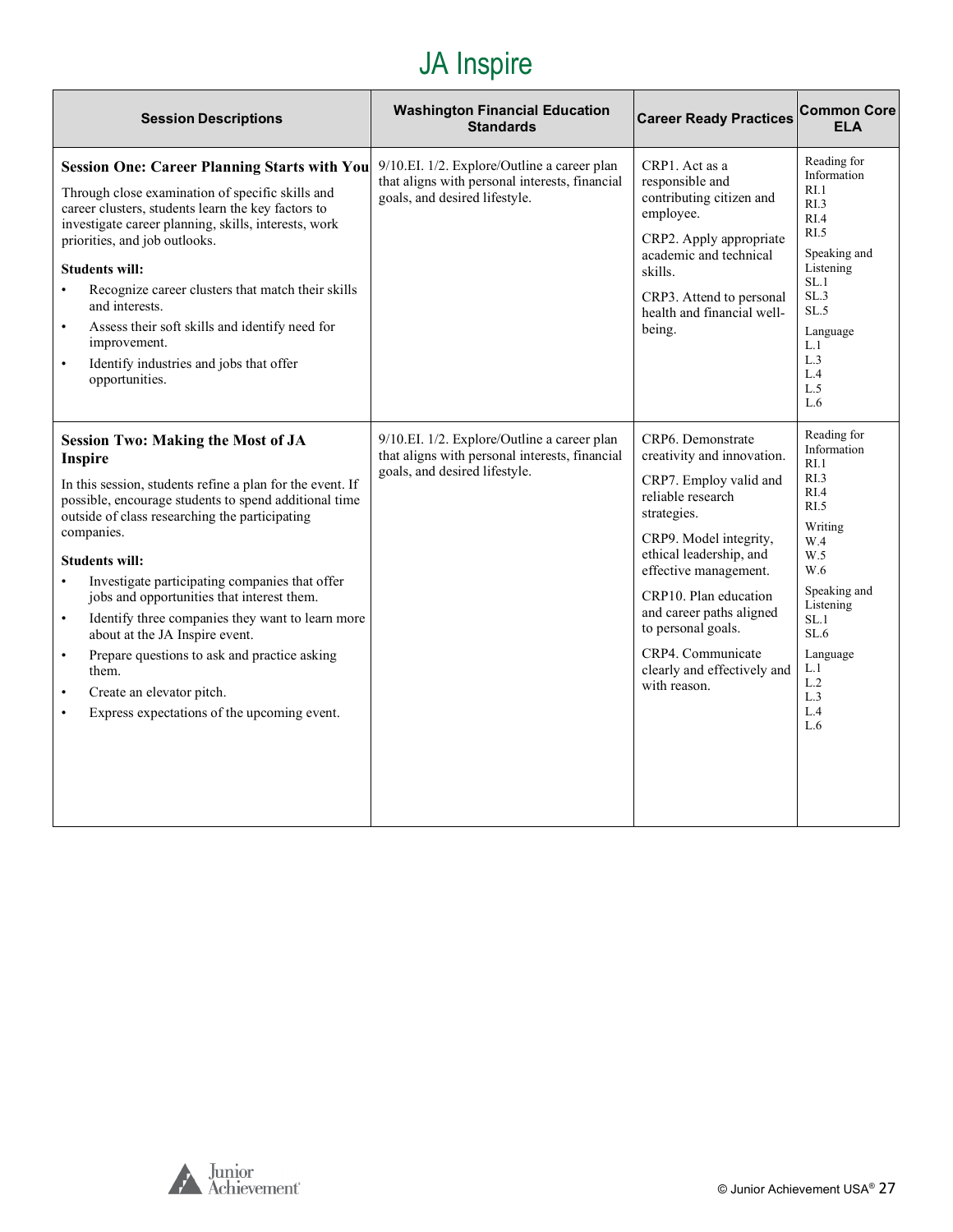| <b>Session Descriptions</b>                                                                                                                                                                                                                                                                                                                                                                                                                                                                                                     | <b>Washington Financial Education</b><br><b>Standards</b>                                                                                                                    | <b>Career Ready Practices</b>                                                                                                                                                                                                                                           | <b>Common Core</b><br><b>ELA</b>                                                                                                                                                                    |
|---------------------------------------------------------------------------------------------------------------------------------------------------------------------------------------------------------------------------------------------------------------------------------------------------------------------------------------------------------------------------------------------------------------------------------------------------------------------------------------------------------------------------------|------------------------------------------------------------------------------------------------------------------------------------------------------------------------------|-------------------------------------------------------------------------------------------------------------------------------------------------------------------------------------------------------------------------------------------------------------------------|-----------------------------------------------------------------------------------------------------------------------------------------------------------------------------------------------------|
| <b>Session Three: JA Inspire Event</b><br>During the JA Inspire expo, students participate in<br>hands-on activities, often using equipment or tools<br>used on a job.<br><b>Students will:</b><br>Understand courses they need to take in high<br>school.<br>Understand options for post-secondary<br>$\bullet$<br>education.<br>Learn about specific careers and the<br>$\bullet$<br>opportunities they present.<br>Understand how to chart a clear pathway to a<br>$\bullet$<br>career.<br>Become excited for their futures. | 9.EI 3. Compare how employment<br>opportunities vary across educational levels.<br>4. Explore how productivity among workers<br>relates to workers' wages and job retention. | CRP1. Act as a responsible<br>and contributing citizen<br>and employee.<br>CRP2. Apply appropriate<br>academic and technical<br>skills.<br>CRP10. Plan education and<br>career paths aligned to<br>personal goals.<br>CRP11. Use technology to<br>enhance productivity. | Reading for<br>Information<br>RI.1<br>R <sub>L.3</sub><br>RI.4<br>RI.5<br>RI.7<br>R1.8<br>Speaking and<br>Listening<br>SL.1<br>SL.2<br>SL.3<br>Language<br>L.1<br>L.3<br>L.4<br>L.5<br>L.6          |
| <b>Session Four: Debrief and Next Steps</b><br>Students reflect on what they have learned and<br>identify next steps to further define their academic<br>choices and career path. They also compose a<br>thank you note to a chosen company.<br><b>Students will:</b><br>Implement objective criteria to self-evaluate.<br>$\bullet$<br>Recognize the value of constructive feedback<br>$\bullet$<br>and the growth mind-set.<br>Develop a personal action plan<br>$\bullet$                                                    | 9/10.EI. 1/2. Explore/Outline a career plan<br>that aligns with personal interests, financial<br>goals, and desired lifestyle.                                               | CRP1. Act as a responsible<br>and contributing citizen<br>and employee.<br>CRP2. Apply appropriate<br>academic and technical<br>skills.<br>CRP10. Plan education and<br>career paths aligned to<br>personal goals.<br>CRP11. Use technology to<br>enhance productivity. | Reading for<br>Information<br>RI.1<br>RL3<br>RI.4<br>RI.5<br>Writing<br>W.4<br>W.5<br>W.6<br>W.7<br>Speaking and<br>Listening<br>SL.1<br>SL.6<br>Language<br>L.1<br>L.2<br>L.3<br>L.4<br>L.5<br>L.6 |

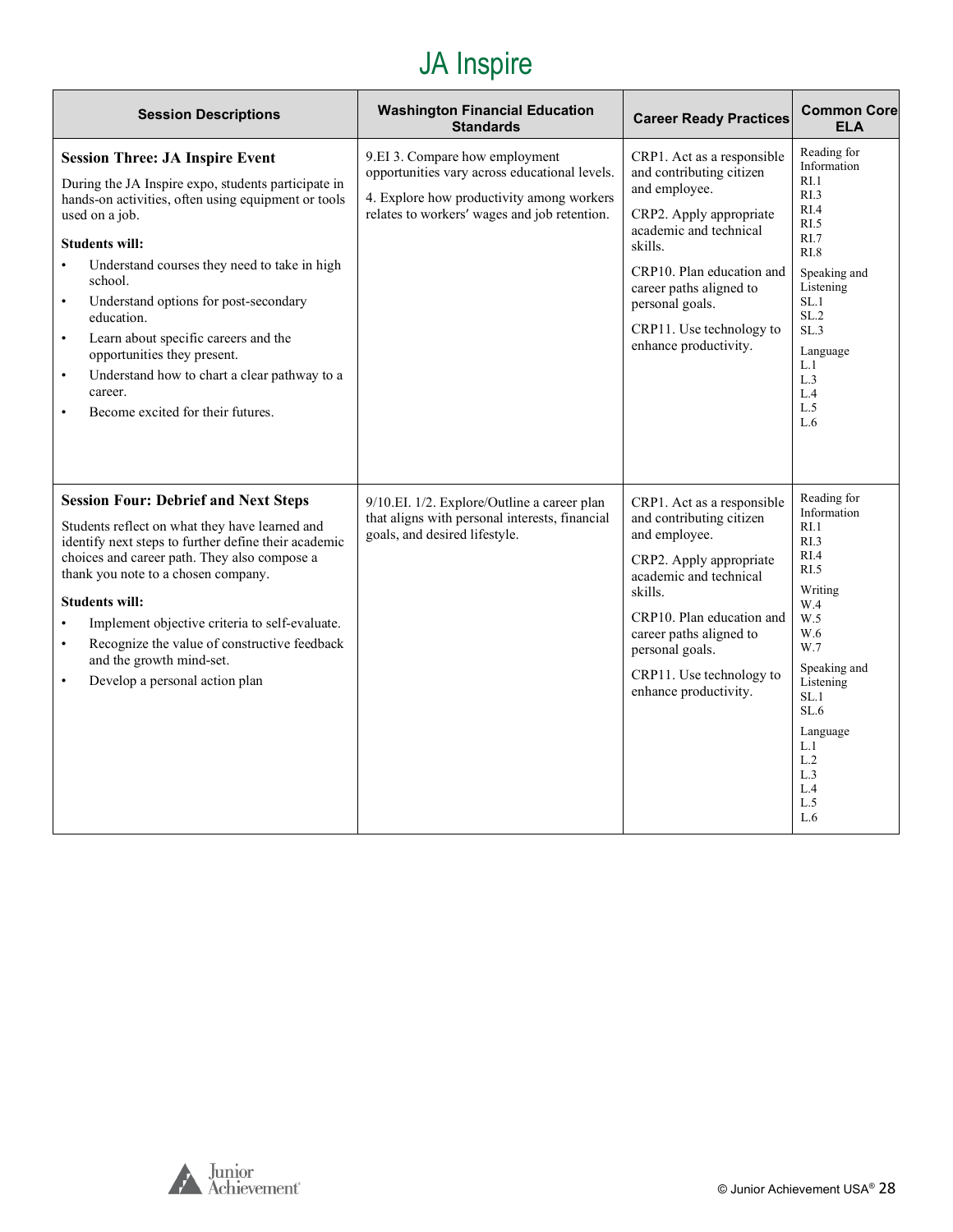#### **JA Inspire Self-Guided**

| <b>Session Descriptions</b>                                                                                                                                                                                                                                                                                                                                                                                                                                                                                                                                       | <b>Washington Financial Education</b><br><b>Standards</b>                                                                                                                                                                                                                                                      | <b>Career Ready Practices</b>                                                                                                                                                                                                                                           | <b>Common Core</b><br><b>ELA</b>                                                                                                             |
|-------------------------------------------------------------------------------------------------------------------------------------------------------------------------------------------------------------------------------------------------------------------------------------------------------------------------------------------------------------------------------------------------------------------------------------------------------------------------------------------------------------------------------------------------------------------|----------------------------------------------------------------------------------------------------------------------------------------------------------------------------------------------------------------------------------------------------------------------------------------------------------------|-------------------------------------------------------------------------------------------------------------------------------------------------------------------------------------------------------------------------------------------------------------------------|----------------------------------------------------------------------------------------------------------------------------------------------|
| <b>Session One: Find Your Path</b><br>Students understand the importance of career<br>planning and assess their personal interests in the<br>context of career paths<br><b>Students will:</b><br>Determine the importance of career planning.<br>Students complete a career interest inventory.<br>Learn where your interests could lead you in<br>$\bullet$<br>your career with this<br>online assessment.<br>$\bullet$<br>Assess your personal interests in the context of<br>$\bullet$<br>career paths.<br>Rate your interests, abilities, and values.         | 9/10.EI. 1/2. Explore/Outline a career plan<br>that aligns with personal interests, financial<br>goals, and desired lifestyle                                                                                                                                                                                  | CRP1. Act as a responsible<br>and contributing citizen<br>and employee.<br>CRP2. Apply appropriate<br>academic and technical<br>skills.<br>CRP10. Plan education and<br>career paths aligned to<br>personal goals.<br>CRP11. Use technology to<br>enhance productivity. | Reading for<br>Information<br>RI.1<br>R <sub>L</sub> 3<br>RI.4<br>Writing<br>W.4<br>W.6<br>Speaking and<br>Listening<br>SL.2<br>SL.3<br>SL.6 |
| <b>Session Two: Explore Your Options</b><br>Students learn to recognize career clusters that<br>match their skills and interests and identify<br>industries and jobs that offer potential<br>opportunities.<br><b>Students will:</b><br>Learn about career clusters and different career<br>$\bullet$<br>paths.<br>Explore career clusters and career paths in the<br>$\bullet$<br>context of your interest inventory results.<br>Explore career clusters and career paths.<br>$\bullet$<br>Identify industries and jobs that offer<br>$\bullet$<br>opportunities | 9/10.EI. 1/2. Explore/Outline a career plan<br>that aligns with personal interests, financial<br>goals, and desired lifestyle.<br>9.EI 3. Compare how employment<br>opportunities vary across educational levels.<br>4. Explore how productivity among workers<br>relates to workers' wages and job retention. | CRP1. Act as a responsible<br>and contributing citizen<br>and employee.<br>CRP2. Apply appropriate<br>academic and technical<br>skills.<br>CRP10. Plan education and<br>career paths aligned to<br>personal goals.<br>CRP11. Use technology to<br>enhance productivity. | Reading for<br>Information<br>RI.1<br>RI.3<br>RI.4<br>Writing<br>W.4<br>W.6<br>Speaking and<br>Listening<br>SL.2<br>SL.3<br>SL.6             |

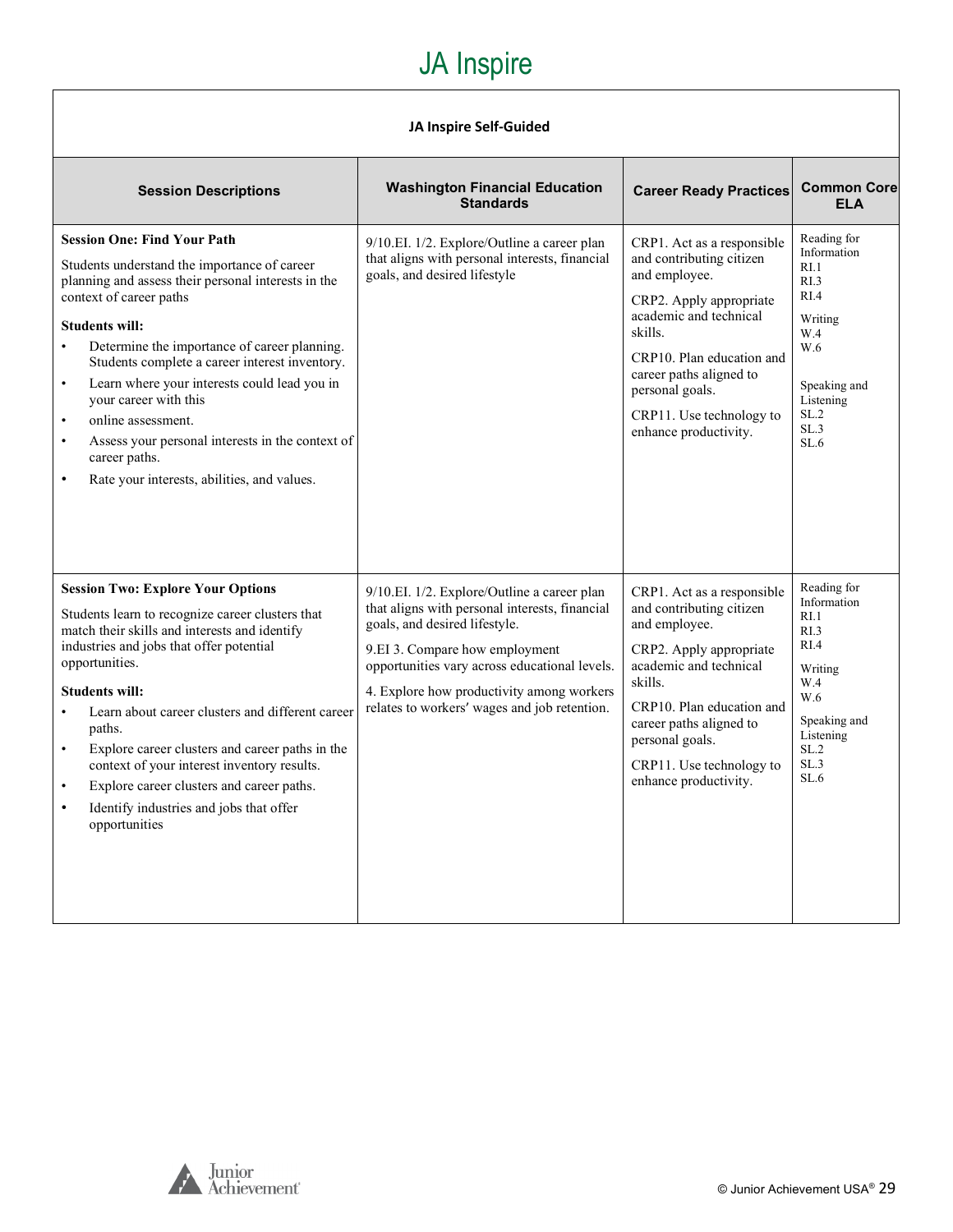#### **JA Inspire Self-Guided**

| <b>Session Descriptions</b>                                                                                                                                                                                                                                                                                                                                                                                                                                                    | <b>Washington Financial Education</b><br><b>Standards</b>                                                                                                                                                                                                                                                   | <b>Career Ready Practices</b>                                                                                                                                                                                                                                                                                                               | <b>Common Core</b><br><b>ELA</b>                                                                                                                         |
|--------------------------------------------------------------------------------------------------------------------------------------------------------------------------------------------------------------------------------------------------------------------------------------------------------------------------------------------------------------------------------------------------------------------------------------------------------------------------------|-------------------------------------------------------------------------------------------------------------------------------------------------------------------------------------------------------------------------------------------------------------------------------------------------------------|---------------------------------------------------------------------------------------------------------------------------------------------------------------------------------------------------------------------------------------------------------------------------------------------------------------------------------------------|----------------------------------------------------------------------------------------------------------------------------------------------------------|
| <b>Session Three: Present Yourself</b><br>Students assess their soft skills and identify any<br>areas needing improvement. They also create an<br>elevator pitch to help communicate their areas of<br>interest.<br><b>Students will:</b><br>Assess soft skills and identify need for<br>improvement<br>Create an elevator pitch.<br>$\bullet$                                                                                                                                 | 10.FD 1. Predict how individual<br>responsibility for financial well-being will<br>change over a lifetime with changing life<br>circumstances.<br>11.EI. 1. Analyze how economic and other<br>conditions can affect income and career<br>opportunities and the need for lifelong<br>training and education. | CRP1. Act as a responsible<br>and contributing citizen<br>and employee.<br>CRP2. Apply appropriate<br>academic and technical<br>skills.<br>CRP4. Communicate<br>clearly and effectively and<br>with reason.<br>CRP10. Plan education and<br>career paths aligned to<br>personal goals.<br>CRP11. Use technology to<br>enhance productivity. | Reading for<br>Information<br>R <sub>L</sub> 1<br>RI.2<br>RI.4<br>RI.5<br>Speaking and<br>Listening<br>SL.2<br>SL.3<br>SL.6                              |
| <b>Session Four: What to Expect at the JA Inspire</b><br>Day<br>Students set JA Inspire day goals related to personal<br>skills and interests and identify relevant companies<br>they want to explore at the event.<br><b>Students will:</b><br>Set expectations for JA Inspire Day and<br>$\bullet$<br>examine different scenarios.<br>Set JA Inspire Day goals related to personal<br>$\bullet$<br>skills and interests.<br>Set expectations for JA Inspire Day<br>$\bullet$ | 9/10.EI. 1/2. Explore/Outline a career plan<br>that aligns with personal interests, financial<br>goals, and desired lifestyle.                                                                                                                                                                              | CRP1. Act as a responsible<br>and contributing citizen<br>and employee.<br>CRP2. Apply appropriate<br>academic and technical<br>skills.<br>CRP4. Communicate<br>clearly and effectively and<br>with reason.<br>CRP10. Plan education and<br>career paths aligned to<br>personal goals.<br>CRP11. Use technology to<br>enhance productivity. | Reading for<br>Information<br>R <sub>L</sub> 1<br>RI.3<br>RIA<br>RI.5<br>Writing<br>W.4<br>W.5<br>W.6<br>W7<br>Speaking and<br>Listening<br>SL.2<br>SL.6 |

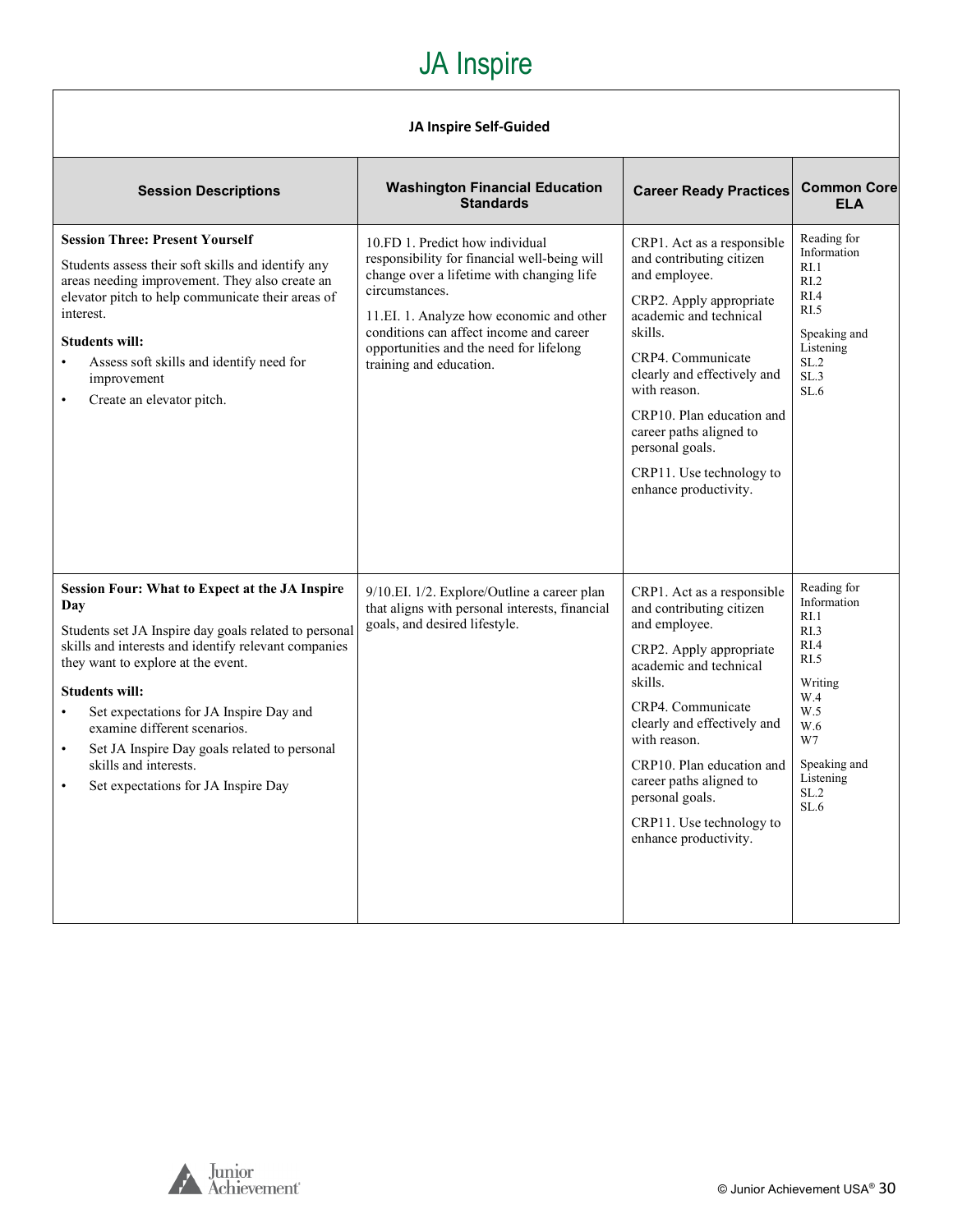#### **JA Inspire Self-Guided**

| <b>Session Descriptions</b>                                                                                                                                                                                                                                                                                                                                                                                                                                                                                                                                                                                                | <b>Washington Financial Education</b><br><b>Standards</b>                                                                      | <b>Career Ready Practices</b>                                                                                                                                                                                                                                    | <b>Common Core</b><br><b>ELA</b>                                                                                                                                        |
|----------------------------------------------------------------------------------------------------------------------------------------------------------------------------------------------------------------------------------------------------------------------------------------------------------------------------------------------------------------------------------------------------------------------------------------------------------------------------------------------------------------------------------------------------------------------------------------------------------------------------|--------------------------------------------------------------------------------------------------------------------------------|------------------------------------------------------------------------------------------------------------------------------------------------------------------------------------------------------------------------------------------------------------------|-------------------------------------------------------------------------------------------------------------------------------------------------------------------------|
| <b>Session Five: Build Your Network</b><br>Students understand the importance and essentials<br>of networking, identify relevant companies at the JA<br>Inspire event, and prepare and practice interview<br>questions for businesspeople in their fields of<br>interest.<br><b>Students will:</b><br>Understand the elements and importance of<br>$\bullet$<br>networking.<br>Identify relevant companies at the event.<br>$\bullet$<br>Prepare and practice interview questions for<br>$\bullet$<br>businesspeople in fields of interest.                                                                                | 9/10.EI. 1/2. Explore/Outline a career plan<br>that aligns with personal interests, financial<br>goals, and desired lifestyle. | CRP2. Apply appropriate<br>academic and technical<br>skills.<br>CRP4. Communicate<br>clearly and effectively and<br>with reason.<br>CRP10. Plan education and<br>career paths aligned to<br>personal goals.<br>CRP11. Use technology to<br>enhance productivity. | Reading for<br>Information<br>R <sub>L</sub> 1<br>RI.3<br>RI.4<br>RI.5<br>Writing<br>W.4<br>W.6<br>W7<br>Speaking and<br>Listening<br>SL.2<br>SL.3<br>SL.6              |
| <b>Session Six: Make a Plan</b><br>Following the JA Inspire event, students evaluate<br>personal goals and priorities to identify next steps,<br>including exploration of high school coursework,<br>extracurricular activities and networking.<br><b>Students will:</b><br>Evaluate personal goals and priorities to<br>$\bullet$<br>identify next steps based on the JA Inspire<br>experience.<br>Identify next steps, including exploration of<br>$\bullet$<br>high school coursework, extracurricular<br>activities, and networking.<br>Write a note thanking a contact met during the<br>$\bullet$<br>JA Inspire Day. | 11/12.EI. 3/1. Modify/Revise a career plan<br>that aligns with personal interests, financial<br>goals, and desired lifestyle.  | CRP2. Apply appropriate<br>academic and technical<br>skills.<br>CRP4. Communicate<br>clearly and effectively and<br>with reason.<br>CRP10. Plan education and<br>career paths aligned to<br>personal goals.<br>CRP11. Use technology to<br>enhance productivity. | Reading for<br>Information<br>RI.1<br>R <sub>L</sub> 3<br>RI.4<br>R <sub>L</sub> 5<br>Writing<br>W.4<br>W.5<br>W.6<br>Speaking and<br>Listening<br>SL.2<br>SL.3<br>SL.6 |

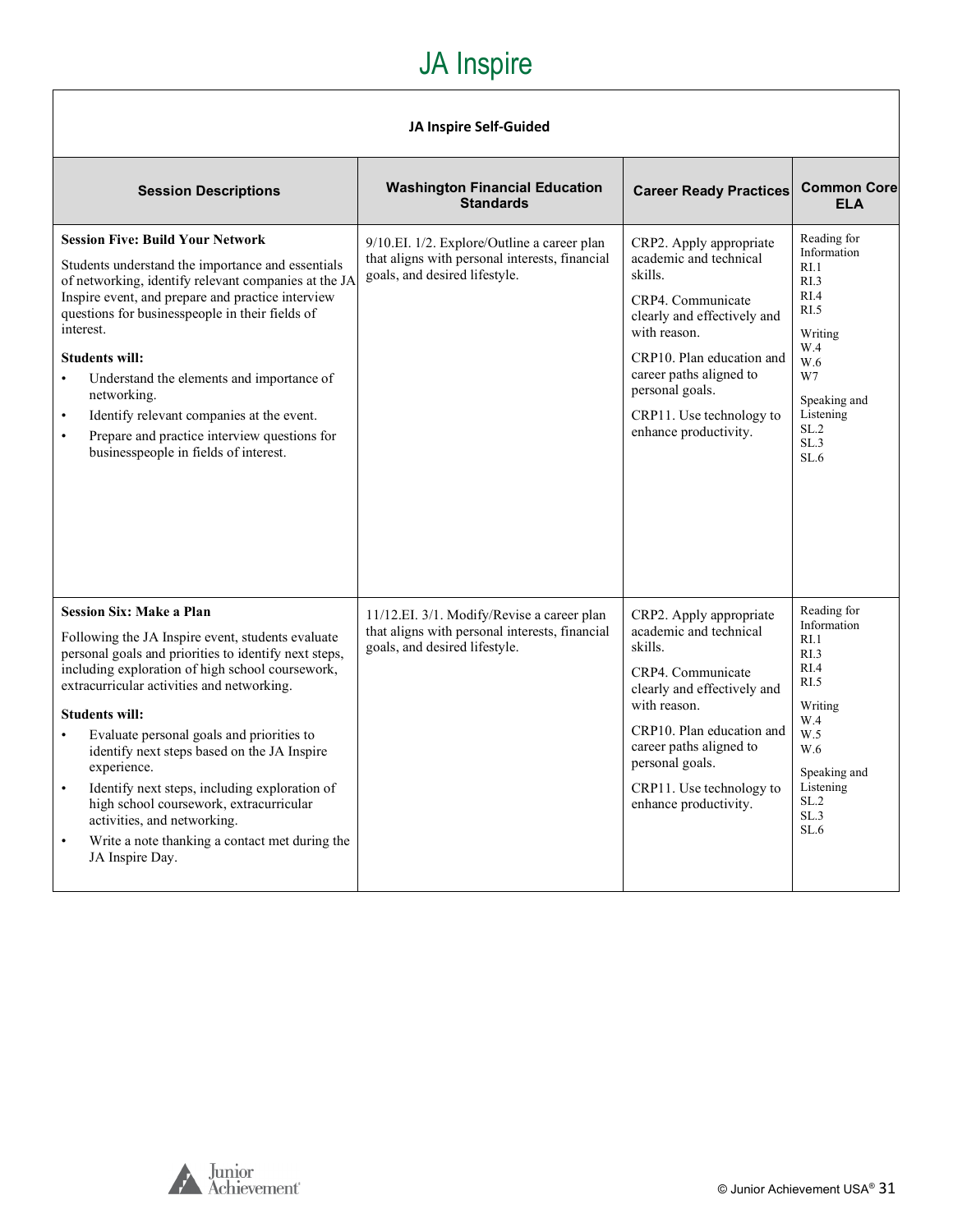#### JA It's My Job (Soft Skills)

| <b>Session Descriptions</b>                                                                                                                                                                                                                                                                                                                                                                                                                                                                                                                                                                | <b>Washington Social Studies and</b><br><b>Financial Literacy Standards</b>                                                                                                  | <b>Career Ready Practices</b>                                                                                                                                                                                                                                                                                                                                                       | <b>Common Core ELA</b>                                                                                                                                                                     |
|--------------------------------------------------------------------------------------------------------------------------------------------------------------------------------------------------------------------------------------------------------------------------------------------------------------------------------------------------------------------------------------------------------------------------------------------------------------------------------------------------------------------------------------------------------------------------------------------|------------------------------------------------------------------------------------------------------------------------------------------------------------------------------|-------------------------------------------------------------------------------------------------------------------------------------------------------------------------------------------------------------------------------------------------------------------------------------------------------------------------------------------------------------------------------------|--------------------------------------------------------------------------------------------------------------------------------------------------------------------------------------------|
| <b>Communicating About Yourself</b><br>Students learn what their dress, speech, and<br>listening skills communicate to others about<br>them.<br><b>Students will:</b><br>Recognize the importance of manners as an<br>element of professionalism.<br>Identify language and style appropriate for<br>$\bullet$<br>the workplace.<br>Listen actively for content, not to anticipate<br>$\bullet$<br>response.                                                                                                                                                                                | NA                                                                                                                                                                           | CRP1. Act as a responsible and<br>contributing citizen and<br>employee.<br>CRP4. Communicate clearly and<br>effectively and with reason.<br>CRP9. Model integrity, ethical<br>leadership and effective<br>management.                                                                                                                                                               | Grades 9-10<br>RI.9-10.1,4,11<br>SL.9-10.1-3<br>$L.9-10.1-2$<br>$L.9-10.4$<br>Grades 11-12<br>RI.11-12.1,4,11<br>SL.11-12.1-3<br>$L.11 - 12.1 - 2$<br>$L.11 - 12.6$                        |
| <b>Applications and Resumes</b><br>This session covers job applications and<br>resumes, two written methods of applying for a<br>job. Students examine both documents and<br>begin to think about how to adapt their<br>experiences, skills, and achievements to the<br>applicable template to present themselves to a<br>potential employer.<br><b>Students will:</b><br>Identify information necessary for a job<br>$\bullet$<br>application.<br>Recognize key features and formatting of<br>$\bullet$<br>resumes.<br>Use appropriate language for a resume.<br>$\bullet$                | <b>Financial Education</b><br>EI.9.2. Create a template for a<br>résumé and cover letter.<br>EI.10.3 Develop a résumé and<br>cover letter for a specific job of<br>interest. | CRP1. Act as a responsible and<br>contributing citizen and<br>employee.<br>CRP4. Communicate clearly and<br>effectively and with reason.<br>CRP9. Model integrity, ethical<br>leadership and effective<br>management.                                                                                                                                                               | Grades 9-10<br>RI.9-10.2<br>W.9-10.2,4,6<br>SL.9-10.1-2<br>$L.9-10.1-2$<br>$L.9-10.4$<br>Grades 11-12<br>RI.11-12.2<br>W.11-12.2,4,6<br>SL.11-12.1-3<br>$L.11 - 12.1 - 2$<br>$L.11 - 12.6$ |
| <b>Interviewing for a Job</b><br>This session covers communication styles used<br>during the process of job hunting, with an<br>emphasis on interviewing. Students complete an<br>activity and track their accomplishments in a<br>"brag sheet."<br><b>Students will:</b><br>Identify appropriate content for a personal<br>$\bullet$<br>brag sheet<br>Adapt personal information to interview<br>$\bullet$<br>situations.<br>Develop answers to common interview<br>$\bullet$<br>questions.<br>Recognize appropriate professional dress<br>$\bullet$<br>and demeanor for a job interview. | <b>Financial Education</b><br>EI.9.2. Create a template for a<br>résumé and cover letter.<br>EI.10.3 Develop a résumé and<br>cover letter for a specific job of<br>interest. | CRP1. Act as a responsible and<br>contributing citizen and<br>employee.<br>CRP4. Communicate clearly and<br>effectively and with reason.<br>CRP9. Model integrity, ethical<br>leadership and effective<br>management.<br>CRP10. Plan education and<br>career paths aligned to personal<br>goals.<br>CRP12. Work productively in<br>teams while using cultural global<br>competence. | Grades 9-10<br>RI.9-10.2<br>W.9-10.2,4,6<br>SL.9-10.1-4<br>$L.9-10.1-2$<br>$L.9-10.4$<br>Grades 11-12<br>RI.11-12.1,4,11<br>SL.11-12.1-4<br>$L.11 - 12.1 - 2$<br>$L.11 - 12.6$             |

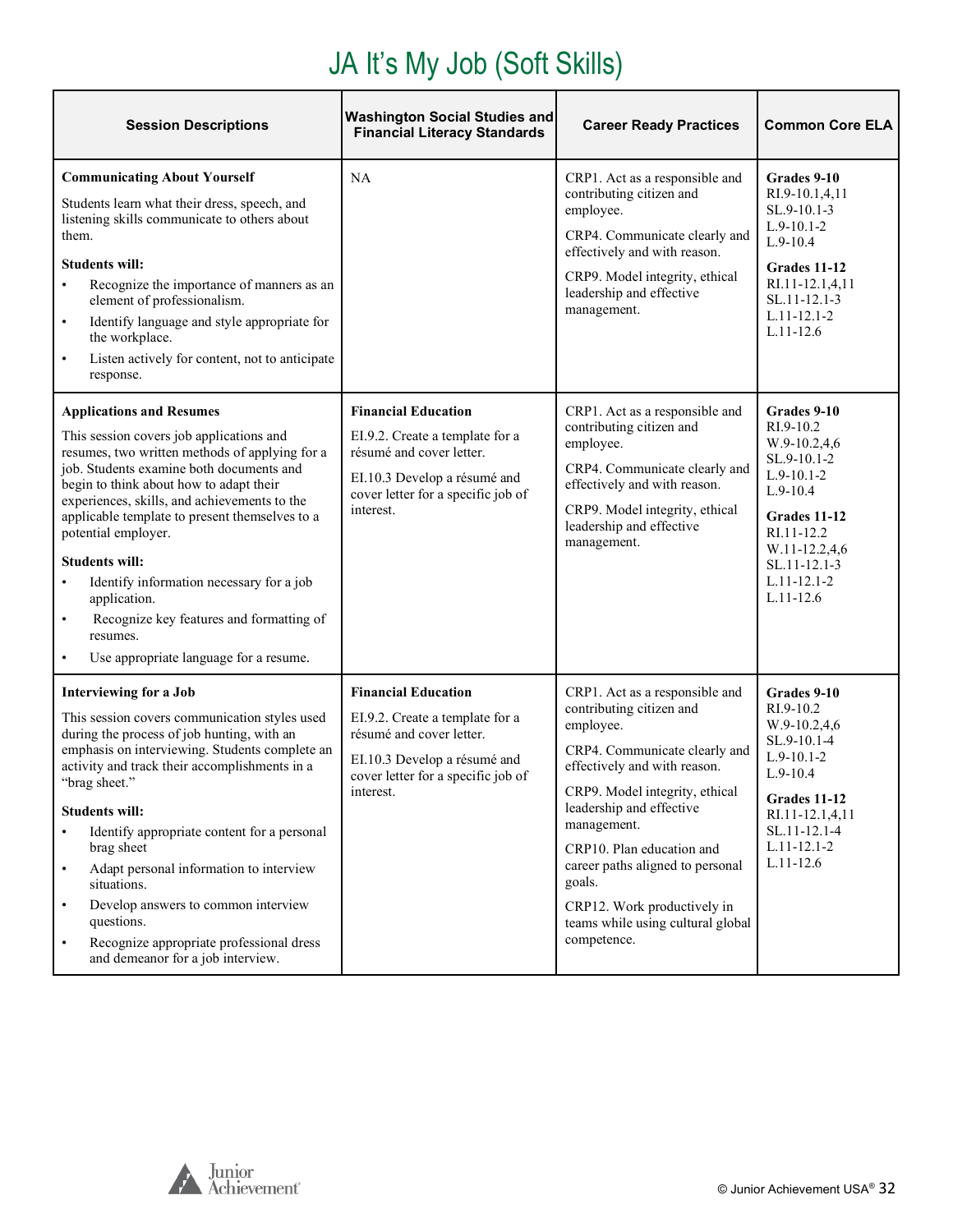### JA It's My Job (Soft Skills)

| <b>Session Descriptions</b>                                                                                                                                                                                                                                                                                                                                                                                                                                                                                                                                                                                                                                                                                                  | <b>Washington Social Studies and</b><br><b>Financial Literacy Standards</b>                                                              | <b>Career Ready Practices</b>                                                                                                                                                                                         | <b>Common Core</b><br>ELA                                                                                                                                                                                      |
|------------------------------------------------------------------------------------------------------------------------------------------------------------------------------------------------------------------------------------------------------------------------------------------------------------------------------------------------------------------------------------------------------------------------------------------------------------------------------------------------------------------------------------------------------------------------------------------------------------------------------------------------------------------------------------------------------------------------------|------------------------------------------------------------------------------------------------------------------------------------------|-----------------------------------------------------------------------------------------------------------------------------------------------------------------------------------------------------------------------|----------------------------------------------------------------------------------------------------------------------------------------------------------------------------------------------------------------|
| <b>Cell Phones in the Workplace</b><br>This session covers communication methods to<br>ensure workplace success, focusing on using cell<br>phones in the workplace. A required activity<br>covers cell phone etiquette, plus there are three<br>additional activities from which to choose.<br><b>Students will:</b><br>Recognize and identify appropriate and<br>$\bullet$<br>inappropriate uses of cell phones in the<br>workplace.<br>Identify the effects of inappropriate usage of<br>$\bullet$<br>cell phones in the workplace.<br>Adapt cell phone behavior and functions for<br>$\bullet$<br>professional uses.<br>Recognize and apply appropriate texting<br>$\bullet$<br>style for communicating in the workplace. | <b>NA</b>                                                                                                                                | CRP1. Act as a responsible and<br>contributing citizen and<br>employee.<br>CRP4. Communicate clearly and<br>effectively and with reason.<br>CRP9. Model integrity, ethical<br>leadership and effective<br>management. | Grades 9-10<br>$RI.9-10.2$<br>SL.9-10.1-4<br>$L.9-10.1-2$<br>$L.9-10.4$<br>Grades 11-12<br>RI.11-12.1,4,11<br>SL.11-12.1-4<br>$L.11 - 12.1 - 2$<br>$L.11 - 12.6$                                               |
| <b>Workplace Communication</b><br>This session covers communication methods in<br>the workplace. Activities focus on appropriate<br>tone and topics for the workplace and<br>communication strategies for collaborating<br>effectively.<br><b>Students will:</b><br>Identify and use an appropriate professional<br>$\bullet$<br>tone in workplace communication.<br>Identify appropriate and inappropriate<br>$\bullet$<br>subjects for workplace discussion.<br>Enable cooperative and productive group<br>$\bullet$<br>interactions.<br>Communicate to solve problems<br>$\bullet$<br>collaboratively and respectfully.                                                                                                   | <b>Social Studies</b><br>SSS3.9-12.1 Evaluate one's own<br>viewpoint and the view-points of<br>others in the context of a<br>discussion. | CRP1. Act as a responsible and<br>contributing citizen and<br>employee.<br>CRP4. Communicate clearly and<br>effectively and with reason.<br>CRP9. Model integrity, ethical<br>leadership and effective<br>management. | Grades 9-10<br>RI.9-10.2<br>$SL.9-10.1-4$<br>$L.9-10.1-2$<br>$L.9-10.4$<br>Grades 11-12<br>RI.11-12.1,4,11<br>SL.11-12.1-4<br>$L.11 - 12.1 - 2$<br>$L.11 - 12.6$                                               |
| <b>Workplace Writing</b><br>This session covers the basics of professional<br>writing. Included are activities that allow<br>students to practice writing concisely, clearly,<br>and correctly, with appropriate workplace style.<br><b>Students will:</b><br>Use proper spelling, grammar, and<br>$\bullet$<br>punctuation in the workplace.<br>List best practices for effective business<br>$\bullet$<br>writing.<br>Use clear language and appropriate style for<br>$\bullet$<br>written communication in the workplace.<br>Identify important ideas and express them<br>$\bullet$<br>clearly and concisely in writing.                                                                                                  | <b>Social Studies</b><br>SSS3.9-12.1 Evaluate one's own<br>viewpoint and the view-points of<br>others in the context of a<br>discussion. | CRP1. Act as a responsible and<br>contributing citizen and<br>employee.<br>CRP4. Communicate clearly and<br>effectively and with reason.<br>CRP9. Model integrity, ethical<br>leadership and effective<br>management. | Grades 9-10<br>RI.9-10.2<br>$W.9-10.2,4,6,10$<br>SL.9-10.1-4<br>$L.9-10.1-2$<br>$L.9-10.4$<br><b>Grades 11-12</b><br>RI.11-12.1,4,11<br>W.11-12.2,4,6,10<br>SL.11-12.1-4<br>$L.11 - 12.1 - 2$<br>$L.11 - 12.6$ |

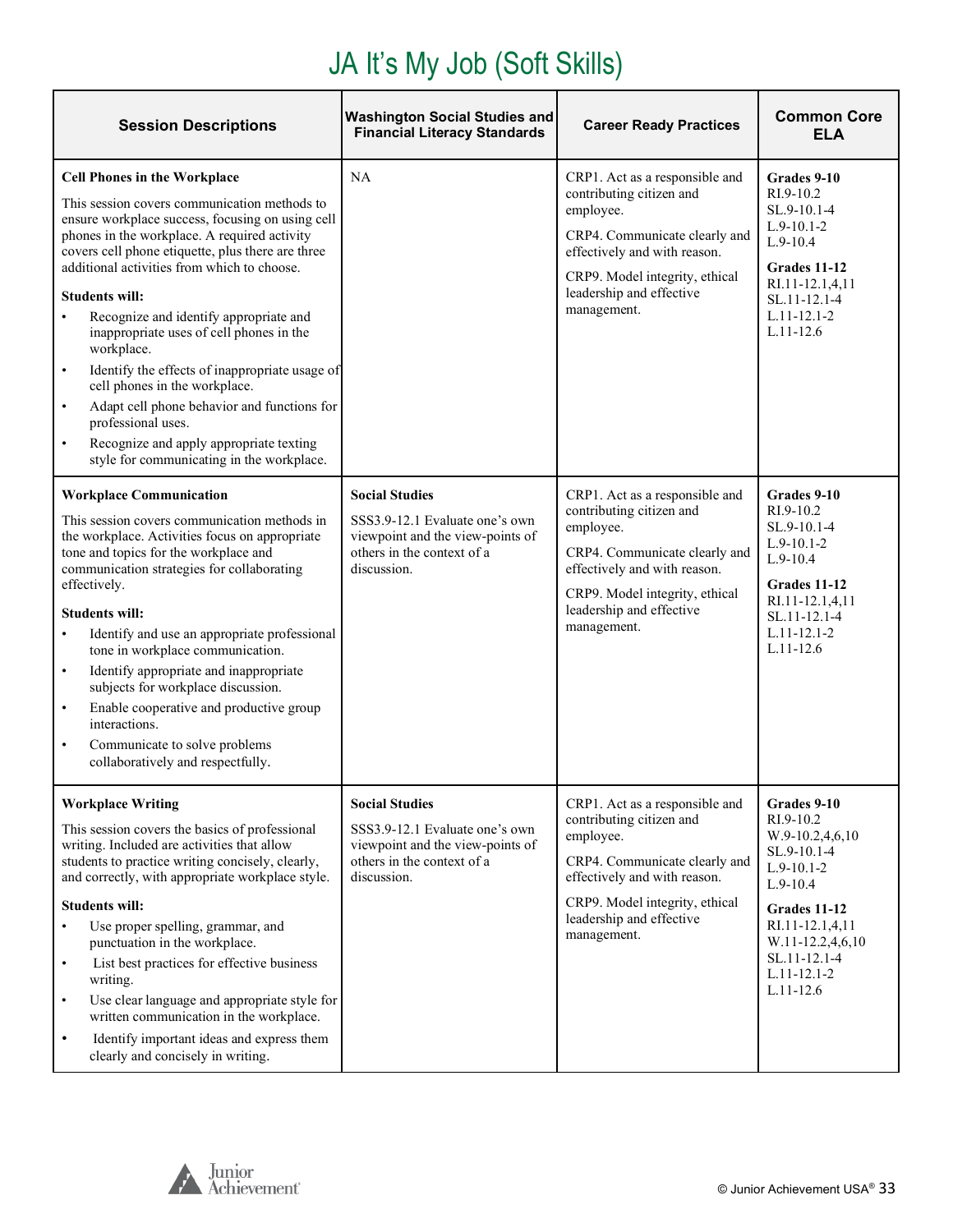#### JA Job Shadow

| <b>Session Descriptions</b>                                                                                                                                                                                                                                                                                                                                                                                                                                                                                                                                                                                                                                                             | <b>Washington Social Studies and</b><br><b>Financial Literacy Standards</b>                                                                                                                                                                                                           | <b>Career Ready Practices</b>                                                                                                                                                                                      | <b>Common Core</b><br><b>ELA</b>                                                                                                                                                     |
|-----------------------------------------------------------------------------------------------------------------------------------------------------------------------------------------------------------------------------------------------------------------------------------------------------------------------------------------------------------------------------------------------------------------------------------------------------------------------------------------------------------------------------------------------------------------------------------------------------------------------------------------------------------------------------------------|---------------------------------------------------------------------------------------------------------------------------------------------------------------------------------------------------------------------------------------------------------------------------------------|--------------------------------------------------------------------------------------------------------------------------------------------------------------------------------------------------------------------|--------------------------------------------------------------------------------------------------------------------------------------------------------------------------------------|
| <b>Session One: Before the Hunt</b><br>Students are introduced to the JA Job Shadow<br>program and the Seven Steps to Get Hired and<br>Succeed. Through a close examination of<br>specific skills and career clusters, they learn the<br>key factors to investigate in career planning:<br>skills, interest, work priorities, and job outlook.<br><b>Students will:</b><br>Recognize career clusters that match their<br>$\bullet$<br>skills and interests<br>Demonstrate self-awareness of their soft<br>$\bullet$<br>skills in work scenarios                                                                                                                                         | <b>Social Studies</b><br>SSS2.9-12.1 Create compelling and<br>supporting questions that focus on<br>an idea, issue, or event.                                                                                                                                                         | CRP1. Act as a responsible and<br>contributing citizen and employee.<br>CRP4. Communicate clearly and<br>effectively and with reason.<br>CRP9. Model integrity, ethical<br>leadership and effective<br>management. | Grades 9-10<br>$RI.9-10.1$<br>W.9-10.7<br>SL.9-0.1<br>$L.9-10.4$<br>Grades $11-12$<br>$RI.11 - 2.1$<br>$SL.11-2.1$<br>$L.11 - 12.4$                                                  |
| <b>Session Two: Perfect Match</b><br>Students review the Seven Steps to Get Hired<br>and Succeed and analyze job hunting skills.<br>They then participate in mock interviews to<br>prepare for the Job Shadow Challenge at the<br>site visit.<br><b>Students will:</b><br>Review methods of identifying job openings<br>$\bullet$<br>Demonstrate professional interviewing skills<br>$\bullet$<br>Express expectations for the upcoming site<br>$\bullet$<br>visit                                                                                                                                                                                                                      | <b>Social Studies</b><br>SSS2.9-12.3 Determine the kinds of<br>sources and relevant information<br>that are helpful, taking into<br>consideration multiple points of<br>view represented in the sources, the<br>types of sources available, and the<br>potential uses of the sources. | CRP1. Act as a responsible and<br>contributing citizen and employee.<br>CRP4. Communicate clearly and<br>effectively and with reason.<br>CRP9. Model integrity, ethical<br>leadership and effective<br>management. | Grades 9-10<br>$W.9-10.4-5$<br>W.9-10.7<br>SL.9-10.1<br>$L.9-10.1,3$<br>$L.9-10.4$<br><b>Grades 11-12</b><br>W.11-12.2.7<br>SL.11-12.1<br>$L.11 - 12.3$<br>$L.11 - 12.4$             |
| <b>Session Three: Get Hired-</b><br><b>Collaboration and Creativity</b><br>Students reflect on what they learned before and<br>during the site visit, and practice business<br>communication by composing a thank-you note.<br>They create one of four career preparation tools:<br>career assessment, elevator pitch, resume, or<br>infographic profile.<br><b>Students will:</b><br>Evaluate personal priorities based on their<br>$\bullet$<br>site visit experience<br>Showcase identified skills<br>$\bullet$<br>Apply program knowledge to at least one of<br>$\bullet$<br>four career preparation tools: career<br>assessment, elevator pitch, resume, or<br>infographic profile | <b>Financial Education</b><br>EI.9.2. Create a template for a<br>résumé and cover letter.<br>EI.10.3 Develop a résumé and<br>cover letter for a specific job of<br>interest.                                                                                                          | CRP1. Act as a responsible and<br>contributing citizen and employee.<br>CRP4. Communicate clearly and<br>effectively and with reason.<br>CRP9. Model integrity, ethical<br>leadership and effective<br>management. | Grades 9-10<br>$W.9-10.4-5$<br>W.9-10.7<br>SL.9-10.1,4<br>$L.9-10.1$<br>$L.9-10.3-4$<br>Grades 11-12<br>W.11-12.4-5<br>W.11-12.7<br>SL.11-12.1,4<br>$L.11-12.1$<br>$L.11 - 12.3 - 4$ |

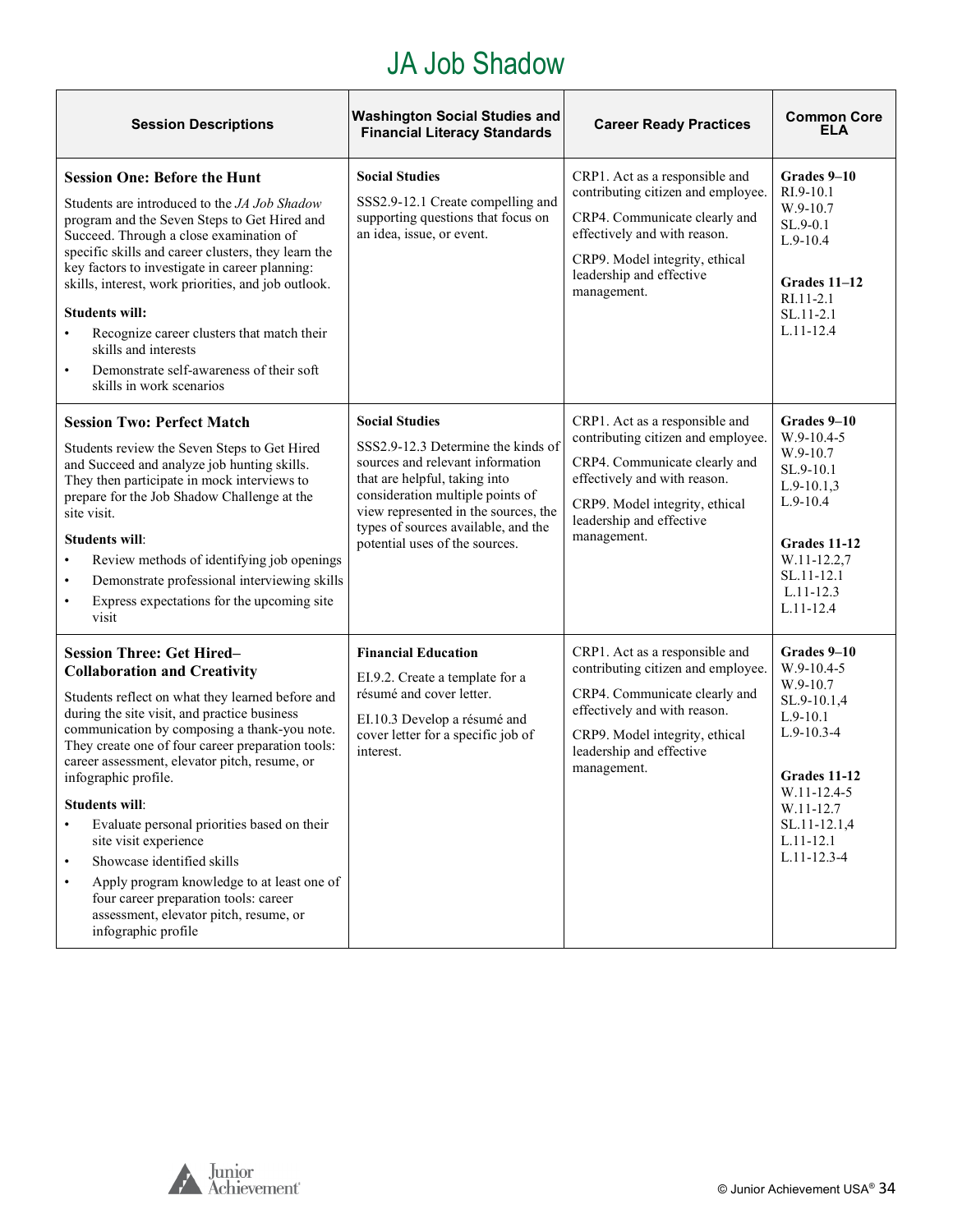## JA Job Shadow Blended Model

<span id="page-34-0"></span>

| <b>Session Descriptions</b>                                                                                                                                                                                                                                                                                                                                                                                                                                                                                                                                                                                                                                                                                                                                                                                                                                                                                                                                                                   | <b>Washington Social Studies and</b><br><b>Financial Literacy Standards</b>                                                                                                                          | <b>Career Ready Practices</b>                                                                                                                                                                                         | <b>Common Core</b><br><b>ELA</b>                                                                                                                                                                   |
|-----------------------------------------------------------------------------------------------------------------------------------------------------------------------------------------------------------------------------------------------------------------------------------------------------------------------------------------------------------------------------------------------------------------------------------------------------------------------------------------------------------------------------------------------------------------------------------------------------------------------------------------------------------------------------------------------------------------------------------------------------------------------------------------------------------------------------------------------------------------------------------------------------------------------------------------------------------------------------------------------|------------------------------------------------------------------------------------------------------------------------------------------------------------------------------------------------------|-----------------------------------------------------------------------------------------------------------------------------------------------------------------------------------------------------------------------|----------------------------------------------------------------------------------------------------------------------------------------------------------------------------------------------------|
| <b>Session One: Finding Your Future</b><br>In this session, students are introduced to the<br>Design for Delight innovation model and how to<br>use it for career planning. They examine career<br>options and pathways in relation to their skills and<br>interests, to allow them to choose potential<br>occupations to explore.<br><b>Students will:</b><br>Identify the three Design for Delight innovation<br>$\bullet$<br>principles<br>Correlate the Design for Delight innovation<br>$\bullet$<br>principles to the development of a personal<br>career plan<br>Explain career clusters and their relationship to<br>$\bullet$<br>career pathways, industries, and careers                                                                                                                                                                                                                                                                                                            | <b>Social Studies</b><br>SSS2.9-12.1 Create compelling<br>and supporting questions that focus<br>on an idea, issue, or event.                                                                        | CRP1. Act as a responsible and<br>contributing citizen and<br>employee.<br>CRP4. Communicate clearly and<br>effectively and with reason.<br>CRP9. Model integrity, ethical<br>leadership and effective<br>management. | <b>Reading for</b><br><b>Informational</b><br><b>Text</b><br>9-10 RI.1,2,4,6<br>11-12 RI 2,4,8<br>Speaking and<br>Listening<br>9-12 SL.1,2<br>Writing<br>$9-12 W.7$<br>Language<br>$9-12$ L. $1-4$ |
| <b>Session Two: Career Exploration &amp;</b><br><b>Informational Interviews</b><br>In this session, students work with a partner to<br>explore their top three career choices and explain<br>how they made their selections. They learn what an<br>informational interview is and how to conduct one<br>with a professional contact to learn more about a<br>career of interest, and they prepare for a site visit.<br><b>Students will:</b><br>Analyze which career options most closely<br>$\bullet$<br>relate to their interests, strengths, and skills<br>Describe informational interviews and their<br>$\bullet$<br>relevancy to personal career exploration<br>Develop questions for informational interviews<br>$\bullet$<br>to identify preferable careers<br>Practice positive interview techniques and<br>$\bullet$<br>etiquette<br>Research local individuals working in<br>$\bullet$<br>preferable careers (optional)<br>Craft a personal elevator pitch (optional)<br>$\bullet$ | <b>Social Studies</b><br>SSS2.9-12.4 Explain how<br>supporting questions contribute to<br>an inquiry and how, through<br>engaging source work, new<br>compelling and supporting<br>questions emerge. | CRP1. Act as a responsible and<br>contributing citizen and<br>employee.<br>CRP4. Communicate clearly and<br>effectively and with reason.<br>CRP9. Model integrity, ethical<br>leadership and effective<br>management. | <b>Reading for</b><br><b>Informational</b><br>Text<br>9-10 RI. 1,2,4<br>11-12 RI. 2,4<br>Speaking and<br><b>Listening</b><br>$9-12$ SL.1-6<br>Writing<br>9-12 W. 4,6<br>Language<br>$9-12$ L. 1-6  |

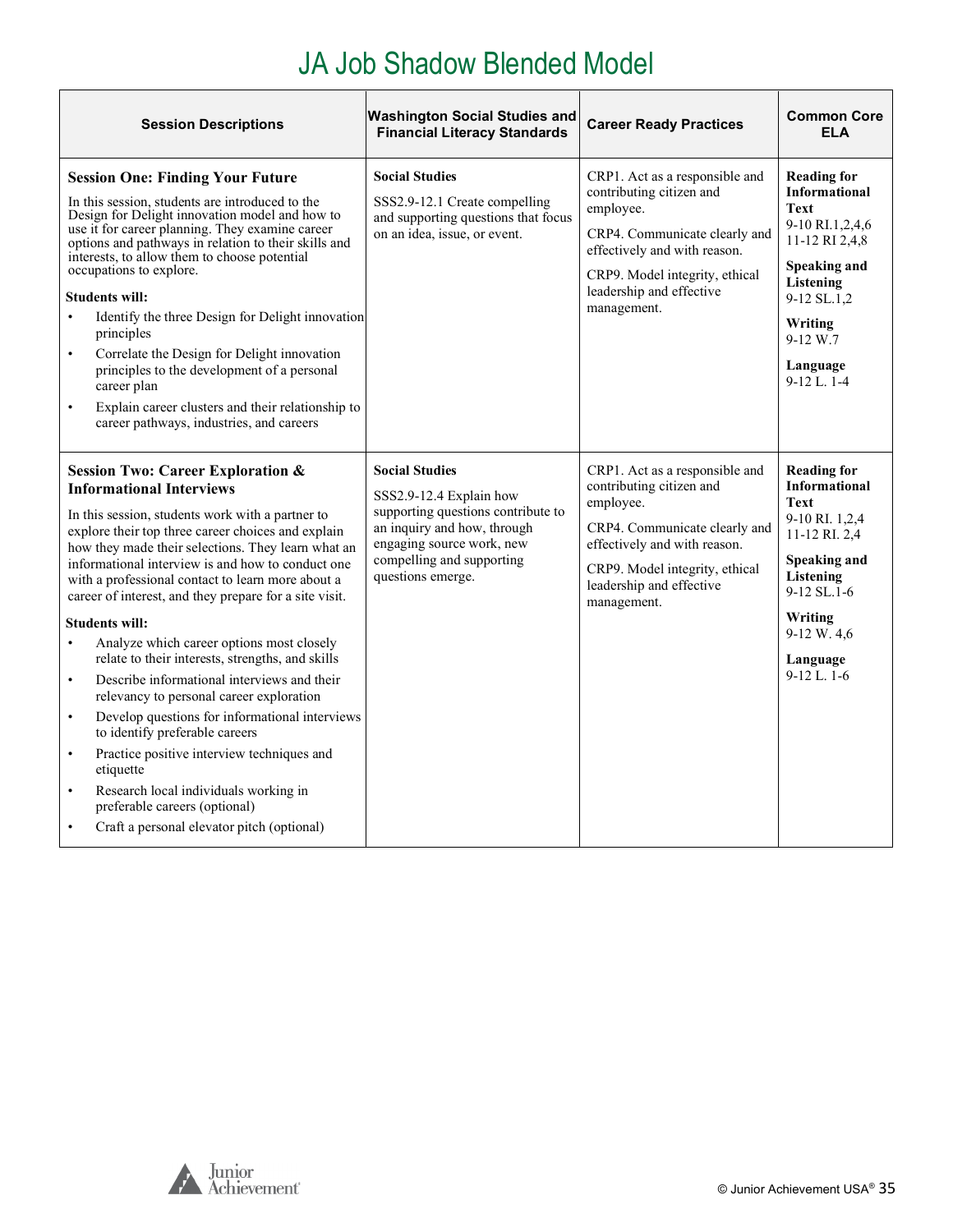#### JA Job Shadow Blended Model

| <b>Session Descriptions</b>                                                                                                                                                                                                                                                                                                                                                                                                                                                                                                                                                                                                                                                         | <b>Washington Social Studies and</b><br><b>Financial Literacy Standards</b>                                                                                                                                                                                                        | <b>Career Ready Practices</b>                                                                                                                                                                                         | <b>Common Core</b><br><b>ELA</b>                                                                                                                                                                                     |
|-------------------------------------------------------------------------------------------------------------------------------------------------------------------------------------------------------------------------------------------------------------------------------------------------------------------------------------------------------------------------------------------------------------------------------------------------------------------------------------------------------------------------------------------------------------------------------------------------------------------------------------------------------------------------------------|------------------------------------------------------------------------------------------------------------------------------------------------------------------------------------------------------------------------------------------------------------------------------------|-----------------------------------------------------------------------------------------------------------------------------------------------------------------------------------------------------------------------|----------------------------------------------------------------------------------------------------------------------------------------------------------------------------------------------------------------------|
| <b>Session Three: Job Site Visit</b><br>In this session students attend a workplace<br>site visit. They see presentations about the<br>company, conduct informational interviews,<br>and participate in a series of challenges. A<br>detailed itinerary is in the JA Job Shadow<br>Site Coordinator Guide.<br><b>Students will:</b><br>Observe and analyze a company's<br>$\bullet$<br>presentations to discern business<br>mission, values, and functions<br>Make ethical decisions related to a<br>$\bullet$<br>business scenario<br>Conduct informational interviews<br>$\bullet$<br>Relate what was learned from a<br>$\bullet$<br>workplace visit to a personal career<br>path | <b>Social Studies</b><br>SSS2.9-12.3 Determine the kinds of<br>sources and relevant information that are<br>helpful, taking into consideration multiple<br>points of view represented in the sources,<br>the types of sources available, and the<br>potential uses of the sources. | CRP1. Act as a responsible and<br>contributing citizen and<br>employee.<br>CRP4. Communicate clearly<br>and effectively and with reason.<br>CRP9. Model integrity, ethical<br>leadership and effective<br>management. | <b>Reading for</b><br><b>Informational Text</b><br>9-10 RI. 1,2,4<br>11-12 RI. 2,4<br>Speaking and<br>Listening<br>9-12 SL.1,2,3,6<br>Language<br>$9-12$ L. $1-6$                                                    |
| <b>Session Four: Site Visit Reflection</b><br>In this session students reflect on their site<br>visit and write a thank you note to their<br>hosts and any informational interview<br>subjects. They create a resume and an<br>online professional profile.<br><b>Students will:</b><br>Evaluate personal career plan<br>$\bullet$<br>Create a resume<br>$\bullet$<br>Research local individuals working in<br>$\bullet$<br>preferable careers (optional)<br>Create an online job search profile<br>$\bullet$<br>Write thank you notes<br>$\bullet$                                                                                                                                 | <b>Financial Education</b><br>9/10. 1. Explore/Outline a career plan that<br>aligns with personal interests, financial<br>goals, and desired lifestyle.                                                                                                                            | CRP1. Act as a responsible and<br>contributing citizen and<br>employee.<br>CRP4. Communicate clearly<br>and effectively and with reason.<br>CRP9. Model integrity, ethical<br>leadership and effective<br>management. | <b>Reading for</b><br><b>Informational Text</b><br>9-10 RI. 2,4,6<br>11-12 RI. 2,4,8<br><b>Speaking and</b><br>Listening<br>9-12 SL. 1-4<br>Writing<br>9-10 W. 3,4,6<br>11-12 W.2,4,6<br>Language<br>$9-12$ L. $1-6$ |
| <b>Session Five: Interviewing for a Job</b><br>In this session students learn how to<br>behave professionally and answer<br>questions on job interviews, and they<br>practice interviewing for a job. They<br>explore how to secure a job shadow<br>placement.<br><b>Students will:</b><br>Identify common interview mistakes<br>$\bullet$<br>Investigate common job interview<br>$\bullet$<br>formats<br>Practice job interviews from both the<br>$\bullet$<br>employer's and applicant's<br>perspectives<br>$\bullet$<br>Prepare for job interview<br>$\bullet$<br>Plan and obtain job shadow<br>$\bullet$<br>commitment                                                          | <b>Financial Education</b><br>9/10. 1. Explore/Outline a career plan that<br>aligns with personal interests, financial<br>goals, and desired lifestyle.                                                                                                                            | CRP1. Act as a responsible and<br>contributing citizen and<br>employee.<br>CRP4. Communicate clearly<br>and effectively and with reason.<br>CRP9. Model integrity, ethical<br>leadership and effective<br>management. | <b>Reading for</b><br><b>Informational Text</b><br>9-12 RI. 2,4<br><b>Speaking and</b><br>Listening<br>9-12 SL. 1-6<br>Language<br>$9-12$ L. 1-6                                                                     |

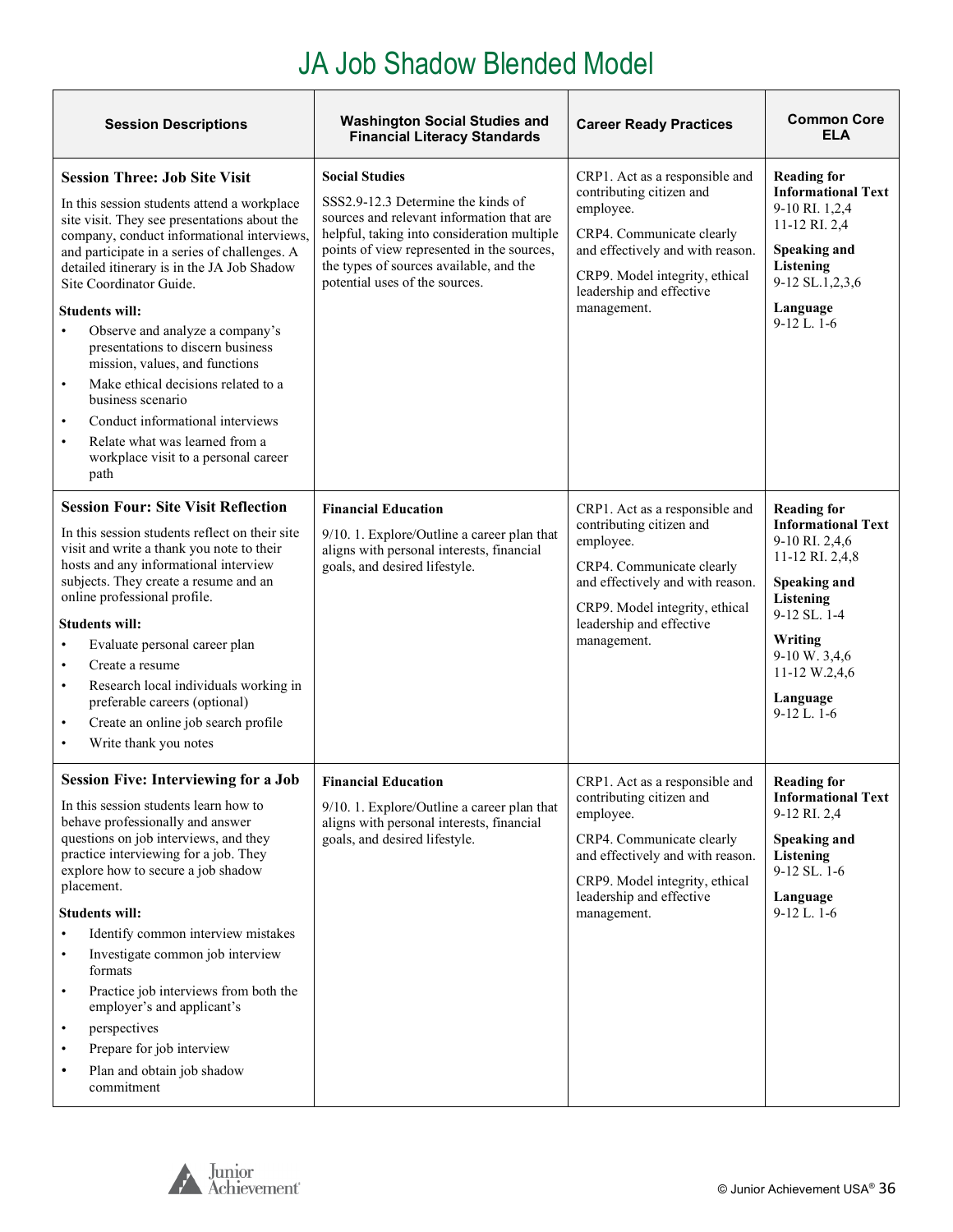#### JA Job Shadow Blended Model

| <b>Session Descriptions</b>                                                                                                                                                                                                                                                                                                                                                                                                                                                                                                                                                                                                                             | <b>Washington Social Studies and</b><br><b>Financial Literacy Standards</b>                                                                                                                                                                                                                                                                                                                                                                                    | <b>Career Ready Practices</b>                                                                                                                                                                                                                                                                                                                                                                                                         | <b>Common Core</b><br><b>ELA</b>                                                                                                                                                          |
|---------------------------------------------------------------------------------------------------------------------------------------------------------------------------------------------------------------------------------------------------------------------------------------------------------------------------------------------------------------------------------------------------------------------------------------------------------------------------------------------------------------------------------------------------------------------------------------------------------------------------------------------------------|----------------------------------------------------------------------------------------------------------------------------------------------------------------------------------------------------------------------------------------------------------------------------------------------------------------------------------------------------------------------------------------------------------------------------------------------------------------|---------------------------------------------------------------------------------------------------------------------------------------------------------------------------------------------------------------------------------------------------------------------------------------------------------------------------------------------------------------------------------------------------------------------------------------|-------------------------------------------------------------------------------------------------------------------------------------------------------------------------------------------|
| <b>Session Six: Job Shadow Prep</b><br>In this session students prepare for<br>their job shadow experience by<br>developing questions to ask of their<br>job shadow subjects, learning about<br>appropriate workplace behavior, and<br>researching the companies where they<br>will spend time.<br><b>Students will:</b><br>Research the job shadow subject's<br>$\bullet$<br>company, employees, and industry<br>Develop questions for the job shadow<br>$\bullet$<br>experience<br>Distinguish between appropriate and<br>$\bullet$<br>inappropriate workplace behavior<br>Assess personal preparedness for the<br>$\bullet$<br>job shadow experience | <b>Social Studies</b><br>SSS3.9-12.2 Apply a range of deliberative<br>and democratic strategies and procedures<br>to make decisions and take action in their<br>classrooms, school, or out-of-school civic<br>context.                                                                                                                                                                                                                                         | CRP1. Act as a responsible and<br>contributing citizen and<br>employee.<br>CRP4. Communicate clearly<br>and effectively and with reason.<br>CRP9. Model integrity, ethical<br>leadership and effective<br>management.                                                                                                                                                                                                                 | <b>Reading for</b><br><b>Informational Text</b><br>9-12 RI. 2,4<br>Speaking and<br><b>Listening</b><br>9-12 SL. 1,2,4,6<br>Writing<br>9-12 W. 4,6,7<br>Language<br>$9-12$ L. $1-6$        |
| <b>Session Seven: Job Shadow</b><br><b>Experience</b><br>In this session students visit a<br>workplace and participate in an<br>independent job shadow experience<br>with the host(s) they identified.<br><b>Students will:</b><br>Complete a job shadow experience<br>Observe and analyze a workplace to<br>$\bullet$<br>evaluate relevancy to personal career<br>plan<br>Adapt behavior to a work environment<br>$\bullet$<br>Develop professional networking<br>$\bullet$<br>contacts                                                                                                                                                                | <b>Social Studies</b><br>SSS2.9-12.3 Determine the kinds of<br>sources and relevant information that are<br>helpful, taking into consideration multiple<br>points of view represented in the sources,<br>the types of sources available, and the<br>potential uses of the sources.<br>SSS2.9-12.4 Explain how supporting<br>questions contribute to an inquiry and<br>how, through engaging source work, new<br>compelling and supporting questions<br>emerge. | CRP1. Act as a responsible and<br>contributing citizen and<br>employee.<br>CRP2. Apply appropriate<br>academic and technical skills.<br>CRP3. Attend to personal health<br>and financial well-being.<br>CRP4. Communicate clearly<br>and effectively and with reason.<br>CRP9. Model integrity, ethical<br>leadership and effective<br>management.<br>CRP12. Work productively in<br>teams while using cultural<br>global competence. | <b>Reading for</b><br><b>Informational Text</b><br>9-12 RI. 2,4<br><b>Speaking and</b><br>Listening<br>9-12 SL.1,2,3,6<br>Language<br>$9-12$ L. $1-6$                                     |
| <b>Session Eight: Job Shadow</b><br><b>Reflection &amp; Career Planning</b><br>In this session students reflect on their<br>job shadow experience and write up<br>their notes. They analyze the relevance<br>of the company and jobs they observed<br>to their own career path plans and<br>consider next steps.<br><b>Students will:</b><br>Analyze job shadow experience.<br>$\bullet$<br>Re-evaluate personal career plan.<br>$\bullet$<br>Demonstrate appropriate workplace<br>$\bullet$<br>etiquette.                                                                                                                                              | <b>Financial Education</b><br>9/10. 1. Explore/Outline a career plan that<br>aligns with personal interests, financial<br>goals, and desired lifestyle.                                                                                                                                                                                                                                                                                                        | CRP1. Act as a responsible and<br>contributing citizen and<br>employee.<br>CRP4. Communicate clearly<br>and effectively and with reason.<br>CRP9. Model integrity, ethical<br>leadership and effective<br>management.<br>CRP10. Plan education and<br>career paths aligned to personal<br>goals.                                                                                                                                      | <b>Reading for</b><br><b>Informational Text</b><br>9-12 RI. 2,4<br>Speaking and<br>Listening<br>9-12 SL.1,2,3,6<br>Writing<br>9-10 W. 3,4,6<br>11-12 2,4,6<br>Language<br>$9-12$ L. $1-6$ |

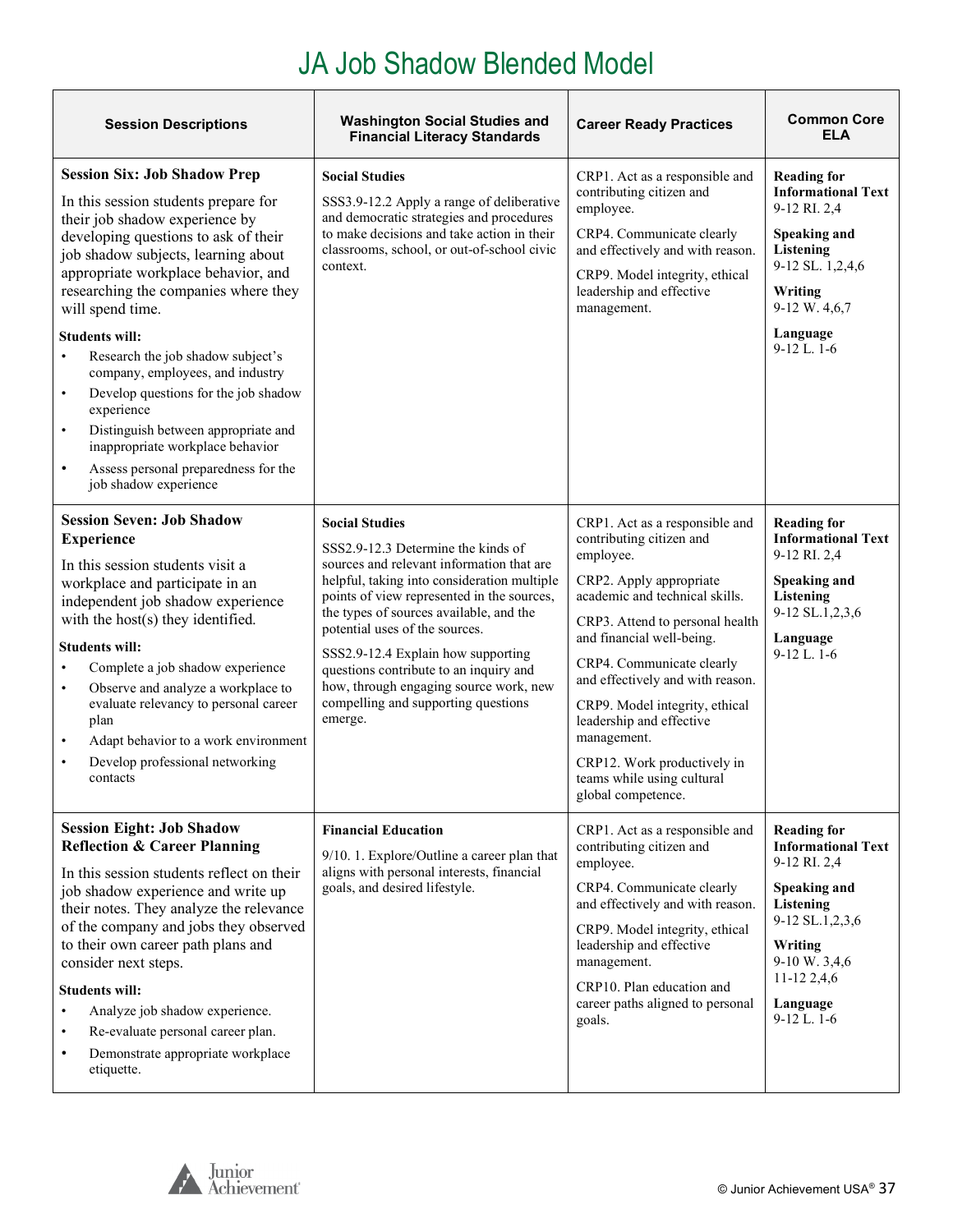<span id="page-37-0"></span>

| <b>Session Descriptions</b>                                                                                                                                                                                                                                                                                                                                                                                                                                                                                                                                                                                                                                                                                                                                                                                                                                                                                                      | <b>Washington Social Studies</b><br>and Financial Literacy<br><b>Standards</b>                                                                                                                                                                                                                                                                                                                                                                                                                                                                                  | <b>Career Ready Practices</b>                                                                                                                                                                                                                                                                                                                                                                                                                              | <b>Common Core</b><br><b>ELA</b>                                                          |
|----------------------------------------------------------------------------------------------------------------------------------------------------------------------------------------------------------------------------------------------------------------------------------------------------------------------------------------------------------------------------------------------------------------------------------------------------------------------------------------------------------------------------------------------------------------------------------------------------------------------------------------------------------------------------------------------------------------------------------------------------------------------------------------------------------------------------------------------------------------------------------------------------------------------------------|-----------------------------------------------------------------------------------------------------------------------------------------------------------------------------------------------------------------------------------------------------------------------------------------------------------------------------------------------------------------------------------------------------------------------------------------------------------------------------------------------------------------------------------------------------------------|------------------------------------------------------------------------------------------------------------------------------------------------------------------------------------------------------------------------------------------------------------------------------------------------------------------------------------------------------------------------------------------------------------------------------------------------------------|-------------------------------------------------------------------------------------------|
| <b>Session One: Earning, Employment, and</b><br>Income<br>Students learn that healthy personal finances require<br>planning and managing. They begin to analyze<br>the financial implications of their educational and<br>career choices as a basis for understanding the<br>relationship between earnings and personal finance.<br>Students also explore how their decisions can affect other<br>people with whom they have relationships and practice<br>using healthy behaviors to discuss shared financial<br>decisions.<br><b>Students will:</b><br>Explain how values, priorities, and educational goals<br>$\bullet$<br>can affect career decisions.<br>Identify employment options that align with your<br>$\bullet$<br>priorities and values.<br>Recognize how your financial decisions can affect<br>$\bullet$<br>others.<br>Use healthy relationship behaviors to discuss shared<br>$\bullet$<br>financial decisions. | <b>Financial Education</b><br>9/10. 1. Explore/Outline a<br>career plan that aligns with<br>personal interests, financial<br>goals, and desired lifestyle.<br>9/10 FD.3. Consider how<br>personal financial decisions<br>might affect and<br>individual/family members.                                                                                                                                                                                                                                                                                         | CRP1. Act as a responsible and<br>contributing citizen and<br>employee.<br>CRP2. Apply appropriate<br>academic and technical skills.<br>CRP3. Attend to personal<br>health and financial well-being.<br>CRP4. Communicate clearly<br>and effectively and with reason.<br>CRP10. Plan education and<br>career paths aligned to personal<br>goals.                                                                                                           | Grades 9-12<br>9-12 RI.4<br>9-12.RI.6<br>9-12.W.3-4<br>9-12.SL.1-3<br>$9-12.L.1-4$        |
| <b>Session Two: Budgeting</b><br>Students investigate the importance of budgeting and<br>how to<br>plan for staying within a budget. They review<br>characteristics of a healthy relationship and explore<br>how shared budgeting creates opportunities to talk about<br>equality, independence, and respect.<br><b>Students will:</b><br>Recognize the importance of making and keeping a<br>$\bullet$<br>budget or spending plan.<br>Identify categories of expenses on a budget.<br>$\bullet$<br>Explain how to use a budget to clarify shared<br>٠<br>financial decisions with another person.<br>Prioritize expense categories on a budget.                                                                                                                                                                                                                                                                                 | <b>Social Studies</b><br>SSS3.9-12.2 Apply a range of<br>deliberative and democratic<br>strategies and procedures to<br>make decisions and take<br>action in their classrooms,<br>school, or out-of-school civic<br>context.<br><b>Financial Education</b><br>9/10 SS. 1. Use/Create a plan<br>to manage spending and<br>achieve financial goals.<br>$11/12$ SS 2. Analyze how<br>changes in life circumstances<br>can affect a personal spending<br>plan.<br>3. Investigate changes in<br>personal spending behavior<br>that contribute to wealth<br>building. | CRP1. Act as a responsible and<br>contributing citizen and<br>employee.<br>CRP2. Apply appropriate<br>academic and technical skills.<br>CRP3. Attend to personal<br>health and financial well-being.<br>CRP4. Communicate clearly<br>and effectively and with reason.<br>CRP8. Utilize critical thinking<br>to make sense of problems and<br>persevere in solving them.<br>CRP12. Work productively in<br>teams while using cultural<br>global competence. | Grades 9-12<br>9-12 RI.1 RI 4<br>9-12.RI.6<br>$9-12.W.4$<br>$9-12.SL.1-3$<br>$9-12.L.1-4$ |

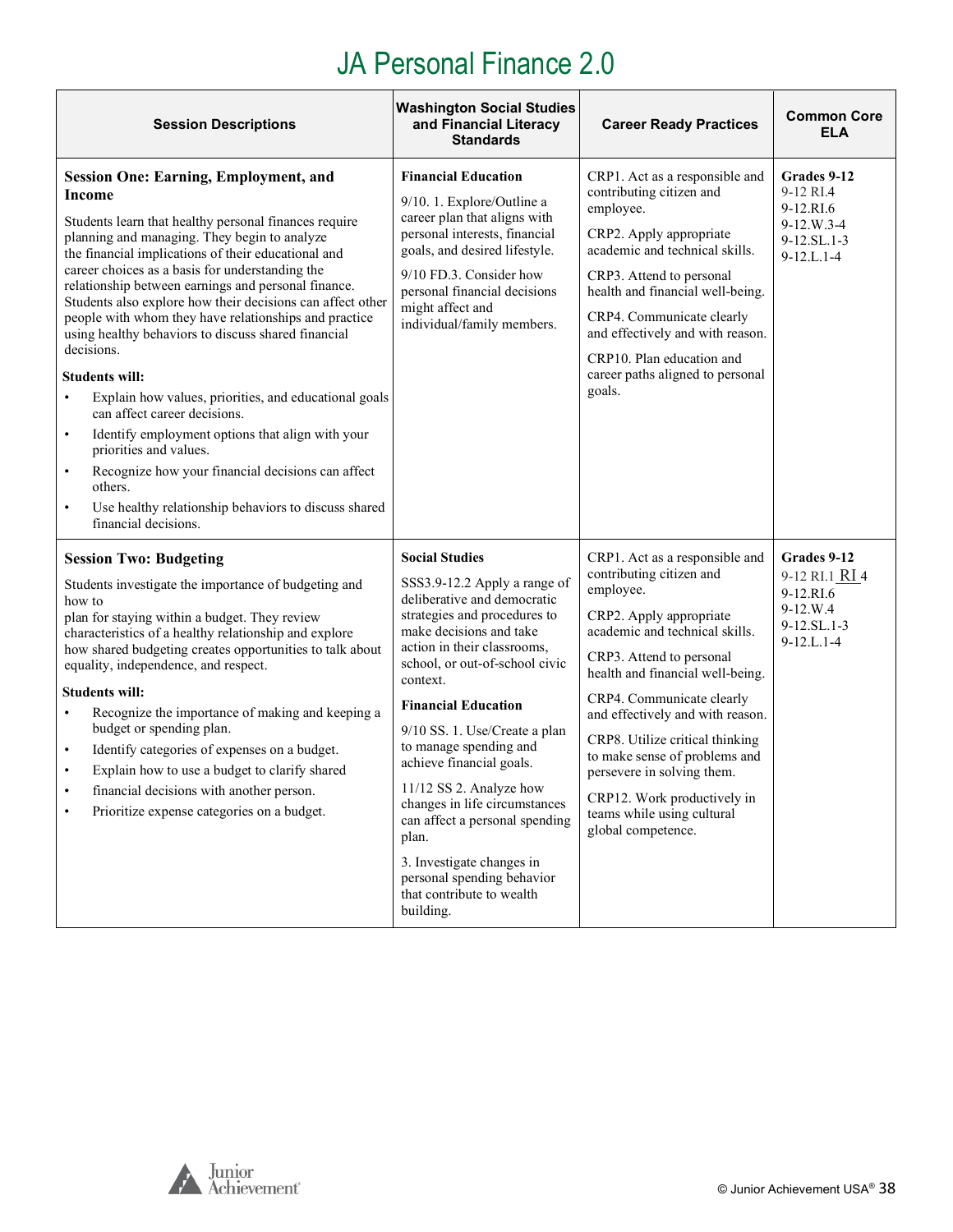| <b>Session Descriptions</b>                                                                                                                                                                                                                                                                                                                                                                                                                                                                                                                                                                                                                                                        | <b>Washington Social</b><br><b>Career Ready Practices</b><br><b>Studies and Financial</b><br><b>Literacy Standards</b>                                                                                                                                                                                                                                                                                                                                                                                                                                                                                                                                                                                     |                                                                                                                                                                                                                                                                                                                                                                                                                                                               | <b>Common Core</b><br>ELA                                                                               |
|------------------------------------------------------------------------------------------------------------------------------------------------------------------------------------------------------------------------------------------------------------------------------------------------------------------------------------------------------------------------------------------------------------------------------------------------------------------------------------------------------------------------------------------------------------------------------------------------------------------------------------------------------------------------------------|------------------------------------------------------------------------------------------------------------------------------------------------------------------------------------------------------------------------------------------------------------------------------------------------------------------------------------------------------------------------------------------------------------------------------------------------------------------------------------------------------------------------------------------------------------------------------------------------------------------------------------------------------------------------------------------------------------|---------------------------------------------------------------------------------------------------------------------------------------------------------------------------------------------------------------------------------------------------------------------------------------------------------------------------------------------------------------------------------------------------------------------------------------------------------------|---------------------------------------------------------------------------------------------------------|
| <b>Session Three: Savings</b><br>Students analyze the role that saving plays in their<br>personal finances. They explore how having a<br>healthy savings plan is necessary in all phases of<br>life but is especially critical for big-ticket items<br>and emergencies. Students learn how to apply<br>communication strategies when discussing<br>financial issues.<br><b>Students will:</b><br>Recognize reasons for saving.<br>$\bullet$<br>Explain how saving can help you earn interest<br>$\bullet$<br>instead of paying interest.<br>Use strategies to achieve a saving goal.<br>$\bullet$<br>Recognize unhealthy relationship behaviors related<br>$\bullet$<br>to saving. | <b>Financial Education</b><br>9.SS Develop a system for<br>keeping and using financial<br>records.<br>$9/10.$ SS.3.<br>Investigate/Compare<br>checking, savings, and credit<br>card accounts that financial<br>institutions provide<br>11.SS.3 3. Investigate changes<br>in personal spending behavior<br>that contribute to wealth<br>building<br>9/10 FD.3. Consider how<br>personal financial decisions<br>might affect and<br>individual/family members.                                                                                                                                                                                                                                               | CRP1. Act as a responsible and<br>contributing citizen and<br>employee.<br>CRP2. Apply appropriate<br>academic and technical skills.<br>CRP3. Attend to personal<br>health and financial well-being.<br>CRP4. Communicate clearly<br>and effectively and with<br>reason.                                                                                                                                                                                      | Grades 9-12<br>9-12 RI.4<br>9-12.RI.6<br>9-12.W.3-4<br>9-12.SL.1-2<br>9-12 SL.4<br>$9 - 12$ .L. $1 - 4$ |
| <b>Session Four: Credit and Debt</b><br>Students analyze the importance of credit and<br>the outcomes of wise and poor use of credit. They<br>examine the potential consequences of sharing credit or<br>cosigning for loans.<br><b>Students will:</b><br>Differentiate between credit and debt.<br>$\bullet$<br>Recognize the factors that affect an individual's<br>$\bullet$<br>credit score and credit history.<br>Recognize the consequences of a low credit score.<br>$\bullet$<br>Recognize the impact of sharing credit cards or<br>$\bullet$<br>cosigning for loans.                                                                                                      | <b>Financial Education</b><br>11.CD 2. List the types of<br>information needed when<br>applying for a credit card.<br>3. Compare the total cost of<br>reducing a credit card balance<br>to zero with minimum<br>payments versus above-<br>minimum payments, all other<br>terms being equal, and no<br>further purchases being made.<br>4. Identify loan options for<br>paying for a major purchase.<br>9/10 FD.3. Consider how<br>personal financial decisions<br>might affect and<br>individual/family members.<br>11.CD. 9. Explain the<br>importance of credit reports to<br>borrowers and to lenders.<br>10. Give examples of<br>permissible uses of a credit<br>report other than granting<br>credit. | CRP1. Act as a responsible and<br>contributing citizen and<br>employee.<br>CRP2. Apply appropriate<br>academic and technical skills.<br>CRP3. Attend to personal<br>health and financial well-being.<br>CRP4. Communicate clearly<br>and effectively and with<br>reason.<br>CRP8. Utilize critical thinking<br>to make sense of problems and<br>persevere in solving them.<br>CRP12. Work productively in<br>teams while using cultural<br>global competence. | Grades 9-12<br>9-12.RI.1<br>9-12 RI.4<br>9-12.RI.6<br>9-12.SL.1-3<br>$9-12L1$<br>$9 - 12$ .L.3-4        |



 $\mathbf{r}$ 

h

h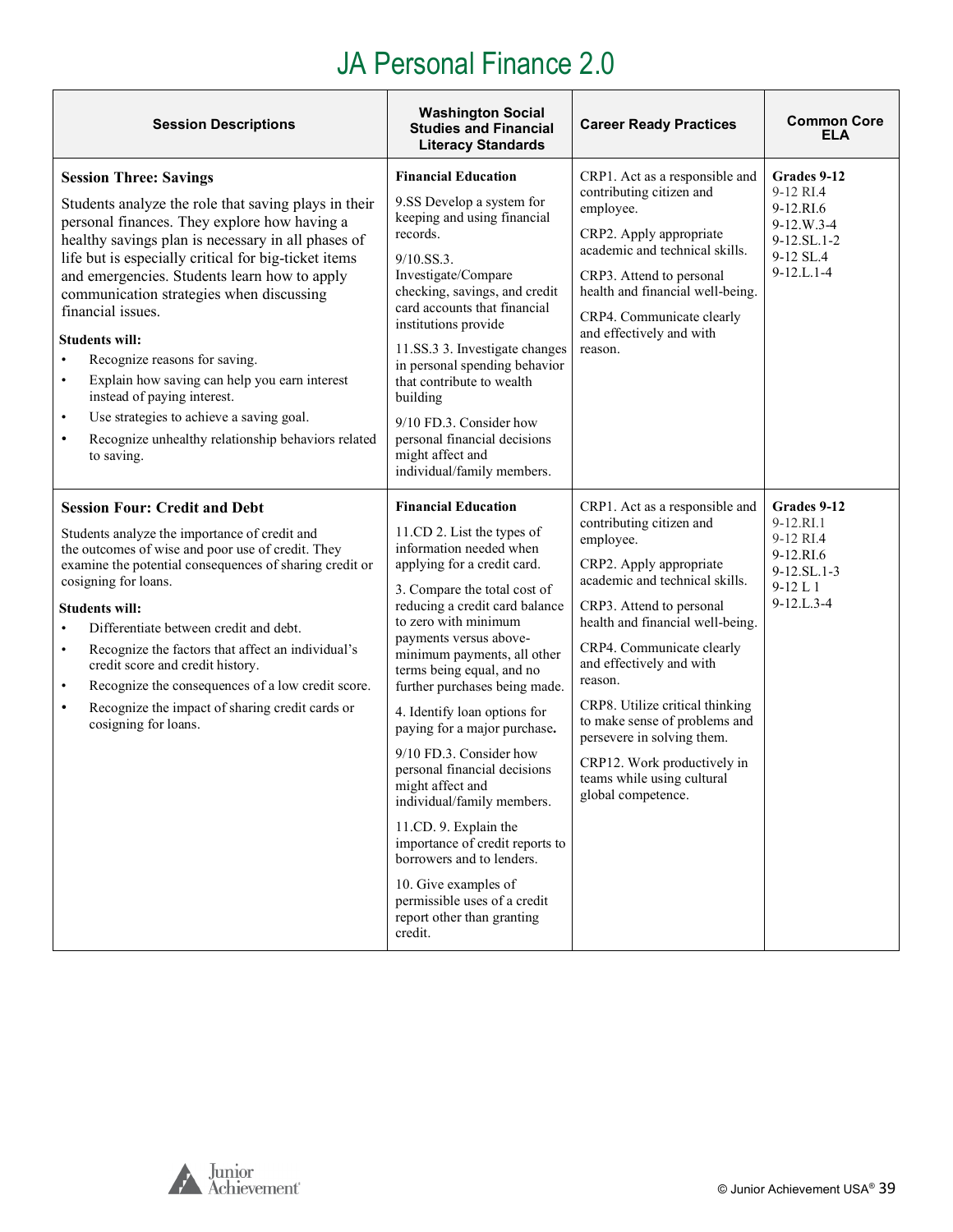| <b>Session Descriptions</b>                                                                                                                                                                                                                                                                                                                                                                                                                                                                                                                                                             | <b>Washington Social Studies</b><br>and Financial Literacy<br><b>Standards</b>                                                                                                                                                                                                                                    | <b>Career Ready Practices</b>                                                                                                                                                                                                                                                                                                                               | <b>Common Core</b><br>ELA                                                                                 |
|-----------------------------------------------------------------------------------------------------------------------------------------------------------------------------------------------------------------------------------------------------------------------------------------------------------------------------------------------------------------------------------------------------------------------------------------------------------------------------------------------------------------------------------------------------------------------------------------|-------------------------------------------------------------------------------------------------------------------------------------------------------------------------------------------------------------------------------------------------------------------------------------------------------------------|-------------------------------------------------------------------------------------------------------------------------------------------------------------------------------------------------------------------------------------------------------------------------------------------------------------------------------------------------------------|-----------------------------------------------------------------------------------------------------------|
| <b>Session Five: Consumer Protection</b><br>Students explore consumer protection basics,<br>including how to avoid scams, manage their money,<br>use credit and loans carefully, and protect their<br>personal information. They learn some of the risks<br>associated with sharing finances with others.<br><b>Students will:</b><br>List ways to protect online information.<br>$\bullet$<br>Recognize how a credit report can help identify<br>$\bullet$<br>suspicious activity related to your finances.<br>Recognize risks involved with sharing finances.<br>$\bullet$            | SSS3.9-12.2 Apply a range of<br>deliberative and democratic<br>strategies and procedures to make<br>decisions and take action in their<br>classrooms, school, or out-of-<br>school civic context.<br>9/10 FD.3. Consider how personal<br>financial decisions might affect and<br>individual/family members.       | CRP1. Act as a responsible and<br>contributing citizen and<br>employee.<br>CRP2. Apply appropriate<br>academic and technical skills.<br>CRP3. Attend to personal<br>health and financial well-being.<br>CRP4. Communicate clearly<br>and effectively and with<br>reason.                                                                                    | Grades 9-12<br>9-12.RI.1<br>9-12 RI.4<br>9-12.RI.6<br>9-12.W.4<br>9-12.SL.1<br>9-12.SL.3-4<br>$9-12 L1-4$ |
| <b>Session Six: Smart Shopping</b><br>Students learn about comparison shopping and<br>participate in a simulated shopping experience.<br>They explore communicating with other people<br>about consumer behaviors and shared shopping. A<br>volunteer or the teacher can introduce and wrap up<br>the session.<br><b>Students will:</b><br>Identify the factors necessary for making an<br>$\bullet$<br>informed purchase.<br>Compare and contrast prices and data when<br>$\bullet$<br>making a purchase decision.<br>Calculate savings gained through smart<br>$\bullet$<br>shopping. | <b>Financial Education</b><br>10/11.SS.8 Apply consumer skills<br>to spending and saving decisions.<br>7/8. Demonstrate how to use<br>comparison shopping skills to buy<br>or finance a major purchase.<br>9/10 FD.3. Consider how personal<br>financial decisions might affect and<br>individual/family members. | CRP1. Act as a responsible and<br>contributing citizen and<br>employee.<br>CRP2. Apply appropriate<br>academic and technical skills.<br>CRP8. Utilize critical thinking<br>to make sense of problems and<br>persevere in solving them.<br>CRP12. Work productively in<br>teams while using cultural<br>global competence.                                   | Grades 9-12<br>9-12 RI.4<br>9-12.RI.6<br>9-12.SL.2<br>$9 - 12$ .L.3                                       |
| <b>Session Seven: Risk Management</b><br>Students practice applying appropriate risk<br>management strategies in scenarios and learn how<br>to discuss risk management and manage the risks<br>associated with shared financial choices.<br><b>Students will:</b><br>Recognize the risk of financial loss as an<br>everyday reality for everyone.<br>Recognize risk management strategies and<br>$\bullet$<br>apply them appropriately.<br>Understand the role of personal responsibility<br>$\bullet$<br>in preventing financial loss.                                                 | <b>Financial Education</b><br>9. RM. 2. Recommend insurance<br>for various types of risk.<br>10. RM 2. Give examples of<br>insurance for the types of risks that<br>young adults might face.<br>9/10 FD.3. Consider how personal<br>financial decisions might affect and<br>individual/family members.            | CRP1. Act as a responsible and<br>contributing citizen and<br>employee.<br>CRP2. Apply appropriate<br>academic and technical skills.<br>CRP3. Attend to personal<br>health and financial well-being.<br>CRP4. Communicate clearly<br>and effectively and with<br>reason.<br>CRP12. Work productively in<br>teams while using cultural<br>global competence. | Grades 9-12<br>9-12.RI.1<br>9-12 RI.4<br>9-12.RI.6                                                        |



 $\Gamma$ 

 $\overline{\phantom{a}}$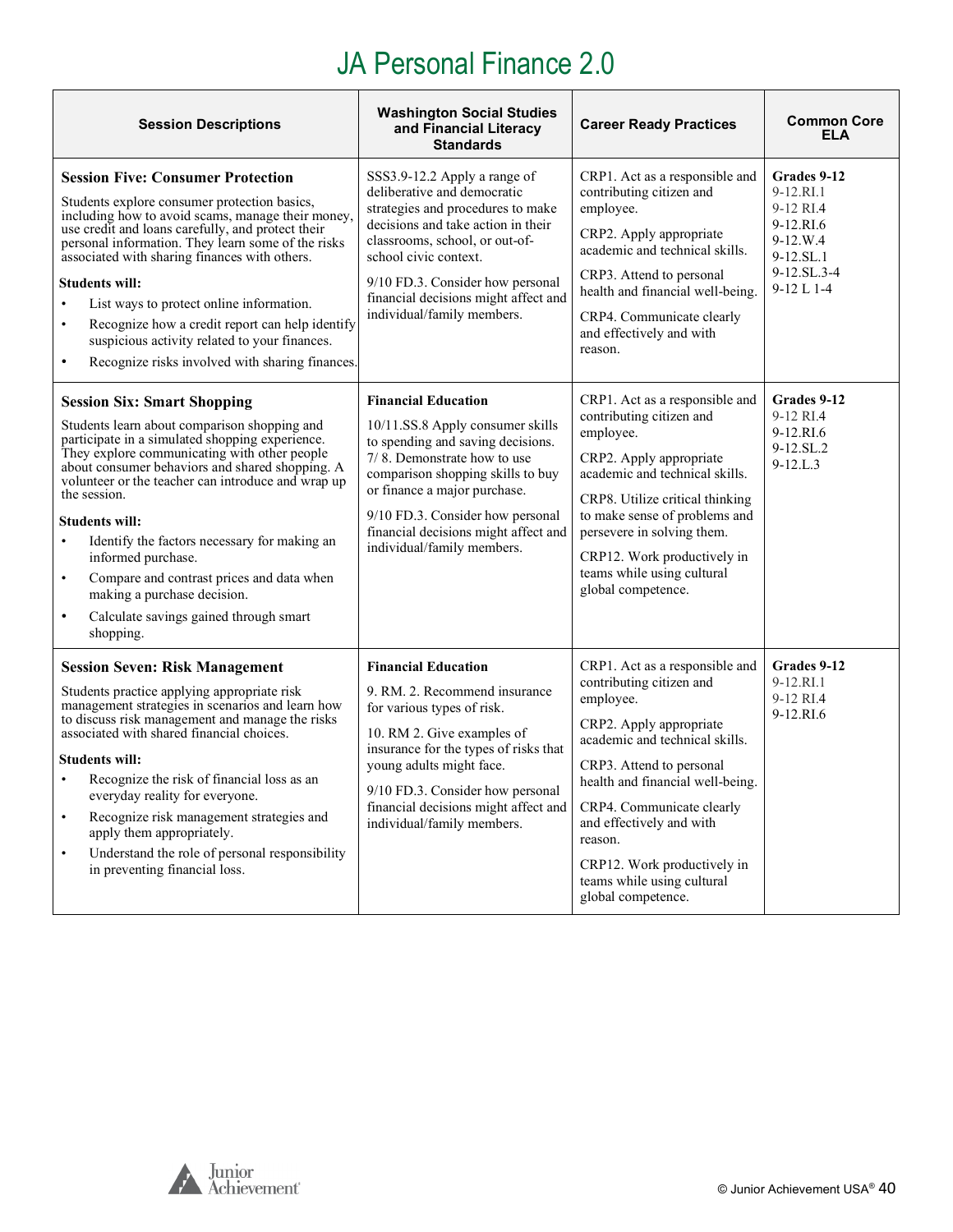| <b>Session Descriptions</b>                                                                                                                                                                                                                                                                                                                                                                                                                                                                                                                                                                                                                                                                                                                                                                                                                                                                         | <b>Washington Social Studies and</b><br><b>Financial Literacy Standards</b>                                                                                                                                                                                                                                                                                                                                                                                                                                                                                                                                                                                                     | <b>Career Ready Practices</b>                                                                                                                                                                                                                                                                                                                                                                                                                              | <b>Common Core</b><br><b>ELA</b>                                                                                                               |
|-----------------------------------------------------------------------------------------------------------------------------------------------------------------------------------------------------------------------------------------------------------------------------------------------------------------------------------------------------------------------------------------------------------------------------------------------------------------------------------------------------------------------------------------------------------------------------------------------------------------------------------------------------------------------------------------------------------------------------------------------------------------------------------------------------------------------------------------------------------------------------------------------------|---------------------------------------------------------------------------------------------------------------------------------------------------------------------------------------------------------------------------------------------------------------------------------------------------------------------------------------------------------------------------------------------------------------------------------------------------------------------------------------------------------------------------------------------------------------------------------------------------------------------------------------------------------------------------------|------------------------------------------------------------------------------------------------------------------------------------------------------------------------------------------------------------------------------------------------------------------------------------------------------------------------------------------------------------------------------------------------------------------------------------------------------------|------------------------------------------------------------------------------------------------------------------------------------------------|
| <b>Session Eight: Investing</b><br>Students explore the difference between saving<br>and investing, the advantages and potential<br>returns of investing, and common types of<br>investment products. Students also learn about<br>various types of investment risks and self-assess<br>their personal investment risk tolerance and<br>communication with others about shared<br>investments.<br><b>Students will:</b><br>Evaluate investments with different levels<br>$\bullet$<br>of risk and reward.<br>Describe the role that compound interest<br>$\bullet$<br>plays in wealth over time.<br>Recognize that investment options carry<br>$\bullet$<br>different levels of risk and reward.<br>Analyze the risk tolerances for different<br>$\bullet$<br>investment strategies. Recognize the<br>importance of practicing healthy<br>relationship behaviors in shared investment<br>decisions. | <b>Financial Education</b><br>9.I. 1. Examine strategies for investing<br>as part of a comprehensive financial<br>plan.<br>2. Compare the impact of delaying<br>investment for retirement to beginning<br>investing early.<br>3. Identify types of investments<br>appropriate for different objectives such<br>as liquidity, income, and growth.<br>9/10 FD.3. Consider how personal<br>financial decisions might affect and<br>individual/family members.<br>10.I. 1. Define the time value of money<br>and explain how money invested<br>regularly over time may grow<br>exponentially.<br>10. I.4. Illustrate how the time value of<br>money applies to retirement planning. | CRP1. Act as a responsible and<br>contributing citizen and<br>employee.<br>CRP2. Apply appropriate<br>academic and technical skills.<br>CRP3. Attend to personal health<br>and financial well-being.<br>CRP4. Communicate clearly<br>and effectively and with reason.<br>CRP8. Utilize critical thinking<br>to make sense of problems and<br>persevere in solving them.<br>CRP12. Work productively in<br>teams while using cultural<br>global competence. | Grades 9-12<br>9-12.RI.1<br>9-12 RI.4<br>9-12.RI.6<br>9-12.SL.1<br>9-12.SL.2<br>9-12.SL <sub>3</sub><br>9-12 SL.4<br>$9 - 12$ .L.4             |
| <b>Session Nine: Credit Cards</b><br>(Optional: Self-Guided)<br>These 10-minute, student self-guided activities<br>introduce credit cards as a form of short-term<br>financing that can be used to pay a bill or make<br>a purchase. Other topics covered include credit<br>card types, credit card terms and credit card<br>rights.<br><b>Students will:</b><br>Define the term "credit card."<br>$\bullet$<br>Understand the difference between a credit<br>$\bullet$<br>card and a debit card.<br>Discuss the reasons to use—and not to<br>$\bullet$<br>use-a credit card.<br>Describe how using a credit card can impact<br>$\bullet$<br>your credit rating for better or worse.<br>Discuss some of the pros and cons of<br>$\bullet$<br>sharing a credit card.                                                                                                                                 | <b>Financial Education</b><br>9/10.SS.3. Investigate/Compare<br>checking, savings, and credit card<br>accounts that financial institutions<br>provide                                                                                                                                                                                                                                                                                                                                                                                                                                                                                                                           | CRP1. Act as a responsible and<br>contributing citizen and<br>employee.<br>CRP2. Apply appropriate<br>academic and technical skills.<br>CRP3. Attend to personal health<br>and financial well-being.<br>CRP4. Communicate clearly<br>and effectively and with reason.<br>CRP11. Use technology to<br>enhance productivity.                                                                                                                                 | Grades 9-10<br>RI.9-10.1,2,4<br>$W.9-10.4-7$<br>$L.9-10.1, 2, 4, 6$<br>Grades 11-12<br>RI.11-12.1,2,4<br>W.11-12.4-7<br>$L.11 - 12.1, 2, 4, 6$ |

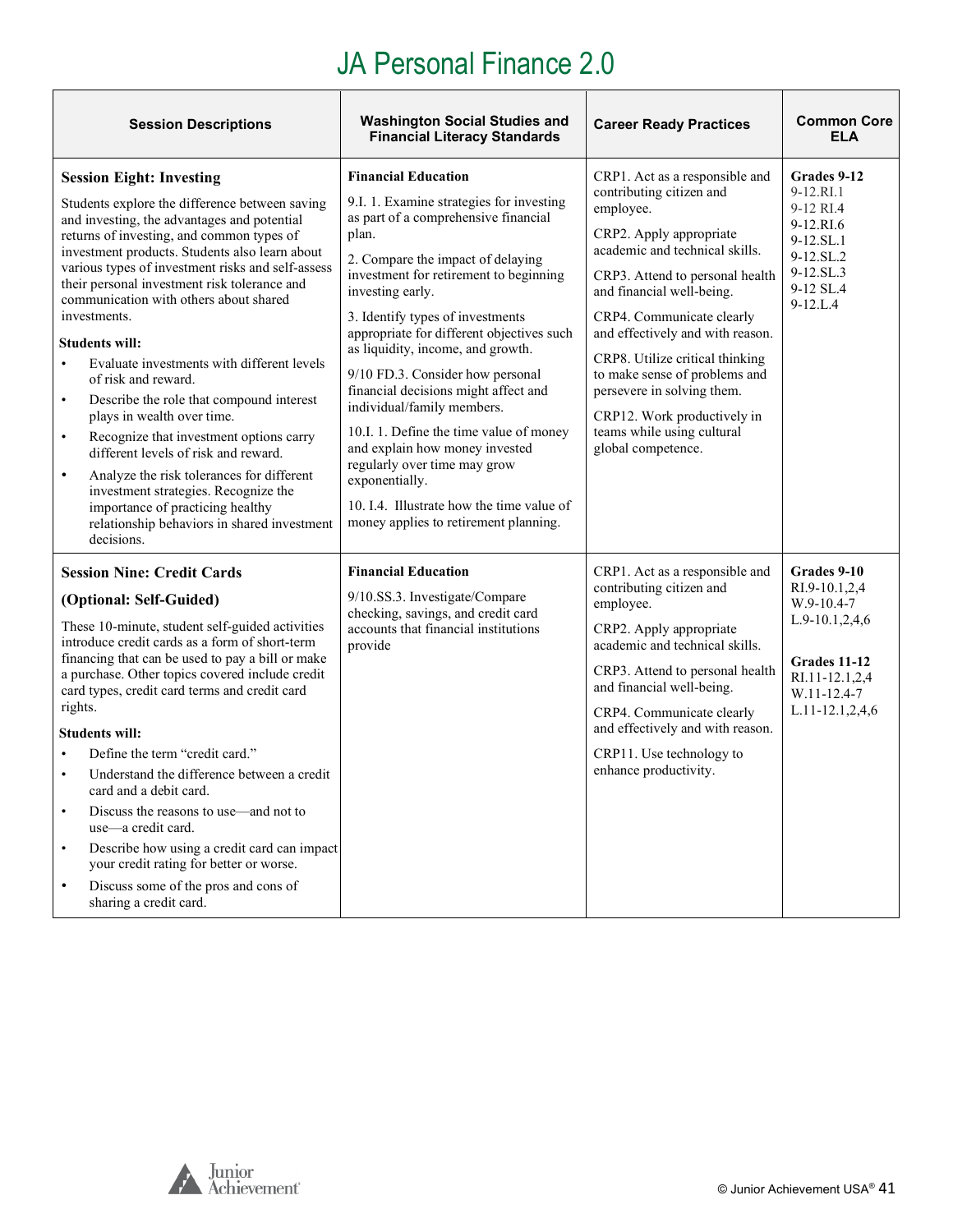| <b>Session Descriptions</b>                                                                                                                                                                                                                                                                                                                                                                                                                                                                                                                                                 | <b>Washington Social Studies</b><br>and Financial Literacy<br><b>Standards</b>                                                                                                                                                                                                                                                                                                       | <b>Career Ready Practices</b>                                                                                                                                                                                                                                                                                              | <b>Common Core</b><br><b>ELA</b>                                                                                                        |
|-----------------------------------------------------------------------------------------------------------------------------------------------------------------------------------------------------------------------------------------------------------------------------------------------------------------------------------------------------------------------------------------------------------------------------------------------------------------------------------------------------------------------------------------------------------------------------|--------------------------------------------------------------------------------------------------------------------------------------------------------------------------------------------------------------------------------------------------------------------------------------------------------------------------------------------------------------------------------------|----------------------------------------------------------------------------------------------------------------------------------------------------------------------------------------------------------------------------------------------------------------------------------------------------------------------------|-----------------------------------------------------------------------------------------------------------------------------------------|
| <b>Session Ten: Debt Management</b><br>(Optional: Self-Guided)<br>These 10-minute, student self-guided activities include<br>lessons on bankruptcy, loans, managing debt,<br>defaulting on loans, and consumer credit counselling.<br><b>Students will:</b><br>Recognize the process, purpose, and outcomes of<br>declaring bankruptcy.<br>Identify the different types of bankruptcy.<br>$\bullet$<br>Evaluate the pros and cons of declaring<br>$\bullet$<br>bankruptcy in different situations.<br>Analyze the impact of bankruptcy when debt is<br>$\bullet$<br>shared. | <b>Financial Education</b><br>12. CD 20. Investigate the purpose<br>of bankruptcy and its possible<br>negative effects on assets,<br>employability, and credit cost and<br>availability.                                                                                                                                                                                             | CRP1. Act as a responsible and<br>contributing citizen and<br>employee.<br>CRP2. Apply appropriate<br>academic and technical skills.<br>CRP3. Attend to personal health<br>and financial well-being.<br>CRP4. Communicate clearly<br>and effectively and with reason.<br>CRP11. Use technology to<br>enhance productivity. | Grades 9-10<br>RI.9-10.1,2,4<br>W.9-10.4-7<br>$L.9-10.1, 2, 4, 6$<br>Grades 11-12<br>RI.11-12.1,2,4<br>W.11-12.4-7<br>L.11-12.1,2,4,6   |
| <b>Session 11: Net Worth</b><br>(Optional: Self-Guided)<br>These 10-minute, student self-guided activities explain<br>net worth and the process of determining net worth.<br>Students will explore the different types of net worth,<br>set financial goals, and learn about investing to build<br>wealth.<br><b>Students will:</b><br>Define net worth.<br>Explore the process of determining net worth.<br>$\bullet$<br>Summarize the different types of net worth.<br>$\bullet$<br>Investigate the significance of shared net worth.<br>Calculate their own net worth.   | <b>Financial Education</b><br>10.FD 4. Consider different<br>definitions of wealth based on<br>personal values, priorities, and<br>goals.<br>10.FD 5. Evaluate whether<br>financial information is objective,<br>accurate, and current<br>11/12.SS Develop a plan for<br>spending and saving.<br>1. Specify how monetary and non-<br>monetary assets can contribute to<br>net worth. | CRP1. Act as a responsible and<br>contributing citizen and<br>employee.<br>CRP2. Apply appropriate<br>academic and technical skills.<br>CRP3. Attend to personal health<br>and financial well-being.<br>CRP4. Communicate clearly<br>and effectively and with reason.<br>CRP11. Use technology to<br>enhance productivity. | Grades 9-10<br>RI.9-10.1,2,4<br>W.9-10.4-7<br>L.9-10.1,2,4,6<br>Grades 11-12<br>RI.11-12.1,2,4<br>W.11-12.4-7<br>$L.11 - 12.1, 2, 4, 6$ |



Ť

 $\overline{\mathbf{1}}$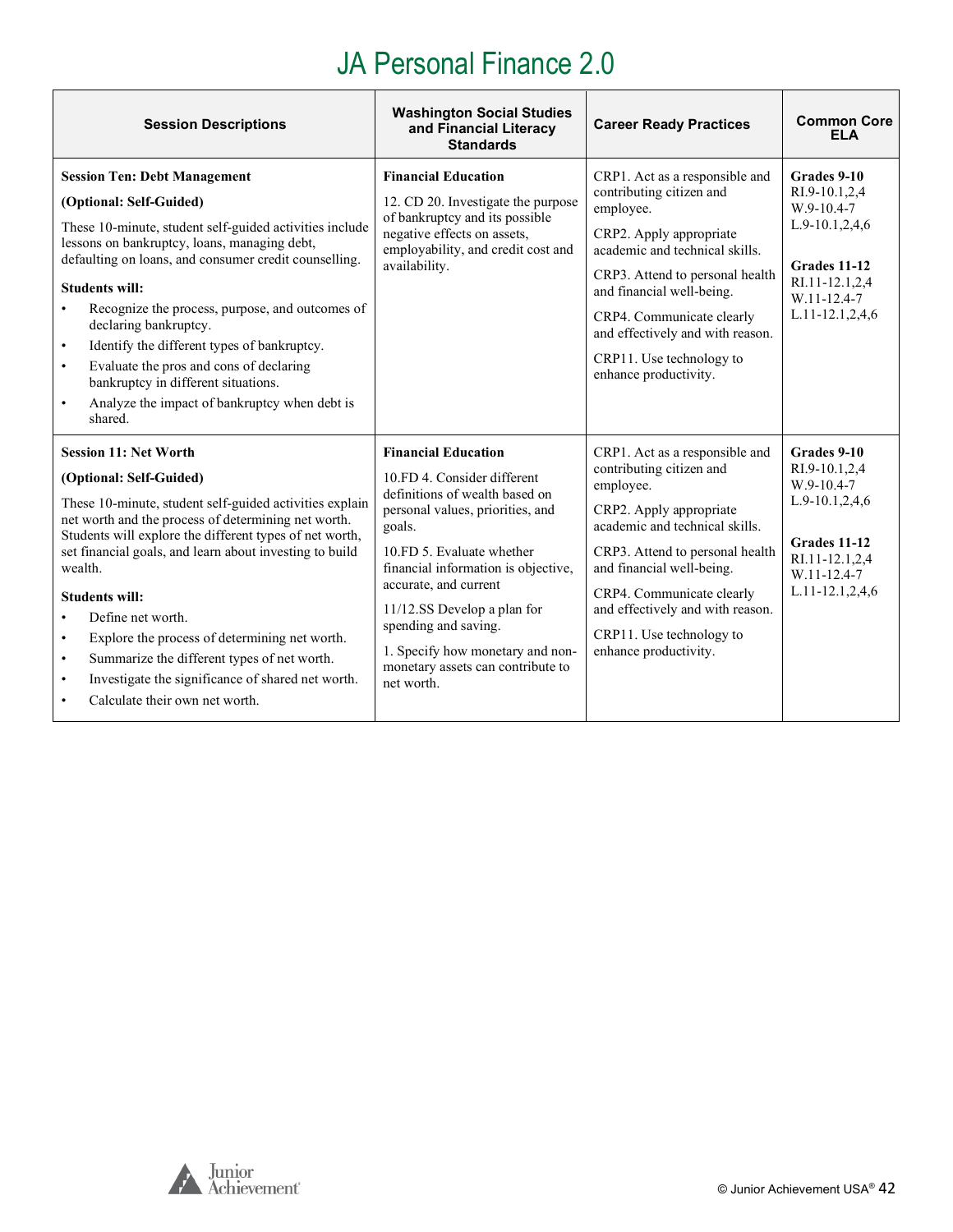<span id="page-42-0"></span>

| <b>Session Descriptions</b>                                                                                                                                                                                                                                                                                                                                                                                                                                                                                                                                                                                                                                                                                                | <b>Washington Financial</b><br><b>Education Standards</b>                                                                                                                                                                                                                                                                                                                                    | <b>Career Ready Practices</b>                                                                                                                                                                            | <b>Common Core ELA</b>                                                                                                               |
|----------------------------------------------------------------------------------------------------------------------------------------------------------------------------------------------------------------------------------------------------------------------------------------------------------------------------------------------------------------------------------------------------------------------------------------------------------------------------------------------------------------------------------------------------------------------------------------------------------------------------------------------------------------------------------------------------------------------------|----------------------------------------------------------------------------------------------------------------------------------------------------------------------------------------------------------------------------------------------------------------------------------------------------------------------------------------------------------------------------------------------|----------------------------------------------------------------------------------------------------------------------------------------------------------------------------------------------------------|--------------------------------------------------------------------------------------------------------------------------------------|
| <b>Session One: Understanding Stocks</b><br>Students are introduced to the foundational concepts of<br>stocks and the stock market through the analysis of an<br>authentic, real-time stock market report. Then, they<br>practice selecting stocks from a fictitious market to<br>develop a portfolio.<br><b>Students will:</b><br>Distinguish between private and public companies.<br>Explain how and why people invest in corporations<br>$\bullet$<br>when they purchase stocks.<br>Identify why companies issue stock.<br>$\bullet$<br>Explain how stocks can increase and decrease in<br>$\bullet$<br>value.<br>Identify the steps in the process for buying and<br>$\bullet$<br>selling stocks on the stock market. | 11.I. Explain how investing<br>may build wealth and help<br>meet financial goals.<br>9/10.I.1/3. Examine/Compare<br>strategies for investing as part<br>of a comprehensive financial<br>plan.<br>11/12.I.1. Compare strategies<br>for investing as part of a<br>comprehensive financial plan.                                                                                                | CRP1. Act as a responsible<br>and contributing citizen and<br>employee.<br>CRP2. Apply appropriate<br>academic and technical skills.                                                                     | Grades 9-10<br>RI.9-10.1,2,4<br>SL.9-10.1,2,3<br>$L.9-10.1-6$<br>Grades 11-12<br>RI.11-12.1,2,4<br>SL.11-12.1-3<br>$L.11 - 12.1 - 6$ |
| <b>Session Two: Stock Trading</b><br>Students explore how stocks are traded, how stock prices<br>are affected by current events, and how investors make<br>investment decisions and diversify their portfolios.<br>Students are introduced to stock indexes/averages and<br>stock tables, and they practice buying, selling, or holding<br>stocks from their fictitious stock portfolio.<br><b>Students will:</b><br>Discuss the impact that economic events have on<br>stock prices and supply and demand.<br>Analyze the data in a stock table.<br>Practice following the process for buying and selling<br>$\bullet$<br>stocks on the stock market.                                                                     | 10.I.3. Compare strategies for<br>investing as part of a<br>comprehensive financial plan.<br>11.I. Explain how investing<br>may build wealth and help<br>meet financial goals.<br>1. Compare strategies for<br>investing as part of a<br>comprehensive financial plan.<br>12.I. 7. Give examples of how<br>economic conditions and<br>business factors affect the<br>market value of a stock | CRP1. Act as a responsible<br>and contributing citizen and<br>employee.<br>CRP2. Apply appropriate<br>academic and technical skills.<br>CRP3. Attend to personal<br>health and financial well-<br>being. | Grades 9-10<br>RI.9-10.2,4,6<br>SL.9-10.1-3<br>$L.9-10.1-6$<br>Grades 11-12<br>RI.11-12.2,4,6,7<br>SL.11-12.1-3<br>$L.11 - 12.1 - 6$ |
| <b>Session Three: Exploring Dividends</b><br>Students analyze today's stock market and explore the<br>concept of dividends. Students analyze their fictitious<br>stock portfolio and calculate their dividend payments.<br><b>Students will:</b><br>Analyze how current events are affecting stock<br>prices.<br>Demonstrate an understanding of how cash<br>$\bullet$<br>dividends are earned and calculated.<br>Evaluate the success of a fictitious stock portfolio in<br>$\bullet$<br>relation to market events.                                                                                                                                                                                                       | 10.I.1. Define the time value of<br>money and explain how money<br>invested regularly over time<br>may grow exponentially.<br>11.I. Explain how investing<br>may build wealth and help<br>meet financial goals.<br>1. Compare strategies for<br>investing as part of a<br>comprehensive financial plan.                                                                                      | CRP7. Employ valid and<br>reliable research strategies.<br>CRP8. Utilize critical<br>thinking to make sense of<br>problems and persevere in<br>solving them.                                             | Grades 9-10<br>RI.9-10.2,4<br>SL.9-10.1-2<br>$L.9-10.1-6$<br>Grades 11-12<br>RI.11-12.2,4<br>SL.11-12.1<br>$L.11 - 12.1 - 6$         |

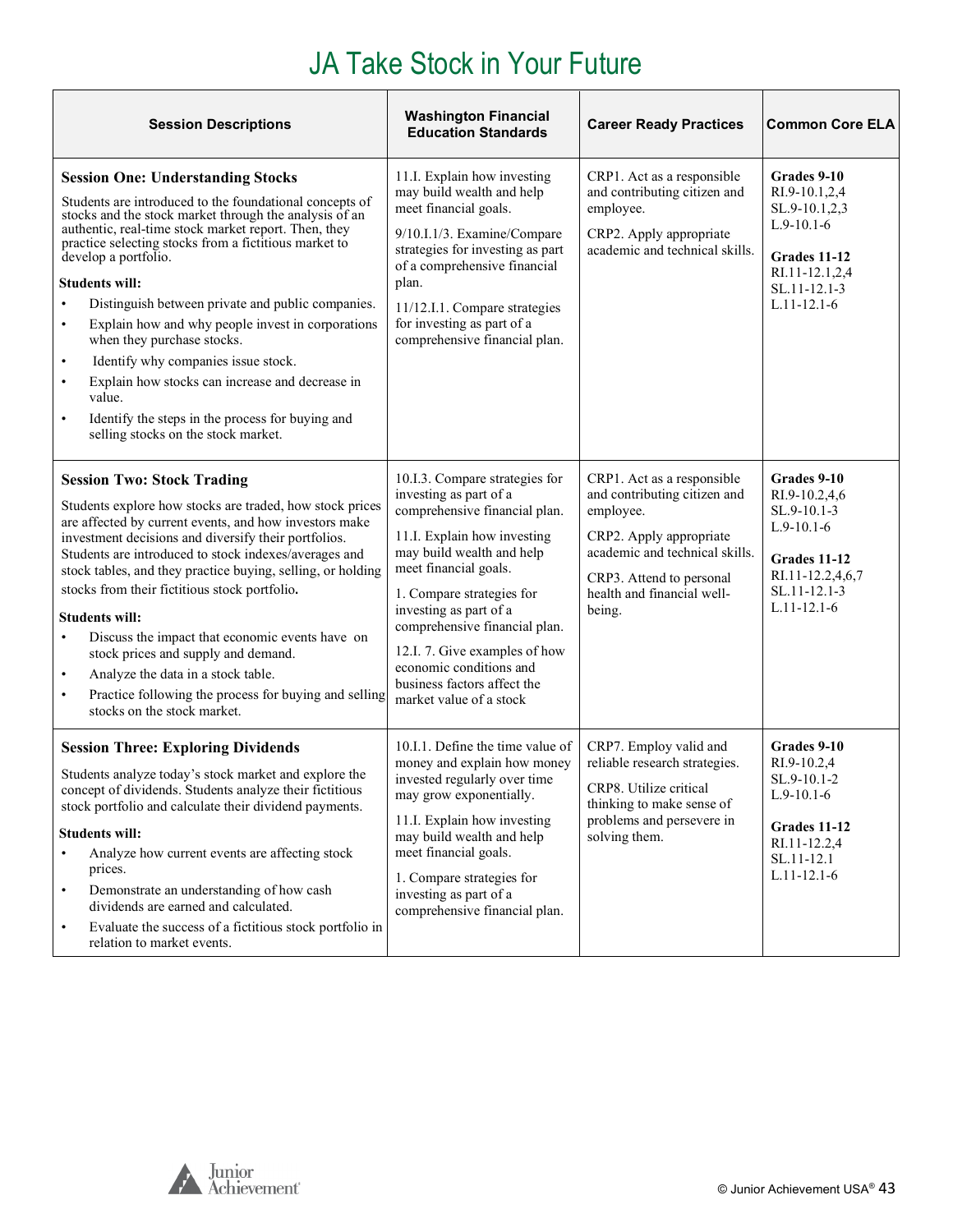| <b>Washington Financial</b><br><b>Session Descriptions</b><br><b>Education Standards</b>                                                                                                                                                                                                                                                                                                                                                                                                                                                                                                                                                                                                                                                                                  |                                                                                                                                                                                                                                                                                                                                                                                                          | <b>Career Ready Practices</b>                                                                                                                                                                                                                                                                                                                                                             | <b>Common Core</b><br><b>ELA</b>                                                                                                                       |
|---------------------------------------------------------------------------------------------------------------------------------------------------------------------------------------------------------------------------------------------------------------------------------------------------------------------------------------------------------------------------------------------------------------------------------------------------------------------------------------------------------------------------------------------------------------------------------------------------------------------------------------------------------------------------------------------------------------------------------------------------------------------------|----------------------------------------------------------------------------------------------------------------------------------------------------------------------------------------------------------------------------------------------------------------------------------------------------------------------------------------------------------------------------------------------------------|-------------------------------------------------------------------------------------------------------------------------------------------------------------------------------------------------------------------------------------------------------------------------------------------------------------------------------------------------------------------------------------------|--------------------------------------------------------------------------------------------------------------------------------------------------------|
| <b>Session Four: Best-in-Class Competition</b><br>Students put their new stock market knowledge and<br>skills into practice as they compete to win an in-class<br>competition. This session is designed to be flexible<br>based on students' grade level and experience, plus the<br>online stock market simulation tool selected by local JA<br>Areas.<br><b>Students will:</b><br>Implement knowledge of how to buy and sell stocks.<br>$\bullet$<br>Apply knowledge of how current events can impact<br>$\bullet$<br>stock prices.<br>Evaluate the possible trade-off for each stock<br>$\bullet$<br>decision, prior to committing to the decision.<br>Communicate and collaborate effectively within a<br>$\bullet$<br>team to successfully implement game strategies | 10.I.1. Define the time value of<br>money and explain how money<br>invested regularly over time<br>may grow exponentially.<br>11.I. Explain how investing<br>may build wealth and help<br>meet financial goals.<br>1. Compare strategies for<br>investing as part of a<br>comprehensive financial plan.                                                                                                  | CRP4. Communicate clearly<br>and effectively and with<br>reason.<br>CRP8. Utilize critical<br>thinking to make sense of<br>problems and persevere in<br>solving them.<br>CRP9. Model integrity,<br>ethical leadership and<br>effective management<br>CRP11. Use technology to<br>enhance productivity.<br>CRP12. Work productively in<br>teams while using cultural<br>global competence. | Grades 9-10<br>RI.9-10.2,4,6<br>SL.9-10.1,2,3<br>$L.9-10.1-6$<br>Grades 11-12<br>RI.11-12.2,4,6<br>SL.11-12.1-3<br>$L.11 - 12.1 - 6$                   |
| <b>Session Five: Planning for the Future</b><br>Students reflect on the experience of participating in the<br>in-class competition and/or the JA Stock Market<br>Challenge event and connect the simulations to the real<br>world. They conclude the program by developing their<br>own.<br><b>Students will:</b><br>Compare and contrast real vs. simulated stock<br>$\bullet$<br>markets<br>Identify various asset classes and assess the risks of<br>$\bullet$<br>each<br>Develop a personal financial plan<br>$\bullet$<br>Reflect on your learning and growth throughout the<br>$\bullet$<br>program                                                                                                                                                                 | 10.I.1. Define the time value of<br>money and explain how money<br>invested regularly over time<br>may grow exponentially.<br>10.I.3. Compare strategies for<br>investing as part of a<br>comprehensive financial plan.<br>11/12.I. 7/9. Explore/Devise<br>evaluation strategies, including<br>risk tolerance, for selecting<br>investments that meet the<br>objectives of a personal<br>financial plan. | CRP4. Communicate clearly<br>and effectively and with<br>reason.<br>CRP5. Consider the<br>environmental, social and<br>economic impacts of<br>decisions.                                                                                                                                                                                                                                  | Grades 9-10<br>RI.9-10.2,4<br>W.9-10.2,4,5,6<br>SL.9-10.1,2,4<br>$L.9-10.1-6$<br>Grades 11-12<br>RI.11-12.2,4<br>SL.11-12.1,2,3,4<br>$L.11 - 12.1 - 6$ |
| <b>Analyzing Initial Public Offerings (IPOs)</b><br>Students learn some of the factors that investors consider<br>when selecting an IPO for investment.<br><b>Students will:</b><br>Identify the factors to consider when deciding<br>$\bullet$<br>whether to invest in an IPO                                                                                                                                                                                                                                                                                                                                                                                                                                                                                            | 10.I.7. List various sources of<br>information, including<br>prospectuses, online resources,<br>and financial publications to<br>gather data about specific<br>investments.                                                                                                                                                                                                                              | CRP2. Apply appropriate<br>academic and technical skills.                                                                                                                                                                                                                                                                                                                                 | Grades 9-10<br>RI.9-10.1,2,4<br>W.9-10.4,6,7<br>$L.9-10.1-6$<br>Grades 11-12<br>RI.11-12.2,4<br>W.11-124,6,7.<br>$L.11 - 12.1 - 6$                     |

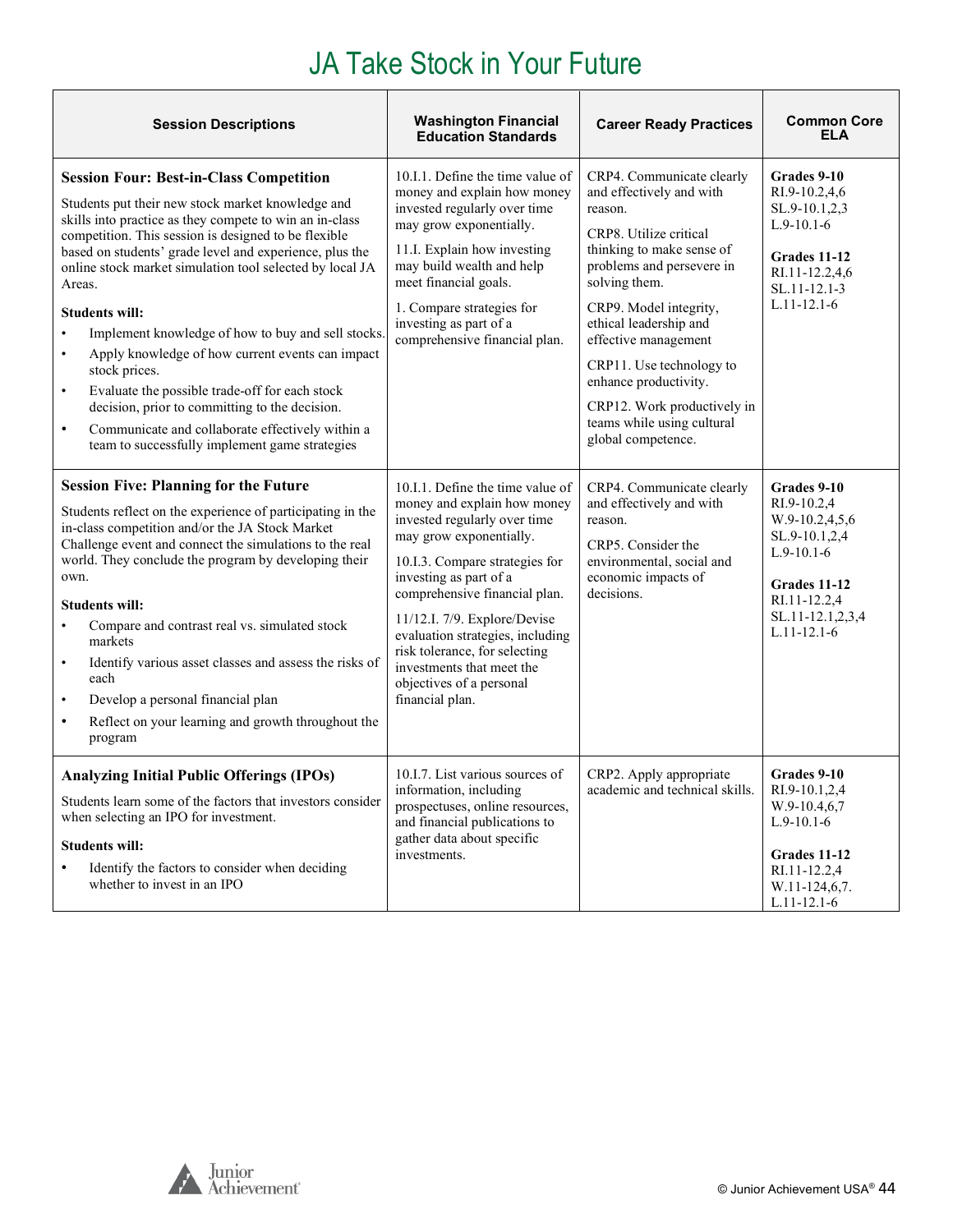| <b>Session Descriptions</b>                                                                                                                                                                                                                                                                                                                                                   | <b>Washington Financial</b><br><b>Education Standards</b>                                                                                                                                                                                                                                                                                                                                                                                                           | <b>Career Ready Practices</b>                                                                                                                                                                                             | <b>Common Core</b><br><b>ELA</b>                                                                                                            |
|-------------------------------------------------------------------------------------------------------------------------------------------------------------------------------------------------------------------------------------------------------------------------------------------------------------------------------------------------------------------------------|---------------------------------------------------------------------------------------------------------------------------------------------------------------------------------------------------------------------------------------------------------------------------------------------------------------------------------------------------------------------------------------------------------------------------------------------------------------------|---------------------------------------------------------------------------------------------------------------------------------------------------------------------------------------------------------------------------|---------------------------------------------------------------------------------------------------------------------------------------------|
| <b>Comparing Investment Channels</b><br>Students learn about several ways in which investors<br>buy and sell stocks, uncovering the upsides and<br>downsides of each method.<br><b>Students will:</b><br>Compare the advantages and disadvantages of<br>buying and selling investments through various<br>channels.                                                           | 10.I.3. Compare strategies for<br>investing as part of a<br>comprehensive financial plan.<br>9/10.I 5/8. List/Compare the<br>advantages and disadvantages<br>of buying and selling<br>investments through various<br>channels, including employer-<br>sponsored retirement plans,<br>investment advisors, brokerage<br>firms, and direct purchase.<br>11/12.I. 3/4. Identify/Compare<br>fees for buying, owning, and<br>selling stocks, bonds, and<br>mutual funds. | CRP2. Apply appropriate<br>academic and technical skills.<br>CRP8. Utilize critical<br>thinking to make sense of<br>problems and persevere in<br>solving them.                                                            | <b>Grades 9-10</b><br>RI.9-10.1,4<br>$W.9-10.4,6$<br>$L.9-10.3-6$<br>Grades 11-12<br>RI.11-12.1,4<br>W.11-12.4,6<br>L.11-12.1,2,4,6         |
| <b>Data Gathering</b><br>Students learn where investors can find detailed<br>information about companies and how to evaluate each<br>source of information.<br><b>Students will:</b><br>Identify what resources investors use to make<br>informed investment decisions.<br>Express why investors research companies before<br>$\bullet$<br>making investment decisions.       | 10/11.I.7. List/compare various<br>sources of information,<br>including prospectuses, online<br>resources, and financial<br>publications to gather data<br>about specific investments.                                                                                                                                                                                                                                                                              | CRP2. Apply appropriate<br>academic and technical skills.<br>CRP7. Employ valid and<br>reliable research strategies.<br>CRP8. Utilize critical<br>thinking to make sense of<br>problems and persevere in<br>solving them. | Grades 9-10<br>RI.9-10.1,2,4<br>W.9-10.4,6<br>L.9-10.1,2,4,6<br>Grades 11-12<br>RI.11-12.1,2,4<br>W.11-12.4,6<br>$L.11-12.1, 2, 4, 6$       |
| <b>Diversification and Risk</b><br>Students learn that, even though individual investors<br>may have different risk tolerances, smart investors<br>always seek to minimize their risk by diversifying their<br>portfolios.<br><b>Students will:</b><br>Identify different levels of risk tolerance.<br>Express how and why investors use diversification<br>to minimize risk. | 10.I.3. Compare strategies for<br>investing as part of a<br>comprehensive financial plan.<br>10.I. 5. Compare types of<br>investments appropriate for<br>different objectives such as<br>liquidity, income, and growth.                                                                                                                                                                                                                                             | CRP2. Apply appropriate<br>academic and technical skills.<br>CRP7. Employ valid and<br>reliable research strategies.<br>CRP8. Utilize critical<br>thinking to make sense of<br>problems and persevere in<br>solving them. | Grades 9-10<br>RI.9-10.1,2,4<br>W.9-10.4-7<br>L.9-10.1,2,4,6<br>Grades 11-12<br>RI.11-12.1,2,4<br>W.11-12.4-7<br>L.11-12.1,2,4,6            |
| <b>Evaluating Your Financial Plan</b><br>Students learn how to review their financial plans and<br>select investments that meet stated goals.<br><b>Students will:</b><br>Review and evaluate their financial plans.<br>$\bullet$<br>Select possible investments that meet the goals of<br>$\bullet$<br>the financial plan.                                                   | 10.I.3. Compare strategies for<br>investing as part of a<br>comprehensive financial plan.<br>10.I. 5. Compare types of<br>investments appropriate for<br>different objectives such as<br>liquidity, income, and growth.                                                                                                                                                                                                                                             | CRP2. Apply appropriate<br>academic and technical skills.<br>CRP7. Employ valid and<br>reliable research strategies.<br>CRP8. Utilize critical<br>thinking to make sense of<br>problems and persevere in<br>solving them. | Grades 9-10<br>RI.9-10.1,2,4<br>W.9-10.2,4,6,7<br>$L.9-10.1, 2, 4, 6$<br>Grades 11-12<br>RI.11-12.1,2,4<br>W.11-12.2,4,6<br>L.11-12.1,2,4,6 |

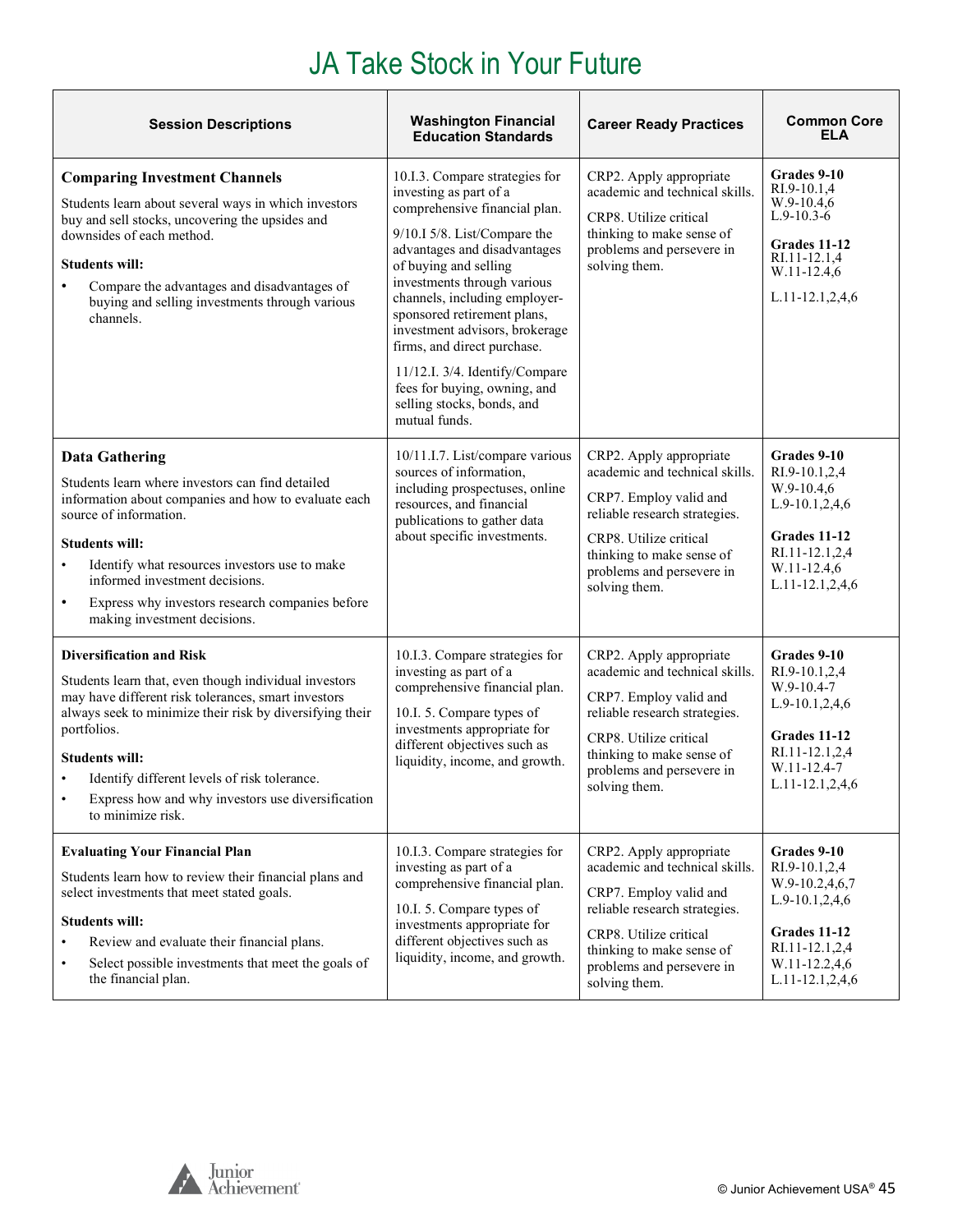| <b>Session Descriptions</b>                                                                                                                                                                                                                                                                                                                                                                                                                                                                                 | <b>Washington Financial</b><br><b>Education Standards</b>                                                                                                                                                               | <b>Career Ready Practices</b>                                                                                                                                                                                                                                                                          | <b>Common Core</b><br><b>ELA</b>                                                                                                                 |
|-------------------------------------------------------------------------------------------------------------------------------------------------------------------------------------------------------------------------------------------------------------------------------------------------------------------------------------------------------------------------------------------------------------------------------------------------------------------------------------------------------------|-------------------------------------------------------------------------------------------------------------------------------------------------------------------------------------------------------------------------|--------------------------------------------------------------------------------------------------------------------------------------------------------------------------------------------------------------------------------------------------------------------------------------------------------|--------------------------------------------------------------------------------------------------------------------------------------------------|
| <b>Factors That Influence Stock Prices</b><br>Students learn the basics of supply and demand in the<br>stock market, explore factors that impact stock price, and<br>read and respond to scenarios related to determining<br>stock price.<br><b>Students will:</b><br>Explain how supply and demand govern the price of<br>$\bullet$<br>a stock when it is traded on a stock market.<br>Describe the factors that can influence stock price.<br>$\bullet$                                                   | 10.I. 6. Give examples of how<br>economic conditions and<br>business factors affect the<br>market value of a stock.                                                                                                     | CRP2. Apply appropriate<br>academic and technical skills.<br>CRP8. Utilize critical<br>thinking to make sense of<br>problems and persevere in<br>solving them.<br>CRP11. Use technology to<br>enhance productivity.<br>CRP12. Work productively in<br>teams while using cultural<br>global competence. | Grades 9-10<br>RI.9-10.1,2,4<br>L.9-10.1,2,4,6<br>Grades 11-12<br>RI.11-12.1,2,4<br>L.11-12.1,2,4,6                                              |
| <b>Financial Watchdogs</b><br>Students learn about several groups who oversee the<br>financial sector, set and enforce the policies and laws<br>regulating it, and protect investors.<br><b>Students will:</b><br>Identify the protections provided to investors by<br>market regulatory agencies that oversee financial<br>markets, products, and professionals.                                                                                                                                           | 12.I. 13. Identify the roles of<br>the Securities and Exchange<br>Commission, Washington<br>Department of Financial<br>Institutions, and Consumer<br>Financial Protection Bureau in<br>addressing investment fraud.     | CRP2. Apply appropriate<br>academic and technical skills.<br>CRP3. Attend to personal<br>health and financial well-<br>being.                                                                                                                                                                          | Grades 9-10<br>RI.9-10.1,2,4<br>SL.9-10.2,4<br>L.9-10.1,2,4,6<br><b>Grades 11-12</b><br>RI.11-12.1,2,4,7<br>SL.11-12.2,4<br>$L.11-12.1, 2, 4, 6$ |
| <b>Investing for the Long Term</b><br>Students learn why investing over the long-term offers<br>the best path toward success in the market and why day<br>trading can be fraught with risk.<br><b>Students will:</b><br>Identify the value of and benefits associated with<br>$\bullet$<br>long-term investments.<br>Express the risks associated with day trading and<br>$\bullet$<br>short-term investments.                                                                                              | 10.I.3. Compare strategies for<br>investing as part of a<br>comprehensive financial plan.<br>10.I.3. Compare strategies for<br>investing as part of a<br>comprehensive financial plan.                                  | CRP2. Apply appropriate<br>academic and technical skills.<br>CRP3. Attend to personal<br>health and financial well-<br>being.                                                                                                                                                                          | Grades 9-10<br>RI.9-10.1,2,4<br>$W.9-10.4,6$<br>L.9-10.1,2,4,6<br>Grades 11-12<br>RI.11-12.1,2,4<br>W.11-12.4,6<br>L.11-12.1,2,4,6               |
| <b>My Stock Portfolio</b><br>This student self-guided activity enables students to<br>practice what they have learned about investing as they<br>research, select, and track real stocks on the stock<br>market. This activity has no time limit, and students may<br>track and adjust their portfolios for as long as they'd<br>like.<br><b>Students will:</b><br>Apply research-based investment decisions.<br>$\bullet$<br>Practice following the process for buying and selling<br>$\bullet$<br>stocks. | 10.I.1. Define the time value of<br>money and explain how money<br>invested regularly over time<br>may grow exponentially.<br>10.I.3. Compare strategies for<br>investing as part of a<br>comprehensive financial plan. | CRP2. Apply appropriate<br>academic and technical skills.<br>CRP3. Attend to personal<br>health and financial well-<br>being.<br>CRP7. Employ valid and<br>reliable research strategies.                                                                                                               | Grades 9-10<br>RI.9-10.2,4<br>W.9-10.6-9<br>L.9-10.1,2,3,4,6<br>Grades 11-12<br>RI.11-12.2,4<br>W.11-12.6-9<br>L.11-12.1,2,3,4,6                 |

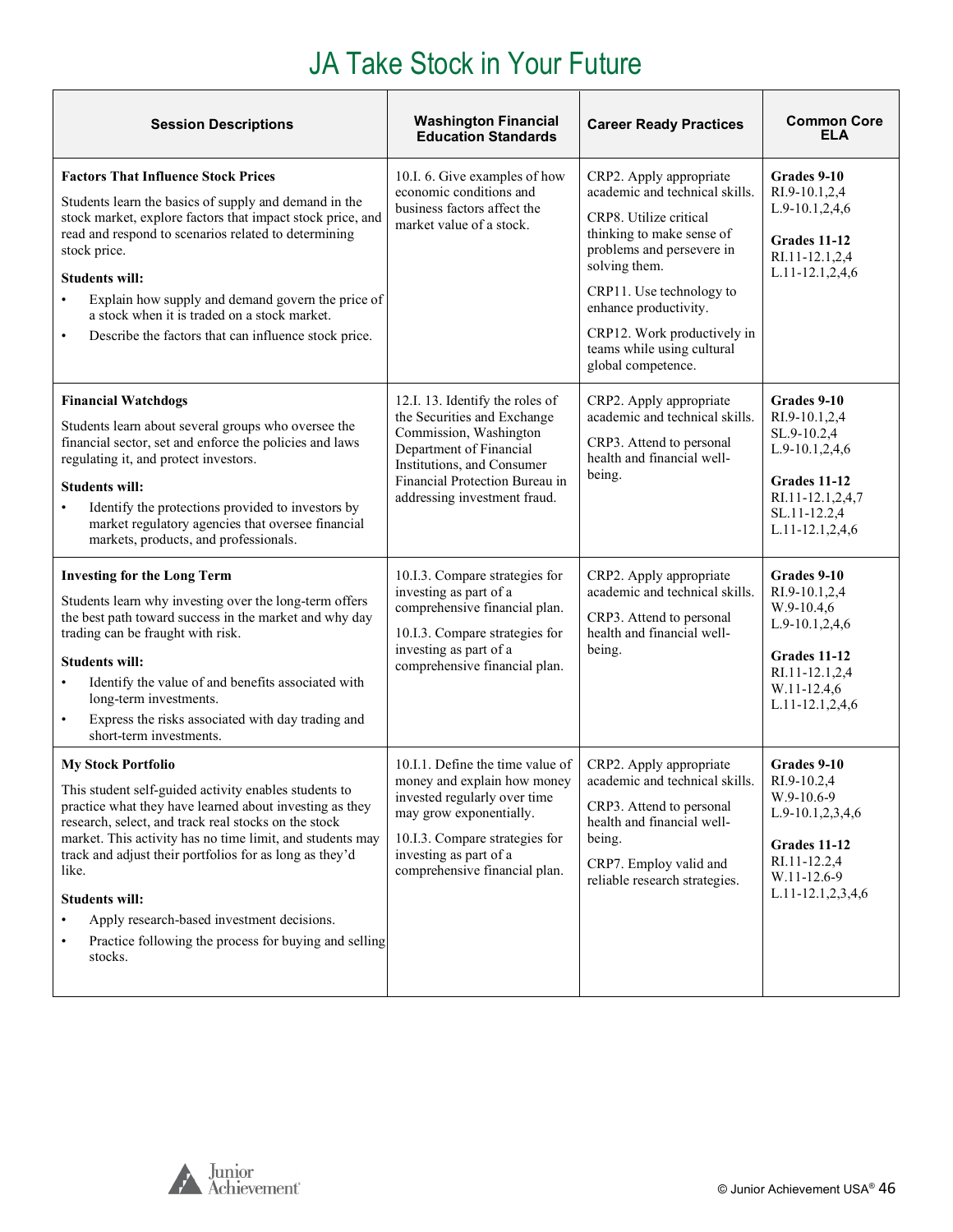| <b>Session Descriptions</b>                                                                                                                                                                                                                                                                                                                                                                                                                                                    | <b>Washington Financial</b><br><b>Education Standards</b>                                                                                                                                                                                   | <b>Career Ready Practices</b>                                                                                                                                                                                                                                         | <b>Common Core</b><br><b>ELA</b>                                                                                                                                |  |
|--------------------------------------------------------------------------------------------------------------------------------------------------------------------------------------------------------------------------------------------------------------------------------------------------------------------------------------------------------------------------------------------------------------------------------------------------------------------------------|---------------------------------------------------------------------------------------------------------------------------------------------------------------------------------------------------------------------------------------------|-----------------------------------------------------------------------------------------------------------------------------------------------------------------------------------------------------------------------------------------------------------------------|-----------------------------------------------------------------------------------------------------------------------------------------------------------------|--|
| Preparing for the JA Stock Market Challenge<br>Students learn about the JA Stock Market Challenge and<br>review the big ideas about stocks and the stock market.<br><b>Students will:</b><br>Review the big ideas about investing, specifically<br>$\bullet$<br>stocks and stock trading.<br>Prepare for the JA Stock Market Challenge.<br>$\bullet$                                                                                                                           | 11.I. Explain how investing<br>may build wealth and help<br>meet financial goals.<br>1. Compare strategies for<br>investing as part of a<br>comprehensive financial plan.                                                                   | CRP2. Apply appropriate<br>academic and technical skills.<br>CRP3. Attend to personal<br>health and financial well-<br>being.<br>CRP7. Employ valid and<br>reliable research strategies.<br>CRP9. Model integrity,<br>ethical leadership and<br>effective management. | Grades 9-10<br>RI.9-10.1,2,4,7<br>SL.9-10.2,4<br>L.9-10.1,2,3,4,6<br><b>Grades 11-12</b><br>RI.11-12.1,2,4,7<br>SL.11-12.2,4<br>L.11-12.1,2,4,6                 |  |
| <b>Private vs. Public Companies</b><br>Students learn the basics of company ownership models<br>using a pizza business scenario. They explore the<br>advantages and disadvantages for a company of<br>remaining private or becoming publicly owned.<br><b>Students will:</b><br>Demonstrate an understanding of the differences<br>between private and public companies as they relate<br>to company ownership.<br>Explain why a company would remain private or go<br>public. | 11.I. 8. Discuss the advantages<br>and disadvantages of buying<br>and selling investments through<br>various channels, including<br>employer-sponsored retirement<br>plans, investment advisors,<br>brokerage firms, and direct<br>purchase | CRP2. Apply appropriate<br>academic and technical skills.<br>CRP7. Employ valid and<br>reliable research strategies.                                                                                                                                                  | Grades 9-10<br>RI.9-10.1,2,4<br>W.9-10.4,6<br>L.9-10.1,2,4,6<br>Grades 11-12<br>RI.11-12.1,2,4<br>W.11-12.4,6<br>L.11-12.1,2,4,6                                |  |
| <b>Setting Stock Prices &amp; Trading Stock</b><br>Students learn why public companies sell stock, what<br>happens during a company's initial public offering, and<br>how stocks are traded on a stock exchange.<br><b>Students will:</b><br>Identify how a stock's price is set during a<br>company's initial public offering.<br>Identify the steps in the process for buying and<br>selling stocks on a stock exchange.                                                     | 10.I. 6. Give examples of how<br>economic conditions and<br>business factors affect the<br>market value of a stock.                                                                                                                         | CRP2. Apply appropriate<br>academic and technical skills.<br>CRP7. Employ valid and<br>reliable research strategies.<br>CRP8. Utilize critical<br>thinking to make sense of<br>problems and persevere in<br>solving them.                                             | Grades 9-10<br>RI.9-10.1,2,4<br>L.9-10.1,2,4,6<br>Grades 11-12<br>RI.11-12.1,2,4<br>L.11-12.1,2,4,6                                                             |  |
| <b>Smart Investing</b><br>Students learn the basics of stock market investing, read<br>and respond to scenarios about investing, and are<br>introduced to three investing strategies.<br><b>Students will:</b><br>Recognize basic principles of investing in stocks.<br>List strategies for smart investing.                                                                                                                                                                   | 10.I.3. Compare strategies for<br>investing as part of a<br>comprehensive financial plan.                                                                                                                                                   | CRP2. Apply appropriate<br>academic and technical skills.<br>CRP3. Attend to personal<br>health and financial well-<br>being.<br>CRP7. Employ valid and<br>reliable research strategies.<br>CRP9. Model integrity,<br>ethical leadership and<br>effective management. | Grades 9-10<br>RI.9-10.1,2,4<br>W.9-10.4,6<br>SL.9-10.2,3<br>L.9-10.1,2,4,6<br>Grades 11-12<br>RI.11-12.1,2,4<br>W.11-12.4,6<br>SL.11-12.2,3<br>L.11-12.1,2,4,6 |  |

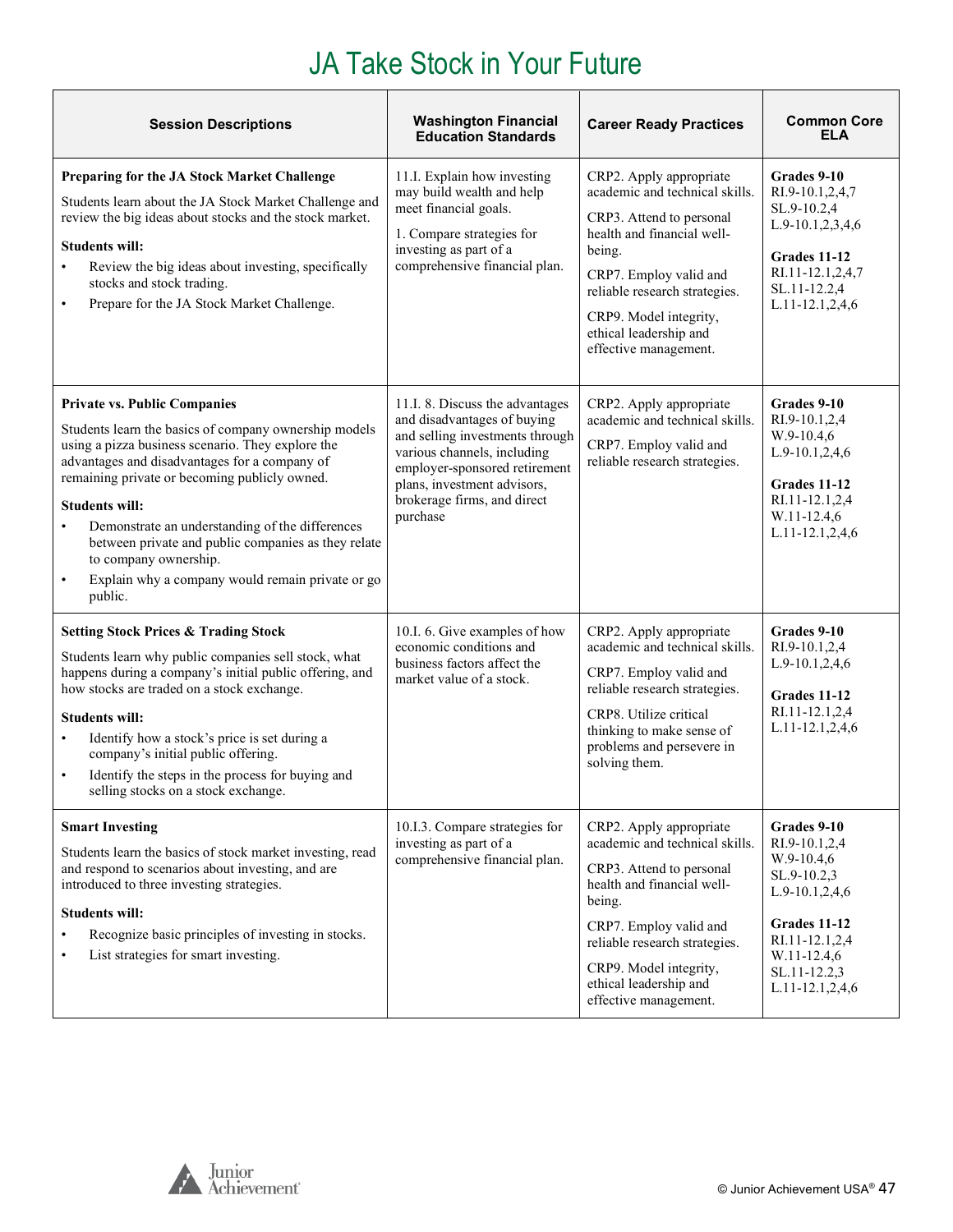| <b>Session Descriptions</b>                                                                                                                                                                                                                                          | <b>Washington Financial</b><br><b>Education Standards</b>                                                                                                                                                                  | <b>Career Ready Practices</b>                                                                                                                                                                                                                                         | <b>Common Core</b><br><b>ELA</b>                                                                                                               |
|----------------------------------------------------------------------------------------------------------------------------------------------------------------------------------------------------------------------------------------------------------------------|----------------------------------------------------------------------------------------------------------------------------------------------------------------------------------------------------------------------------|-----------------------------------------------------------------------------------------------------------------------------------------------------------------------------------------------------------------------------------------------------------------------|------------------------------------------------------------------------------------------------------------------------------------------------|
| <b>Taxes and the Stock Market</b><br>Students learn about short- and long-term capital gains<br>and the ways in which they are taxed differently,<br>depending upon income.<br>Students will:<br>Examine how short- and long-term capital gains are<br>taxed.        | 12.I. 6. Compare the<br>advantages of taxable, tax-<br>deferred, and tax-advantaged<br>investments for new savers.<br>including Roth IRAs<br>(individual retirement<br>accounts) and employer-<br>sponsored savings plans. | CRP2. Apply appropriate<br>academic and technical skills.<br>CRP3. Attend to personal<br>health and financial well-<br>being.<br>CRP7. Employ valid and<br>reliable research strategies.<br>CRP9. Model integrity,<br>ethical leadership and<br>effective management. | Grades 9-10<br>RI.9-10.1,2,4<br>$W.9-10.4,6$<br>$L.9-10.1, 2, 4, 6$<br>Grades 11-12<br>RI.11-12.1,2,4<br>W.11-12.4,6<br>$L.11-12.1, 2, 4, 6$   |
| The Animals of the Stock Market<br>Students learn terms and jargon commonly used by<br>investors when talking about investing and the stock<br>market.<br><b>Students will:</b><br>Express terms that describe people, events, and<br>situations linked to investing | 10.I.3. Compare strategies for<br>investing as part of a<br>comprehensive financial plan.<br>10.I. 5. Compare types of<br>investments appropriate for<br>different objectives such as<br>liquidity, income, and growth.    | CRP2. Apply appropriate<br>academic and technical skills.                                                                                                                                                                                                             | Grades 9-10<br>RI.9-10.1,2,4<br>$W.9-10.4,6$<br>$L.9-10.1, 2, 4, 6$<br>Grades 11-12<br>RI.11-12.1,2,4<br>W.11-12.4,6<br>$L.11 - 12.1, 2, 4, 6$ |

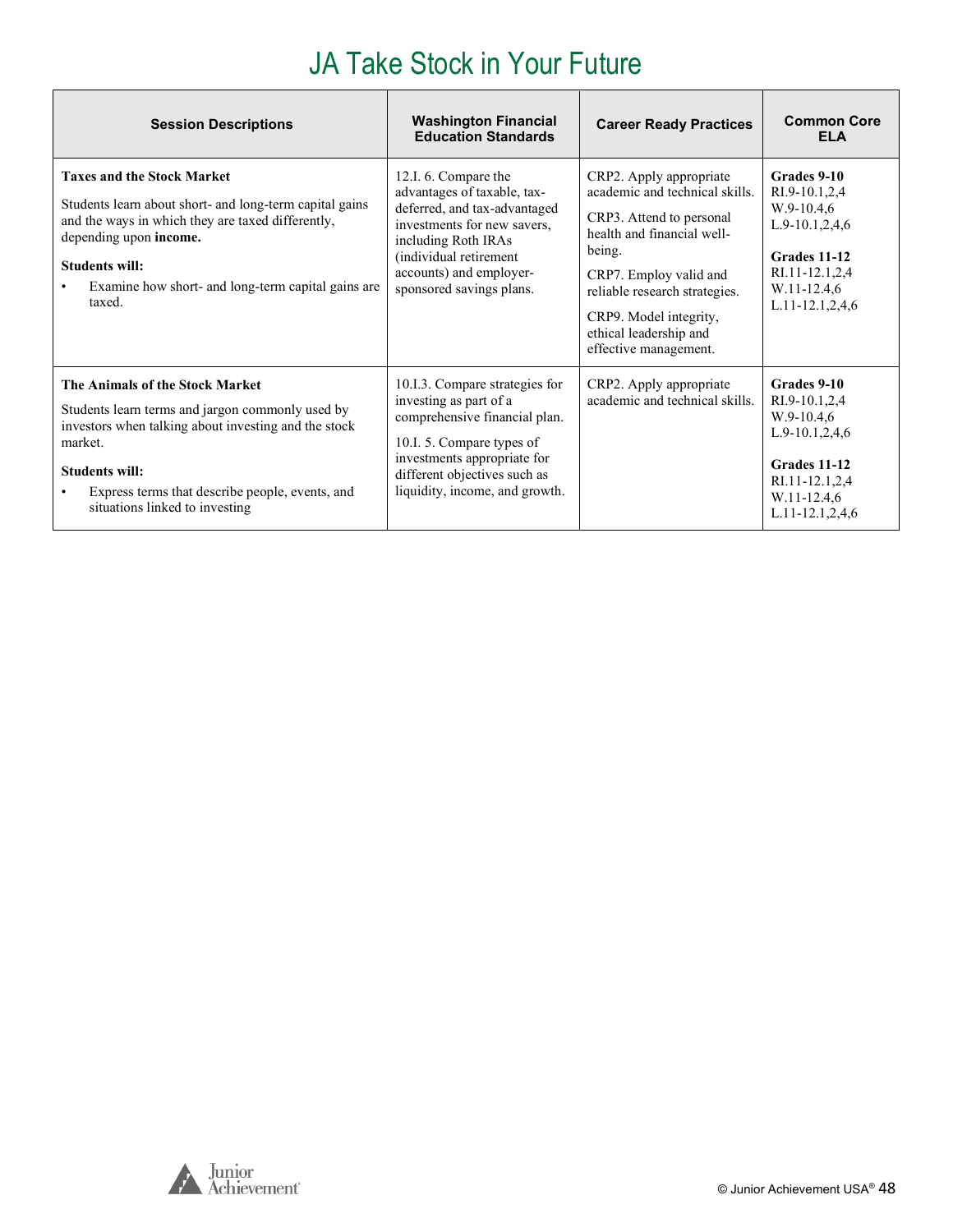#### JA Titan

<span id="page-48-0"></span>

| <b>Session Descriptions</b>                                                                                                                                                                                                                                                                                                                                                     | <b>Washington Social Studies and</b><br><b>Financial Literacy Standards</b>                                                                                                                                                                                                                                                                                                                                                                                                                                                                                         | <b>Career Ready</b><br><b>Practices</b>                                                                                                                                                         | <b>Common Core</b><br><b>ELA</b>                                                                                                                                                                                | Common<br><b>Core Math</b>                                                                            |
|---------------------------------------------------------------------------------------------------------------------------------------------------------------------------------------------------------------------------------------------------------------------------------------------------------------------------------------------------------------------------------|---------------------------------------------------------------------------------------------------------------------------------------------------------------------------------------------------------------------------------------------------------------------------------------------------------------------------------------------------------------------------------------------------------------------------------------------------------------------------------------------------------------------------------------------------------------------|-------------------------------------------------------------------------------------------------------------------------------------------------------------------------------------------------|-----------------------------------------------------------------------------------------------------------------------------------------------------------------------------------------------------------------|-------------------------------------------------------------------------------------------------------|
| <b>Session One: How Much? How</b><br>Many?<br>Students explore how price and<br>production can affect business<br>performance.<br><b>Students will:</b><br>Explain how product price<br>makes an impact on profits<br>Describe how production can<br>$\bullet$<br>affect price, sales, and profit                                                                               | <b>Social Studies</b><br>C2.9-10.1 Explain how citizens and<br>institutions address social and<br>political problems at the local, state,<br>tribal, national, and international<br>level.<br>C2.11-12.1 Analyze citizens' and<br>institutions' effectiveness in<br>addressing social and political<br>problems at the local, state, tribal,<br>national and/or international level.<br><b>Financial Education</b><br>E1.9-10.2 Analyze how choices<br>made by individuals, firms, or<br>governments are constrained by the<br>resources to which they have access. | CRP1. Act as a<br>responsible and<br>contributing citizen and<br>employee.<br>CRP2. Apply appropriate<br>academic and technical<br>skills.                                                      | Grades 9-10<br>RI.9-10.2,4,8<br>SL.9-10.1-4<br>SL.9-10.6<br>$L.9-10.1, 2, 4, 6$<br>Grades 11-12<br>RI-11-12.2,4<br>W.11-12.2,4<br>W.11-12.7-8<br>SL.11-12.1-4<br>SL.11-12.6<br>$L.11 - 12.1 - 4$<br>$L.11-12.6$ | <b>NA</b>                                                                                             |
| <b>Session Two: How Much?</b><br><b>How Many?</b> -The Simulation<br>Students make decisions about<br>price and production levels using<br>the JA Titan computer simulation.<br><b>Students will:</b><br>Make informed business price<br>and production decisions                                                                                                               | <b>Social Studies</b><br>E1.9-10.2 Analyze how choices<br>made by individuals, firms, or<br>governments are constrained by the<br>resources to which they have access.                                                                                                                                                                                                                                                                                                                                                                                              | CRP1. Act as a<br>responsible and<br>contributing citizen and<br>employee.<br>CRP2. Apply appropriate<br>academic and technical<br>skills.<br>CRP11. Use technology to<br>enhance productivity. | Grades 9-10<br>RI.9-10.4<br>$W.9-10.2$<br>SL.9-10.1,2,3,4,6<br>$L.9-10.1, 2, 4, 6$<br>$L.9-10.4$<br>$L.9-10.6$<br>Grades 11-12<br>RI-11-2.2,4<br>SL.11-12.1,2,3,4,6<br>$L.11 - 12.1, 2, 6$<br>$L.11 - 12.6$     | <b>Statistics and</b><br>Probability<br>$CC.2.4$ .<br>HS.B.<br>CC.2.4.<br>HS.B.3<br>CC.2.4.<br>HS.B.5 |
| <b>Session Three: Cutting Edge</b><br>Students design a marketing plan.<br>Students will:<br>Explore why a business<br>$\bullet$<br>conducts research and<br>development<br>Explain how businesses<br>$\bullet$<br>determine their target markets<br>and conduct market research<br>Explain how marketing affects<br>$\bullet$<br>sales<br>Identify key marketing<br>strategies | <b>Social Studies</b><br>E1.9-10.2 Analyze how choices<br>made by individuals, firms, or<br>governments are constrained by the<br>resources to which they have access.                                                                                                                                                                                                                                                                                                                                                                                              | CRP2. Apply appropriate<br>academic and technical<br>skills.<br>CRP4. Communicate<br>clearly and effectively and<br>with reason.<br>CRP6. Demonstrate<br>creativity and innovation.             | Grades 9-10<br>RI.9-102,4<br>$W.9-10.2,7$<br>SL.9-10.1,2,3,4,6<br>$L.9-10.1,2,4,6$<br><b>Grades 11-12</b><br>RI-11-12.2,4<br>W.11-12.2,4,7,8<br>SL.11-12.1,2,3,4,6<br>L.11-12.1,2,3,4,6                         | NA                                                                                                    |

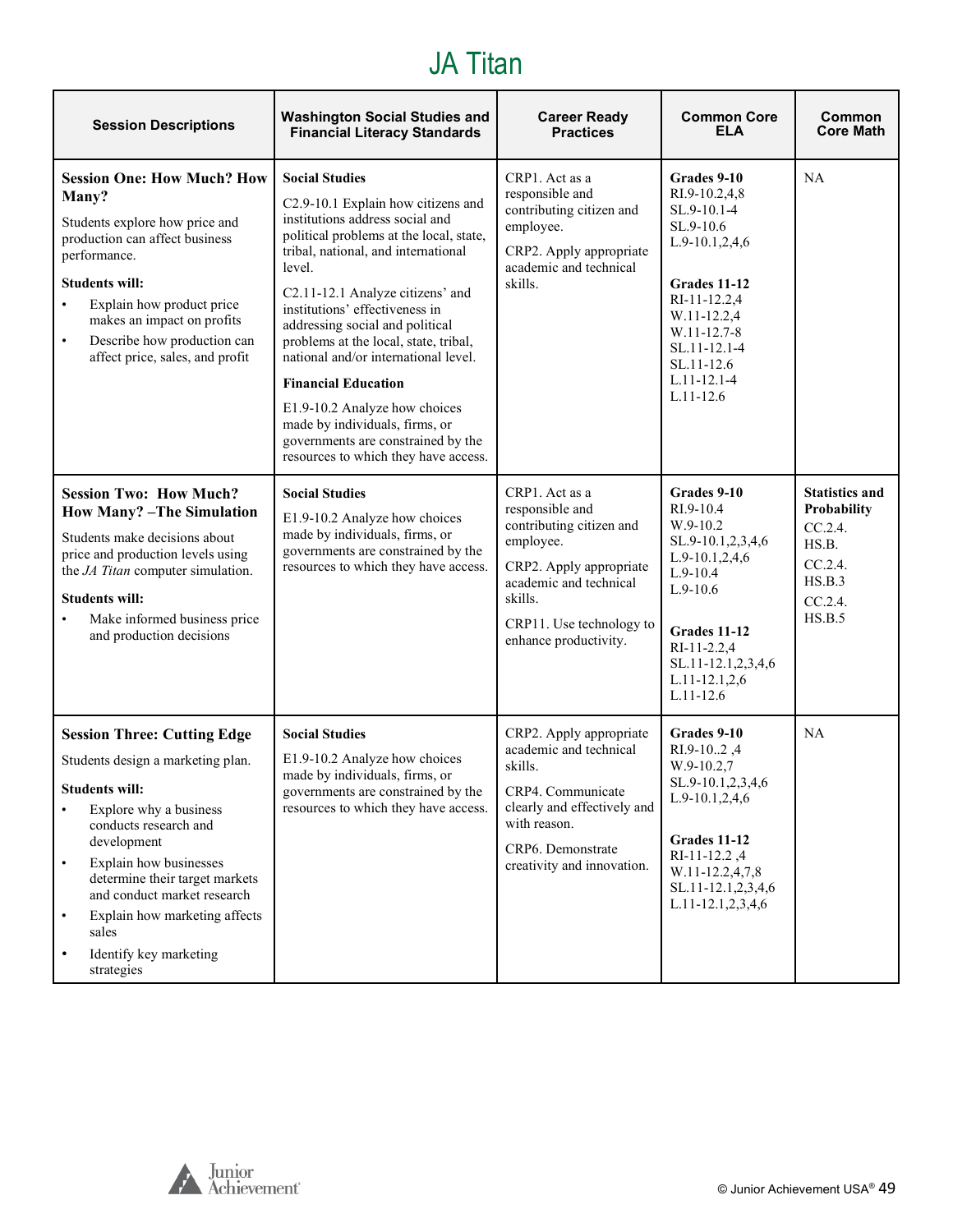#### JA Titan

| <b>Session Descriptions</b>                                                                                                                                                                                                                                                                                                                                                                                                                                                                                                                                                                             | <b>Washington Social Studies and</b><br><b>Financial Literacy Standards</b>                                                                                                                                                                                                                                                                                                                                                                                                                 | <b>Career Ready</b><br><b>Practices</b>                                                                                                                                                                                                                                   | <b>Common Core</b><br><b>ELA</b>                                                                                                                                                           | Common<br><b>Core Math</b>                                                                                                     |
|---------------------------------------------------------------------------------------------------------------------------------------------------------------------------------------------------------------------------------------------------------------------------------------------------------------------------------------------------------------------------------------------------------------------------------------------------------------------------------------------------------------------------------------------------------------------------------------------------------|---------------------------------------------------------------------------------------------------------------------------------------------------------------------------------------------------------------------------------------------------------------------------------------------------------------------------------------------------------------------------------------------------------------------------------------------------------------------------------------------|---------------------------------------------------------------------------------------------------------------------------------------------------------------------------------------------------------------------------------------------------------------------------|--------------------------------------------------------------------------------------------------------------------------------------------------------------------------------------------|--------------------------------------------------------------------------------------------------------------------------------|
| <b>Session Four: Cutting</b><br><b>Edge-The Simulation</b><br>Students make decisions about<br>price, production, and research<br>and development using the $JA$<br>Titan computer simulation.<br><b>Students will:</b><br>Make informed research<br>and development and<br>marketing decisions                                                                                                                                                                                                                                                                                                         | <b>Social Studies</b><br>E1.9-10.2 Analyze how choices made<br>by individuals, firms, or governments<br>are constrained by the resources to<br>which they have access.<br>E1.11-12.1 Analyze how economic<br>incentives influence choices that may<br>result in policies with a range of costs<br>and benefits for different groups in the<br>United States.                                                                                                                                | CRP2. Apply appropriate<br>academic and technical<br>skills.<br>CRP4. Communicate<br>clearly and effectively and<br>with reason.<br>CRP6. Demonstrate<br>creativity and innovation.<br>CRP11. Use technology to<br>enhance productivity.                                  | Grades 9-10<br>RI.9-10.2,4<br>W.9-10.2,7<br>SL.9-10.1,2,3,4,6<br>$L.9-10.1, 2, 4, 6$<br>Grades 11-12<br>RI-11-12.2,4<br>W.11-12.2,4,7,8<br>SL.11-12.1,2,3,4,6<br>$L.11-12.1, 2, 3, 4, 6$   | <b>Statistics &amp;</b><br>Probability<br>$S-IC$<br>$S-IC.1$<br>$S-IC.6$<br><b>Mathematical</b><br><b>Practices</b><br>$1 - 8$ |
| <b>Session Five: Make an</b><br>Investment<br>Students solicit capital<br>investment.<br><b>Students will:</b><br>Discuss reasons that<br>businesses use different<br>capital investment strategies<br>Make recommendations for<br>$\bullet$<br>capital investment based on<br>set parameters<br>Define charitable giving and<br>$\bullet$<br>explain why businesses<br>make decisions to share<br>their resources                                                                                                                                                                                      | <b>Financial Education</b><br>9.SS Develop a plan for spending and<br>saving.<br>1. Use a plan to manage spending and<br>achieve financial goals.<br>2. Identify how charitable giving fits<br>into a spending plan.<br>10.I.3. Compare strategies for investing<br>as part of a comprehensive financial<br>plan.                                                                                                                                                                           | CRP2. Apply appropriate<br>academic and technical<br>skills.<br>CRP4. Communicate<br>clearly and effectively and<br>with reason.<br>CRP6. Demonstrate<br>creativity and innovation.<br>CRP12. Work<br>productively in teams<br>while using cultural global<br>competence. | Grades 9-10<br>RI.9-10.2<br>SL.9-10.1-4<br>$L.9-10.1-2$<br>Grades 11-12<br>$RI-11-12.2$<br>SL.11-12.1-4<br>$L.11 - 12.1 - 4$                                                               | NA                                                                                                                             |
| <b>Session Six: Make an</b><br><b>Investment-The Simulation</b><br>Students make decisions about<br>capital investment, price,<br>production, research and<br>development, and charitable<br>giving using the JA Titan<br>computer simulation.<br><b>Students will:</b><br>Make business decisions by<br>applying their knowledge to<br>a business simulation<br>Use what they have learned<br>$\bullet$<br>about price, production,<br>research and development,<br>marketing, capital<br>investment, and charitable<br>giving to make business<br>decisions using the JA Titan<br>computer simulation | <b>Social Studies</b><br>E1.9-10.2 Analyze how choices made<br>by individuals, firms, or governments<br>are constrained by the resources to<br>which they have access.<br><b>Financial Education</b><br>9.SS Develop a plan for spending and<br>saving.<br>1. Use a plan to manage spending and<br>achieve financial goals.<br>2. Identify how charitable giving fits<br>into a spending plan.<br>10.I.3. Compare strategies for investing<br>as part of a comprehensive financial<br>plan. | CRP2. Apply appropriate<br>academic and technical<br>skills.<br>CRP4. Communicate<br>clearly and effectively and<br>with reason.<br>CRP6. Demonstrate<br>creativity and innovation.<br>CRP11. Use technology to<br>enhance productivity.                                  | Grades 9-10<br>RI.9-10.2,4<br>W.9-10.2,7<br>SL.9-10.1,2,3,4,6<br>L.9-10.1,2,4,6<br><b>Grades 11-12</b><br>RI-11-12.2,4<br>W.11-12.2,4,7,8<br>$SL.11-$<br>12.1,2,3,4,6L.11-<br>12.1,2,3,4,6 | <b>Statistics and</b><br><b>Probability</b><br>CC.2.4.HS.B.<br>CC.2.4.HS.B.3<br>CC.2.4.HS.B.5                                  |

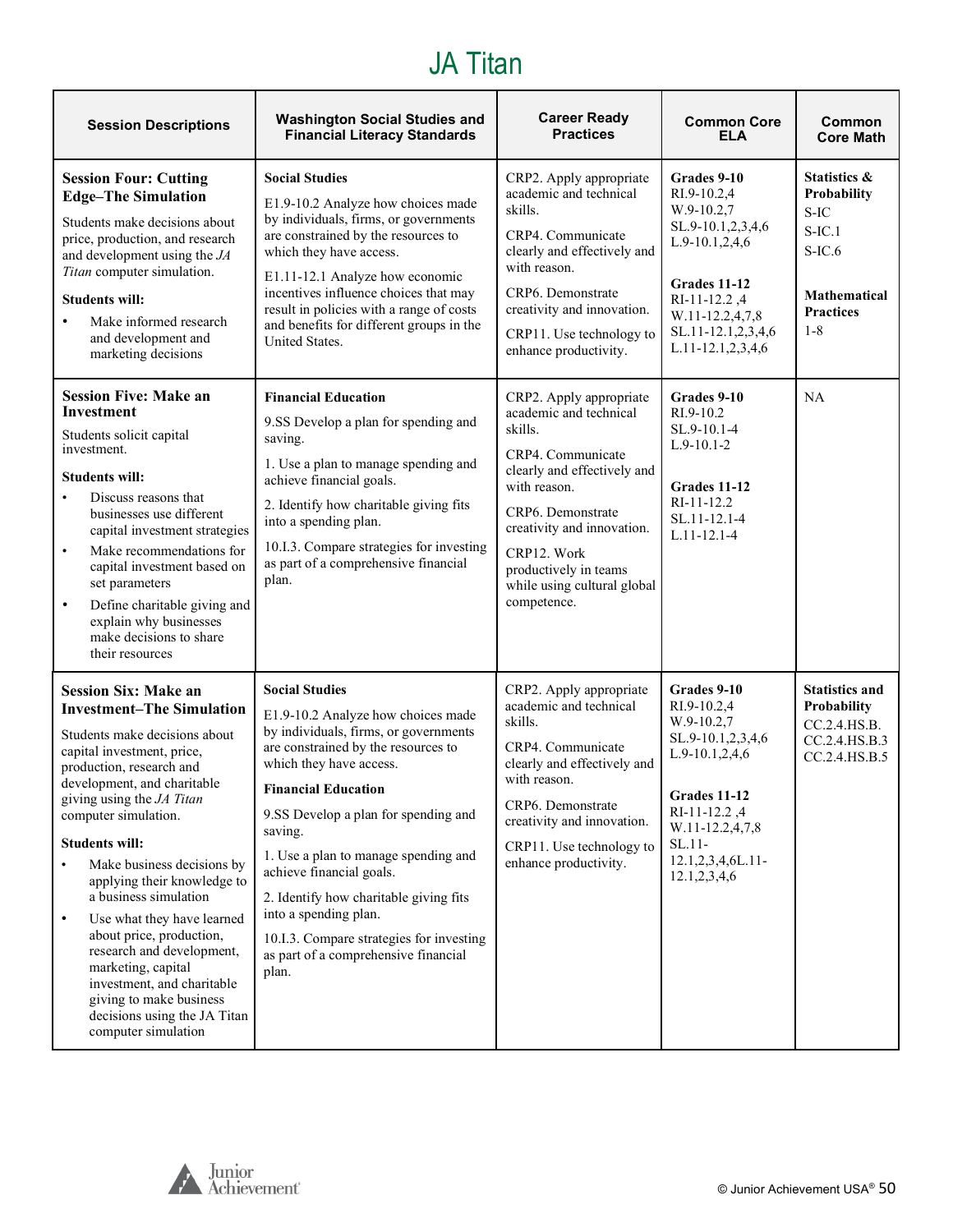#### JA Titan

| <b>Session Descriptions</b>                                                                                                                                                                                                                                                                                                                                                                                               | <b>Washington Social Studies and</b>                                                                                                                                                                                                                                                                                                                                                                                                                                                        | <b>Career Ready</b>                                                                                                                                                                                                                      | <b>Common Core</b>                                                                                                                                                                                 | Common                                                                                        |
|---------------------------------------------------------------------------------------------------------------------------------------------------------------------------------------------------------------------------------------------------------------------------------------------------------------------------------------------------------------------------------------------------------------------------|---------------------------------------------------------------------------------------------------------------------------------------------------------------------------------------------------------------------------------------------------------------------------------------------------------------------------------------------------------------------------------------------------------------------------------------------------------------------------------------------|------------------------------------------------------------------------------------------------------------------------------------------------------------------------------------------------------------------------------------------|----------------------------------------------------------------------------------------------------------------------------------------------------------------------------------------------------|-----------------------------------------------------------------------------------------------|
|                                                                                                                                                                                                                                                                                                                                                                                                                           | <b>Financial Literacy Standards</b>                                                                                                                                                                                                                                                                                                                                                                                                                                                         | <b>Practices</b>                                                                                                                                                                                                                         | <b>ELA</b>                                                                                                                                                                                         | <b>Core Math</b>                                                                              |
| <b>Session Seven: JA Titan of</b><br><b>Industry – The Competition</b><br>Students make decisions about<br>capital investment, price,<br>production, research and<br>development, and charitable<br>giving using the JA Titan<br>computer simulation.<br><b>Students will:</b><br>Demonstrate how business<br>decisions affect business<br>performance<br>React appropriately to<br>decisions made by other<br>businesses | <b>Social Studies</b><br>E1.9-10.2 Analyze how choices made<br>by individuals, firms, or governments<br>are constrained by the resources to<br>which they have access.<br><b>Financial Education</b><br>9.SS Develop a plan for spending and<br>saving.<br>1. Use a plan to manage spending and<br>achieve financial goals.<br>2. Identify how charitable giving fits<br>into a spending plan.<br>10.1.3. Compare strategies for investing<br>as part of a comprehensive financial<br>plan. | CRP2. Apply appropriate<br>academic and technical<br>skills.<br>CRP4. Communicate<br>clearly and effectively and<br>with reason.<br>CRP6. Demonstrate<br>creativity and innovation.<br>CRP11. Use technology to<br>enhance productivity. | Grades 9-10<br>RI.9-10.2,4<br>W.9-10.2,7<br>$SL.9-10.1, 2, 3, 4, 6$<br>$L.9-10.1, 2, 4, 6$<br>Grades 11-12<br>$RI-11-12.2$ , 4<br>W.11-12.2,4,7,8<br>SL.11-12.1,2,3,4,6<br>$L.11-12.1, 2, 3, 4, 6$ | <b>Statistics and</b><br><b>Probability</b><br>CC.2.4.HS.B.<br>CC.2.4.HS.B.3<br>CC.2.4.HS.B.5 |

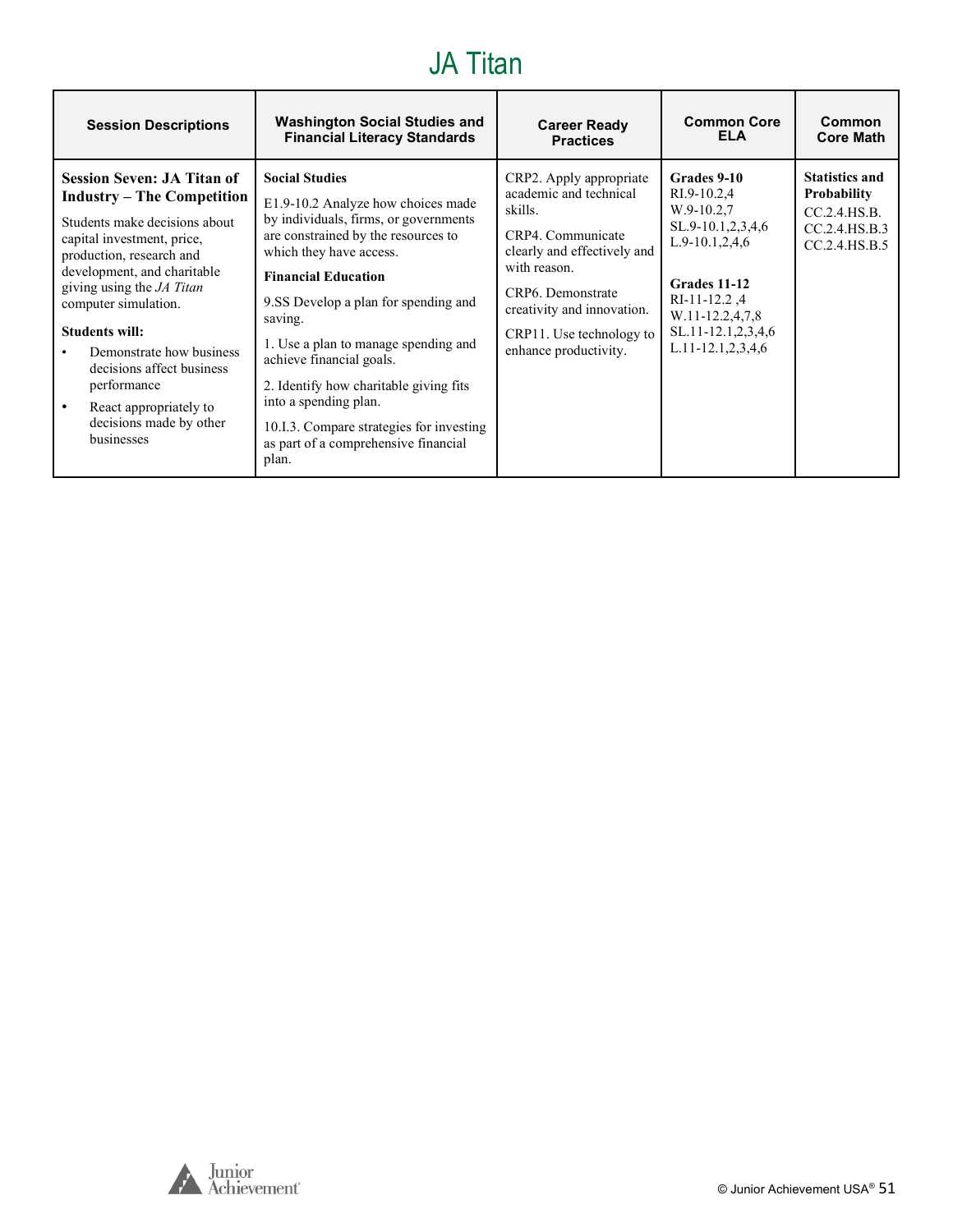<span id="page-51-0"></span>

| <b>Session Details</b>                                                                                                                                                                                                                                                                                                                                                                                                                                                                                                                                                                                                                                                                                                                                                                                                                                                                                                                                                                                                                                                                        | <b>Washington Social</b><br><b>Studies and Financial</b><br><b>Literacy Standards</b>                                                                                           | <b>Career Ready</b><br><b>Practices</b>                                                                                                                                                                                                  | <b>Common Core</b><br><b>ELA</b>                                                                                                                                                   | Common<br><b>Core Math</b>               |
|-----------------------------------------------------------------------------------------------------------------------------------------------------------------------------------------------------------------------------------------------------------------------------------------------------------------------------------------------------------------------------------------------------------------------------------------------------------------------------------------------------------------------------------------------------------------------------------------------------------------------------------------------------------------------------------------------------------------------------------------------------------------------------------------------------------------------------------------------------------------------------------------------------------------------------------------------------------------------------------------------------------------------------------------------------------------------------------------------|---------------------------------------------------------------------------------------------------------------------------------------------------------------------------------|------------------------------------------------------------------------------------------------------------------------------------------------------------------------------------------------------------------------------------------|------------------------------------------------------------------------------------------------------------------------------------------------------------------------------------|------------------------------------------|
| <b>Tutorial: Getting Ready for Business*</b><br>Students are guided through an interactive<br>tour of the JA Titan simulation. They learn<br>about the program's goals and key terms used<br>in the simulation, and how to play JA Titan.<br><b>Students will:</b><br>Recognize and correctly express the<br>$\bullet$<br>program's key terms.<br>Predict and identify various business trade-<br>$\bullet$<br>offs based on business decisions.<br>Apply business decisions that indicate an<br>$\bullet$<br>understanding of the importance of profit<br>to the success of a business.                                                                                                                                                                                                                                                                                                                                                                                                                                                                                                      | <b>Social Studies</b><br>E1.9-10.2 Analyze how<br>choices made by<br>individuals, firms, or<br>governments are<br>constrained by the<br>resources to which they<br>have access. | CRP2. Apply appropriate<br>academic and technical<br>skills.<br>CRP4. Communicate<br>clearly and effectively<br>and with reason.<br>CRP6. Demonstrate<br>creativity and innovation.<br>CRP11. Use technology<br>to enhance productivity. | Grades 9-10<br>RI.9-10.2,4<br>W.9-10.4,8<br>SL.9-10.1,2,4,6<br>$L.9-10.1, 2, 4, 6$<br>Grades 11-12<br>RI-11-12.2,3,4,7<br>W.11-12.4,8<br>SL.11-12.1,2,4,6<br>L.11-12.1,2,4,6       | <b>NA</b>                                |
| <b>Competition Prep: Freestyle</b><br><b>Exploration</b><br>Students jump straight into playing the JA<br>Titan simulation. There is no teacher or<br>volunteer led guidance or focus on a<br>business concept. Instead, students learn<br>solely by playing, using the Student Quick<br>Start Guide and Student Activity Sheet.<br><b>Students will:</b><br>Apply the profit equation: profit equals<br>$\bullet$<br>total revenue minus total costs.<br>Apply the concept of pricing based on<br>$\bullet$<br>costs, productivity, and profit.<br>Demonstrate an understanding that<br>$\bullet$<br>companies are constrained by limited<br>resources.<br>Evaluate the possible trade-offs for each<br>$\bullet$<br>business decision before committing to the<br>decision.<br>Use a budget as a strategy to monitor<br>income, expenses, and other financial<br>records.<br>Identify potential customers and their<br>$\bullet$<br>preferred phone features to increase<br>profitability.<br>Identify a new phone feature to be<br>$\bullet$<br>developed to potentially increase profits. | <b>Social Studies</b><br>E1.9-10.2 Analyze how<br>choices made by<br>individuals, firms, or<br>governments are<br>constrained by the<br>resources to which they<br>have access. | CRP2. Apply appropriate<br>academic and technical<br>skills.<br>CRP4. Communicate<br>clearly and effectively<br>and with reason.<br>CRP6. Demonstrate<br>creativity and innovation.<br>CRP11. Use technology<br>to enhance productivity. | Grades 9-10<br>RI.9-10.2,4<br>$W.9-10.4,8$<br>SL.9-10.1,2<br>$L.9-10.1, 2, 4, 6$<br>Grades 11-12<br>RI-11-12.3,7<br>W.11-12.4,8<br>SL.11-12.1,2,3,4,6<br>$L.11 - 12.1, 2, 3, 4, 6$ | <b>Math HS</b><br>1, 2, 4, 5, 6,<br>7, 8 |

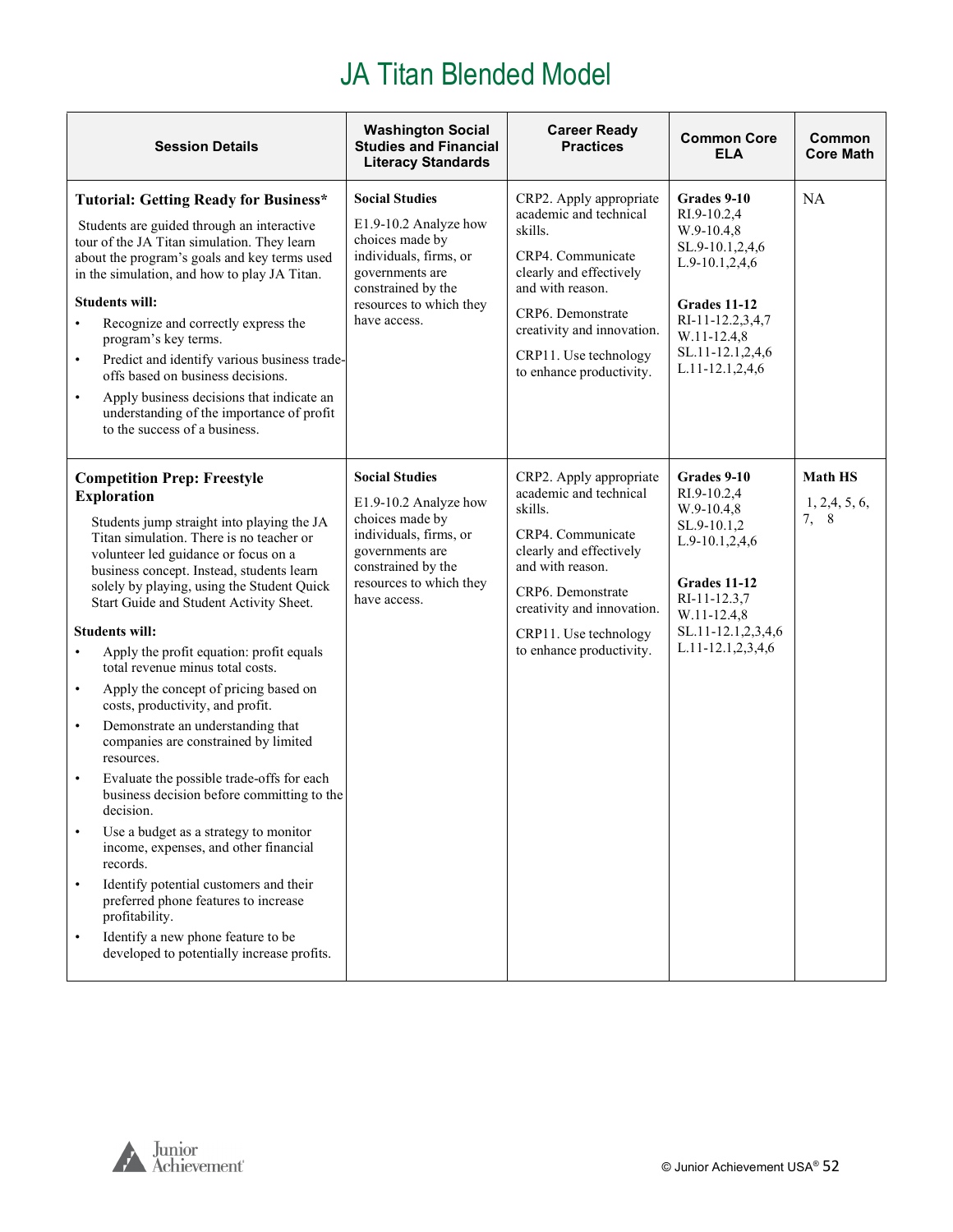| <b>Session Details</b>                                                                                                                                                                                                                                                                                                                                                                                                                                                                                                                                                                                                                                                                     | <b>Washington Social</b><br><b>Studies and Financial</b><br><b>Literacy Standards</b>                                                                                           | <b>Career Ready</b><br><b>Practices</b>                                                                                                                                                                                                     | <b>Common Core</b><br>FI A                                                                                                                                   | Common<br><b>Core Math</b>                                                                                                                       |
|--------------------------------------------------------------------------------------------------------------------------------------------------------------------------------------------------------------------------------------------------------------------------------------------------------------------------------------------------------------------------------------------------------------------------------------------------------------------------------------------------------------------------------------------------------------------------------------------------------------------------------------------------------------------------------------------|---------------------------------------------------------------------------------------------------------------------------------------------------------------------------------|---------------------------------------------------------------------------------------------------------------------------------------------------------------------------------------------------------------------------------------------|--------------------------------------------------------------------------------------------------------------------------------------------------------------|--------------------------------------------------------------------------------------------------------------------------------------------------|
| <b>Competition Prep: How to Play JA Titan</b><br>Students learn key terms and concepts for<br>the simulation: budget, cash-on-hand, CEO,<br>expenses, income statement, price, and<br>production.<br><b>Students will:</b><br>Express and use the program's key<br>$\bullet$<br>terms.<br>Use a budget as a strategy to monitor<br>$\bullet$<br>income, expenses, and other financial<br>records.<br>Demonstrate an understanding that<br>$\bullet$<br>businesses are constrained by limited<br>resources.<br>Express the importance of profit to the<br>$\bullet$<br>success of a business.<br>Practice using the features and<br>$\bullet$<br>functionality of the simulation interface. | <b>Social Studies</b><br>E1.9-10.2 Analyze how<br>choices made by<br>individuals, firms, or<br>governments are<br>constrained by the<br>resources to which they<br>have access. | CRP2. Apply<br>appropriate academic<br>and technical skills.<br>CRP4. Communicate<br>clearly and effectively<br>and with reason.<br>CRP6. Demonstrate<br>creativity and<br>innovation.<br>CRP11. Use technology<br>to enhance productivity. | Grades 9-10<br>RI.9-10.4<br>SL.9-10.1-2<br>L.9-10.1,2,4,6<br>Grades 11-12<br>RI-11-12.3,4<br>W.11-12.4,8<br>SL.11-12.1<br>$L.11 - 12.1, 2, 3, 4, 6$          | Common<br><b>Core HS</b><br>Math<br>1.2.4.5.6.7                                                                                                  |
| <b>Competition Prep: Exploring Production</b><br>Students focus on the interconnected aspects<br>of profit, price, cost, and production.<br><b>Students will:</b><br>Express the profit equation.<br>$\bullet$<br>Describe how price is determined by<br>$\bullet$<br>cost plus markup. Express the<br>importance of profit to the success of a<br>business.<br>Practice using the features and<br>$\bullet$<br>functionality of the simulation interface.                                                                                                                                                                                                                                 | <b>Social Studies</b><br>E1.9-10.2 Analyze how<br>choices made by<br>individuals, firms, or<br>governments are<br>constrained by the<br>resources to which they<br>have access. | CRP2. Apply<br>appropriate academic<br>and technical skills.<br>CRP4. Communicate<br>clearly and effectively<br>and with reason.<br>CRP6. Demonstrate<br>creativity and<br>innovation.<br>CRP11. Use technology<br>to enhance productivity. | Grades 9-10<br>RI.9-10.2,4,8<br>$W.9-10.4,8$<br>SL.9-10.1,2,3,6<br>L.9-10.1,2,4,6<br>Grades 11-12<br>RI-11-12.2,3,4,7<br>SL.11-12.1,2,3,6<br>L.11-12.1,2,4,6 | <b>Statistics &amp;</b><br>Probability<br>CC.2.4.HS.B.<br>CC.2.4.HS.B.<br>3<br>CC.2.4.HS.B.<br>5<br><b>Mathematic</b><br>al Practices<br>$1 - 8$ |

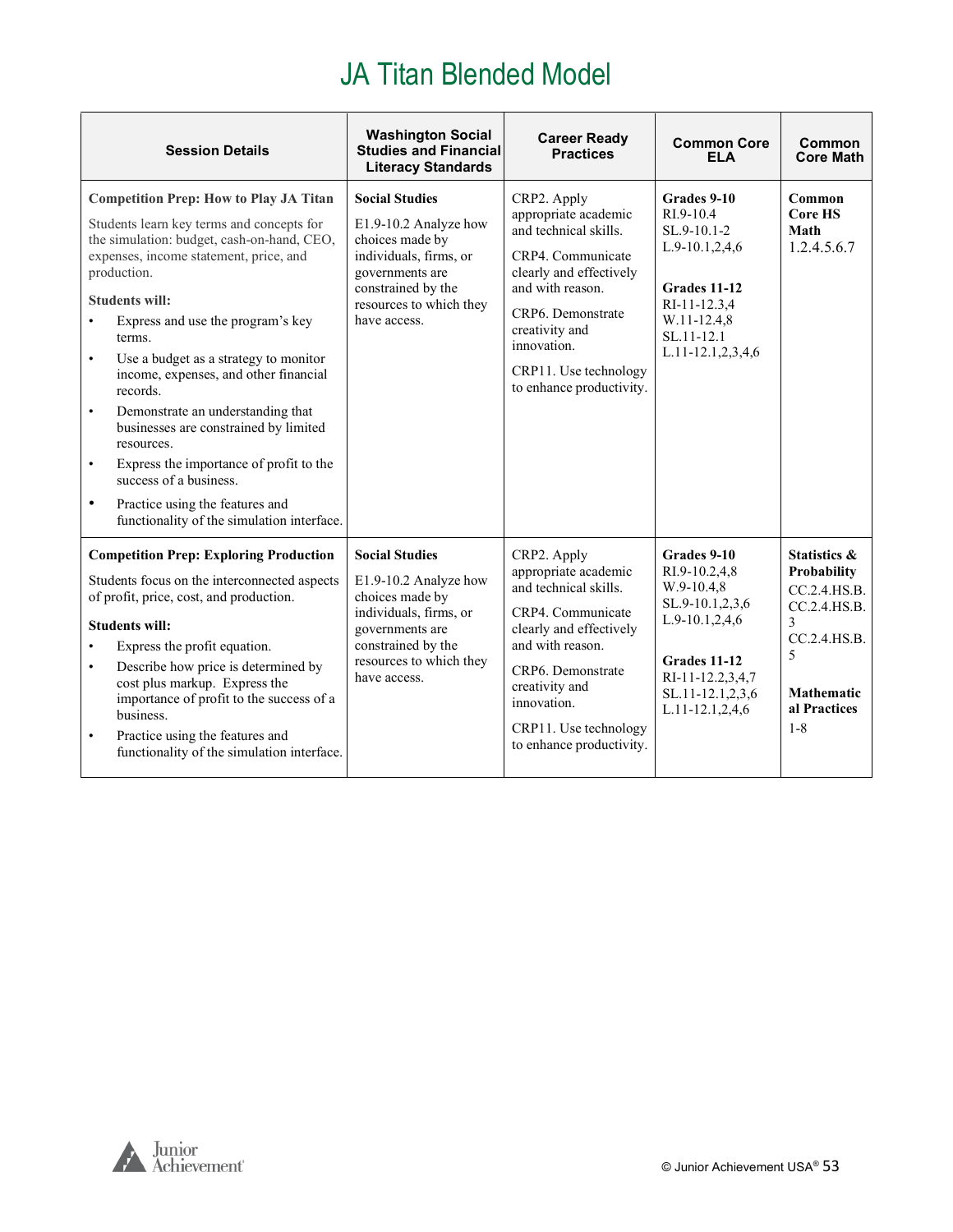| <b>Session Details</b>                                                                                                                                                                                                                                                                                                                                                                                                                                                                                                                                                                                                                       | <b>Washington Social</b><br><b>Studies and Financial</b><br><b>Literacy Standards</b>                                                                                     | <b>Career Ready Practices</b>                                                                                                                                                                                                                                                                                                    | <b>Common Core</b><br><b>ELA</b>                                                                                                                                            | <b>Common Core</b><br><b>Math</b>                  |
|----------------------------------------------------------------------------------------------------------------------------------------------------------------------------------------------------------------------------------------------------------------------------------------------------------------------------------------------------------------------------------------------------------------------------------------------------------------------------------------------------------------------------------------------------------------------------------------------------------------------------------------------|---------------------------------------------------------------------------------------------------------------------------------------------------------------------------|----------------------------------------------------------------------------------------------------------------------------------------------------------------------------------------------------------------------------------------------------------------------------------------------------------------------------------|-----------------------------------------------------------------------------------------------------------------------------------------------------------------------------|----------------------------------------------------|
| <b>Competition Prep: Examining R&amp;D</b><br>and Marketing<br>Students focus on the impact R&D<br>and marketing can have on the<br>product and the profits.<br><b>Students will:</b><br>Describe why R&D and<br>$\bullet$<br>marketing expenses are<br>investments.<br>Express how R&D and marketing<br>$\bullet$<br>decisions support the success of a<br>company.<br>Practice using the features and<br>$\bullet$<br>functionality of the simulation<br>interface.                                                                                                                                                                        | <b>Social Studies</b><br>E1.9-10.2 Analyze how<br>choices made by individuals,<br>firms, or governments are<br>constrained by the resources<br>to which they have access. | CRP2. Apply appropriate<br>academic and technical<br>skills.<br>CRP4. Communicate<br>clearly and effectively and<br>with reason.<br>CRP6. Demonstrate<br>creativity and innovation.<br>CRP11. Use technology to<br>enhance productivity.                                                                                         | Grades 9-10<br>RI.9-10.2,4,8<br>W.9-10.4<br>SL.9-10.1,2,3,4,6<br>L.9-10.1,2,4,6<br>Grades 11-12<br>RI-11-12.2,3,4,7<br>W.11-12.4,8<br>SL.11-12.1,2,3,4,6<br>L.11-12.1,2,4,6 | <b>Mathematical</b><br><b>Practices</b><br>$1 - 8$ |
| <b>Competition Prep: Considering</b><br><b>Economic Factors</b><br>Students explore economic<br>circumstances under which they may<br>implement different strategies in<br>preparation of the alternative scenario<br>games available in the simulation.<br><b>Students will:</b><br>Express and use the program's<br>$\bullet$<br>key terms.<br>Express the importance of profit<br>$\bullet$<br>to a business's success.<br>Evaluate and select the optimal<br>$\bullet$<br>business-based choices using the<br>resources available.<br>Recognize that shocks to demand<br>$\bullet$<br>or supply affect business<br>management decisions. | <b>Financial Education</b><br>10.I. 6. Give examples of<br>how economic conditions<br>and business factors affect<br>the market value of a stock.                         | CRP2. Apply appropriate<br>academic and technical<br>skills.<br>CRP4. Communicate<br>clearly and effectively and<br>with reason.<br>CRP5. Consider the<br>environmental, social and<br>economic impacts of<br>decisions.<br>CRP6. Demonstrate<br>creativity and innovation.<br>CRP11. Use technology to<br>enhance productivity. | Grades 9-10<br>RI.9-10.2,4<br>SL.9-10.2<br>$L.9-10.1, 2, 4, 6$<br>Grades 11-12<br>RI-11-12.2,3,4,7<br>SL.11-12.1,2,3,4,6<br>$L.11 - 12.1 - 3$                               | <b>Mathematical</b><br><b>Practices</b><br>$1 - 8$ |

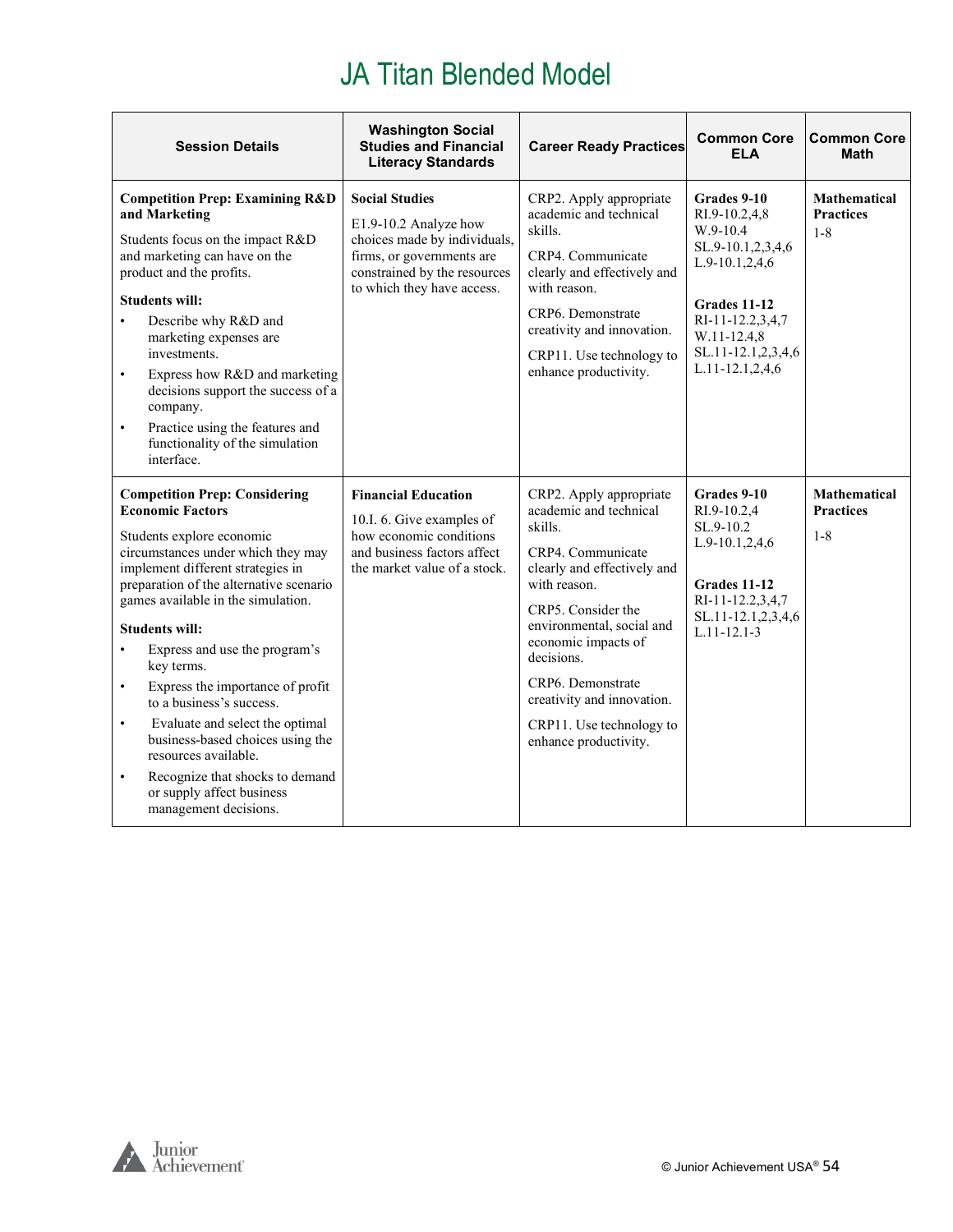| <b>Social Studies</b><br><b>Competition Prep: Presenting the JA</b><br>CRP2. Apply appropriate<br>Grades 9-10<br><b>Mathematical</b><br><b>Titan of Business Competition</b><br>academic and technical<br><b>Practices</b><br>RI.9-10.2,4<br>E1.9-10.2 Analyze how<br>skills.<br>SL.9-10.2<br>$1 - 8$<br>In this game-based session, students<br>choices made by<br>$L.9-10.1, 2, 4, 6$<br>compete as businesses to see which will be<br>individuals, firms, or<br>CRP4. Communicate<br>crowned the JA Titan of Industry.<br>clearly and effectively and<br>governments are<br>with reason.<br>constrained by the<br>Grades 11-12<br><b>Students will:</b><br>resources to which they<br>RI-11-12.2,3,4,7<br>CRP5. Consider the<br>have access.<br>SL.11-12.1,2,3,4,6<br>Express the importance of profit to the<br>$\bullet$<br>environmental, social and<br>$L.11 - 12.1 - 3$<br>success of a business.<br>economic impacts of<br>C2.11-12.1 Analyze<br>Apply the profit equation: profit equals<br>$\bullet$<br>citizens' and institutions'<br>decisions.<br>total revenue minus total costs.<br>effectiveness in<br>CRP6. Demonstrate<br>addressing social and<br>Demonstrate an understanding that<br>$\bullet$<br>creativity and innovation.<br>political problems at the<br>companies are constrained by limited<br>local, state, tribal, national<br>resources.<br>CRP11. Use technology to<br>and/or international level.<br>enhance productivity.<br>Evaluate the possible trade-offs for each<br>$\bullet$<br>business decision before committing to<br><b>Financial Education</b><br>the decision.<br>10.I.3. Compare strategies<br>Use a budget as a strategy to monitor<br>$\bullet$<br>for investing as part of a<br>income, expenses, and other financial<br>comprehensive financial<br>records.<br>plan.<br>Identify potential customers and their<br>$\bullet$<br>9.SS Develop a plan for<br>preferred phone features to increase<br>spending and saving.<br>profitability.<br>Identify a new phone feature to be<br>$\bullet$<br>1. Use a plan to manage<br>developed to potentially increase profits.<br>spending and achieve<br>Additionally, depending on the<br>financial goals.<br>simulation settings selected, students<br>2. Identify how charitable<br>may:<br>giving fits into a spending<br>Apply debt financing for profitability.<br>$\bullet$<br>plan.<br>Express the benefits to a business of<br>$\bullet$<br>making intentional, positive CSR<br>decisions for the business, its employees,<br>and the community. | <b>Session Details</b> | <b>Washington Social</b><br><b>Studies and Financial</b><br><b>Literacy Standards</b> | <b>Career Ready</b><br><b>Practices</b> | <b>Common Core</b><br><b>ELA</b> | Common<br><b>Core Math</b> |
|-------------------------------------------------------------------------------------------------------------------------------------------------------------------------------------------------------------------------------------------------------------------------------------------------------------------------------------------------------------------------------------------------------------------------------------------------------------------------------------------------------------------------------------------------------------------------------------------------------------------------------------------------------------------------------------------------------------------------------------------------------------------------------------------------------------------------------------------------------------------------------------------------------------------------------------------------------------------------------------------------------------------------------------------------------------------------------------------------------------------------------------------------------------------------------------------------------------------------------------------------------------------------------------------------------------------------------------------------------------------------------------------------------------------------------------------------------------------------------------------------------------------------------------------------------------------------------------------------------------------------------------------------------------------------------------------------------------------------------------------------------------------------------------------------------------------------------------------------------------------------------------------------------------------------------------------------------------------------------------------------------------------------------------------------------------------------------------------------------------------------------------------------------------------------------------------------------------------------------------------------------------------------------------------------------------------------------------------------------------------------------------------------------------------------------------------------------------------------------------------------------------------------------------------------------|------------------------|---------------------------------------------------------------------------------------|-----------------------------------------|----------------------------------|----------------------------|
|                                                                                                                                                                                                                                                                                                                                                                                                                                                                                                                                                                                                                                                                                                                                                                                                                                                                                                                                                                                                                                                                                                                                                                                                                                                                                                                                                                                                                                                                                                                                                                                                                                                                                                                                                                                                                                                                                                                                                                                                                                                                                                                                                                                                                                                                                                                                                                                                                                                                                                                                                       |                        |                                                                                       |                                         |                                  |                            |

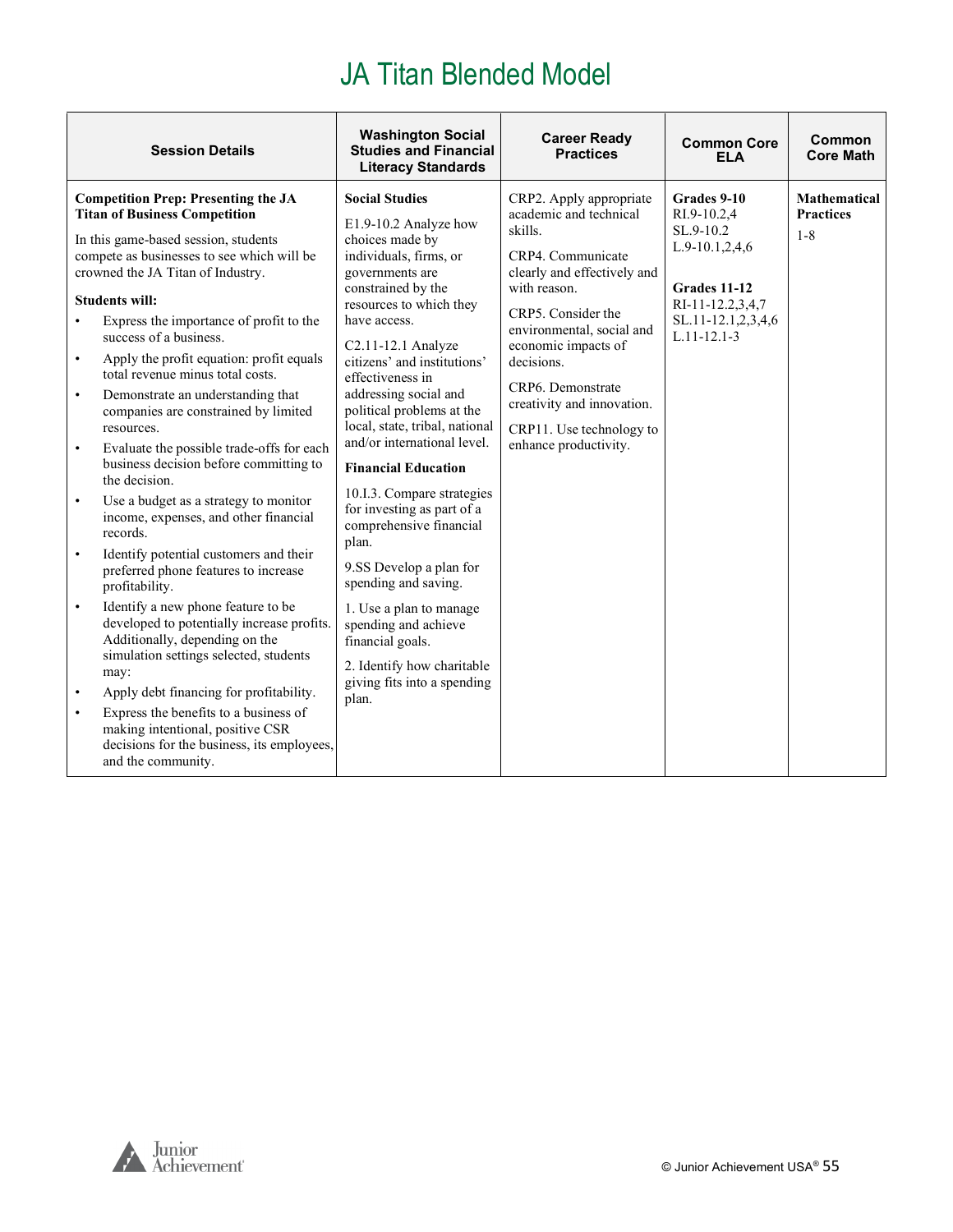| <b>Session Details</b>                                                                                                                                                                                                                                                                                                                                                                                          | <b>Washington Social</b><br><b>Studies and Financial</b><br><b>Literacy Standards</b>                                                                                           | <b>Career Ready Practices</b>                                                                                                                                                                                                            | <b>Common Core</b><br><b>ELA</b>                                                                                                                                                                | Common<br><b>Core Math</b>                         |
|-----------------------------------------------------------------------------------------------------------------------------------------------------------------------------------------------------------------------------------------------------------------------------------------------------------------------------------------------------------------------------------------------------------------|---------------------------------------------------------------------------------------------------------------------------------------------------------------------------------|------------------------------------------------------------------------------------------------------------------------------------------------------------------------------------------------------------------------------------------|-------------------------------------------------------------------------------------------------------------------------------------------------------------------------------------------------|----------------------------------------------------|
| Deep Dive: Research & Development*<br>This session provides a deeper<br>exploration and study of R&D concepts.<br><b>Students will:</b><br>Express the importance of R&D to the<br>continued profitability of a business.<br>Identify a new feature to be developed<br>$\bullet$<br>for a smartphone that would<br>potentially increase profits and<br>practice working through the product<br>design phase.    | <b>Social Studies</b><br>E1.9-10.2 Analyze how<br>choices made by<br>individuals, firms, or<br>governments are<br>constrained by the<br>resources to which they<br>have access. | CRP2. Apply appropriate<br>academic and technical<br>skills.<br>CRP4. Communicate<br>clearly and effectively and<br>with reason.<br>CRP6. Demonstrate<br>creativity and innovation.<br>CRP11. Use technology to<br>enhance productivity. | Grades 9-10<br>RI.9-10.2,4,8<br>$W.9-10.2,4.8$<br>SL.9-10.1,2,3,4,6<br>$L.9-10.1, 2, 4, 6$<br>Grades 11-12<br>RI-11-12.2.3.4.7<br>W.11-12.2,4,8<br>SL.11-12.1,2,3,4,6<br>$L.11 - 12.1, 2, 3, 6$ | <b>Mathematical</b><br><b>Practices</b><br>$1 - 8$ |
| Deep Dive: Marketing*<br>This session provides a deeper<br>exploration and study of marketing<br>concepts.<br><b>Students will:</b><br>Express the importance of marketing<br>as an investment in the continued<br>profitability of a business.<br>Apply the Four Ps of Marketing<br>$\bullet$<br>(product, place, price, and promotion)<br>to a marketing plan to potentially<br>increase a company's profits. | <b>Social Studies</b><br>E1.9-10.2 Analyze how<br>choices made by<br>individuals, firms, or<br>governments are<br>constrained by the<br>resources to which they<br>have access. | CRP2. Apply appropriate<br>academic and technical<br>skills.<br>CRP4. Communicate<br>clearly and effectively and<br>with reason.<br>CRP6. Demonstrate<br>creativity and innovation.<br>CRP11. Use technology to<br>enhance productivity. | Grades 9-10<br>RI.9-10.2,4,8<br>W.9-10.2,4,8<br>SL.9-10.1,2,3,4,6<br>$L.9-10.1, 2, 4, 6$<br>Grades 11-12<br>RI-11-12.2,3,4,7<br>W.11-12.2,4,8<br>SL.11-12.1,2,3,4,6<br>L.11-12.1,2,3,6          | <b>Mathematical</b><br><b>Practices</b><br>$1 - 8$ |